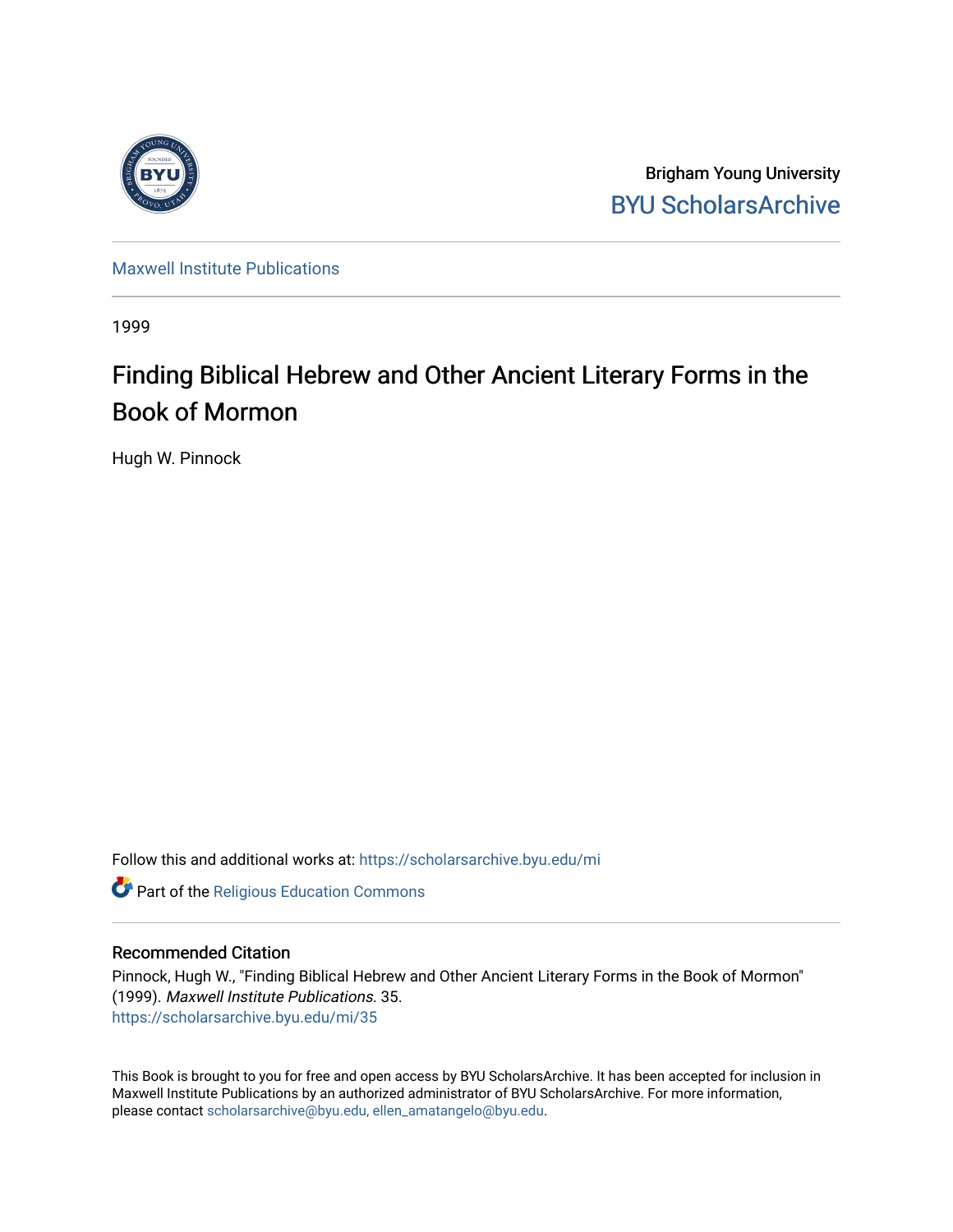# Preface

Several years ago I became fascinated with a few chiasms that had been found in the Book of Mormon. Simply stated, a chiasm is an ancient Hebrew writing structure in which a series of words, concepts, or verses is presented in one order in the first half of a passage and then repeated in reverse order in the second half. $^1$  This form of composition is rarely found in English, German, Spanish, oriental languages, or most other writing systems found in the world's literature.

Much of my interest in chiasms came from reading an article published in the *New Era* written by John W. Welch. 2 After speaking and testifying about the Book of Mormon at a conference in Anchorage, Alaska, in 1990, I was approached by a member of the church named Dayton Conway. He showed me his marked copy of the Book of Mormon, which, he reported, contained about six hundred examples of chiasmus. I borrowed his book forthe night and read it until early the next morning.

When Ireturned home to Utah, I contacted John Welch and Donald W. Parry, professors at Brigham Young University, who had been working on some projects involving chiasmus in the Book of Mormon. Little did I know that I was speaking to two of the world's experts in this field—that it was John Welch who first discovered chiasmus in the Book of Mormon in 1967 and that Donald Parry was at that time completing the requirements for a doctoral degree in biblical Hebrew. These two dedicated scholars taught me enough in those first conversations to convince me of the importance of research in this field, and I felt that others would be served well if they, too, understood a little about this amazing form of ancient writing. The beauty and surprising presence of this Hebrew writing form in the Book of Mormon appeared to be an almost untapped reservoir of testimony-strengthening material.

We must never forget, of course, that all scriptural truth is revealed through the Spirit, and there is never a substitute for the workings of the Holy Ghost. Moroni advised us well when he wrote:

Behold, I would exhort you that when ye shall read these things, if it be wisdom in God that ye should read them, that ye would remember how merciful the Lord hath been unto the children of men, from the creation of Adam even down until the time that ye shall receive these things, and ponder it in your hearts. And when you shall receive these things, I would exhort you that ye would ask God, the Eternal Father, in the name of Christ, if these things are not true; and if ye shall ask with a sincere heart, with real intent, having faith in Christ, he will manifest *the truth of it unto you, by the power of the Holy Ghost. (Moroni 10:3—4)*

Each of us can have a personal witness of the truth of the Book of Mormon by following Moroni's promise, and that testimony can grow by further study of the scriptures. Still, even those who have not yet received the witness from the Holy Spirit can come to respect and appreciate the Book of Mormon by studying it closely.

After studying chiasmus in the Book of Mormon and then expanding my study to encompass otherliterary qualities of the Book of Mormon, I introduced several examples of Hebrew writing forms found in that amazing book to a well-educated and intelligent Jewish woman, Mary Kay Lazarus. She called a rabbi friend she knew in Ohio and said, "Rabbi, I have found a book filled with chiasmus." "Then, my dear," he responded, "you have found one of God's books because chiasmus is the language of God."<sup>3</sup> Since that time she has had great respect for the Book of Mormon.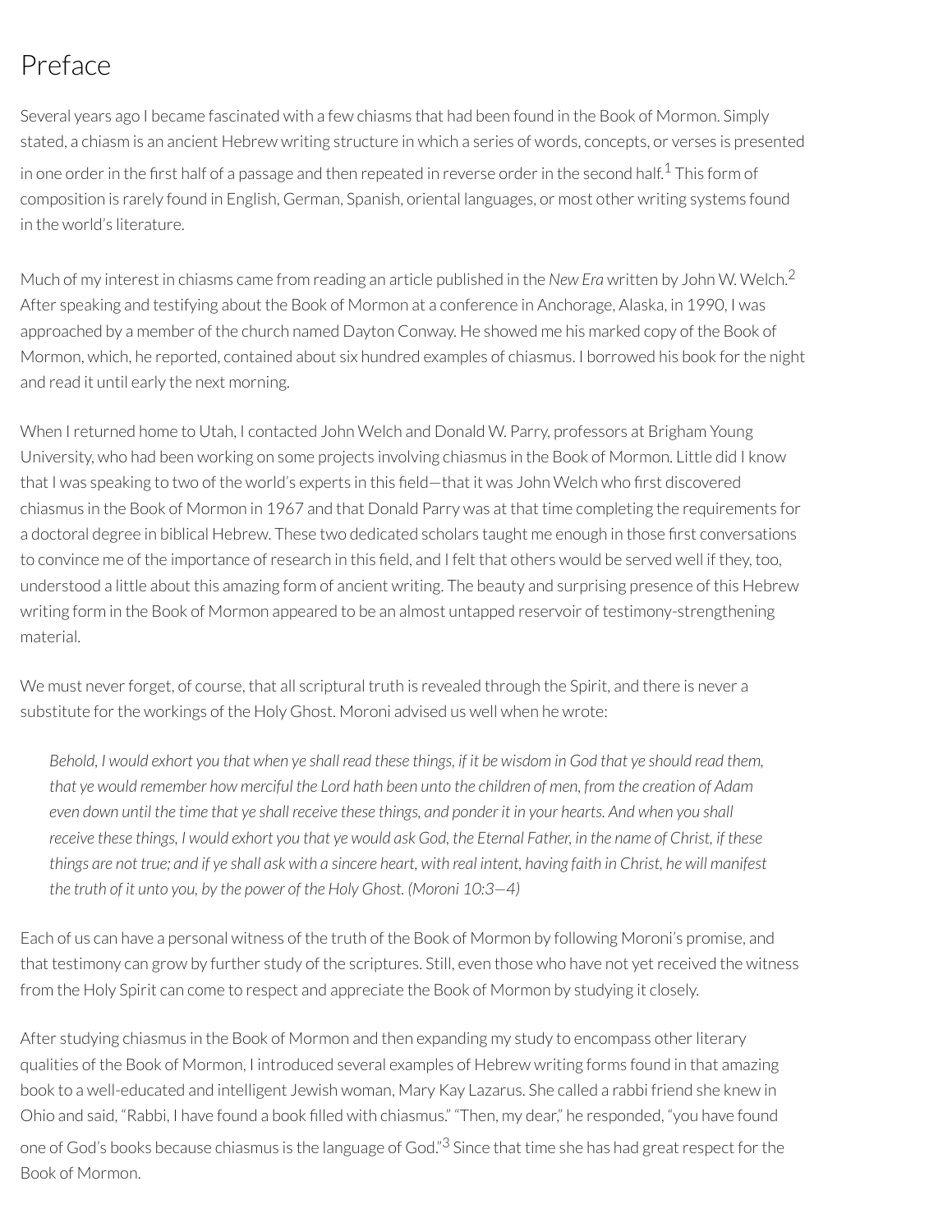With only a few exceptions, all languages spoken and written today have ancient origins. The language forms found in the Book of Mormon naturally have beginnings prior to their being used to write the great messages found in that book of scripture.

As the classical Greeks studied language, they defined various arrangements of words scientifically, naming more than two hundred structural patterns. Today literary critics still use many titles the Greeks gave to various writing forms.<sup>4</sup> The Romans developed this discipline further, but after language changes in the Middle Ages, the use of these forms and their classical definitions was almost forgotten. Knowledge of these Hebrew writing forms and Jewish poetry has been partially resurrected today, but these elements of biblical style are still not broadly understood or even known by many of today's scripture experts. As far as I can determine, it was well afterthe publication of the Book of Mormon by Joseph Smith in 1830 that other books including or explaining these forms arrived in America.<sup>5</sup> Hence Joseph Smith could not have been aware when he translated the Book of Mormon that it was full of chiasms and Hebraisms. He obediently did what the Savior wanted him to do—translate an ancient Israelite record for the benefit of our Heavenly Father's children today.

In this study, we will look at some of the major forms used in the Hebrew Bible and the Book of Mormon, noting several scriptural examples of each. This book is a personal statement; many other examples could have been selected, and their arrangement is a matter of personal discretion. Because more than two hundred Hebrew forms and subforms have been identified, only some of the most commonly used forms are discussed in this book. However, my own research indicates that the forms I discuss represent a signicant percentage of the types of forms used in the Book of Mormon.

By design, this book simply glances at these inspiring and fascinating forms. My hope is that this book will deepen your testimony of the Book of Mormon to the extent that you will agree it is an ancient Hebrew book that was translated, but not written, by Joseph Smith in the nineteenth century. Angela Crowell enthusiastically writes, "We have in the Book of Mormon an ancient Semitic treasure—a masterpiece of literary style that has yet to reach its zenith in appreciation and acclaim." 6

This book offers a basic working knowledge of some of the ancient writing forms that can be identified in the scriptures. As John Welch writes, "Of all the things which can be said about the Book of Mormon, it must be acknowledged that the book, especially in its most literary portions, is replete and precise with extensive chiastic compositions. These passages are often meaningfully creative, original, and intricate, judged to be highly successful by any consistently applied criteria." $^7$ 

As you study this book, I encourage you to mark in your own scriptures the forms given in the book and those you discover on your own in order to develop a better feel for the different literary forms found in the Bible and Book of Mormon. By persisting in marking your own scriptures as you continue to read these holy books, you will learn to recognize these beautiful writing forms more easily and will enjoy doing so.

Finally, I hope this book will inspire in you an even deeperfaith in Jesus Christ. I believe that as you study the Book of Mormon as demonstrated in this book, the benefits I have mentioned, and many more, will flow from heaven and provide you with a firmer witness of this sacred record and its marvelously written message.

# *Acknowledgments*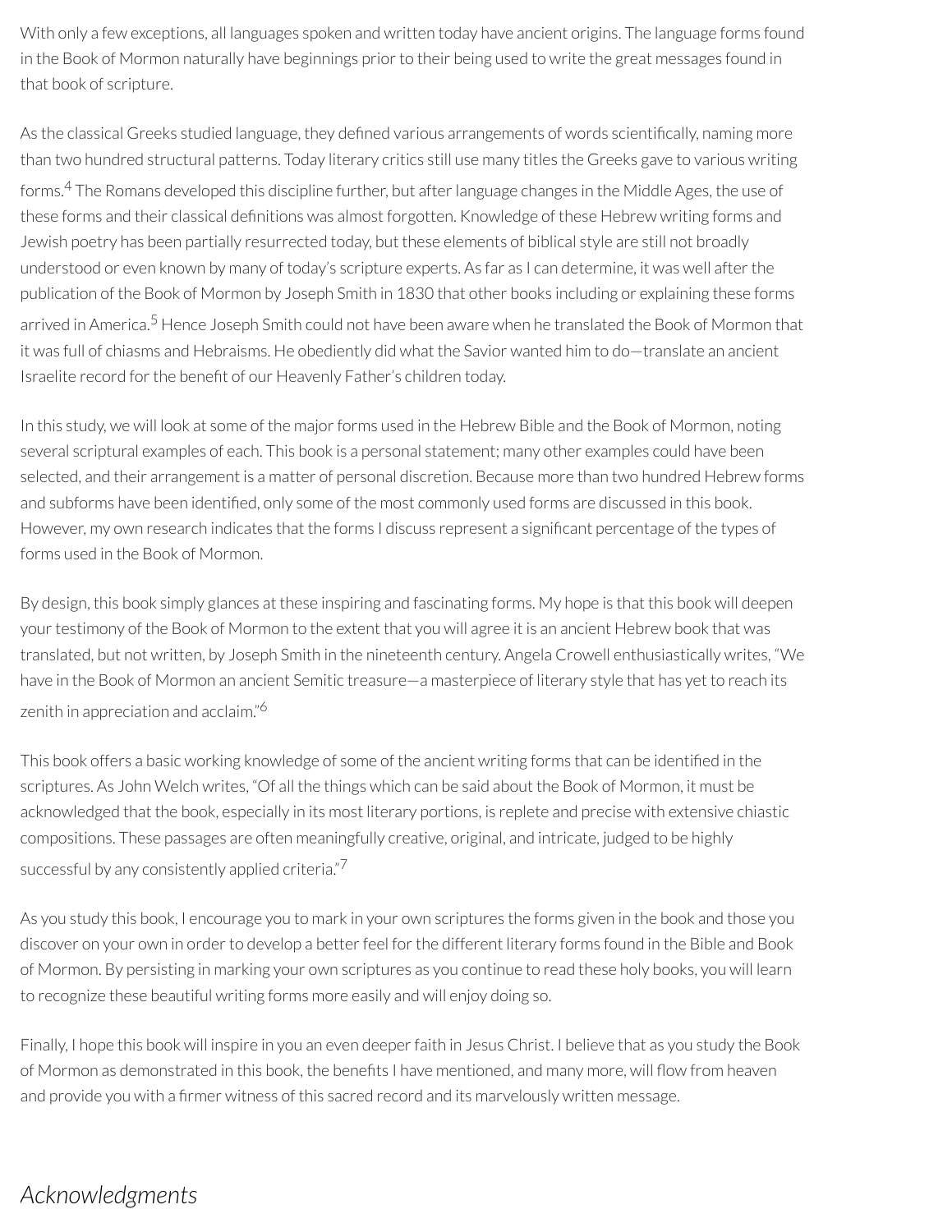There are always many who deserve words of gratitude for the completion of a project such as this.

First I give my thanks to Anne, my eternal companion, who evolved into a fine researcher but mostly who offered her loving support, tirelessly typed the text while we lived in England, and helped with the project in many ways. Love and appreciation to our six children, who, with others, wondered if this project would ever be completed. Thanks to our son Nate forthe artwork on the cover.

I especially wish to thank John W. Welch, a kinsman whom I am proud to claim, for his patient observations and academic integrity that sharpened a number of vital areas in the text.

Donald W. Parry has spent much time moving the manuscript along and providing invaluable information. He has been a mentor when one was needed and a source of endless input. I have drawn heavily from his *Book of Mormon Text Reformatted according to Parallelistic Patterns* <sup>8</sup> as a springboard for my own research. Also, much gratitude is due to Daniel B. Hogan for his observations and fine-tuning and to Richard Dilworth Rust for his helpful review. I also appreciate H. Clay Gorton, a dedicated servant of the Master, who has shared so much with me as a friend and an inspired student and scholar.

After the manuscript arrived at FARMS, Mary Mahan spent tireless hours preparing the text for final review and printing. Thanks to Scott Knudsen for the design and layout that nicely complement the ideas and figures in this book. Appreciation is also due to Josi J. Brewer, Angela D. Clyde, Jessica Taylor, and Sandra A. Thorne for their proofreading skills and to Daniel B. McKinlay for his source checking.

Kenneth W. Olsen, a friend since our early high school days, had the courage to get angry and "force" me to think beyond a busy life in order to accomplish this simple work. My appreciation is extended to Mary Kay Lazarus, my Jewish friend whose eyes and words communicated the importance of this work and who allowed the Holy Spirit to touch her heart. Special thanks to friends such as John H. Tempest III, Franklin D. Johnson, R. Bruce Merrill, and Ian Cumming, who chided me but recognized and admired Hebrew writing forms and seemed to want more. Thanks to the many others who enthusiastically responded when they learned of this discipline. I would also like to acknowledge Steve Baxter, a man I met while flying from Manchester, England, to Atlanta, Georgia. His quick mind and desire to find spiritual truth taught me that being introduced to this fascinating discipline will bless the lives of many, whether they are members of The Church of Jesus Christ of Latter-day Saints or not.

While returning from a conference in Boise, Idaho, a number of years ago, President Thomas S. Monson expressed interest in what I was writing and offered unexpected encouragement. Elder Neal A. Maxwell, when asked how one could be more effective in the work of the Master, replied that one should write, write, and write. Thank you, brethren, for input at critical times in my own ministry and in preparing this text.

Thanks to the Foundation for Ancient Research and Mormon Studies (FARMS), which blesses the lives of both members and nonmembers of the church daily with their excellent publications, services, and untiring focus on Latter-day Saint scriptures and ancient religious studies. They compile much information pertaining to the kingdom of God that is read and appreciated by thousands. Their focus on the Book of Mormon is lifting our knowledge of that magnificent book to new heights and expanding its values beyond its unique original purposes.

This is not an official church publication, nor is it endorsed or sponsored by FARMS, although they have printed and will distribute it. Hence, though I was aided by many, I alone am responsible for the views found and communicated in this book. I have chosen to reformat a number of verses that other students of these writing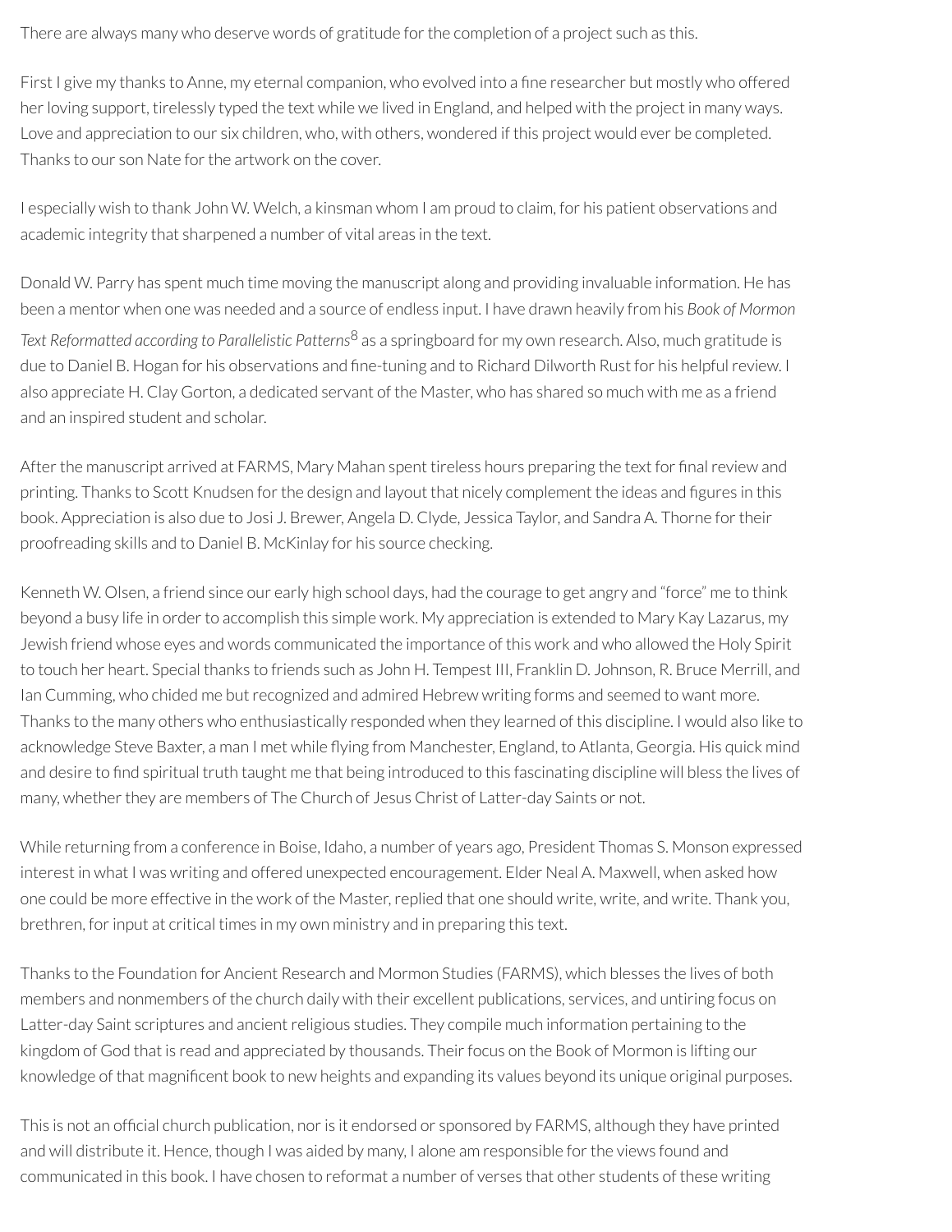forms have arranged in other ways. There is much more to do in the formatting of the scriptures in Hebrew writing forms. E. W. Bullinger has concentrated on the Bible,<sup>9</sup> whereas Donald Parry has contributed a significant service in arranging much of the Book of Mormon in his *Book of Mormon Text Reformatted.*

May I also recognize so many of you who, through prayer, pondering, and preaching the principles found within the Book of Mormon, know the truthfulness of it yet still want to know more. I am grateful if these ideas provide additional knowledge of the Book of Mormon.

# *Author's Testimony*

I would like to present my testimony of my sure knowledge that Joseph Smith translated the Book of Mormon by revelation from gold plates to which he was led by an ancient religious and military leader named Moroni. Joseph Smith forever altered the potential knowledge base of truth-seeking individuals with regard to the ancient people that for centuries dwelt in the Western Hemisphere. Those who inscribed the metal plates with their revelations, histories, and commentaries used the writing forms that they learned from their progenitors. This tradition was part of the Hebrew culture they brought from Jerusalem. It could have been no other way. David, Israel's king who foresaw many things pertaining to the workings of God throughout the ages, prophesied that "truth shall spring out of the earth; and righteousness shall look down from heaven" (Psalm 85:11).

While serving as a newly called missionary in the Western States Mission in 1954, headquartered in Denver, Colorado, I was assigned to the small community of Rocky Ford, Colorado. There in our tiny apartment on Spruce Street, I read and prayed about the Book of Mormon with more fervor than ever before. The Holy Spirit forcefully responded. Before my mission, my first five quarters at the University of Utah included philosophy, anthropology, biology, social psychology, and sociology classes—hardly a scriptural or spiritual focus for a young elder preparing for his mission. No matter. Much of the negative worldly conditioning from the classroom slipped away during my mission as I focused on the teachings of the Book of Mormon and the tasks of a missionary.

In Rocky Ford, Colorado, I studied the teachings and lives of Lehi, Nephi, Mosiah, Alma, Alma the Younger, Mormon, and others. It was Moroni, however, who profoundly instructed me through his writings in the Book of Mormon. As I prayed and studied the promise found in Moroni 10:4, it was fulfilled completely in my own life. It still seems like only last week when that event transpired, even though it was overforty years ago. My life has never been the same.

I learned then that a spiritual testimony matters most. The Holy Ghost does not let us down. It is ourresponsibility to ask with faith, and the Lord will respond. Moroni wrote that we must first receive the truths found in the Book of Mormon and then pray for the confirmation that will surely come.

Studying ancient Hebrew writing forms and legal systems, determining agricultural practices, and deciphering the geography of the Book of Mormon are interesting pursuits that help us see the Book of Mormon in interesting ways, but such knowledge can neverreplace sincerely praying about that amazing book and studying continually its inspired examples, stories, and eternal doctrines. The Book of Mormon is a spiritual book. When we pray about its divine nature, it blossoms in our minds as the most helpful, powerful, and significant book in our lives.

Even though I have coordinated and authored most of this book, I stand first to declare that the evidences it contains pale in significance to the testimony that comes from humble prayer. That is my encouragement for you. If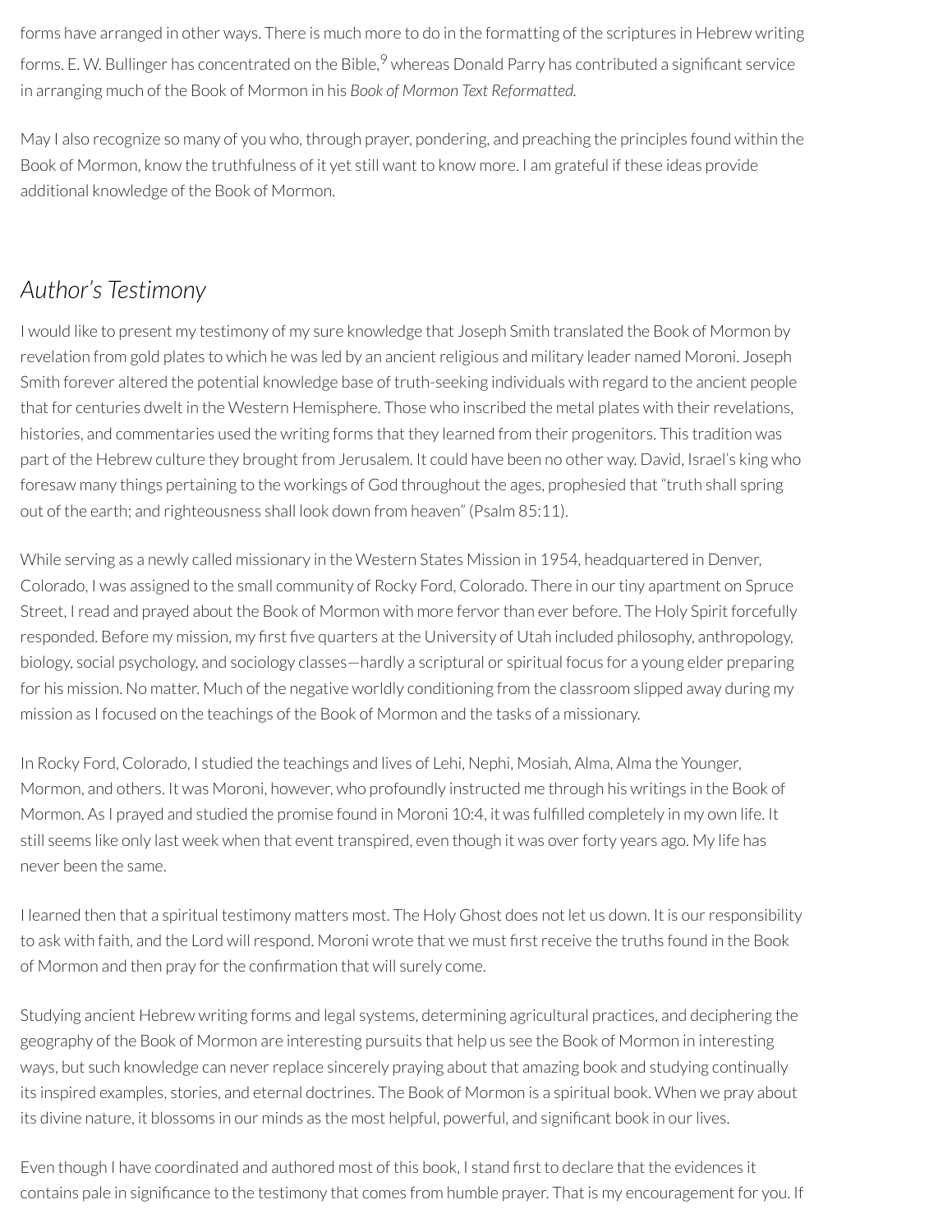you will study and pray, your testimony of the Book of Mormon will be from the Lord who gave us life.

#### **Notes**

1. See the section titled "Chiasmus" (pages 100—110).

2. See John W. Welch, "Chiasmus in the Book of Mormon," *New Era,* February 1972, 6—11.

3. The rabbi's statement, of course, should not be misunderstood or exaggerated. While God may on occasion use chiasmus, alternate forms, or anaphoras, this does not mean that he always does.

4. See E. W. Bullinger, *Figures of Speech Used in the Bible* (Grand Rapids, Mich.: Baker Book House, 1968), v, ix.

5. This conclusion is based on several conversations I had with John W. Welch and Donald W. Parry beginning in 1991, as well as on my own personal studies.

6. Angela Crowell, "Hebrew Poetry in the Book of Mormon, Part 1," *The Zarahemla Record* 32 (1986): 2.

7. John W. Welch, "Chiasmus in the Book of Mormon," in *Chiasmusin Antiquity: Structures, Analyses, Exegesis,* ed. John W. Welch (Hildesheim, Germany: Gerstenberg Verlag, 1981; reprint, Provo, Utah: FARMS, 1999), 198.

8. See Donald W. Parry, *The Book of Mormon Text Reformatted according to Parallelistic Patterns.* (Provo, Utah: FARMS, 1992).

9. See Bullinger, *Figures of Speech.*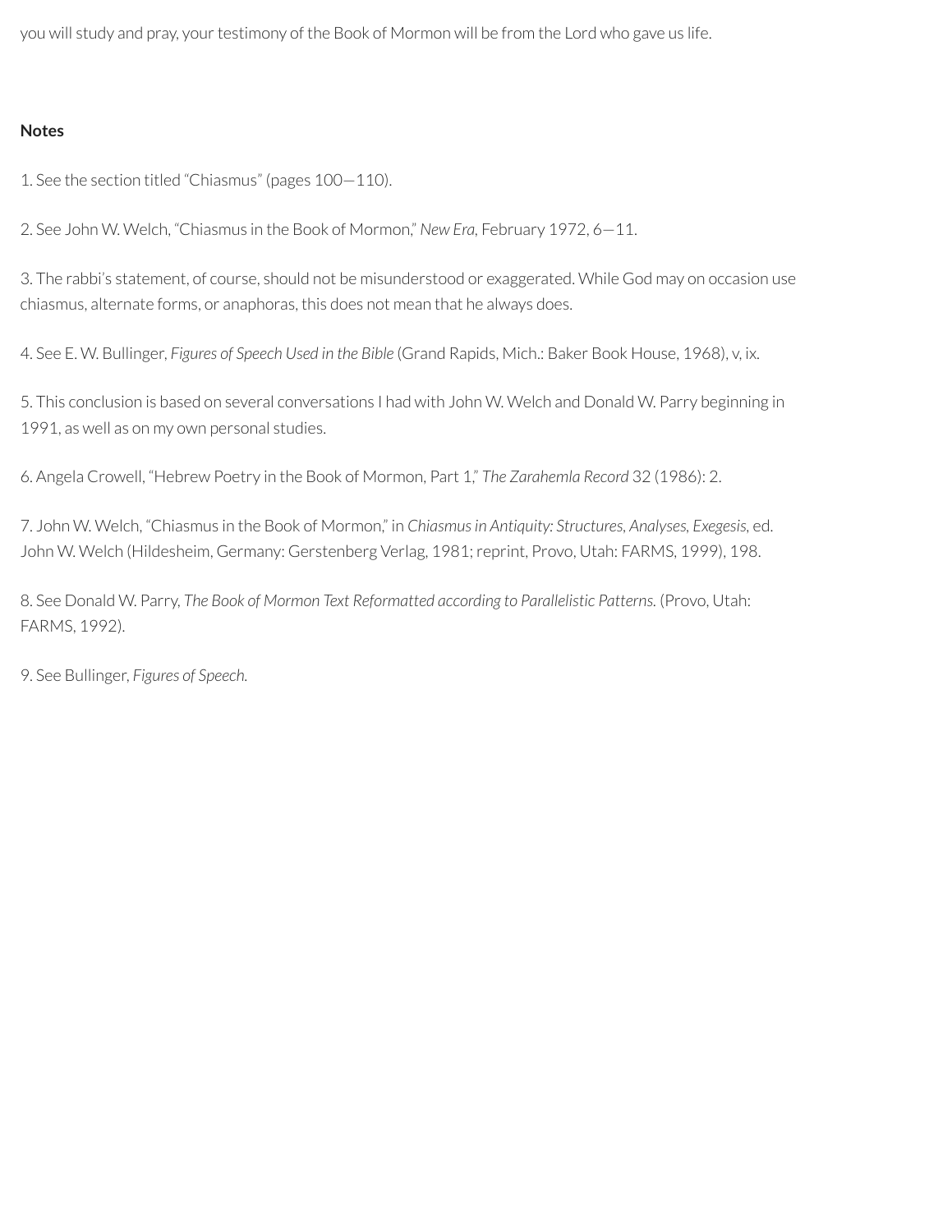# Hebrew Writing Forms

Few aspects of a culture are more fascinating than the development of language. In some societies, the written word was so important that even before the invention of the printing press, handwritten documents were collected in large, extensive libraries. For thousands of years, however, very few people could read or write. Naturally, the invention and development of the printing press by Johannes Gutenberg with support from others in the mid—fteenth century provided the critical breakthrough that permitted more than just a few places such as monasteries and temples to have libraries that included the holy scriptures and other books. $^1$ 

Prior to the printing press, learning was passed on largely through oral recitation and memorization. I believe that many of the Hebrew writing forms discussed in this book were designed by ancientreligious leaders and early scholars to help students memorize oral or written texts. Another reason for the development of such structures was to carefully design sacred texts so that the revelations of deity could be clearly understood. $^2$ 

Many ancient Hebrew writings employ either various types ofrepetitions that aid learning and allow authors to communicate what they feel is most vital to readers or parallelistic structures in which thoughts, ideas, or principles are arranged in word groups that refer back to each other and facilitate learning. Chapter 2 of this book, "Repetitions," discusses sentences that begin the same, end the same, orrepeat the same or similar words within a phrase, sentence, verse, or chapter (see the beginning of chapter 2 for an introduction to repetitions). Perhaps repetitive forms were considered a type of nonrhyming poetry and were composed fortheir beauty of expression as well as for aiding in memorization. Chapter 3 discusses parallelisms. Chiasmus, arguably the best-known form of parallelism, is discussed at some length. All the examples in chapter 3 have a certain parallelistic structure and are part of texts written by ancient prophets operating under the direction of the Spirit.

Two significant religious books written using Hebrew forms are the Old Testament and the Book of Mormon. The book I have written may be an oversimplification of some very complex issues, but by reading the basic definitions given in the following chapters and in the glossary and by looking up the scriptural references, one can quite easily observe the writing forms that Hebrew prophets used in the Bible and the Book of Mormon.

# *Purposes of Hebrew Writing Forms*

A vital part of understanding Hebrew writing structures is knowing why the ancient prophets and other authors expended so much time and energy to create the artistic, poetic devices that became standard Hebrew writing forms. Many interesting things can be said about these forms. In this section, I will suggest only a few general reasons, proposed by both LDS and non-LDS scholars, that these poetic forms are important. For purposes of illustration, I will focus primarily on chiasmus, but similar points could be made about the other Hebrew forms.

## **Form**

Format is often revelatory. For example, chiasmus is a poetic device that God and his spokesmen apparently have chosen to communicate parts of their message to the people. Many instances of chiasmus can be found in writings from both the Old and the New Worlds. $^3$  The Old Testament includes chiasms that date anywhere from the time of Moses almost to the meridian of time. The New Testament includes chiasms that date up to approximately AD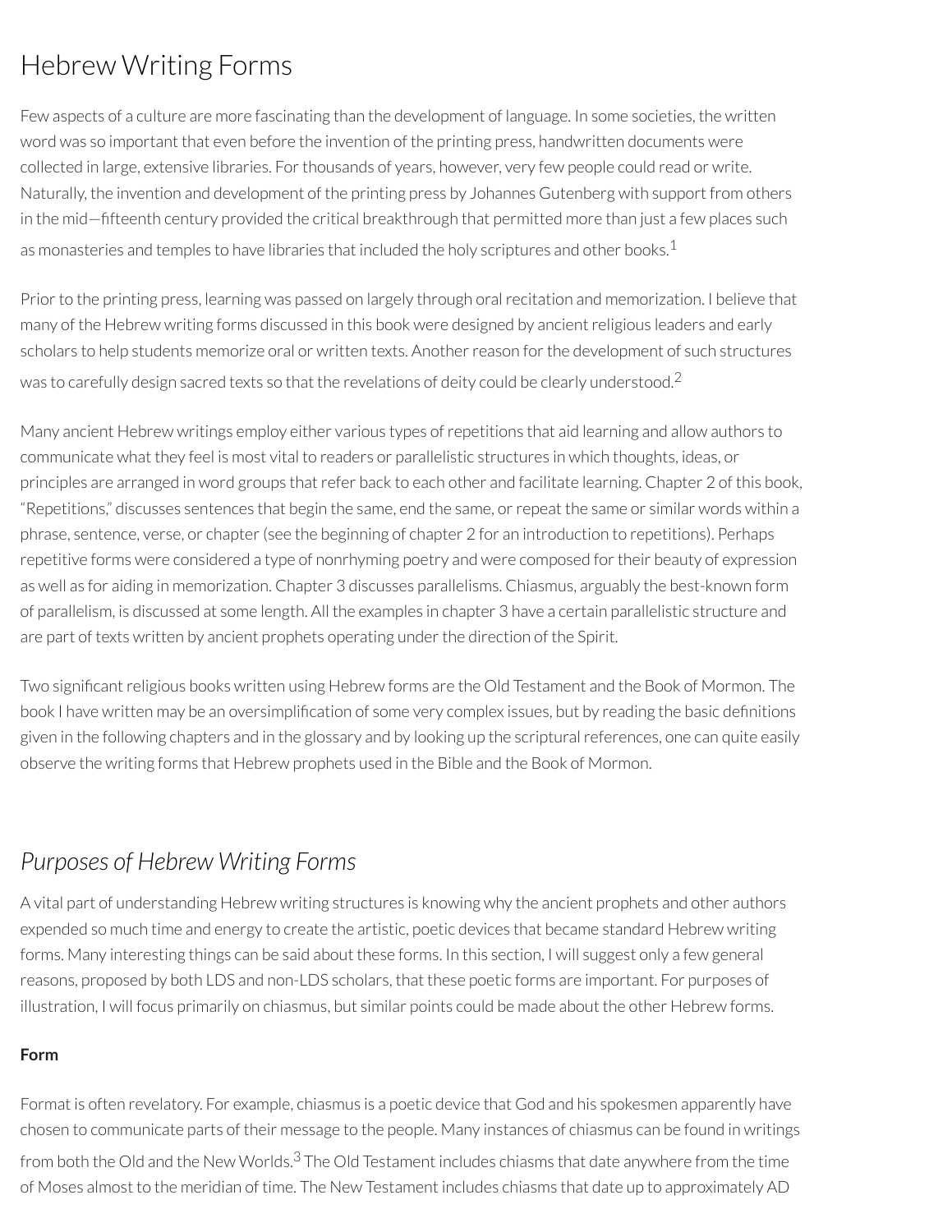90. The Book of Mormon, written from 600 BC to AD 421, and the Doctrine and Covenants, written in the 1800s, contain examples ofrevelations recorded in various patterns of grammatical and topical parallelisms and repetitions, the two main devices used by ancient Hebrew authors.

## **Clarity**

Hebrew poetic forms helped authors and prophets communicate what they wanted the reader to know and understand. The scriptures experienced an extensive review and editing forfull clarity before they were inscribed on metal plates or written on papyri or parchment. In other words, the writings that have become our scriptures have obviously been carefully drafted and arranged to meet the high standards that the word of the Lord and his prophets deserve.

## **Translation Tools**

Chiasmus and other literary forms are significant translation tools because they provide a partial yet explicit checklist for verifying the accuracy of the Book of Mormon's translation into otherlanguages. Because these forms do not generally rely upon rhyme, length of line, or meter, they fit comfortably into almost every language. Hebrew writing forms rely instead on the use ofrepetitious words, series of words and thoughts, and predetermined parallelisms that can generally be duplicated fairly well in any language. The Lord preserved ancient writing forms in the translation of the gold plates into English by the Prophet Joseph Smith, and it appears equally vital to preserve them as the Book of Mormon is translated into other languages. $^{\rm 4}$ 

## **Verication of Translated Texts**

Knowledge of Hebrew writing forms may also provide a tool for verifying the accuracy of scriptures already published in other languages. By carefully examining passages that in English exemplified certain Hebrew writing forms, one can determine whether these forms have been preserved in the translation.

### **Substitute for Punctuation**

The typical punctuation marks used today—periods, commas, colons, and semicolons, for example—were developed long after the ancient scriptural texts were written. Writing forms were sometimes used by ancient inspired writers as a form of punctuation. These literary forms shape the scriptural text by frequently delineating for the reader the beginning and end of a given passage.

### **Establish Priorities**

To help determine the focal point of a chapter or verse, it seems that ancient authors may have employed the various forms in their writings in order to establish priorities and to emphasize and focus on the items or concepts they felt to be most vital.

### **Relieve Possible Monotony**

The number and variety of these writing structures also relieve possible monotony in what is, by its very nature and by necessity, potentially redundant and repetitious writing. These forms add interest, rhythm, and flow to scripture texts.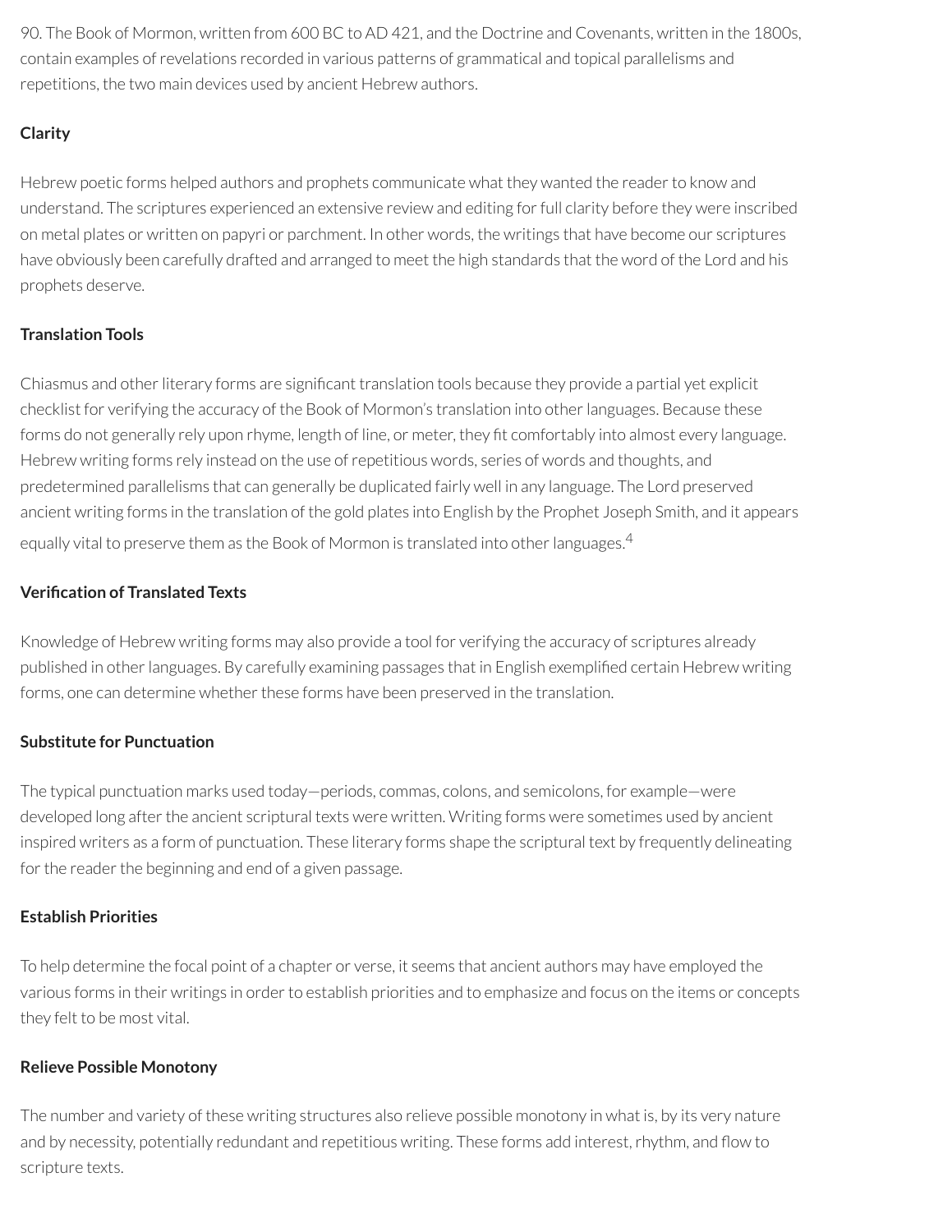#### **Memorization Tools**

I believe that these ancient communication forms were established to help students memorize scripture. Ancient people did not have their own personal scriptures, and of necessity they were trained to memorize great volumes of materials. In carefully determined, well-designed ways, chiasmus, alternates, and other Hebrew forms aided and encouraged the memorization of long passages.

Chiasmus has been discovered to be a characteristic writing form of the Quich? people, the most powerful and cultured people in Central America at the time of the Spanish invasion in 1524. The *Popul Vuh*, or *Book of the People,* is an oral tradition that was written down by a Quich? prince after he learned Spanish. <sup>5</sup> That the book is highly chiastic seems to support the theory that chiasmus was used as a memorization aid. It seems to connect the Quich? culture to the Hebrew traditions of its progenitors.

#### **Beauty**

Chiasmus and other such writing forms give inner beauty to scripture. They allow for poetic expression and freedom and are a beautiful art form. Ancient writers often focused incredible energy, time, and other resources into providing a carefully designed, artistic format for much of their scriptural writings. For example, it appears to me that there are at least fourteen different Hebrew writing forms found in 3 Nephi 29:2—9; 30:1—2. As Professor John W. Welch writes, "As with much of ancient literature, the design and depth of the Book of Mormon often comes to light only when the book is studied with chiastic principles in mind." <sup>6</sup> Yes, these marvelous writing forms serve us today as helpfully as when they were initially written.

#### **Provide Interest and Facilitate Learning**

The various Hebrew writing forms found in the Bible and Book of Mormon communicate concepts in various ways, facilitating learning and maintaining the reader's interest. Whereas redundancies and constant repetitions, if left standing alone, have the potential to become tiresome, the variety of forms in Hebraic literature increase readability and make the writings even more appealing. Shakespeare's masterful use of the sonnet and other such poetic forms added power, interest, and beauty to his poetry for many of the same reasons.

#### **Strengthen Testimony**

The number and variety of explicit ancient Hebrew writing forms found in the Book of Mormon are evidence of its origin and truthfulness. Hebraic writing forms indicate that the Book of Mormon is exactly what Joseph Smith, the Prophet, claimed it to be—an ancient religious and historical record written by ancient Hebrew prophets and authors. It contains language forms that were used by prophets and scholars of the earliest Hebrew period but apparently not known to modern America until well after the death of Joseph Smith, the translator of the Book of Mormon. The extensive use of Hebrew writing forms throughout the Book of Mormon supports the testimony that the volume was written originally by various individuals who knew by tradition and training the art of writing in the manner of their Hebrew fathers. Several hundred explicit and beautifully designed chiastic structures remain intact in the Book of Mormon, undeniably supporting the truth that the book is indeed a translation of an ancient Hebrew text, as Moroni explained it to be.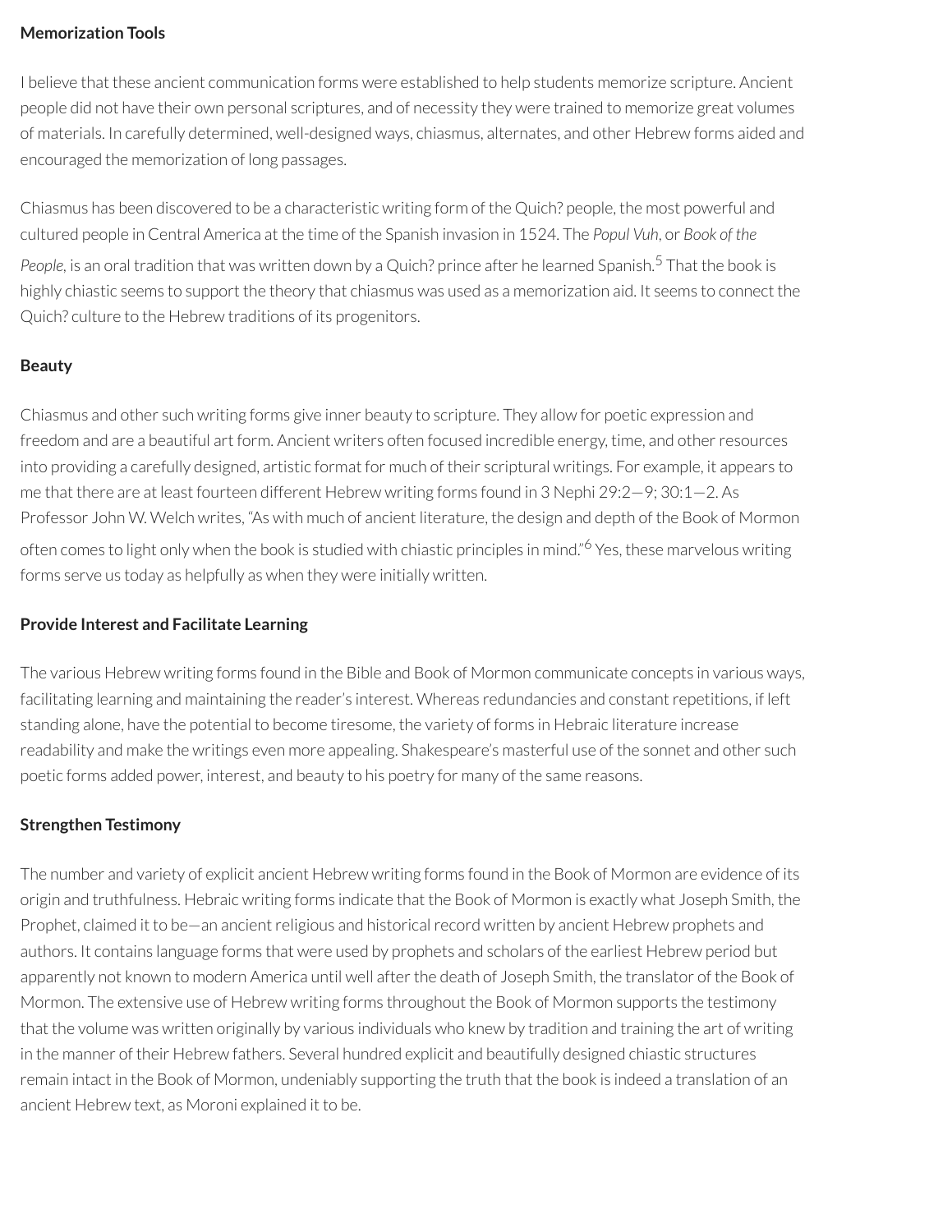# *"Enemies" to Understanding Hebrew Writing Forms*

In the natural course of translating scripture into modern languages, several things happen that can cloud and obscure what the original authors wanted to communicate. Satan will always be alert to ways in which he can take advantage of such events in order to pervert truth and pollute purity. We are well instructed in the eighth Article of Faith, which declares that "we believe the Bible to be the word of God as far as it is translated correctly; we also believe the Book of Mormon to be the word of God." Chiasmus and other forms of Hebrew poetry can be disrupted if the translator is not aware of the carefully designed forms in which the text was written or if the form is so hidden or so subtle that it is not identified as a special and unique form of writing. Listed below are some of the explanations of how the original writing forms are obscured or lost. There is no reason to believe that individuals have consciously attempted to rid the Holy Bible of its beautiful literary forms, although that has taken place extensively.

### **Versification and Chapter Designations**

The Bible and Book of Mormon were not always arranged by chapter and verse as they are now. To reduce long passages into smaller and more palatable bites for our more modern reading appetites and reference needs, the original structure of much of the standard works has been changed to serve other purposes. Often, the poetic structure was set aside when the text was divided. While there are many advantages to versification and chapter divisions, these arrangements also have some natural disadvantages. Divisions can dramatically disrupt chiasmus or otherliterary forms, and perhaps some of the original meaning can be reduced orlost.

One example of a chapter division that disrupts a literary form appears in the book of Ruth, which is organized in chiastic form. The first two elements of a chiasm in chapter 2 are found at the end of chapter 1:

#### 1:22*A So Naomi returned, and Ruth the Moabitess, her daughter in law, with her, which returned out of the country of Moab: B and they came to Beth-lehem in the beginning of barley harvest.*

#### *. . .* 2:23 *B So she kept fast by the maidens of Boaz to glean unto the end of barley harvest and of wheat harvest;*

## *A and dwelt with her mother in law.*

More examples of versification that disrupts the Hebrew writing forms can be found in Alma 5:4–49. A number of other verses in scripture end before a sentence or concept is completed.

### **Translation Challenges**

Anyone learned enough to be a skilled translator must have a highly developed sense of what is correct English, Spanish, German, and so on. Each of these languages periodically uses parallelistic structures and repetition to add strength and interest. The use of such conventions, however, is minimal compared to biblical Hebrew, which is based on extensive parallels and several thousand repetitions. Joseph Smith successfully translated the English edition of the Book of Mormon from the golden plates. One of the many testimonies of this fact is that the ancient writing forms were preserved in his translation. It appears to me to be a responsibility of translators from English into other languages to follow the example of Joseph Smith in reflecting the Hebrew writing forms that are so well preserved in the Prophet's translation.

While it is admirable to be sympathetic to the difficult task of translating ancient writings into a modern language, we should also realize that in dealing with scripture (God's communication with man), if the text is not translated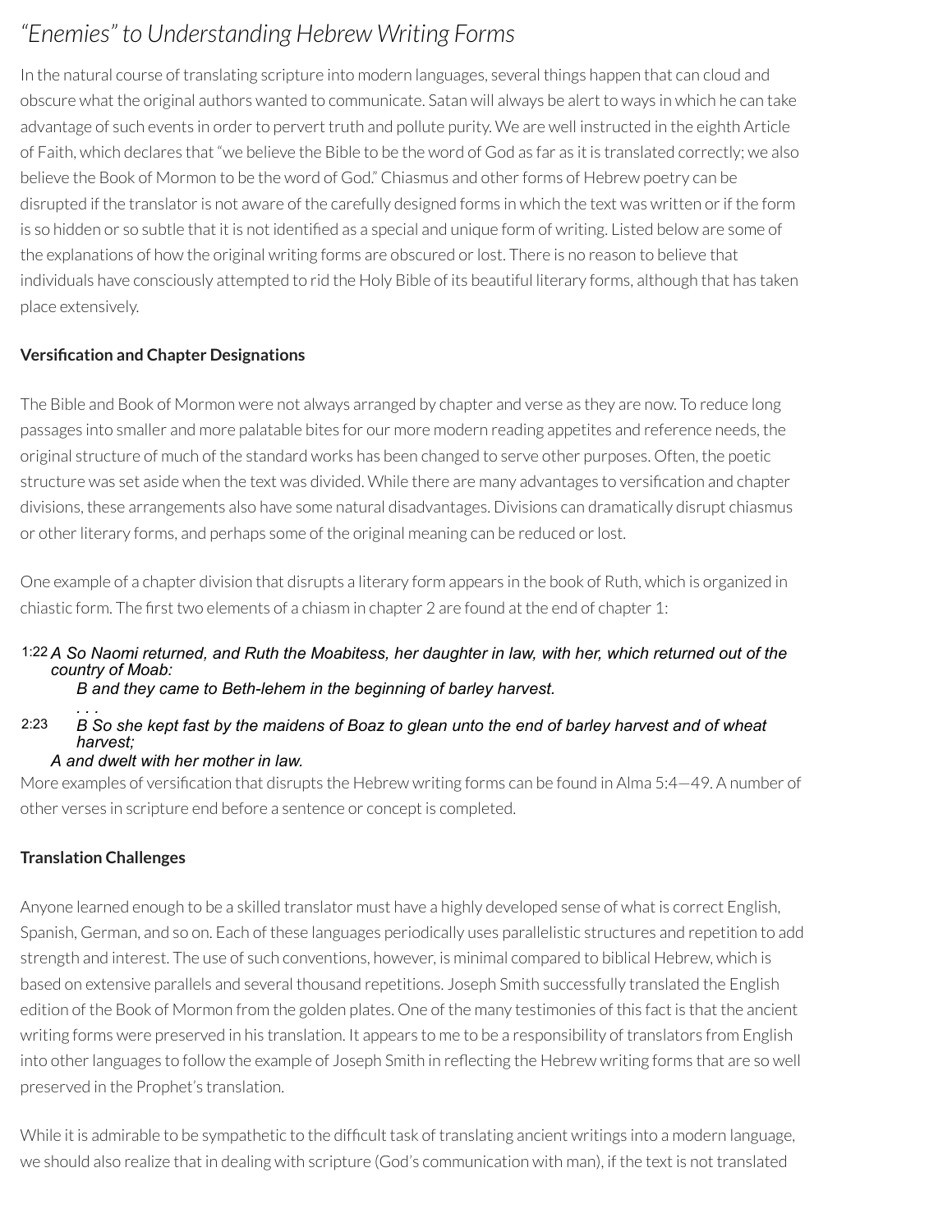literally, the original language meanings may become clouded or even lost. A translator assumes a heavy responsibility to the original author when he departs from a literal translation. $^7$ 

#### **Not Understanding the Book of Mormon as a Literally Translated Text**

The Book of Mormon is a marvelous example of a literally translated text because it contains many repetitions and parallelistic structures common to writings from the Book of Mormon time period (beginning 600 BC). Jewish, Nephite, and Lamanite prophets who were educated in the language of their fathers, "which consists of the learning of the Jews and the language of the Egyptians" (1 Nephi 1:2), wrote the Book of Mormon. Those who now translate the gospel messages of the Book of Mormon from English to otherlanguages seem to me to have an ethical responsibility to retain intact as many of the Hebrew forms as possible in communicating these messages effectively. There should be no reason to change or obscure the forms that were preserved when these texts were translated into English.

Simply stated, when an ancient Hebrew text is translated directly and literally, the form and style of that unique writing system is retained—at least as much as the target language will allow. When it is translated loosely or nonliterally, the beautiful chiasms, parallelisms, alternates, and repetitions could be injured or, even worse, lost.

#### **Controversy**

The study of Hebrew writing forms and Jewish poetry is not without considerable discussion. Arguments, various perceptions, and differing viewpoints prevail. Robert Alter writes, "What are the formal elements that make up a poem in the Hebrew Bible? . . . Common sense might lead one to suppose that the rudiments of an answer would be self-evident, but in fact there is no aspect of biblical literature that has elicited more contradictory, convoluted, and at times quite fantastical views, from late antiquity to the latest scholarly publications."<sup>8</sup> Almost everyone who has extensively studied Hebrew writing forms and other ancient languages develops his or her own beliefs and determines what the ancient composers of these texts meant. I am thankful that our prophets, leaders, and teachers rely on the Spirit in looking for ways to understand the scriptures more clearly and advise us to do the same.

#### **Overzealousness**

Because the study of Hebrew writing forms in the Book of Mormon can strengthen testimony and be quite exciting, a number of researchers and laypersons have become overly enthusiastic, much to the detriment of the subject and integrity of their studies. Similarly, some Latter-day Saints, afterlearning that the Book of Mormon has marvelous examples of these parallelistic and repetitious writing forms, have become so enthusiastic that they have based their testimonies and life's experiences solely upon their studies, again, much to their detriment and often to the detriment of their families. Our scriptures are spiritual in nature. They were written under the direction of the Spirit, who assists us in understanding what a wise Heavenly Father and our eldest brother, Jesus Christ, want us to know. Overzealousness can turn a friendly ally of knowledge into an enemy causing confusion.

#### **Loss of Original Word Meanings**

The science of comparative Hebrew word meanings (Semitic philology) and incredible archaeological discoveries have increased our knowledge of the original meanings of many words in scripture. There are sometimes still great differences between what authors' words meant twenty-five hundred years ago and what those same words mean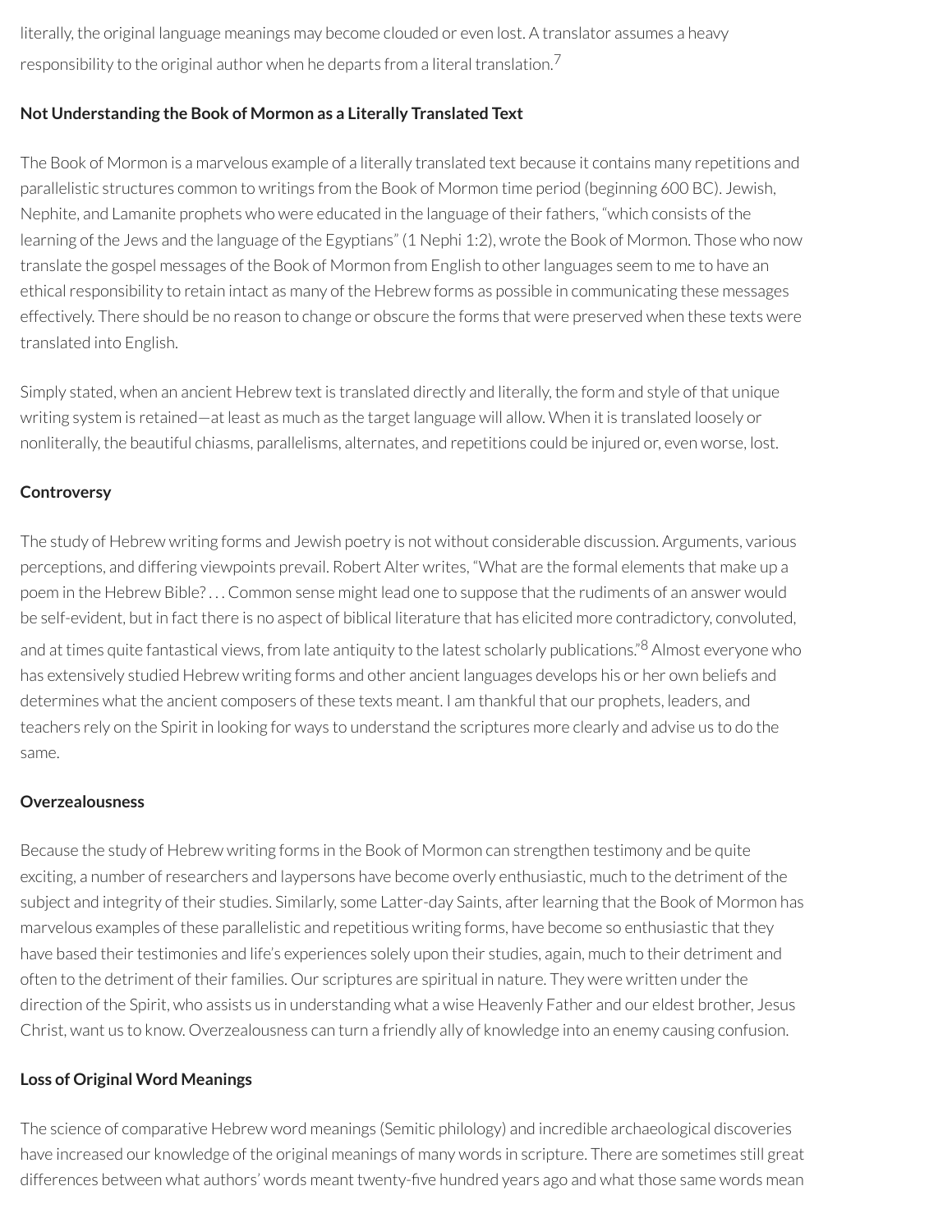today. I have come to know, however, that a kind God has preserved the original and vital meanings of these words by embedding them in literary forms that are part of our scriptural heritage in the Book of Mormon and, to a great extent, in the King James translation of the Holy Bible. The repetitions found in the Old Testament and the Book of Mormon testify time and time again of what a kind Heavenly Father and loving Savior have revealed.

## **Original Lack of Punctuation**

The ancient Jews did not have punctuation as we do today. Often the form itself provided the necessary breaks, hesitations, and phrases, but at times how the message should be structured was still confusing. As Robert Alter observes, "There are sometimes serious questions as to where the line breaks should come and, especially in some of the Prophets, ambiguities about the boundaries between prose and poetic passages,"<sup>9</sup> and accordingly the punctuation that has been added sometimes disrupts orruns contrary to the original form. Again, thank goodness for the Book of Mormon, in which the sense of its phrases is usually unambiguous.

### **Declaring a Part of a Text to Be Incidental**

It seems as if many who consider themselves to be sophisticated in scriptural matters attempt to slip around eternal truth by declaring certain sections of scripture to be merely figurative or by discounting parts of certain paragraphs as later additions. This potentially wipes away the very power of the writing forms that were originally used to add force and exactness to scriptural truth. It is also a dangerous procedure to pursue because it keeps the Spirit from fulfilling the vital responsibility to "teach [us] all things, and bring all things to [our] remembrance, whatsoever I have said unto you" (John 14:26).

### **Lack of Interestin Studying the Scriptures in Depth**

Many individuals are satisfied to read the scriptures for relaxation, to fulfill personal goals, or for comfort—all good reasons—but they do notrealize that a universe of additional meaning, enjoyment, and truth await them if they will penetrate the verses in depth. President Marion G. Romney explains, "One of the best ways to learn the gospel is to search the scriptures. The word *search* means to inquire into, study, and examine forthe purpose of discovering the meaning." <sup>10</sup> An understanding of Hebrew writing forms can help us find deeper meaning in the scriptures as we search for eternal truth.

## **Not Relying on the Spirit**

The study of Hebrew writing forms is an interesting discipline; however, it does not excuse the student from fasting, praying, and relying on the Holy Ghost. In fact, it is only through dependence on the Spirit that eternal truth can be found and applied in life. We are to pray for the spirit of revelation in all that we do, especially as we seek to learn the eternal truths that are found in the scriptures. Elder Bruce R. McConkie says, "It is notreading alone; it is reading, pondering, and praying so that the Spirit of the Almighty gets involved in the study and gives understanding."<sup>11</sup> Concerning the Bible, E. W. Bullinger, an Anglican vicar from whom we often quote, writes, "The natural man may admire its structure, or be interested in its statements; he may study its geography, its history, yea, even its prophecy: but none of these things will reveal to him his relation to time and eternity. Nothing but the light that cometh from Heaven. . . . The Holy Spirit's work in this world is to lead to Christ, to glorify Christ. The Scriptures are inspired by the Holy Spirit; and the same Spirit that inspired the words in the Book must inspire its truths in our hearts, for they can and must be 'Spiritually discerned.'"<sup>12</sup> I am grateful that, on a number of

occasions while I was writing this book, the Spirit whispered strongly whether I was on the right path. I hope that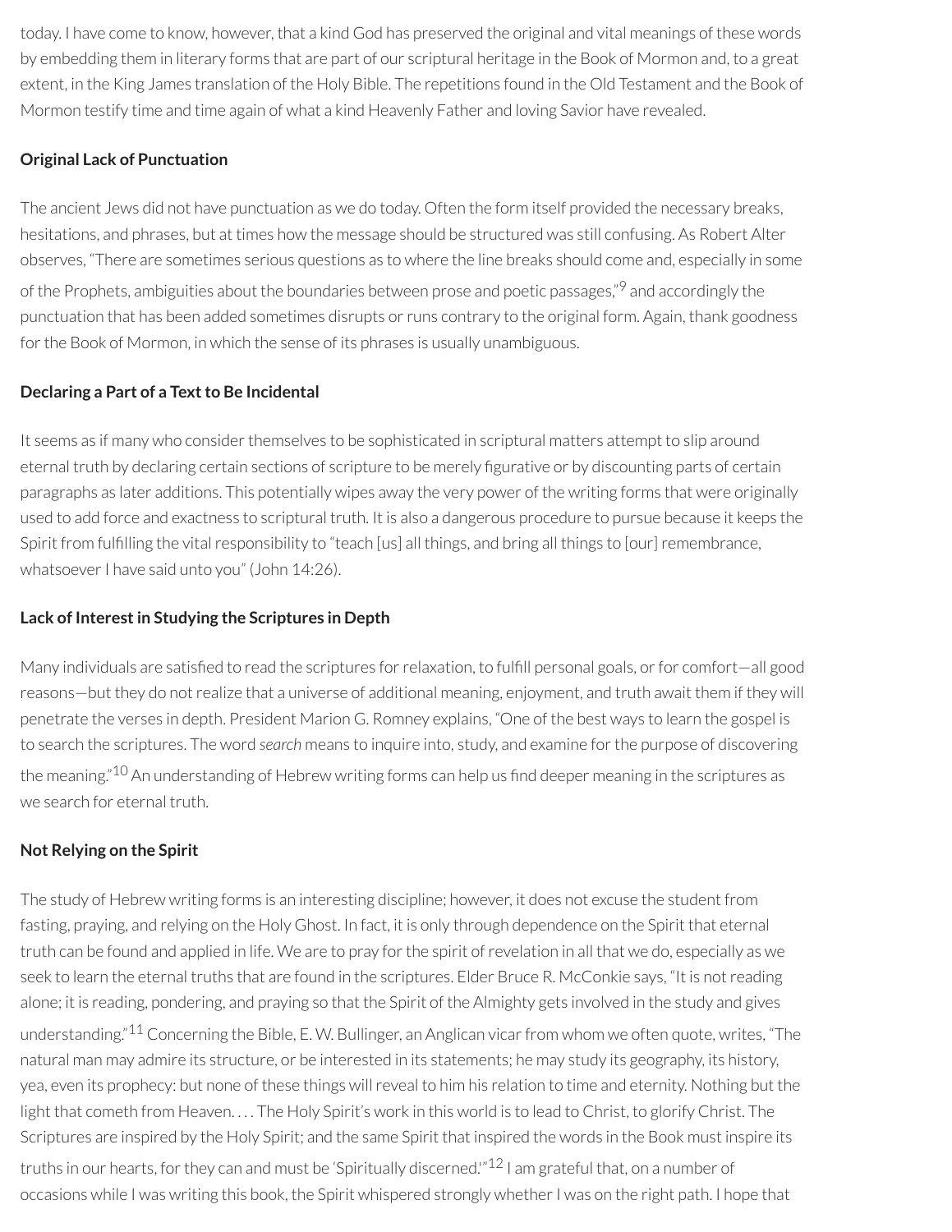others will seek and receive similar perceptions through the Spirit of God, confirming to their souls a clear understanding of the full intent of each passage of the holy scriptures.

#### **Notes**

1. It is interesting to note that in the eleventh century, the Chinese had developed movable type (see *Compton's Interactive Encyclopedia,* 1997 ed., s.v. "printing").

2. For further discussion, see the section "Purposes of Hebrew Writing Forms" (pages 2–7).

3. For examples of chiastic writings in the New World, see Allen J. Christensen, "The Use of Chiasmus in the Ancient Literature of the Maya-Quich?," *The Journal of Latin American Indian Literature* 4/2 (1988): 125—50; "The Use of Chiasmus in Ancient Mesoamerica" (FARMS, 1988); and "Chiasmus in Mayan Texts," *Ensign,* October 1988, 28—31.

4. My point has been independently observed and validated by others, such as Sarah Hatch, "Book of Mormon Poetry in Translation: None Other People Knoweth Our Language" (honors thesis, Brigham Young University, 1997).

5. See Dennis Tedlock, trans., *Popul Vuh,*rev. ed. (New York: Simon and Schuster, 1991). A new translation by Allen J. Christensen is forthcoming from FARMS and BYU Studies.

6. John W. Welch, "Chiasmus in the Book of Mormon," in *Chiasmusin Antiquity: Structures, Analyses, Exegesis,* ed. John W. Welch (Hildesheim, Germany: Gerstenberg Verlag, 1981;reprint, Provo, Utah: FARMS, 1999), 209.

7. For a discussion of how translation actually enhances a poem written in parallel format, see Hatch, "Book of Mormon Poetry," 13—16.

8. Robert Alter, *The Art of Biblical Poetry* (New York: Basic Books, 1985), 3.

9. Ibid., 5.

10. Marion G. Romney, "Records of Great Worth," *Ensign,* September 1980, 3.

11. Bruce R. McConkie, "Drink from the Fountain," *Ensign,* April 1975, 71.

12. E. W. Bullinger, *Figures of Speech Used in the Bible* (Grand Rapids, Mich.: Baker Book House, 1968), vii.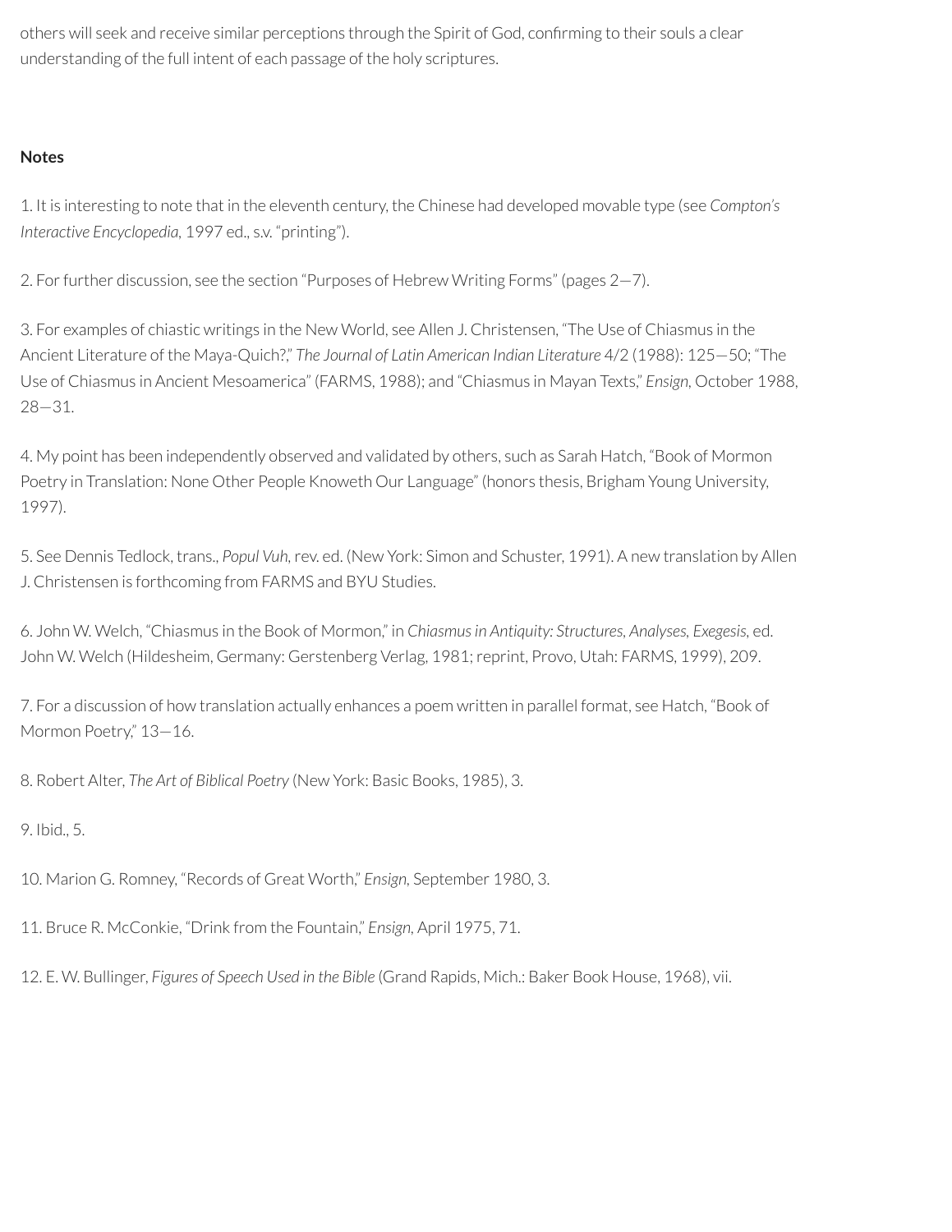# Forms of Repetition

There are two basic classifications of Hebrew writing forms: repetitions and parallelisms. In each area we find many different, distinct, and interesting forms. The repetitions we find in scripture are of letters, words, numbers, figures of speech, phrases, sentences, subjects, descriptions, conclusions, positions of words, meanings of words, arrangements of words, double meanings of words, and many more. They all seem to have several characteristics in common.

Repetition is almost always used for emphasis, clarity, or to make the phrase or verse more euphonious. However, we generally find redundancies and repetitions not encouraged and often even inappropriate in English, German, Spanish, and many other languages. Often they are described as boring and unneeded. Language teachers usually discourage their use. This is not the case in Hebrew. In fact, the opposite is true. We mustrememberthat even though a word or phrase is repeated in close proximity, the two words or phrases do not necessarily mean exactly the same thing. The repetition might emphasize a completely different concept or principle, even if it is similar or identical to words or phrases used earlier. This is important to remember. Because repetitions are so common in Hebrew writing, we often ignore them. However, the scriptures become even more meaningful when we recognize the various types ofrepetition and realize that in almost every instance they were purposely designed for our benefit. Following Donald Parry's outline, $^1$  we can identify several types of repetitions and parallelisms.

# *Anaphora: The Same Beginning*

Anaphora is the easiest type of Hebrew writing form to identify. It is the "repetition of the same word or phrase in several successive clauses."<sup>2</sup> E. W. Bullinger defines it as "the repetitions of the same word at the beginning of successive sentences."<sup>3</sup>

Anaphora is a Greek term meaning "to repeat" or "to bring again." It describes an "important and impressive figure of speech" that in English is simply designated as "like sentence beginnings."<sup>4</sup> Anaphoric phrases are common and are easily found in both the Bible and the Book of Mormon.

Perhaps the most famous example to Latter-day Saints is the phrase *and it came to pass,* found plentifully throughout the Book of Mormon. This phrase is also used frequently in the historical writings of the Old Testament (namely, parts of the Pentateuch, 1 and 2 Samuel, 1 and 2 Kings, and 1 and 2 Chronicles). In the book of Genesis, *and it came to pass*is found sixty-two times to begin sentences. The phrase is characteristic of prose narrative and is seldom found in poetry, song, wisdom literature, or epistles.<sup>5</sup> It is more common in the Book of Mormon (found in one of every four verses) than in the book of Genesis (found in one of every twenty-four verses). These numbers are an average; the phrase is more concentrated in some parts of these books than others. It is natural that the phrase is so prevalent in the Book of Mormon, because as Robert F. Smith explains, "Most of the Book of Mormon claims to be a highly condensed prose narrative, and to a far greater and more uniform degree than can be claimed of most biblical books." 6

Turning to the Book of Mormon, it is worth noting that Lehi, Nephi, and the successive prophets and custodians of the records had available to them the books of the Hebrew prophets in which anaphora is found most frequently.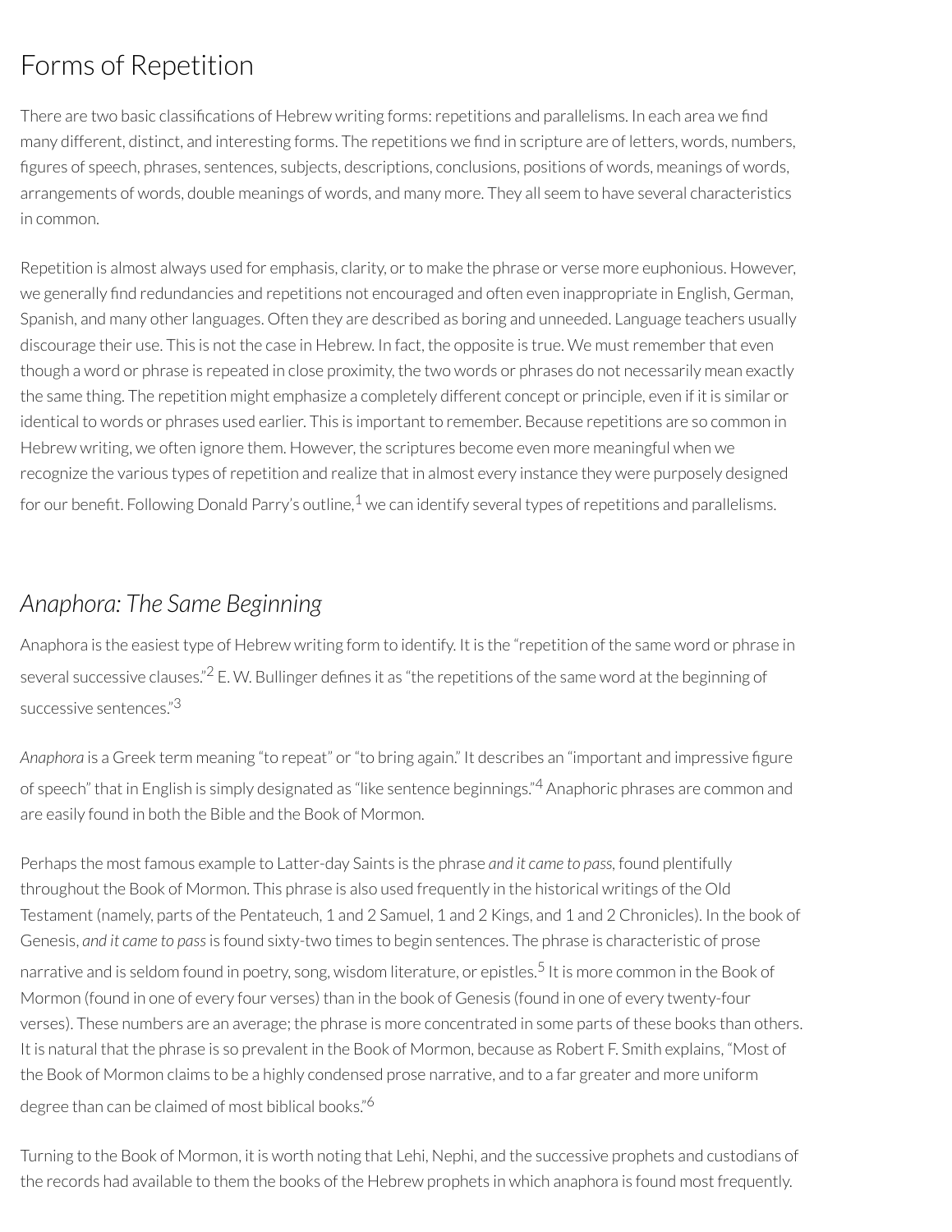The phrase *and it came to pass*is used approximately 1,430 times in the Book of Mormon. Forinstance, from 1 Nephi 7:16–9:2, we find that of forty-seven verses, twenty-three begin with *and* it *came to pass* and forty-three begin with *and.* But anaphora is notrestricted to the phrase *and it came to pass,* as evidenced in 2 Nephi 9:31—38:

*And wo unto the deaf that will not hear; for they shall perish. Wo unto the blind that will notsee; for they shall perish also. Wo unto the uncircumcised of heart, for a knowledge of their iniquitiesshallsmite them at the last day. Wo unto the liar, for he shall be thrust down to hell. Wo unto the murderer who deliberately killeth, for he shall die. Wo unto them who commit whoredoms, for they shall be thrust down to hell. Yea, wo unto those that worship idols, for the devil of all devils delighteth in them.* And, in fine, wo unto all those who die in their sins; for they shall return to God, and behold his face, and *remain in their sins.* 

One of the most beautiful anaphoras in all scripture is found in Genesis 1:3—11:

*And God said, Let there be light: and there waslight.*

*And God saw the light, that it was good: and God divided the light from the darkness.*

And God called the light Day, and the darkness he called Night. And the evening and the morning were the *rst day.*

And God said, Let there be a firmament in the midst of the waters, and let it divide the waters from the waters. *And God made the rmament, and divided the waters which were under the rmament from the waters which were above the rmament: and it wasso.*

*And God called the rmament Heaven. And the evening and the morning were the second day.*

And God said, Let the waters under the heaven be gathered together unto one place, and let the dry land *appear: and it wasso.*

And God called the dry land Earth; and the gathering together of the waters called he Seas: and God saw that *it was good.*

And God said, Let the earth bring forth grass, the herb yielding seed, and the fruit tree yielding fruit after his *kind, whose seed isin itself, upon the earth: and it wasso.*

Of similar power and feeling is Psalm 150:1—5, in which *praise him* begins nearly every phrase:

*Praise ye the Lord. Praise God in hissanctuary: praise him in the rmament of his power. Praise him for his mighty acts: praise him according to his excellent greatness. Praise him with the sound of the trumpet: praise him with the psaltery and harp. Praise him with the timbrel and dance: praise him with stringed instruments and organs. Praise him upon the loud cymbals: praise him upon the high sounding cymbals.*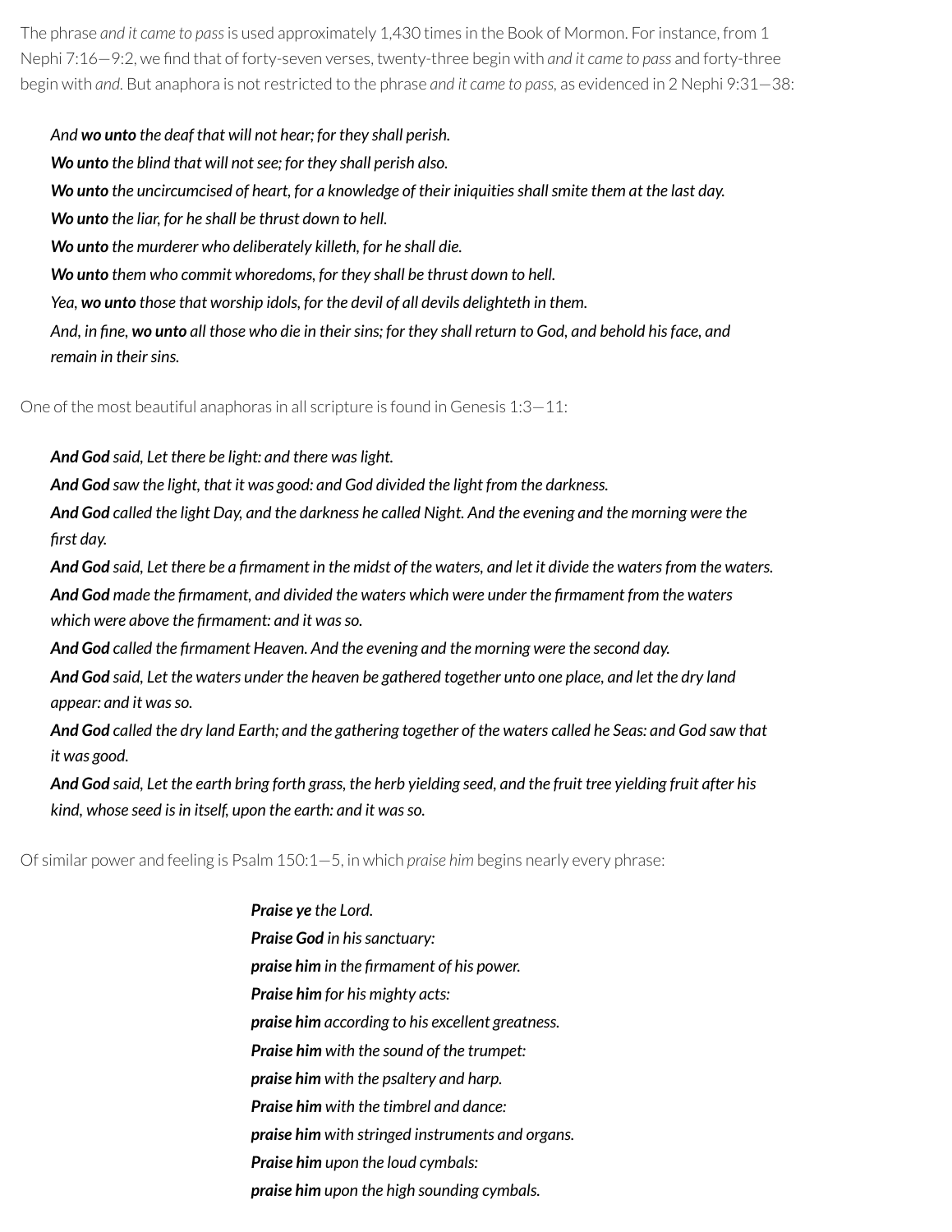Anaphora is found throughout Hebraic writings and often in historical writings in the New Testament. A deeper appreciation of the Book of Mormon can be gained by identifying the Hebrew writing forms used in both the Old Testament and the Book of Mormon.

For further study, the following is a list of several significant examples of anaphora: Deuteronomy 28:16– 19 *(cursed);* Psalms 13:1—3; 148:1—4 *(praise);* Proverbs 30:11—14 *(there is a generation);* Jeremiah 4:23— 26 *(I beheld);* 50:35—37 *(a sword);* Zephaniah 1:15—16 *(day);* Matthew 5:3—11 (*blessed are;* see 3 Nephi 12:2—11); Romans 8:33—35 *(who);* 1 Corinthians 11:3 *(the head);* 12:8—10 *(to another);* Hebrews 11:1, 3 —9, 11, 13, 17, 20—24, 27—31 *(faith);* 1 Nephi 7:9—12 *(how isit);* 7:16—8:2 *(and it came to pass);* 2 Nephi 15:20—22 *(wo unto);* 28:24—29 *(wo be unto);* Mosiah 4:9—10 *(believe);* Alma 5:3—60 (variations of *Isay unto you*); 11:44 *(both);* Helaman 13:11—12, 14—16 and 3 Nephi 29:5—7 (variations of *wo be unto,* a phrase found almost exclusively in the Book of Mormon; however, see D&C 56:16—17); Mormon 9:26 *(who can, who will).*

# *Polysyndeton: Many Conjunctions*

Polysyndeton is "a figure consisting in the use of several conjunctions in close succession; usually, the repetition of the same conjunction…to connect a number of coordinate words or clauses."<sup>7</sup> It is among the easiest of repetitious forms to identify because it repeats "the word *and* at the beginning of successive clauses."<sup>8</sup> As Parry explains, the literal translation of the Greek word *polysyndeton* is "'many, bound together'—referring to the many phrases [or items] bound together by the repetition of a conjunction. Polysyndeton is a special type of anaphora"<sup>9</sup> (like sentence beginnings) that usually limits itself to *and.* Other conjunctions might also be used in such a pattern.

Polysyndeton somewhat resembles anaphora in that the word *and* is often repeated in both forms. The difference lies in the position and function of the repeated word. With anaphora, the repeated *and* will often begin consecutive clauses or sentences, whereas with polysyndeton, the repeated *and* can be in various positions in the sentence or phrase and is used to connect a series of items such as weapons, people, or animals.

Old Testament writers used the conjunction *and* profusely, but in the translation from the Hebrew Masoretic text to the King James Version, many of them were ignored. After all, in English the frequentrepetition of *and* seems awkward and unnecessary. An example of polysyndeton that survived is found in Joshua 7:24:

> *And Joshua, and all Israel with him, took Achan the son of Zerah, and the silver, and the garment, and the wedge of gold, and hissons, and his daughters, and his oxen, and his asses, and hissheep, and histent,*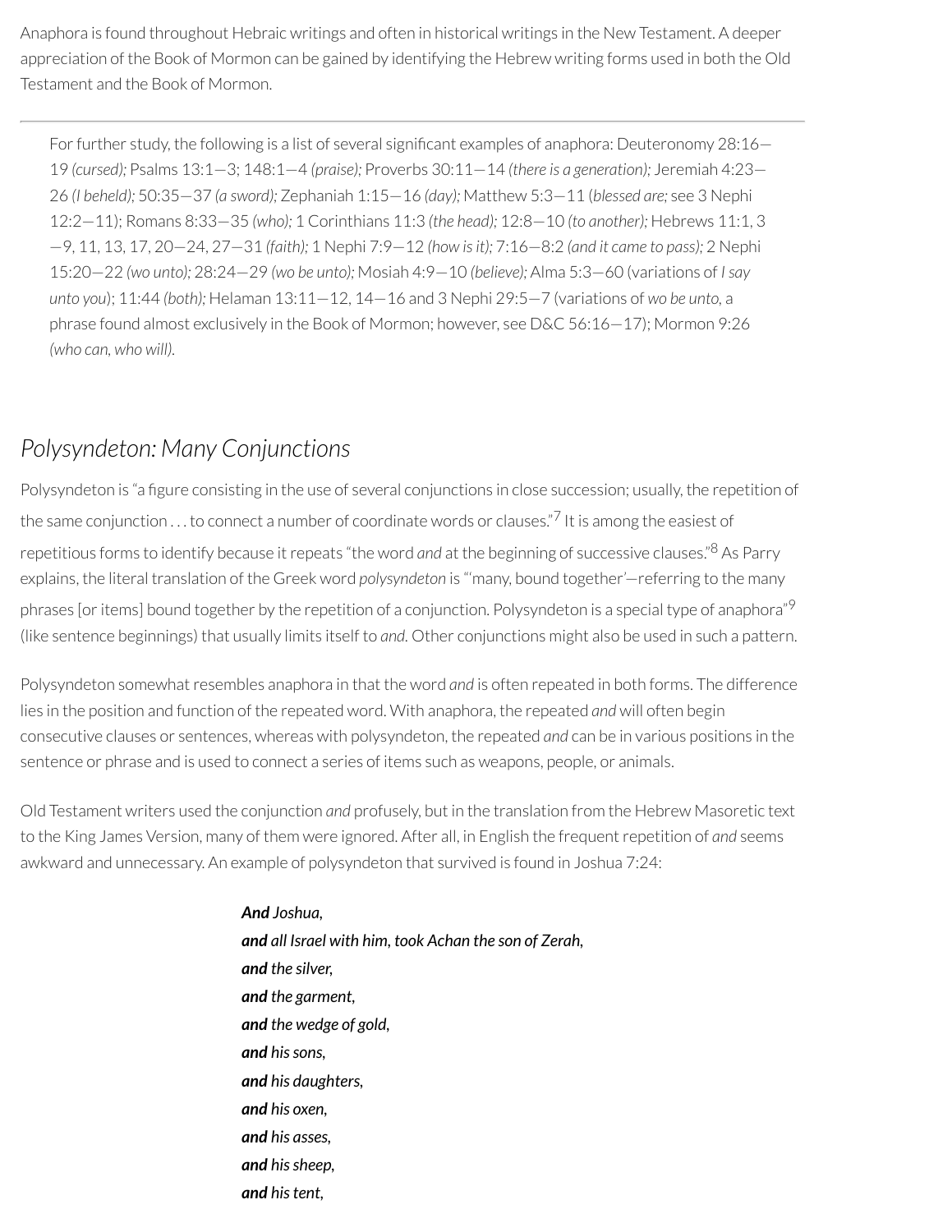#### *and all that he had*

Another example of polysyndeton that survived is found in the book of Genesis. And is the first word in 1,142 of the book's 1,533 verses (73 percent).

The Prophet Joseph Smith's translation of the Book of Mormon contains numerous redundant uses of the word and. The sheer numbers indicate that he, through the direction of the Holy Spirit, retained a greater percentage of instances of the word *and* than the King James translators did in their monumental translation efforts. That implies that this form could have been intentionally preserved for emphasis in the Book of Mormon translation under direct guidance from the Lord. A good example of polysyndeton in the Book of Mormon is found in Alma 1:29:

> *an abundance of ocks and herds, and fatlings of every kind, and also abundance of grain, and of gold, and* of silver, *and of preciousthings, and abundance ofsilk and ne-twined linen, and all manner of good homely cloth.*

Hebrew writing did not employ punctuation as we know it today, so *and* was often used in place of commas and semicolons. Because so much of Hebrew is written using repetitions, the connective *and* was used to link these elements and sometimes also to add continuity to a series of thoughts, principles, or historical happenings that the writer wanted to communicate. We would receive a low grade in an English class today if we were to use many *and*s*,* whereas this would have been natural for a Hebrew schoolboy. Helaman 3:14 contains an excellent example of how *and* had the effect of intensifying a listing of the "proceedings of this people" by focusing attention on each element individually and stressing the cumulative extent of the series:

> *yea, the account of the Lamanites and of the Nephites, and their wars, and contentions, and dissensions, and their preaching, and their prophecies, and* their shipping *and their building* of *ships*, *and their building of temples, and ofsynagogues*  $and$  *their sanctuaries*, *and their righteousness, and their wickedness,*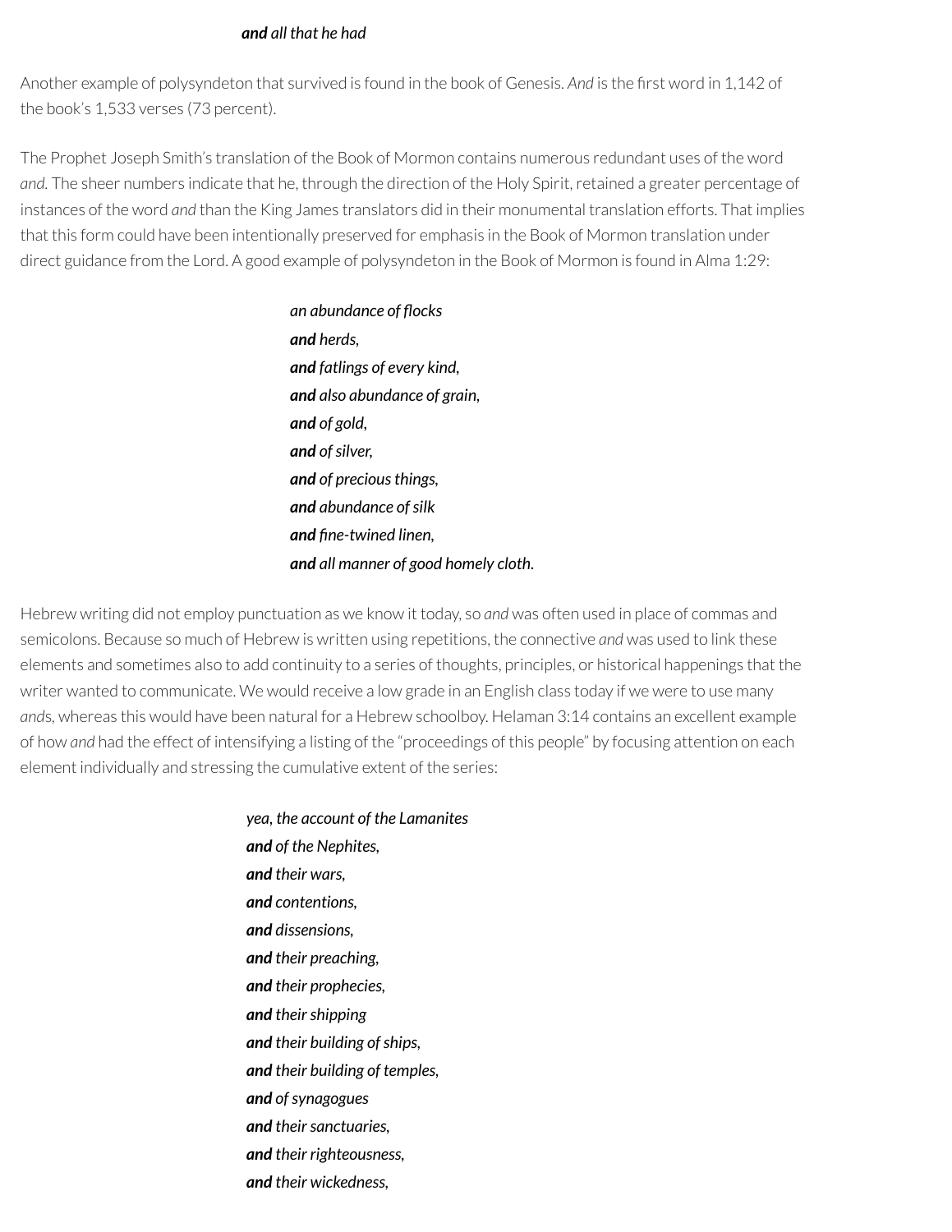*and their murders, and their robbings, and their plundering, and all manner of abominations and whoredoms, cannot be contained in this work.*

After eighteen *and*s*,* one is almost glad that the Book of Mormon authors decided not to include the complete history of everything that the people did!

In the next examples we see further uses of *and*. The first shows how *and* gives power through step-by-step clarity to the connection between the requirements that the gentiles must follow and the necessity ofremaining on the narrow path:

> *except they shall be reconciled unto Christ, and enter into the narrow gate, and walk in the strait path which leadsto life, and continue in the path until the end of the day of probation.* (2 Nephi 33:9)

*And it came to passthat they did come up to battle; and it wasin the sixth month; and behold, great and terrible wasthe day that they did come up to battle; and they were girded about after the manner of robbers; and they had a lamb-skin about their loins, and they were dyed in blood, and their heads were shorn, and they had headplates upon them; and great and terrible wasthe appearance of the armies. . . because of their armor, and because of their being dyed in blood.* (3 Nephi 4:7)

One of the finest examples of polysyndeton is found in the King James translation of 1 Corinthians 13:1–3. Seven of these *and*s are present in the original Greek, and the others are grammatically implied.

> *Though Ispeak with the tongues of men and of angels, and have not charity, I am become assounding brass, or a tinkling cymbal. And though I have the gift of prophecy, and understand all mysteries, and all knowledge; and though I have all faith,so that I could remove mountains, and have not charity, I am nothing. And though I bestow all my goodsto feed the poor, and though I give my body to be burned,*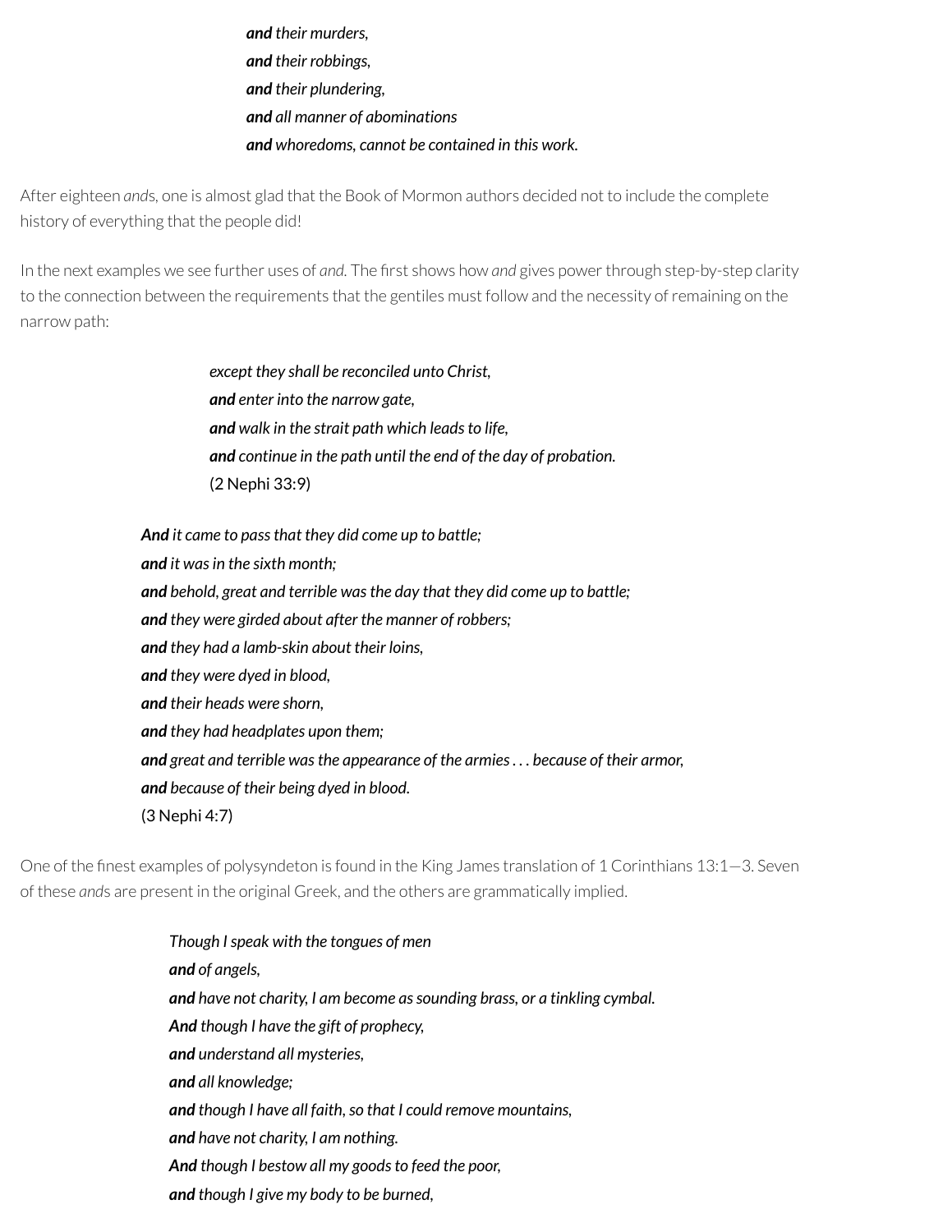#### *and* have not charity, it profiteth me nothing.

The use of polysyndeton in these three verses adds a repetitive literary power that probably could not come in any other way.

Many *and*s are used often in 3 Nephi 10 to 12. Like other Hebrew writing forms, polysyndeton is used with varying frequency by various authors. Another fine example of how *and* strengthens a prophet's message is found in 3 Nephi 11:19—20:

> *And Nephi arose and went forth, and bowed himself before the Lord and did kiss hisfeet. And the Lord commanded him that he should arise. And he arose and stood before him.*

The following example from verse 27 of the same chapter provides a powerful focus on deity:

*that the Father, and the Son, and the Holy Ghost are one; and I am in the Father, and the Father in me, and the Father and I are one.*

Easily recognizable, polysyndeton was a tool frequently used by Hebrew writers and is an obvious support for the Book of Mormon's Hebraic roots.

For additional examples of polysyndeton, see Genesis 8:22; 22:9—11, 13; Exodus 1:7; 1 Samuel 17:34— 35; 2 Kings 5:26; Isaiah 2:12—19; Haggai 1:11; Matthew 24:29—31; Mark 3:31—35; Luke 7:11—18; 1 Nephi 2:4; 4:9; Enos 1:23; Alma 7:27; 8:21—23; 9:21; 4 Nephi 1:5—7; Mormon 8:37; Ether 9:17—19, 21 —27. Sometimes for converse rhetorical effect, ancient authors deliberately left conjunctions out. This form is called asyndeton, meaning "without conjunctions." <sup>10</sup> Asyndeton is not commonly found in the Book of Mormon, although it may occasionally exist.

## *Paradiastole: The Disjunctive Form*

Wherever many disjunctives, such as *either/or* and *neither/nor,* are located at the beginning of successive phrases, sentences, or series of words, the writing structure is called a paradiastole. In this form, "one word is repeated at the beginning of successive sentences."<sup>11</sup> This form of repetition, a type of anaphora, "separates and distinguishes"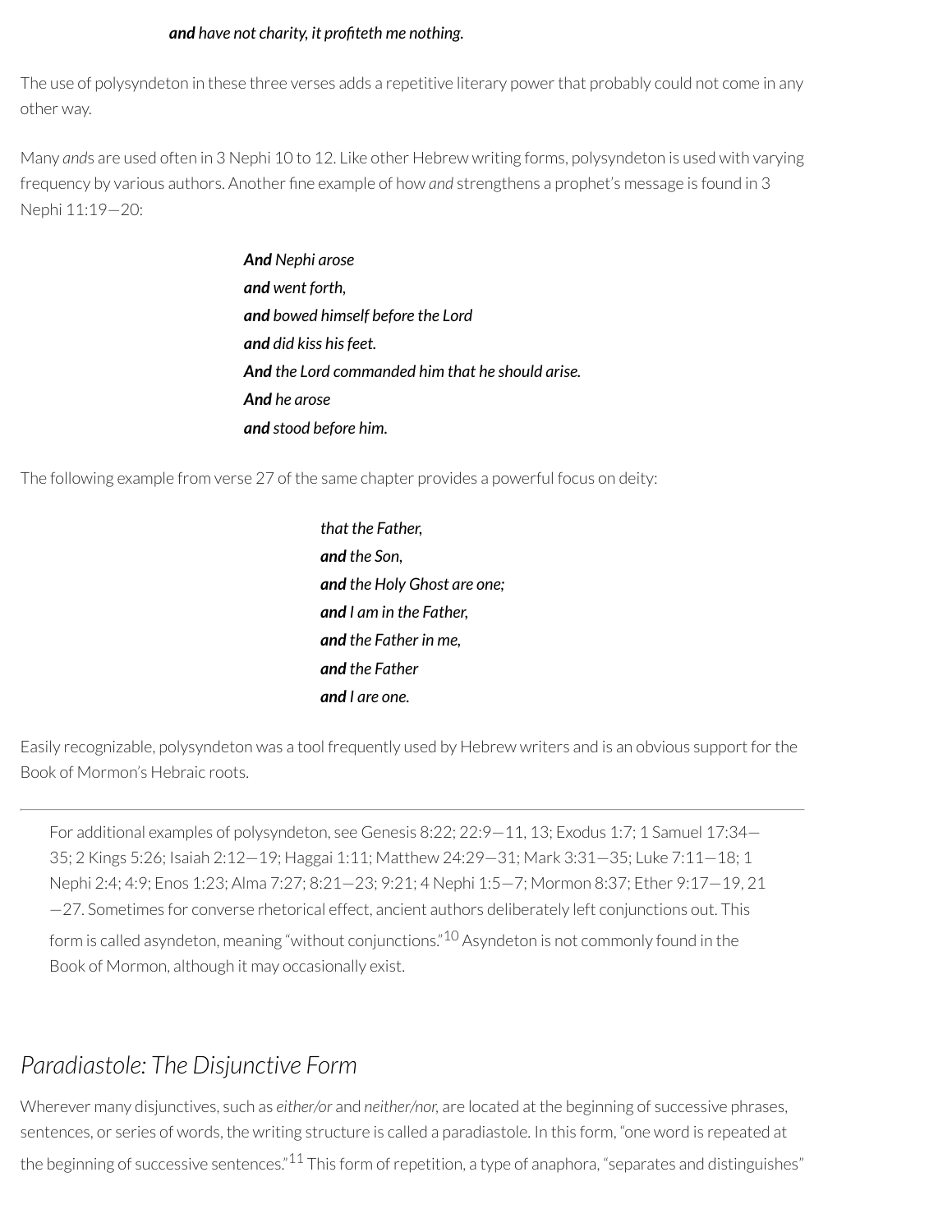phrases<sup>12</sup> rather than connects their similarities. Thus it can also be defined as a "putting together of dissimilar things."<sup>13</sup> It often serves to establish a contrast or opposition.<sup>14</sup>

In particular, H. Clay Gorton finds that the conjunction *or* seems to have four applications, each of which is used extensively in the Book of Mormon.<sup>15</sup> These four are as follows:

- 1. To identify opposites: "They are free to choose liberty and eternal life . . . or to choose captivity and death" (2 Nephi 2:27).
- 2. To identify equivalents: "Favored above every other nation, kindred, tongue, or people" (Alma 9:20). This is the most frequent application in the Book of Mormon.
- 3. To restate: "I have dreamed a dream; or, in other words, I have seen a vision" (1 Nephi 8:2).
- 4. To aid in correcting a statement: "Thus we see that they buried their weapons of peace, or they buried the weapons of war, for peace" (Alma 24:19). In this form, the author makes a statement and then restates the idea using similar words because he is correcting or clarifying his original thoughts.

In the examples that follow in this section, with a little effort one can identify which of the uses of *or* applies in each case. A classic example of paradiastole is found in Deuteronomy 13:6:

> *If thy brother, the son of thy mother, or thy son, or thy daughter, or the wife of thy bosom, or thy friend, which is asthine own soul, entice thee secretly, saying, Let us go and serve other gods*

This writing form is quite popular in the writings of Paul. Perhaps one of the most quoted instances of paradiastole is found in Romans 8:35:

> *Who shallseparate usfrom the love of Christ?shall tribulation, or distress, or persecution, or famine, or nakedness, or peril, orsword?*

Joseph Smith, as he translated literally the Book of Mormon, included these Hebrew writing forms because the plates were inscribed by ancient prophets who utilized this style of communicating in their writings. He knew nothing explicit of these forms, however. In 3 Nephi 29:6 we find a clear example:

> *worketh by revelation, or by prophecy, or by gifts, or by tongues,*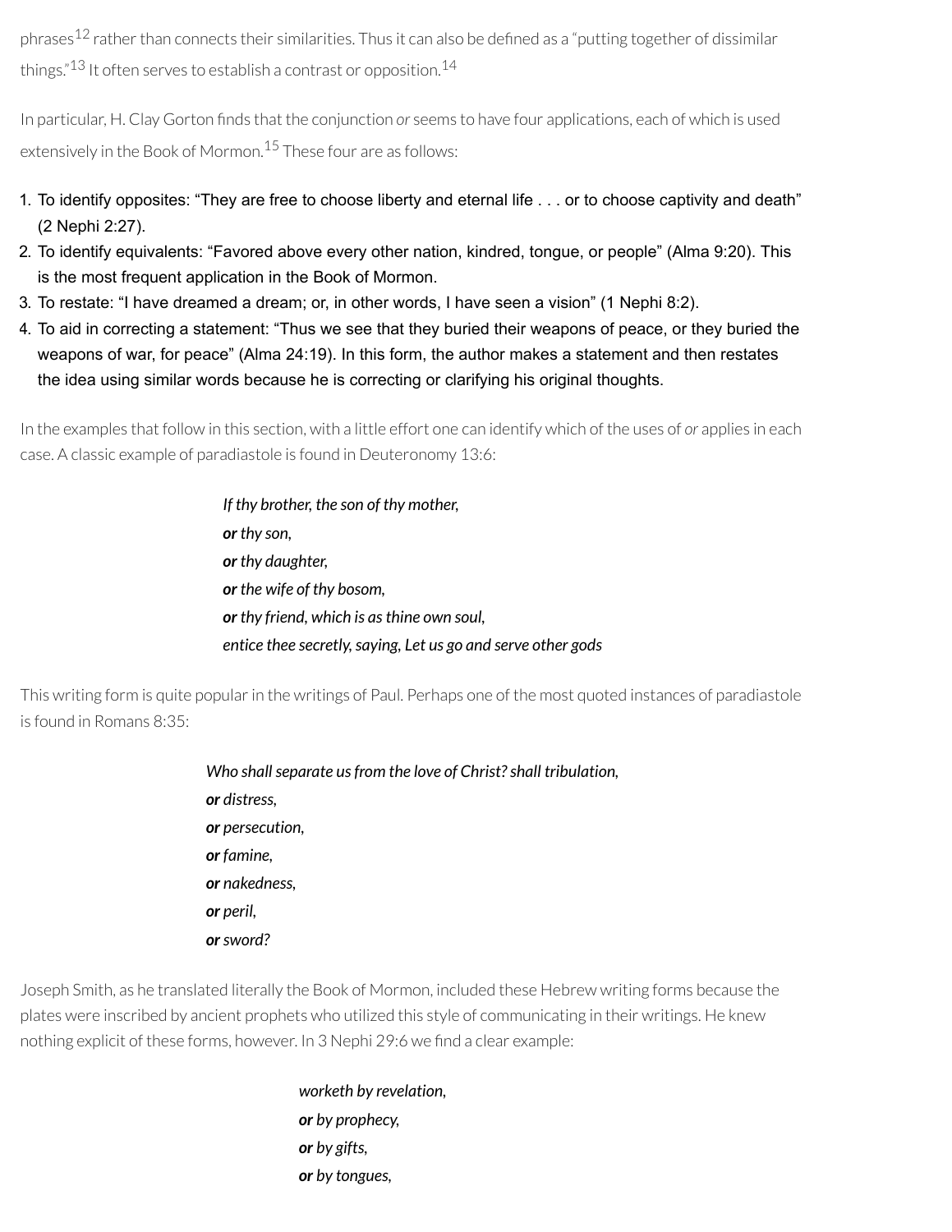#### *or by healings,*

#### *or by the power of the Holy Ghost!*

Interestingly, the Old Testament contains relatively few examples of paradiastole. One is found in Exodus 22:10 (see also Deuteronomy 14:26):

> *If a man deliver unto his neighbour an ass, or an ox, or a sheep, or any beast, to keep; and it die, or be hurt, or driven away, no man seeing it*

An example of paradiastole with *neither/nor* is found in Judges 1:31:

*Neither did Asher drive out the inhabitants of Accho, nor the inhabitants of Zidon, nor of Ahlab, nor of Achzib, nor of Helbah, nor of Aphik, nor of Rehob*

As with other forms of Hebrew writing, we could supply many more examples of paradiastole. The few that are listed help to increase our understanding that the translation of the Book of Mormon is of divine origin and that it is a Hebrew book of ancient scripture.

Additional examples of paradiastole include Exodus 22:10; Leviticus 13:48—49, 52—53, 56—59; 21:14, 18—20; Deuteronomy 5:21; 12:17; 18:10—11; 1 Samuel 30:19; Ecclesiastes 9:10—11; Jeremiah 16:5— 7; Matthew 10:9—10; Romans 8:38—39; 1 Corinthians 3:22; 5:10—11; 6:9; Colossians 2:16; 2 Nephi 2:11, 13; Mosiah 2:12—13; Alma 1:30; 7:20; 23:1—2; 3 Nephi 17:7; 4 Nephi 1:16—17; Moroni 6:9.

## *Epibole: Irregular Repetition*

Epibole occurs when "the same sentence or phrase is cast upon orlaid upon (like layers or courses of bricks) several successive paragraphs."<sup>16</sup> Expressed another way, an epibole is several words repeated close together in an irregular way.<sup>17</sup> Furthermore, epibole may involve the appearance of words in a text as if they had been thrown into it or layered in. Note that this layering effect is also common in chiasmus (see pages  $100-110$ ).

A double example from the Old Testament is observed in Leviticus 21:6:

*They shall be holy unto their God,*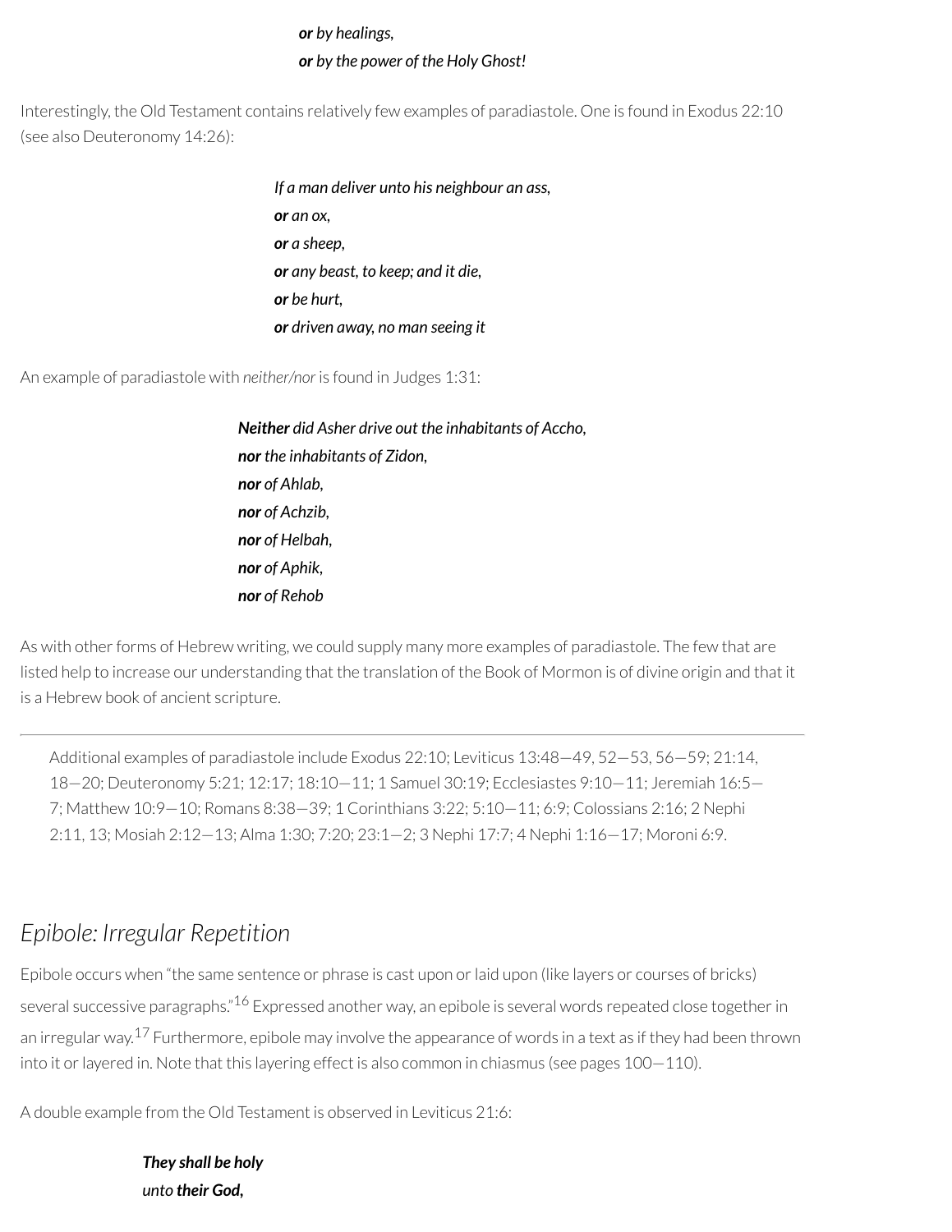## *and not profane the name of their God: for the offerings of the Lord made by re, and the bread of their God, they do offer: therefore they shall be holy.*

In an irregular manner, *they shall be holy* appears twice, and *their God* is written three times. If we were to look at the next two verses as well, we would find *the bread of their God* mentioned in both the sixth verse and the eighth verse.

Another highly interesting epibole is found in Leviticus 22:2—16: either *holy thing* or *holy things* occurs twelve times in this series of verses. This frequent repetition acts as a powerful reinforcement of the Lord's instructions to Moses that priests and their families are to honor their sacred calling by separating themselves from worldly and unholy things. Even modern readers cannot read this passage and mistake how the Lord feels about those who bear his priesthood. Though specific instructions have changed, the feeling created by this epibole lasts through generations in order to instruct us today.

Turning to the New Testament, we find epibole in the writings John penned while on the isle of Patmos. The phrases *I know thy works* and *he that hath an ear* irregularly occur multiple times in Revelation 2:2—26 and 3:1—2, 8, 15.

In the Book of Mormon, *house* of *Jacob* is repeated four times at irregular intervals in 3 Nephi 5:21 and 25, tying those sentences together most impressively. A somewhat more complicated and intricately designed example of a double epibole is found in 2 Nephi 29:8:

> *Know ye not that the testimony of two nationsis a witness unto you that I am God, that I remember one nation like unto another? Wherefore, Ispeak the same words unto one nation like unto another. And when the two nationsshall run together the testimony of the two nationsshall run together also.*

Note that *two nations*is repeated three times and *one nation like unto another* is repeated twice, as is *two nations shall run together.*

Perhaps the most interesting example in the Book of Mormon is found in 1 Nephi 13:23—24 and 14:23. Forty-one verses separate close variations of the highly distinctive phrase *proceeded forth from the mouth of a Jew,* which appears three times in 1 Nephi 13:23—24 and three more times in 1 Nephi 14:23. Interestingly, it is also located once in 1 Nephi 13:38, probably to tie these verses together, like a cycloides (see the next section in this chapter). It could also be considered an inclusio (see pages 110—114).

The first book of Nephi in the Book of Mormon seems in my experience to use epibole more than other books in the Book of Mormon. For example, *into the ship* is used fourtimes in 1 Nephi 18: once in verse 5, twice in verse 6, and once again in verse 8. Nephi wrote the epibole used most frequently in scripture when, from 1 Nephi 4:34 to 1 Nephi 7:6, he layered *in the wilderness* or*into the wilderness* eighteen times, tying those experiences togetherin a most effective way.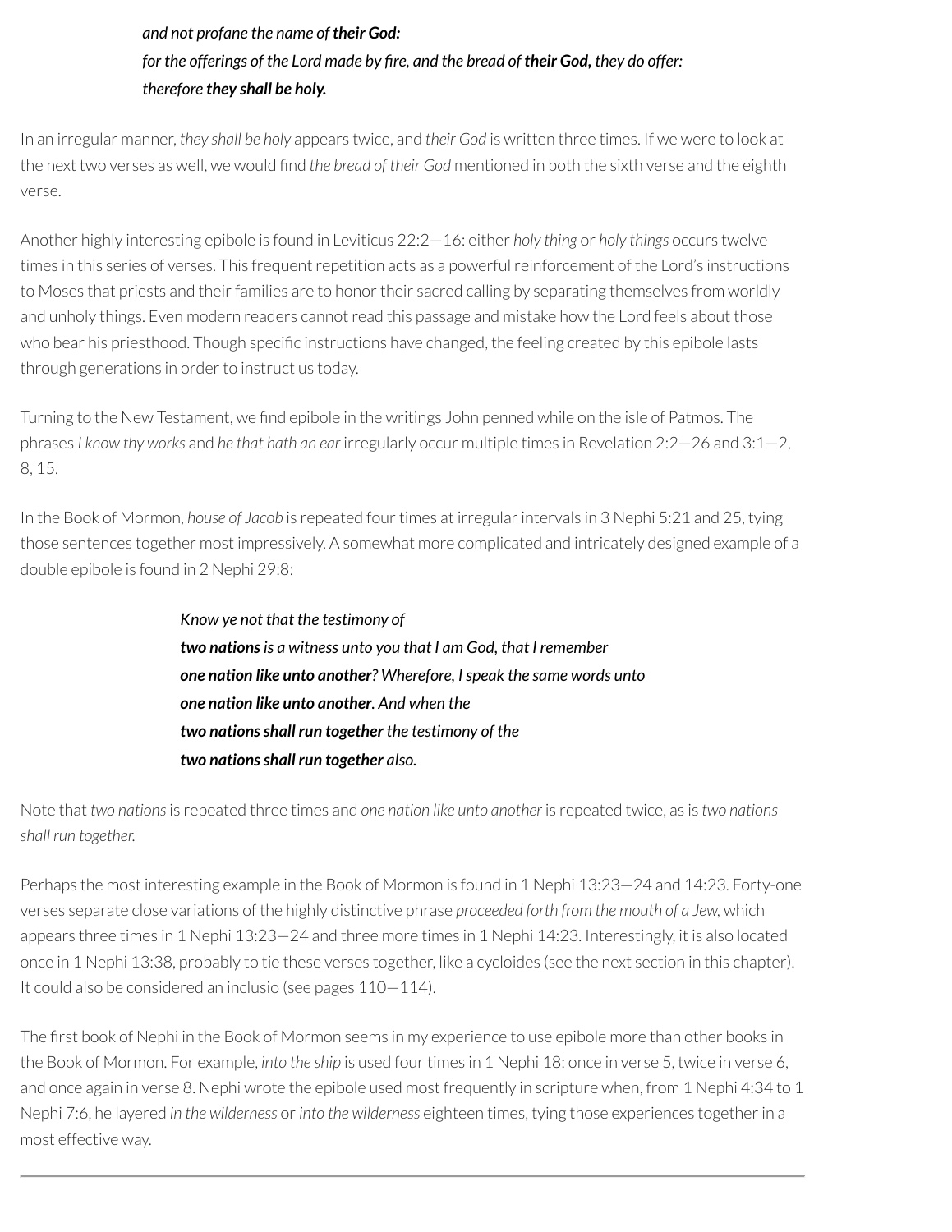For other examples of epibole, see Numbers 9:18; Judges 5:27; 1 Nephi 18:5; Jacob 2:34; 3 Nephi 5:21, 25.

# *Cycloides: Regularly Circulating Repetition*

Cycloides, a moderately common form of Hebrew writing, is beautifully and cleverly designed. Its name implies "resembling a circle."<sup>18</sup> Cycloides "is so called because the sentence or phrase is repeated at intervals, as though in regular circles."<sup>19</sup> It is quite easy to identify because the same words at a somewhat noticeable but not always predictable frequency circulate throughout a passage to delineate and connect a specific message. A block of text containing a cycloides almost always has an exact beginning and ending. The word or phrase creating the cycloides is not used in proximity before or after that block of text.

In Psalm 42:5—6 and 11 we find first the inquiry, "Why art thou cast down, O my soul?" followed by the statement, "O my God, my soul is cast down within me," and then again the question, "Why art thou cast down, O my soul?" The answer finally comes after this cyclical approach and ends with "hope thou in God" in verse 11. Anyone who has sought solace from a loving Heavenly Father recognizes that this pattern is typical of such searching prayers. Another biblical example of cycloides appears in Psalm 80. In verses 3, 7, and 19 we find a close variation of the phrase *turn us again, O God, and cause thy face to shine* three times woven through this psalm.

The longest cycloides I have found in the Old Testament is in the writings of Ezekiel, in which the phrase *slain by the sword* circulates twelve times through twelve verses (see Ezekiel 32:20—32). A word alone can be a cycloides if it occurs at regular intervals, leading the reader through a specific message. In this same thirty-second chapter of Ezekiel, the word *uncircumcised* appears ten times, and *terror* appears seven times. In a more complete example of cycloides, *down to the pit* shows up five times and *land* of the living, six. A close variation of *slain* by the *sword* ties the last fifteen chapters of the book of Ezekiel together through its appearance eighteen times in chapters 21–35, with ten of those concentrated in chapter 32 alone.

Cycloides is also well attested in the Book of Mormon. Often, however, a cycloides is not the only Hebrew form in a passage and can be identified only because the words or phrases are the same, although often intermittent and sometimes seemingly incomplete until the other words or phrases are located to make a message whole. In 1 Nephi 19:6—7 we see a clear example of this form:

*And now, if I do err, even did they err of old; not that I would excuse myself because of other men, but because of the weakness which isin me, according to the esh, I would excuse myself.* For the things which some men esteem to be of great worth, both to the body and soul, others set at naught *and trample under their feet. Yea, even the very God of Israel do men trample under their feet; Isay, trample under their feet but I would speak in other words they set him at naught*

It is interesting to note that *would excuse myself* is used only these two times in all of scripture. *Trample under their feet* is used these three times in 1 Nephi, three times in Helaman (6:31, 39; 12:2), and only once in 3 Nephi (14:6).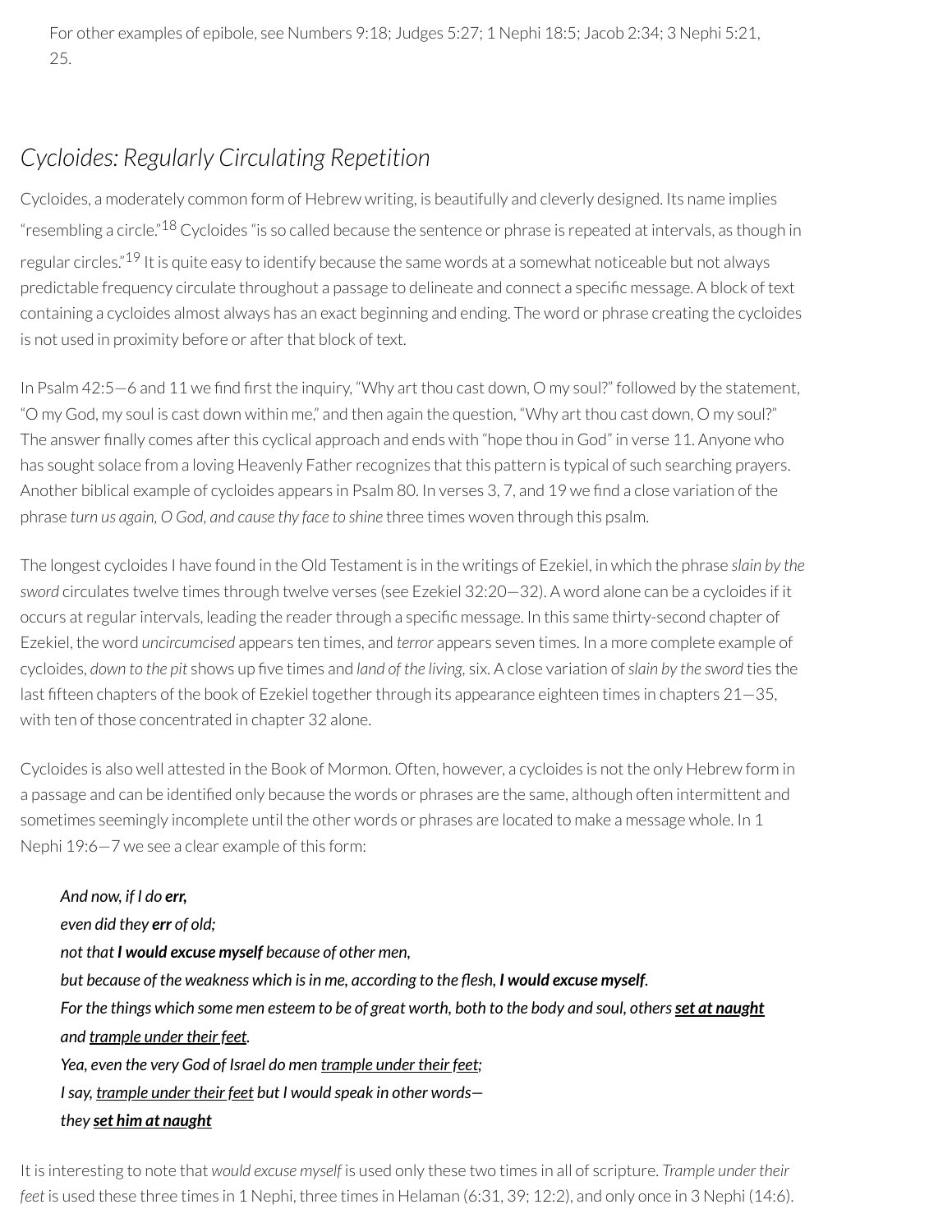The longest single-word cycloides I have found is in 3 Nephi 11:21—12:2, where the Lord discusses baptism at length. A variation of *baptize* is mentioned nineteen times, *father* sixteen times, and *doctrine* nine times. Incidentally, I have found that there are at least seven other Hebrew writing forms found in these verses: chiasmus, simple alternate,repeated alternate, extended alternate, inclusio *(and there shall be no disputations among you),* anabasis, and polysyndeton.

Another very interesting cycloides is located in 3 Nephi 29:4—8, a text that contains many forms of parallelism and repetition. Here a form of the word *spurn* is located in the five verses four times. Three of these instances are extended to include the phrase *doings of the Lord* in some form. *Spurn* and *spurneth* are not found anywhere else in scripture, and this supports the idea that the ancient authors purposely used this unique word in composing this cycloides.

In a very short cycloides nearthe ending of the Book of Mormon, Mormon writes in despair of the sinning everywhere about him:

## O my beloved son, how can a people like this, that are without civilization-(And only a few years have passed *away, and they were a civil and a delightsome people)* But O my son, how can a people like this, whose delight is in so much abomination-How can we expect that *God willstay his hand in judgment against us?"* (Moroni 9:11—14)

Other examples of cycloides include Deuteronomy 18:1—2 *(inheritance);* 2 Samuel 1:19, 25, 27 *(how are the mighty fallen);* Mosiah 4:9—10 *(believe);* 5:10—12 *(name);* Alma 5:3—6 *(I say unto you);* 32:12—16 *(humble).* There are many others.

# *Epistrophe: Similar Sentence or Clause Endings*

Donald Parry writes, "Epistrophe, or'like sentence endings,' is the repetition of an identical word and/or expression at the end of successive sentences."<sup>20</sup> E. W. Bullinger states, "It is a figure in which the same word or words are repeated at the end of successive sentences or clauses, instead of at the beginning."<sup>21</sup> Similarly, it is defined as "a figure of speech in which each sentence or clause ends with the same word."<sup>22</sup> Epistrophe is a characteristic of poetry rather than prose.

In Deuteronomy 27:16—26, each clause ends with the words *And all the people shall say, Amen.* In this passage, Moses, or those who helped him, say "amen" twelve times to end the various thoughts and add unquestioned emphasis.

Perhaps the most significant epistrophe in scripture is found in Psalm 136:1–26, in which the repetition of *for his mercy endureth for ever* is found at the end of each of the twenty-six verses. This impresses all who read it with the message of God's eternal love while simultaneously depicting a perfect example of this Hebrew writing form.

Generally speaking, translators, not knowing Hebrew writing forms, unfortunately would versify the Bible text without understanding what was originally conveyed by the structure of Hebrew writing forms. This often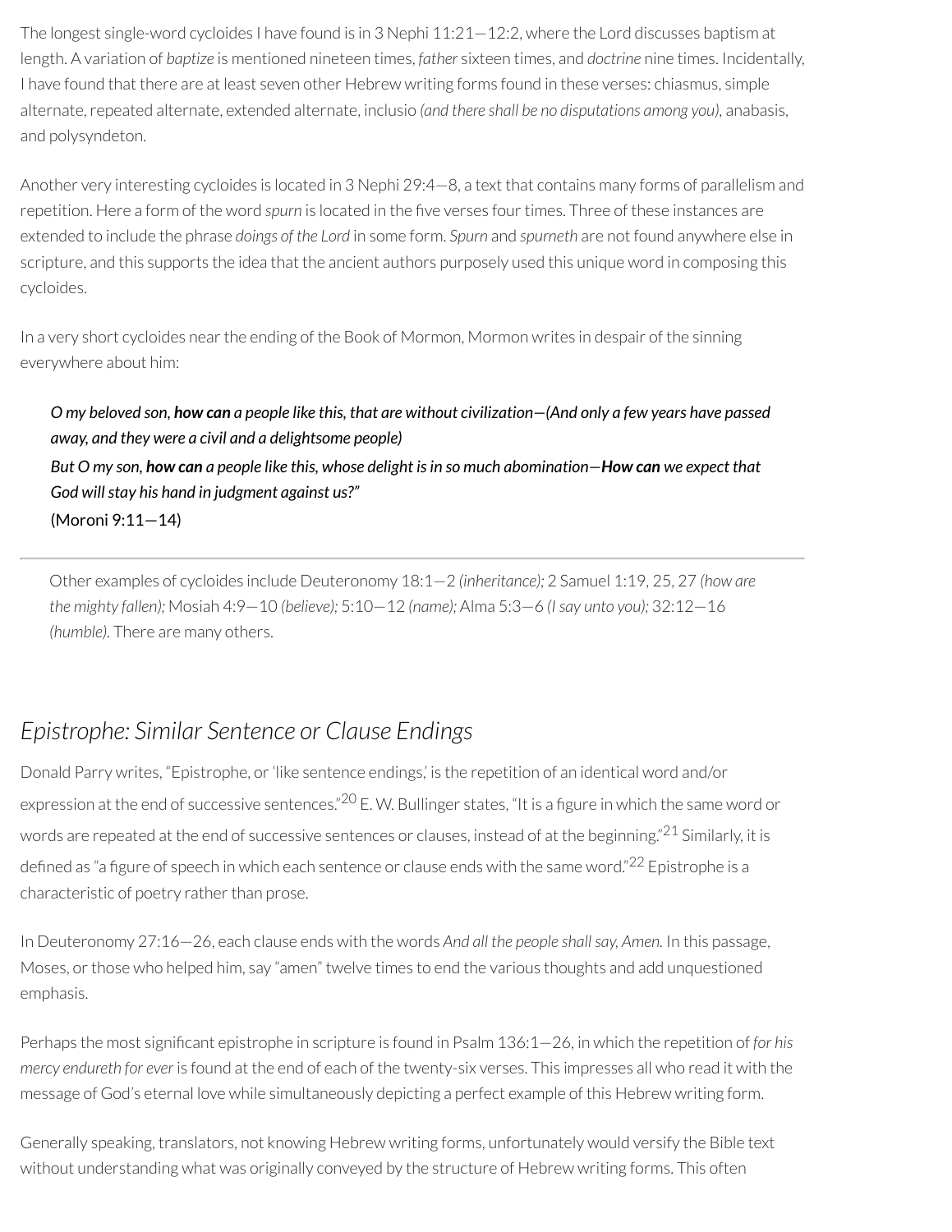resulted in a case of cycloides but did away with the beautiful epistrophe that had originally been designed into the revelation. Psalm 118:10—12 is an excellent epistrophe:

*And all nations compassed me about: but in the name of the Lord will I destroy them.* They compassed me about: yea, they compassed me about: but in the name of the Lord I will destroy them. They compassed me about like bees; they are auenched as the fire of thorns; for in the name of the Lord I will *destroy them.*

We find in Psalm  $115:9-11$  another beautiful epistrophe:

*O Israel, trust thou in the Lord: he istheir help and theirshield. O house of Aaron, trust in the Lord: he istheir help and theirshield. Ye that fear the Lord, trust in the Lord: he istheir help and theirshield.*

I believe that these identical phrase endings were skillfully included to make a strong point, add variety because of their rarity, and improve the concept flow of the passage.

In Ether 2:17 we find a well-constructed epistrophe that communicates clearly that the Jaredite boats were constructed "like unto a dish":

And they were built after a manner that they were exceedingly tight, even that they would hold water like *unto a dish;*

*and the bottom thereof wastight like unto a dish;*

*and the sidesthereof were tight like unto a dish;*

*and the endsthereof were peaked; and the top thereof wastight like unto a dish;*

and the length thereof was the length of a tree; and the door thereof, when it was shut, was tight like unto a *dish.*

In Mosiah we find two verses that make up an epistrophe. This epistrophe has been disrupted by modern versification, a common "enemy" that sometimes obscures these writing forms (see pages  $8-9$ ).

*And now ye have said thatsalvation cometh by the law of Moses. Isay unto you that it is expedient that ye should keep the law of Moses as yet;* but I say unto you, that the time shall come when it shall no more be expedient to keep the law of Moses. *And moreover, Isay unto you, thatsalvation doth not come by the law alone;* and were it not for the atonement, which God himself shall make for the sins and iniquities of his people, that *they must unavoidably perish, notwithstanding the law of Moses.* (Mosiah 13:27—28)

An interesting example of epistrophe is found in Ether 1:6—32, where the phrase *son of* is used twenty-six times in this fascinating genealogy of Ether, who was a descendent of Jared through these many generations.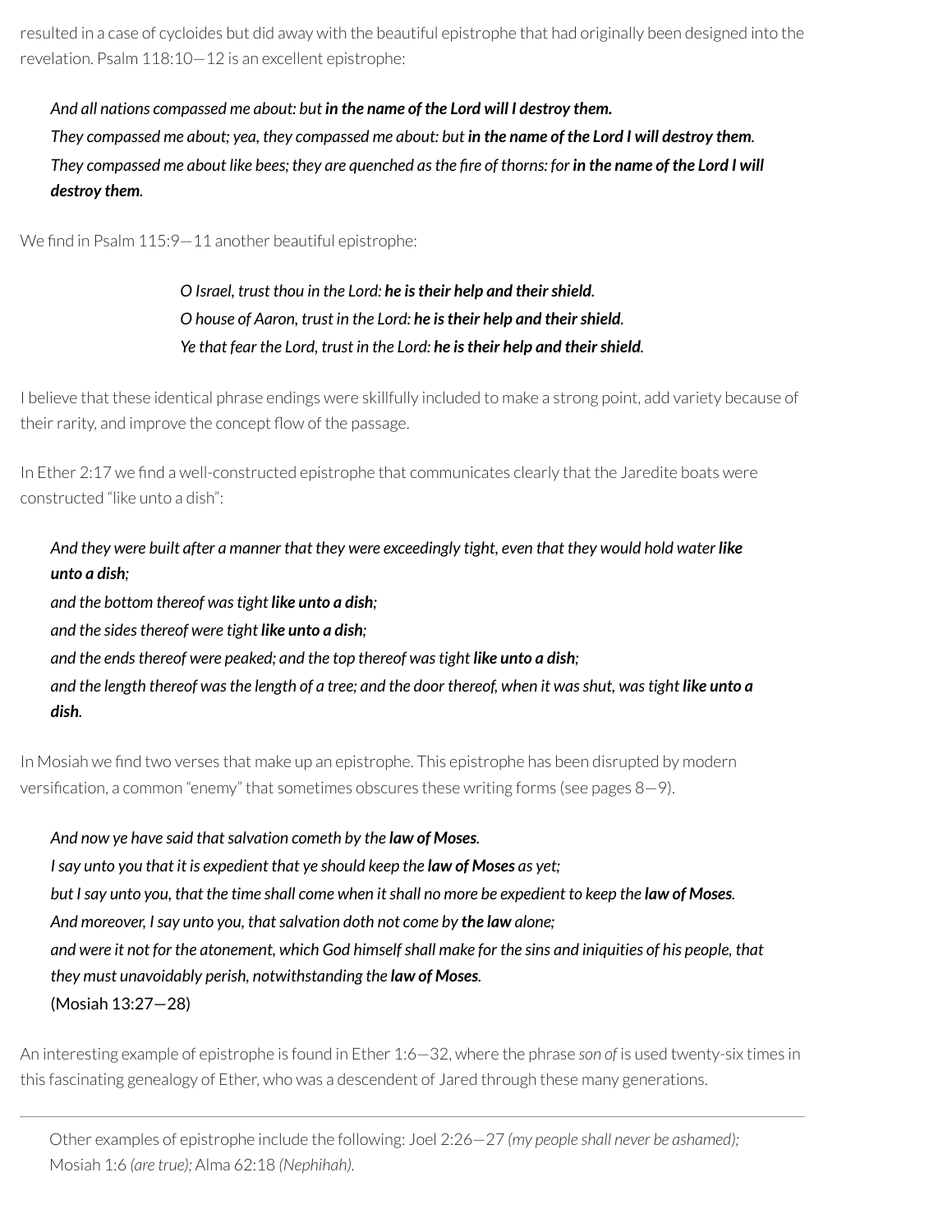# *Amoebaeon: Like Paragraph Endings*

Amoebaeon contains "a recurring identical phrase or sentence found at intervals, always at the end . . . of successive paragraphs."<sup>23</sup> "Cycloides may occur at the beginning, or middle, or any part of [a passage,] but amoebaeon only at the end."<sup>24</sup> Hebrew prophets, wanting to reinforce their message to their students, often punctuated the very end of the message with identical or nearly identical phrases. Amoebaeon is often difficult to distinguish from epistrophe, because the Hebrews did not define sentences or paragraphs the way we do today. Amoebaeon is found in narrative writings, often indicated by the phrase *and it came to pass,* while epistrophe applies to poetry, which may be divided into lines, or strophes. It is difficult to determine how Hebrew strophes and narrative sections should be identified and arranged.

For an example of amoebaeon, let us turn to the Old Testament. These words describe a time that messengers came bearing tragic news signaling that Satan had begun to torment Job:

And the Sabeans fell upon them, and took them away; yea, they have slain the servants with the edge of the *sword; and I only am escaped alone to tell thee.*

While he was vet speaking, there came also another, and said. The fire of God is fallen from heaven, and hath burned up the sheep, and the servants, and consumed them; and I only am escaped alone to tell thee. While he was vet speaking, there came also another, and said. The Chaldeans made out three bands, and fell upon the camels, and have carried them away, yea, and slain the servants with the edge of the sword; and I *only am escaped alone to tell thee.*

While he was yet speaking, there came also another, and said, Thy sons and thy daughters were eating and drinking wine in their eldest brother's house: And, behold, there came a great wind from the wilderness, and smote the four corners of the house, and it fell upon the young men, and they are dead; and I only am escaped *alone to tell thee.*

(Job 1:15—19)

In the book of Amos we learn of the Lord's great disappointment when the people, though blessed in many ways, did notreturn to their devotion to him. It is easy to observe how amoebaeon can be used as a tool to accentuate the message:

## And I also have given you cleanness of teeth in all your cities, and want of bread in all your places: yet have ye *not returned unto me,saith the Lord.*

And also I have withholden the rain from you, when there were yet three months to the harvest: and I caused it to rain upon one city, and caused it not to rain upon another city: one piece was rained upon, and the piece whereupon it rained not withered. So two or three cities wandered unto one city, to drink water; but they were *notsatised: yet have ye not returned unto me,saith the Lord.*

I have smitten you with blasting and mildew: when your gardens and your vineyards and your fig trees and *your olive treesincreased, the palmerworm devoured them: yet have ye not returned unto me,saith the Lord.* I have sent among you the pestilence after the manner of Egypt: your young men have I slain with the sword, and have taken away your horses; and I have made the stink of your camps to come up unto your nostrils: yet *have ye not returned unto me,saith the Lord.*

I have overthrown some of you, as God overthrew Sodom and Gomorrah, and ye were as a firebrand plucked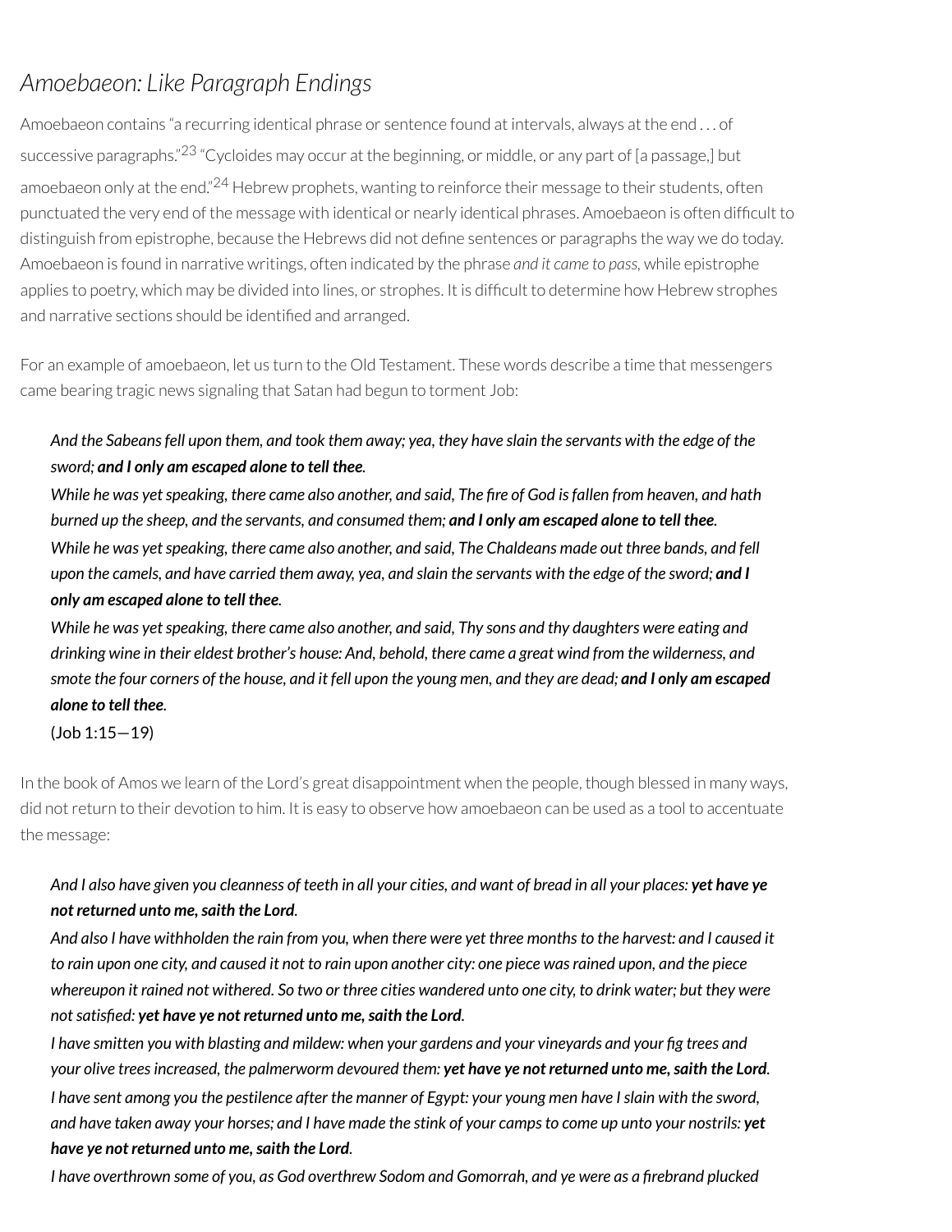## *out of the burning: yet have ye not returned unto me,saith the Lord.* (Amos 4:6—11)

On several occasions the authors of the Book of Mormon used amoebaeon, usually in short bursts of two orthree similar paragraph endings. In Helaman 7:23—24 we see a typical example:

For behold, thus saith the Lord: I will not show unto the wicked of my strength, to one more than the other, save it be unto those who repent of their sins, and hearken unto my words. Now therefore, I would that ye should behold, my brethren, that it shall be better for the Lamanites than for you except ye shall repent. For behold, they are more righteous than you, for they have not sinned against that great knowledge which ye have received: therefore the Lord will be merciful unto them: yea, he will lengthen out their days and increase *theirseed, even when thou shalt be utterly destroyed except thou shalt repent.*

Time and circumstance alter the preference for certain writing forms just like other aspects of culture. Book of Mormon prophets seem to have used amoebaeons fairly frequently, but often together with another form. The book of Helaman employs this practice in the following example, in which *itshall be done* is mentioned twice, but in the nal passage the closely similar expression *itshall come to pass*is substituted:

> *And thus, if ye shallsay unto thistemple itshall be rent in twain, itshall be done. And if ye shallsay unto this mountain, Be thou cast down and become smooth, itshall be done. And behold, if ye shallsay that God shallsmite this people, itshall come to pass.* (Helaman 10:8—10)

I believe that Alma is the unquestioned champion user of amoebaeons in all scripture. He mastered the form to the extent that he could comfortably substitute words, tense, circumstance, and time frames and still maintain the form in all its usefulness. He usually used short amoebaeons, however, which were not more than two or three similar endings. Following is a series of like paragraph endings that significantly add interest to the text:

Who art thou? Suppose ye that we shall believe the testimony of one man, although he should preach unto us *that the earth should pass away?*

Now they understood not the words which they spake; for they knew not **that the earth should pass away.** (Alma 9:2—3)

And also because I said unto them that they were a lost and a fallen people they were angry with me, and *sought to lay their hands upon me, that they might cast me into prison.*

But it came to pass that the Lord did not suffer them that they should take me at that time and cast me into *prison.*

(Alma 9:32—33)

But it came to pass that they did not; but they took them and bound them with strong cords, and took them *before the chief judge of the land.*

And the people went forth and witnessed against them—testifying that they had reviled against the law, and their lawyers and judges of the land, and also of all the people that were in the land; and also testified that there was but one God, and that he should send his Son among the people, but he should not save them; and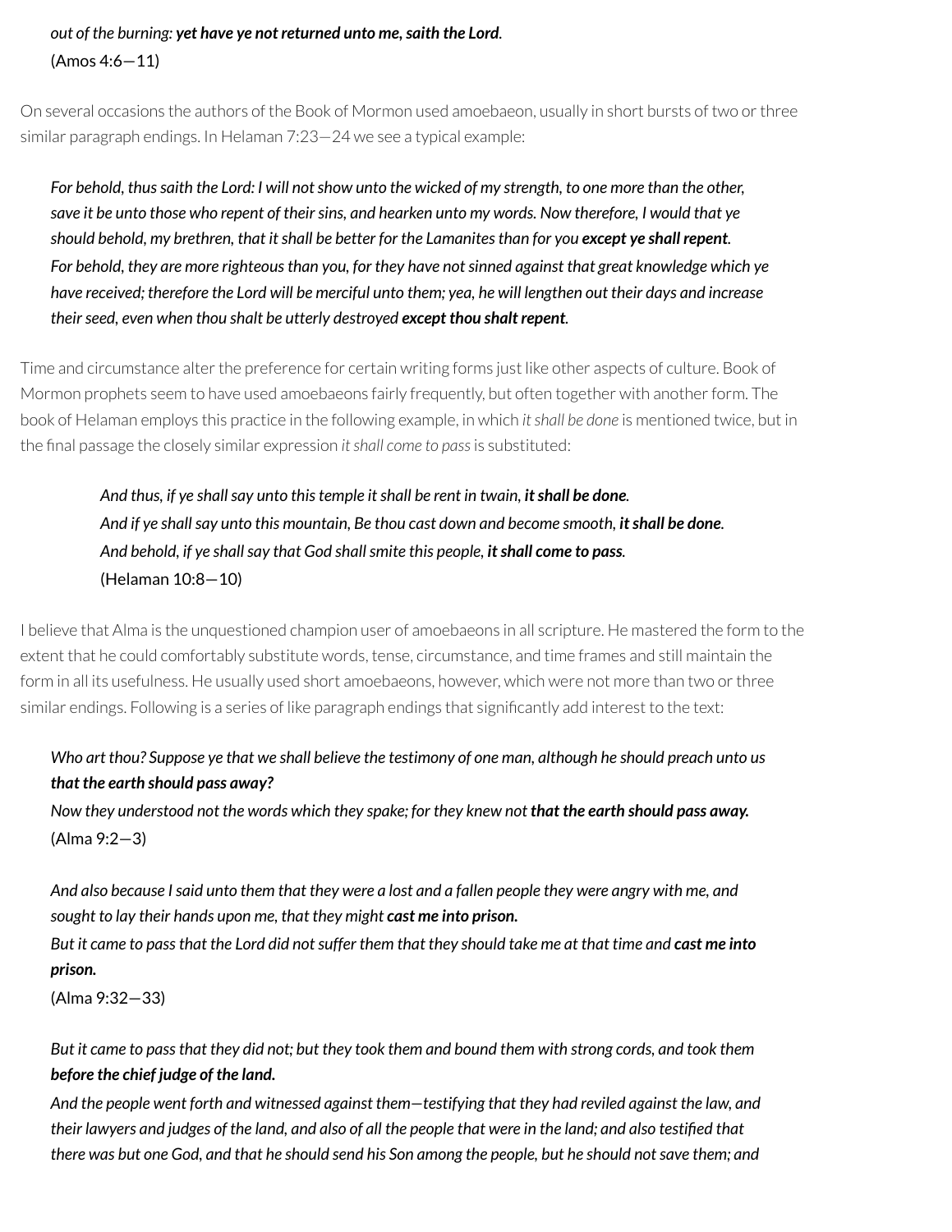many such things did the people testify against Alma and Amulek. Now this was done before the chief judge *of the land.*

(Alma 14:4—5)

And when they had been cast into prison three days, there came many lawyers, and judges, and priests, and teachers, who were of the profession of Nehor; and they came in unto the prison to see them, and they *questioned them about many words; but they answered them nothing.*

And it came to pass that the judge stood before them, and said: Why do ye not answer the words of this people? Know ye not that I have power to deliver you up unto the flames? And he commanded them to speak; *but they answered nothing.*

(Alma 14:18—19)

Now behold, we can look forth and see the fruits of our labors; and are they few? I say unto you. Nay, they are *many;* yea, and we can witness of their sincerity, because of their love towards their brethren and also *towards us.*

For behold, they had rather sacrifice their lives than even to take the life of their enemy; and they have buried *their weapons of war deep in the earth, because of their love towardstheir brethren.* (Alma 26:31—32)

Yea, and I also remember the captivity of my fathers: for I surely do know that the Lord did deliver them out of bondage, and by this did establish his church: yea, the Lord God, the God of Abraham, the God of Isaac, and *the God of Jacob, did deliver them out of bondage.*

Yea, I have always remembered the captivity of my fathers; and that same God who delivered them out of the *hands of the Egyptians did deliver them out of bondage.*

(Alma 29:11—12)

Yea. I say unto you, were it not for these things that these records do contain, which are on these plates, *Ammon and his brethren could not have convinced so many thousands of the Lamanites of the incorrect* tradition of their fathers; yea, these records and their words brought them unto repentance; that is, they brought them to the knowledge of the Lord their God, and to rejoice in Jesus Christ their Redeemer. And who knoweth but what they will be the means of bringing many thousands of them, yea, and also many *thousands of ourstiffnecked brethren, the Nephites, who are now hardening their heartsin sin and iniquities, to the knowledge of their Redeemer?*

(Alma 37:9—10)

And it came to pass that when the men of Moroni saw the fierceness and the anger of the Lamanites, they *were about to shrink and ee from them. And Moroni, perceiving their intent,sent forth and inspired their hearts with these thoughts—yea, the thoughts of their lands, their liberty, yea, their freedom from bondage.* And it came to pass that they turned upon the Lamanites, and they cried with one voice unto the Lord their *God, for their liberty and their freedom from bondage.* (Alma 43:48—49; see Alma 29:11—12)

These verses are just a fraction of the many two-paragraph endings found in the great book of Alma.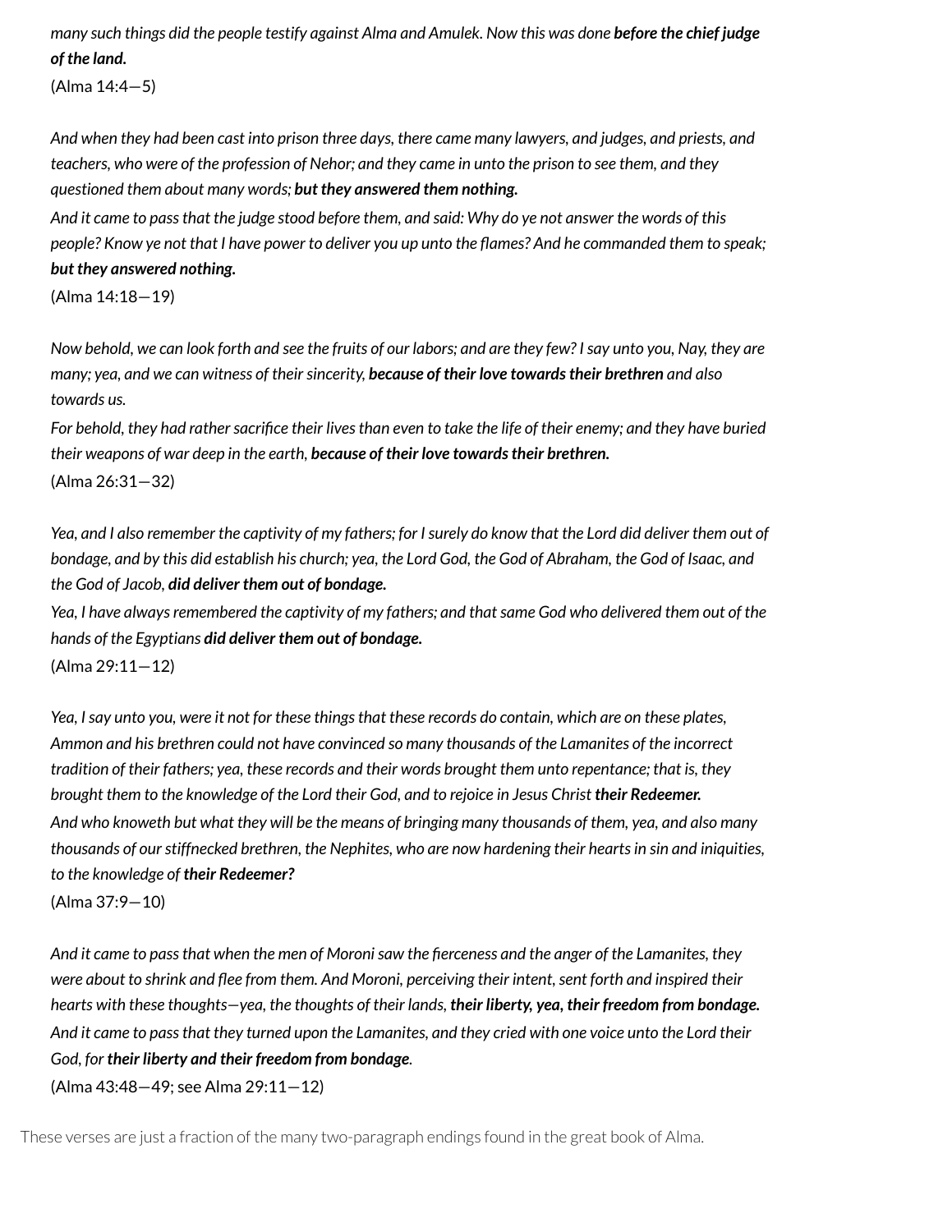A ratherfascinating use of like paragraph endings is found in Alma 48:1—3. Mormon inscribes *against the Nephites* at the end of verse 1, then moves to the second verse, where *Nephites as well asthe Lamanites*is written. He then goes to the third verse and writes the same phrase that is found in the first verse.

And now it came to pass that, as soon as Amalickiah had obtained the kingdom he began to inspire the hearts of the Lamanites against the people of Nephi; yea, he did appoint men to speak unto the Lamanites from their *towers, against the Nephites.*

And thus he did inspire their hearts against the Nephites, insomuch that in the latter end of the nineteenth year of the reign of the judges, he having accomplished his designs thus far, yea, having been made king over the Lamanites, he sought also to reign over all the land, yea, and all the people who were in the land, the *Nephites as well asthe Lamanites.*

Therefore he had accomplished his design, for he had hardened the hearts of the Lamanites and blinded their minds, and stirred them up to anger, insomuch that he had gathered together a numerous host to go to battle *against the Nephites.*

In Alma 39:16–40:2 we find a quadruple occurrence of the concept that Jesus Christ is coming. In this case, for final effect, the concluding paragraph ending is stated more definitively:

And now, my son, this was the ministry unto which ye were called, to declare these glad tidings unto this *people, to prepare their minds; or rather thatsalvation might come unto them, that they may prepare the minds of their children to hear the word at the time of his coming.*

*And now I will ease your mind somewhat on thissubject. Behold, you marvel why these thingsshould be* known so long beforehand. Behold, I say unto you, is not a soul at this time as precious unto God as a soul will *be at the time of his coming?*

Is it not as necessary that the plan of redemption should be made known unto this people as well as unto their children? Is it not as easy at this time for the Lord to send his angel to declare these glad tidings unto us as *unto our children, or as after the time of his coming?*

Now my son, here is somewhat more I would say unto thee; for I perceive that thy mind is worried concerning the resurrection of the dead. Behold, I say unto you, that there is no resurrection-or, I would say, in other words, that this mortal does not put on immortality, this corruption does not put on incorruption—until after *the coming of Christ.*

Perhaps when an amoebaeon is focused on Jesus Christ, it becomes the most powerful. This amoebaeon, found in Alma 33:11—18, does just that:

And thou didst hear me because of mine afflictions and my sincerity; and it is because of thy Son that thou hast been thus merciful unto me, therefore I will cry unto thee in all mine afflictions, for in thee is my joy; for *thou hast turned thy judgments away from me, because of thy Son.*

And now Alma said unto them: Do ye believe those scriptures which have been written by them of old? Behold, if ye do, ye must believe what Zenos said; for, behold he said: Thou hast turned away thy judgments because *of thy Son.*

Now behold, my brethren, I would ask if ye have read the scriptures? If ye have, how can ye disbelieve on the *Son of God?*

For it is not written that Zenos alone spake of these things, but Zenock also spake of these things—For behold, he said: Thou art angry, O Lord, with this people, because they will not understand thy mercies which thou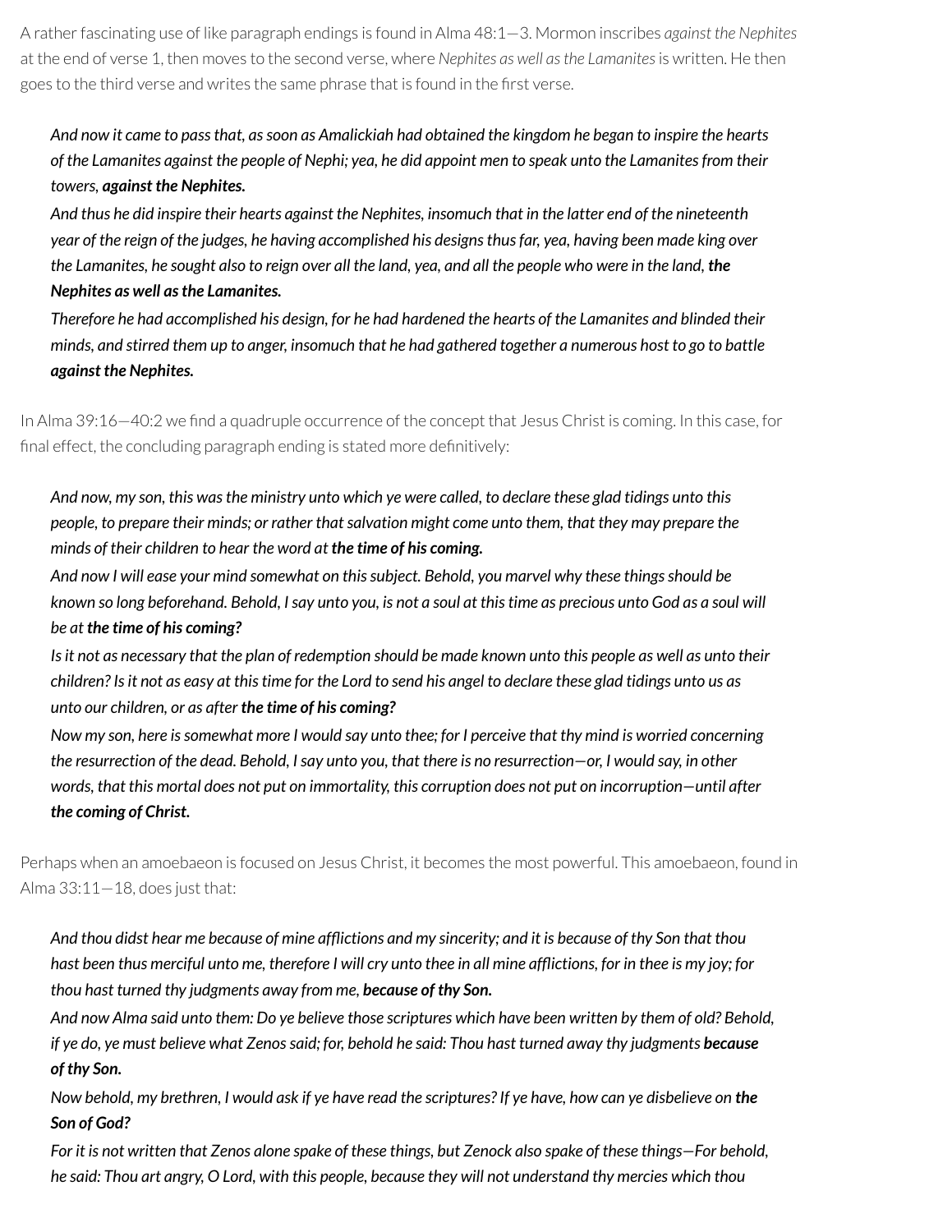*hast bestowed upon them because of thy Son.*

And now, my brethren, ye see that a second prophet of old has testified of the Son of God, and because the people would not understand his words they stoned him to death. But behold, this is not all; these are not the *only ones who have spoken concerning the Son of God.*

Additional examples of amoebaeon are as follows: Psalm 118:10—12 *(in the name of the Lord I will destroy them);* Isaiah 9:12, 17, 21; 10:4 *(but his hand isstretched outstill);* Joel 2:26—27 (*and my people shall never be ashamed);* 1 Nephi 10:12—13 *(scattered upon all the face of the earth);* Alma 14:8—14 (forms of *re/burn*); 31:7—8 *(preached unto them);* 35:1—2 *(land of Jershon);* 40:18—20 *(resurrection of Christ).*

#### **Notes**

1. See Donald W. Parry, *The Book of Mormon Text Reformatted according to Parallelistic Patterns*(Provo, Utah: FARMS, 1992), xxxv—xlvi. As expressed in the acknowledgments, I am deeply indebted to Donald Parry, whose expertise in the field of Hebrew literary forms has been immensely helpful.

- 2. *Oxford English Dictionary,* 2nd ed., s.v. "anaphora" (hereafter cited as *OED*).
- 3. E. W. Bullinger, *Figures of Speech Used in the Bible* (Grand Rapids, Mich.: Baker Book House, 1968), 199.
- 4. Parry, *Book of Mormon Text Reformatted,* xxxvi.
- 5. See Robert F. Smith, "'It Came to Pass' in the Bible and the Book of Mormon" (FARMS, 1984), 1.
- 6. Ibid., 2.
- 7. *OED,* s.v. "polysyndeton."
- 8. Bullinger, *Figures of Speech,* 208.
- 9. Parry, *Book of Mormon Text Reformatted,* xxxviii.
- 10. Bullinger, *Figures of Speech,* 137.
- 11. Ibid., 238.
- 12. Ibid.
- 13. *OED,* s.v. "paradiastole."

14. See *American Heritage Dictionary,* 1995 CD-ROM ed., s.v. "paradiastole."

15. These ideas are from H. Clay Gorton, conversation with author, 20 May 1996. See also H. Clay Gorton, "If There Be Faults," *Latter-day Digest* 2/2 (1993): 30—38.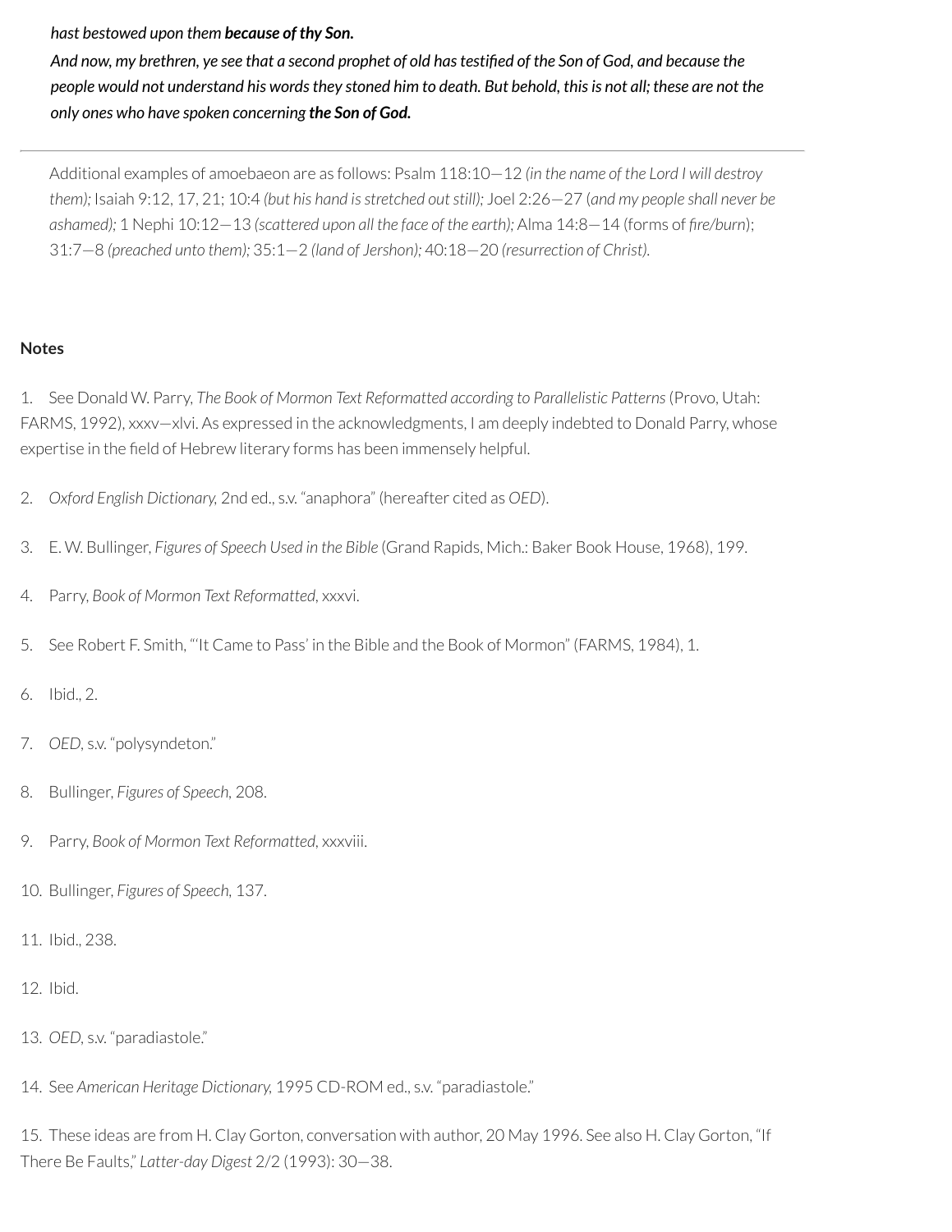- 16. Bullinger, *Figures of Speech,* 346; parentheses in original.
- 17. See Parry, *Book of Mormon Text Reformatted,* 41.
- 18. *OED,* s.v. "cycloid."
- 19. Bullinger, *Figures of Speech,* 342.
- 20. Parry, *Book of Mormon Text Reformatted,* xliii.
- 21. Bullinger, *Figures of Speech,* 241.
- 22. *OED,* s.v. "epistrophe."
- 23. Parry, *Book of Mormon Text Reformatted,* 44.
- 24. Bullinger, *Figures of Speech,* 343.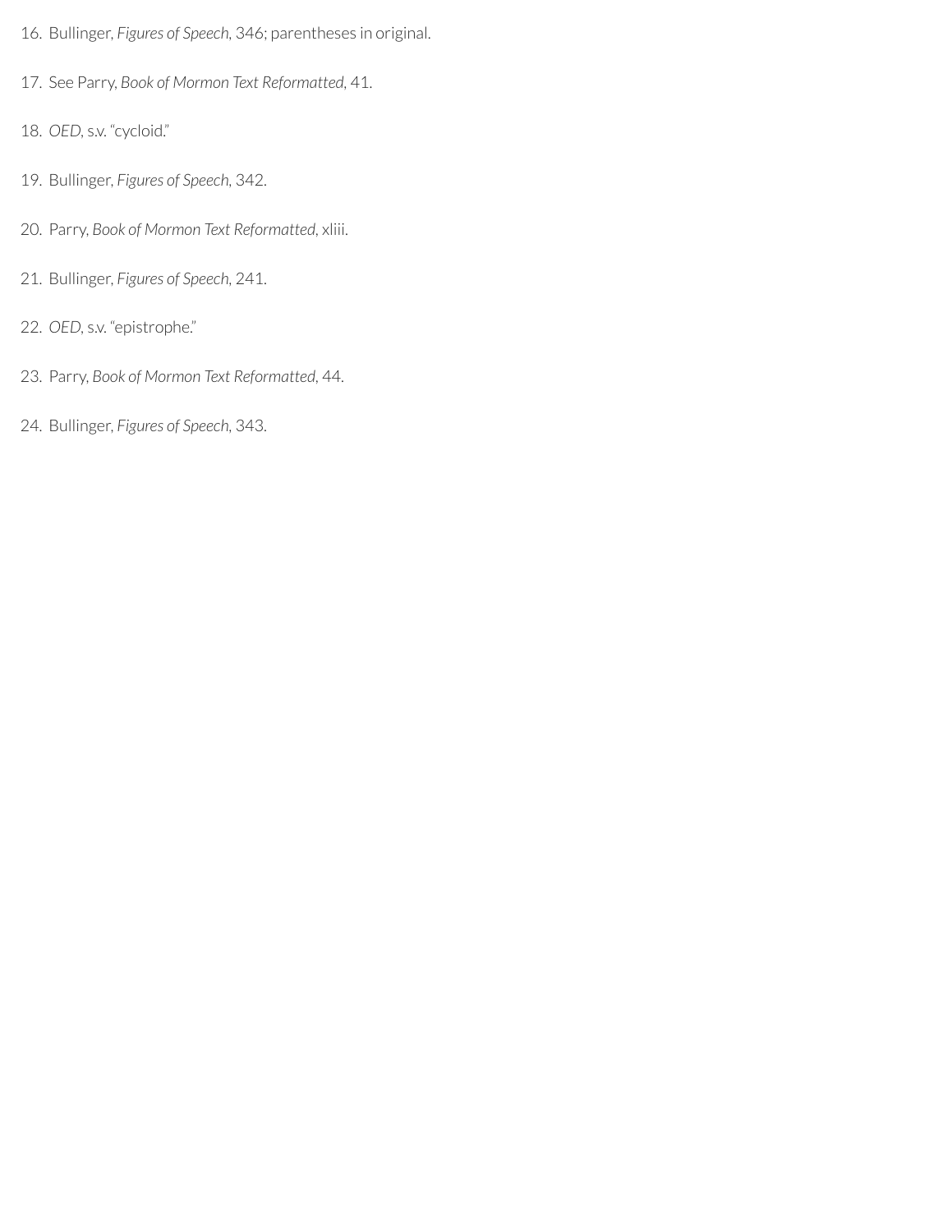# Forms of Parallelism

To understand parallelism is to lay the foundation for understanding almost every other writing form in ancient scripture. Without a doubt, "the prevalent poetic form of ... scripture is not the ode, the lamentation, nor the psalm, but parallelism."<sup>1</sup> Not surprisingly, we find parallelism in ancient languages around the world, such as Mayan, Greek, and Akkadian. In the more modern languages, such as English, German, French, and Spanish, we find rhyming poetry that has a defined rhythm, is governed by a set line length, is nonredundant, and progresses from a definite beginning to a definite end. However, this is not true of ancient Hebrew poetry, which relied on repetitions, various other forms of redundancies, and parallelistic, symmetrical structures to achieve beauty, emphasis, and clarity of understanding.

An interesting dimension of parallelism is described in this way: "The purpose of parallelism, like the general purpose of imagery, is to transfer the usual perception of an object into the sphere of a new perception—that is, to make a unique semantic modification."<sup>2</sup> In other words, the use of parallelism is not a mere matter of cosmetic style; it effects meaning and perception by introducing an idea from one angle and then semantically shifting the focus on that item to another angle.

While the essence of each literary form is fairly clear, the boundaries between the forms often overlap. Thus an example of one form can often be an example of another form as well.

At least 240 different defined Hebrew writing forms are identifiable in the Old Testament. Of those, more than 50 involve parallelism in one way or another. <sup>3</sup> John Holmes, in his book *Rhetoric Made Easy,* lists 250 forms. 4 Following are some of the most common. In each case, notice how the use of repetition strengthens and intensifies the point that the author is trying to make.

# *Repetitive Parallelism*

A form that I have named repetitive parallelism is found whenevertwo or more clauses, verses, or sentences are found together or closely aligned in the text. Many parallelisms in the Book of Mormon and Bible are repetitive. One example of a simple repetitive parallelism is found in Genesis 4:23:

> A *Adah and Zillah, Hear my voice;* A *ye wives of Lamech, hearken unto my speech:* B *for I have slain a man to my wounding,* B *and a young man to my hurt.*

Many more examples of this form are readily apparent.

# *Gender-Matched Parallelism*

When masculine and feminine nouns occur in parallel combinations, we observe a form that Wilfred G. E. Watson identifies as "gender-matched parallelism."<sup>5</sup> In Hebrew, as in modern languages such as Spanish and French, nouns have gender; that is, they are either feminine or masculine. The ancient writers of the scriptures often arranged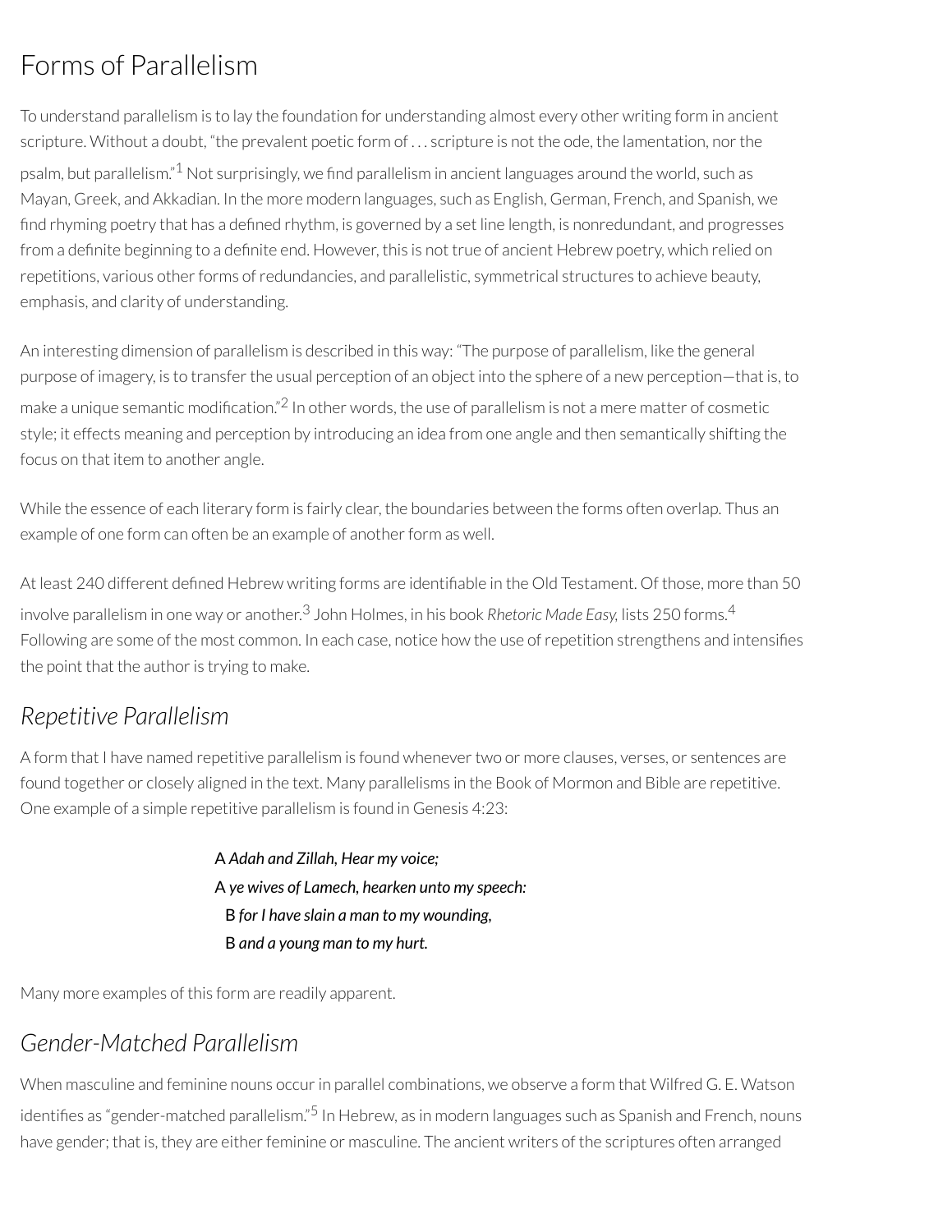nouns in parallel forms according to their gender. Watson gives the following example of a gender-matched parallelism: 6

> *I will make your heaven* (m.) *asiron* (m.) *And your earth* (f.) *as brass*(f.) (Leviticus 26:19)

In Hebrew, the words *heaven* and *iron* are masculine, while *earth* and *brass* are feminine. Thus this gender-matched parallelism is in the equivalent of A-A/B-B form.

Because gender-matched parallelism is present in the Hebrew Bible, it is quite likely that it also occurs in the Book of Mormon. However, because we do not have the ancient text of the Book of Mormon in Hebrew, we cannot find examples of this form in that book.

The Bible contains other gender-matched parallelisms such as the following:  $^7$  Genesis 1:2 (f. + m. //m. + f. // f. + m.); Deuteronomy 28:23 (m. + f. // f. + m.); Psalm 123:2 (m. + m. // f. + f.).

# *Word Pairs*

A common element in Hebrew poetry is the use of word pairs. Kevin L. Barney explains, "Parallel lines are . . . created by the use of parallel words, that is, pairs of words bearing generally synonymous or antithetical meanings." <sup>8</sup> Thus Hebrew poetry is often based on common or standard word pairs. Even though these pairs figure prominently in poetry, they also appear in regular speech and narratives. The Book of Mormon is mainly prose, but it contains numerous examples of word pairs. Because the authors of the Book of Mormon would have understood and been familiar with such word pairs, it is not surprising to find them in the basic language of that book. Barney has compiled a list of word pairs, including the examples that follow. $^9$ 

One word pairis *anger/erce anger,* which appears in a chiasm in the Book of Mormon and a simple alternate in the Bible:

> A *I will visit them* B *in my anger,* **B** yea, in my fierce anger A *will I visit them* (Mosiah 12:1)

A *before the erce anger of the Lord* B *come upon you,* A *before the day of the Lord's anger* B *come upon you,* (Zephaniah 2:2)

The word pair *eyes/heart* also appears in both the Bible and Book of Mormon: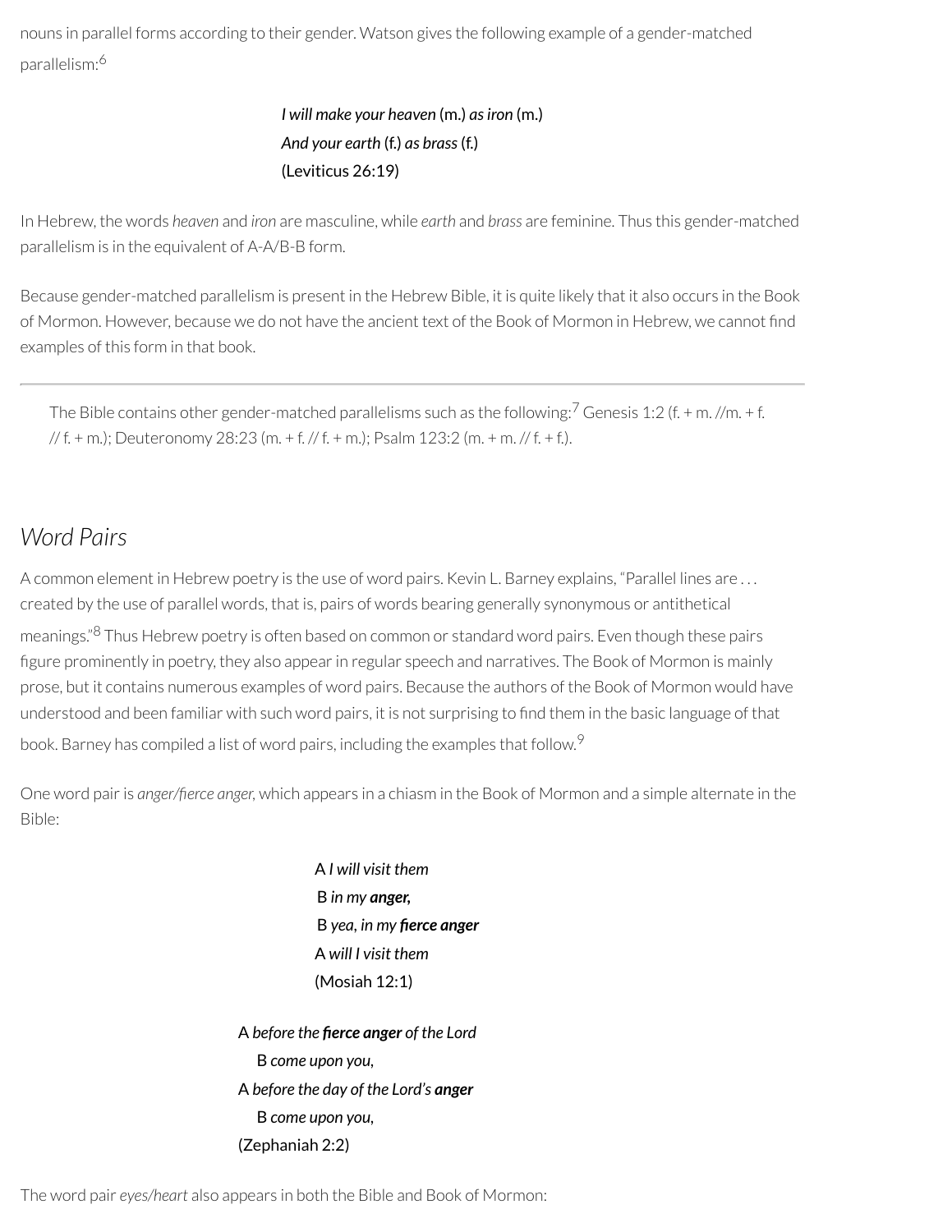A *The statutes of the Lord are right,* B *rejoicing the heart:* A *the commandment of the Lord is pure,* B *enlightening the eyes.* (Psalm 19:8)

A *But behold, if a man shall come among you and shallsay:* B *Do this, and there is no iniquity; do that and ye shall notsuffer;* C *yea, he willsay: Walk after the pride of your own hearts;* C *yea, walk after the pride of your eyes,* B *and do whatsoever your heart desireth—* A *and if a man shall come among you and say this* (Helaman 13:27)

The antithetical word pair *good/evil* is also attested in the Book of Mormon and Bible:

A *for there is nothing which is good* B *save it comesfrom the Lord:* A *and that which is evil* B *cometh from the devil.* (Omni 1:25)

> A *they are wise* B *to do evil,* B *but to do good* A *they have no knowledge.* (Jeremiah 4:22)

*Mountain/valley* is another common word pair that we find in a chiasm in the Book of Mormon:

A *and there shall be many mountainslaid low,* B *like unto a valley,* B *and there shall be many places which are now called valleys* A *which shall become mountains, whose height is great.* (Helaman 14:23)

The word pair *place/land* is attested in these two simple alternates from the Bible:

A *Am I now come up without the Lord against this place* B *to destroy it?* A *The Lord said to me, Go up against thisland,* B *and destroy it.* (2 Kings 18:25)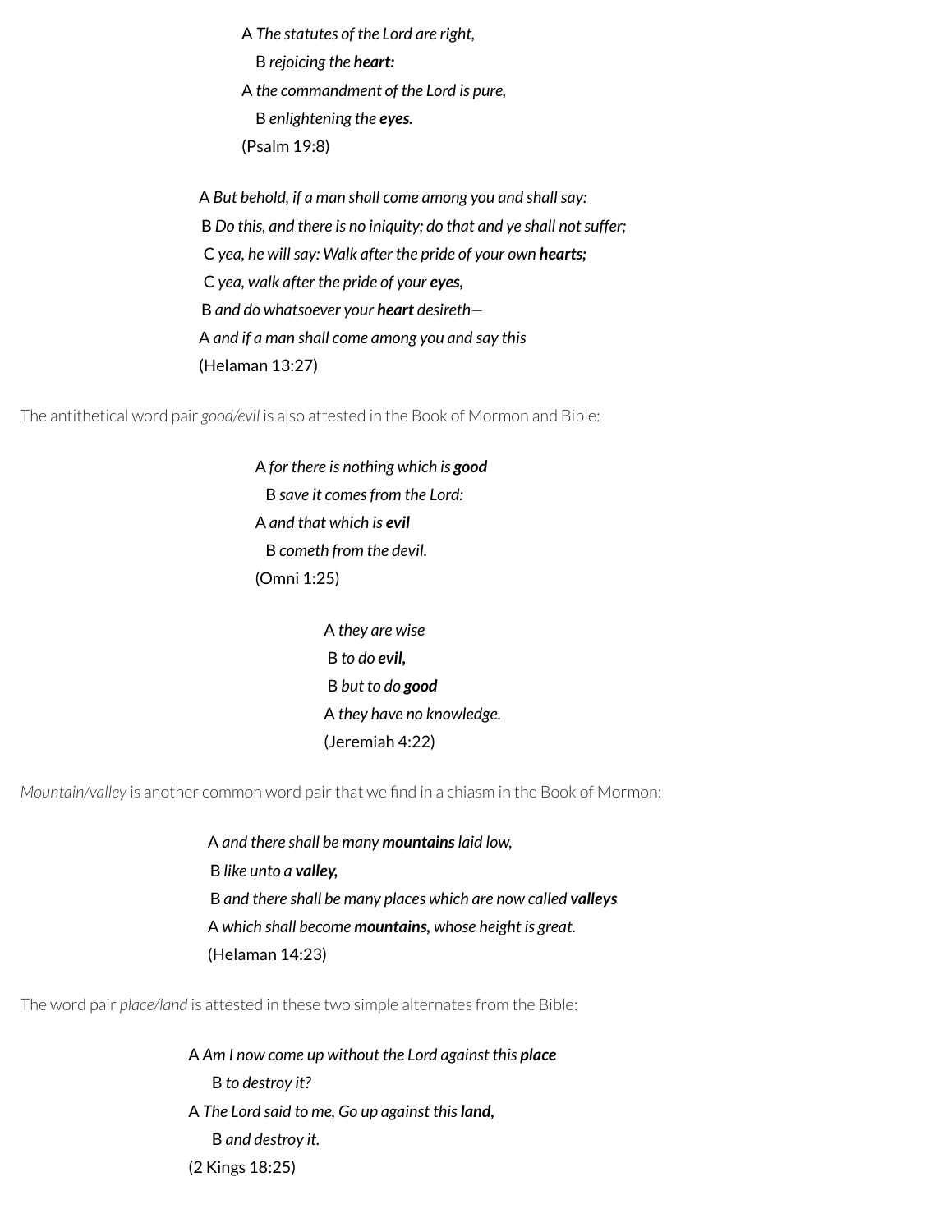A *I will judge thee in the place* B *where thou wast created,* A *in the land* B *of thy nativity.* (Ezekiel 21:30)

*Place/land* is also found in the Book of Mormon:

*they had found those priests of king Noah, in a place which they called Amulon; and they had begun to possessthe land of Amulon* (Mosiah 23:31)

> *And there were many highways cast up, and many roads made, which led from city to city, and from land to land, and from place to place.* (3 Nephi 6:8)

The word pair*thousands/tens of thousands,* which is also an example of numerical parallelism (see page 132), is attested many times in the Book of Mormon and the Bible. This chiastic example is from the Book of Mormon:

> A *Yea, will ye sit in idleness* B *while ye are surrounded with thousands of those,* B *yea, and tens of thousands,* A *who do also sit in idleness* (Alma 60:22)

This beautiful chiasm from the Book of Mormon shows us the *visions/dreams* word pair:

A *And now I, Nephi, do not make a full account* B *of the things which my father hath written,* C *for he hath written many things* D *which he saw in visions* D *and in dreams;* C *and he also hath written many things* B *which he prophesied and spake unto his children,* A *of which Ishall not make a full account.* (1 Nephi 1:16)

There are many more word pairs in the Book of Mormon and the Bible. Some are part of other Hebrew writing forms such as chiasmus and simple alternate, but others are not. These word pairs that are so common in Hebrew writings are further evidence that the Book of Mormon derives from an ancient Hebraic text.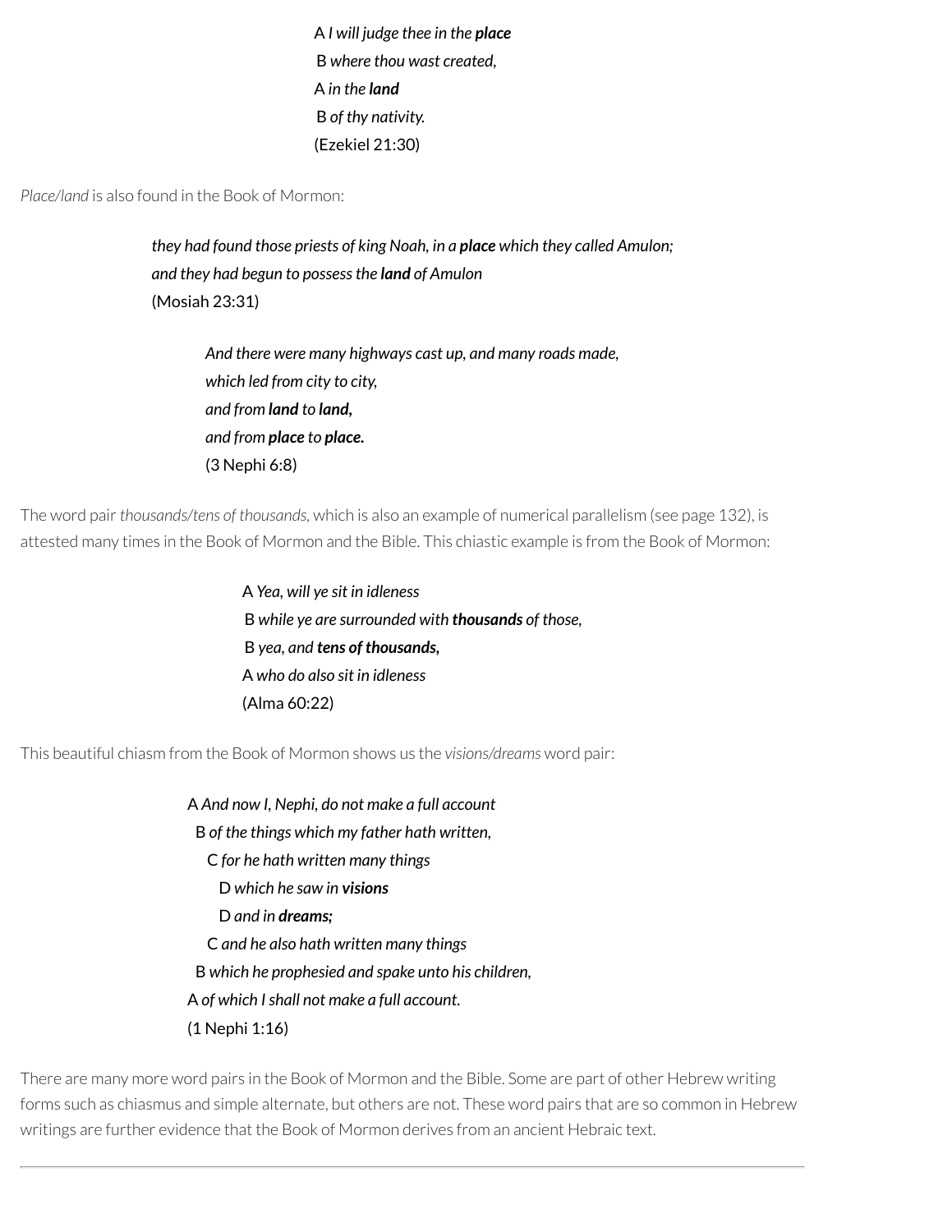For additional word pairs see Deuteronomy 33:23 *(favor/blessing);* Psalms 56:11 *(God/man);* 101:8 *(city/land);* Isaiah 58:10 *(light/darkness);* 1 Nephi 11:25 *(tree/waters);* Alma 30:3 *(Lord/God);* 3 Nephi 9:19 *(blood/burnt offerings);* 10:18 *(favor/blessing).*

# *Synonymia and Synonymous Parallelism*

## **Synonymia: Repeated Words with the Same Meaning**

Synonymia features the repetition of words or phrases that mean the same thing or have similar meanings and are almost always found close to each other in a scriptural passage, as are other repetitions that reinforce a particular message. Synonymia is a most effective tool of communication because of its repetitive nature. It allows the author to expound on the principles he is teaching and gives him exceptional flexibility. It occurs when two or more words have "the same general sense, but possessing each of them meanings which are not shared by the other or others, or having different shades of meaning or implications appropriate to different contexts."<sup>10</sup> James Kugel writes that the second half of the simple synonymous parallelism is "not expected to be [orregarded as] a mere restatement" of the first half but was meant to "add to it, often particularizing, defining, or expanding the meaning, and yet also to harken back to …it."<sup>11</sup> This expansion of meaning in successive lines of parallelism is often a poetic device of intensification, or it builds up to a climax. Examples of synonymia include pairs of words such as *serpent* and *snake, ship* and *vessel, compassion* and *sympathy.* Used appropriately, synonymia can convey new knowledge and additional insight because "the two members strengthen, heighten, [and] empower each other." $^{12}$ 

As a young missionary, Iremember being taught over and over again by ourleaders, "Repetition brings conviction." Unquestionably, ourinvestigators were blessed to understand the doctrine more clearly because the gospel messages were taught to them several times. Just as ourinvestigators learned more by hearing our message repeated, we can learn more from the scriptures by noticing what elements are emphasized by repetition.

Synonymia occurs throughout our ancient scriptures. An Old Testament example is found in Deuteronomy 20:3, in which Moses uses four synonymous phrases:

> *Hear, O Israel, ye approach this day unto battle against your enemies: let not your heartsfaint, fear not, and do not tremble, neither be ye terried because of them*

Note how the prophet weaves four nearly synonymous words—*faint, fear, tremble,* and *terried*—with the terms of negation *not* and *neither* in an almost overstated way that emphasizes to the children of Israel that they must not fear their enemies. Why does this concept receive such emphasis? The answer is found in the following verse, Deuteronomy 20:4, which explains, "For the Lord your God is he that goeth with you, to fight for you against your enemies, to save you."

Synonymia has two basic forms: simple and extended. Simple synonymia consists of just two lines, the second being a repetition of the first: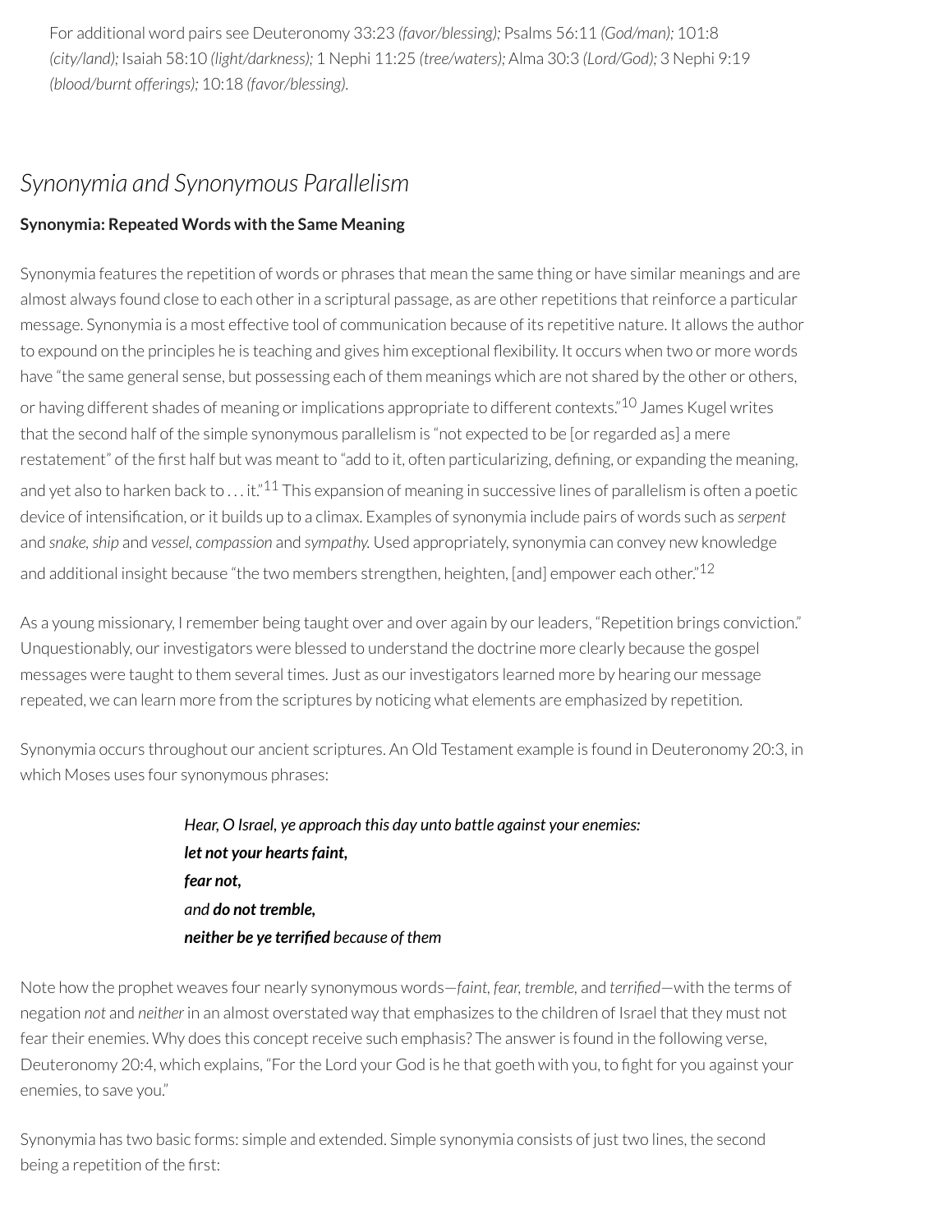## *Be thou diligent to know the state of thy ocks, and look well to thy herds.* (Proverbs 27:23)

By definition, identical words are not used to create the synonymia. Part of the skill utilized in writing a synonymia is in finding similar but different words that can function eloquently in the structure.

Obviously, simple synonymia is very easy to identify, as is extended synonymia. In the extended variety, three or more lines, as opposed to just two, have a similar meaning. I have found that all synonymia constructions seem to have at least one of the following four purposes:

- 1. To strengthen an idea, concept, or principle through repetition
- 2. To impress the reader with the importance of a concept or experience by using different words or phrases to describe a specific communication
- 3. To add interest and variety
- 4. To provide an easy way of finishing one idea and then moving on to another one

Often an extended synonymia can accomplish one of these four tasks more effectively than simple synonymia simply because it has more lines. Indeed, synonymia is so helpful that its usage is often combined with at least one other Hebrew writing form.

Almost all the examples given are extended synonymia, as you will observe. In the Psalms, David's thoughtful musings are often written in synonymiaform:

> *the Lord hath heard the voice of my weeping. The Lord hath heard my supplication; the Lord will receive my prayer.* (Psalm 6:8—9)

All three phrases in the preceding example begin with the anaphoric (like sentence beginnings) expression *the Lord.* This expression is followed by synonymous verbs: *heard* appears twice, and *receive,* once. In turn, the verbs are followed by three synonymous words that are used to represent prayerful meditations: *weeping, supplication,* and *prayer.* The poet David thus poetically and powerfully teaches us that the Lord hears an individual's prayers.

The time of the second coming is well described in a biblical passage through the use of perhaps the most quoted synonymia of all:

> *That day is a day of wrath, a day of trouble and distress, a day of wasteness and desolation, a day of darkness and gloominess,*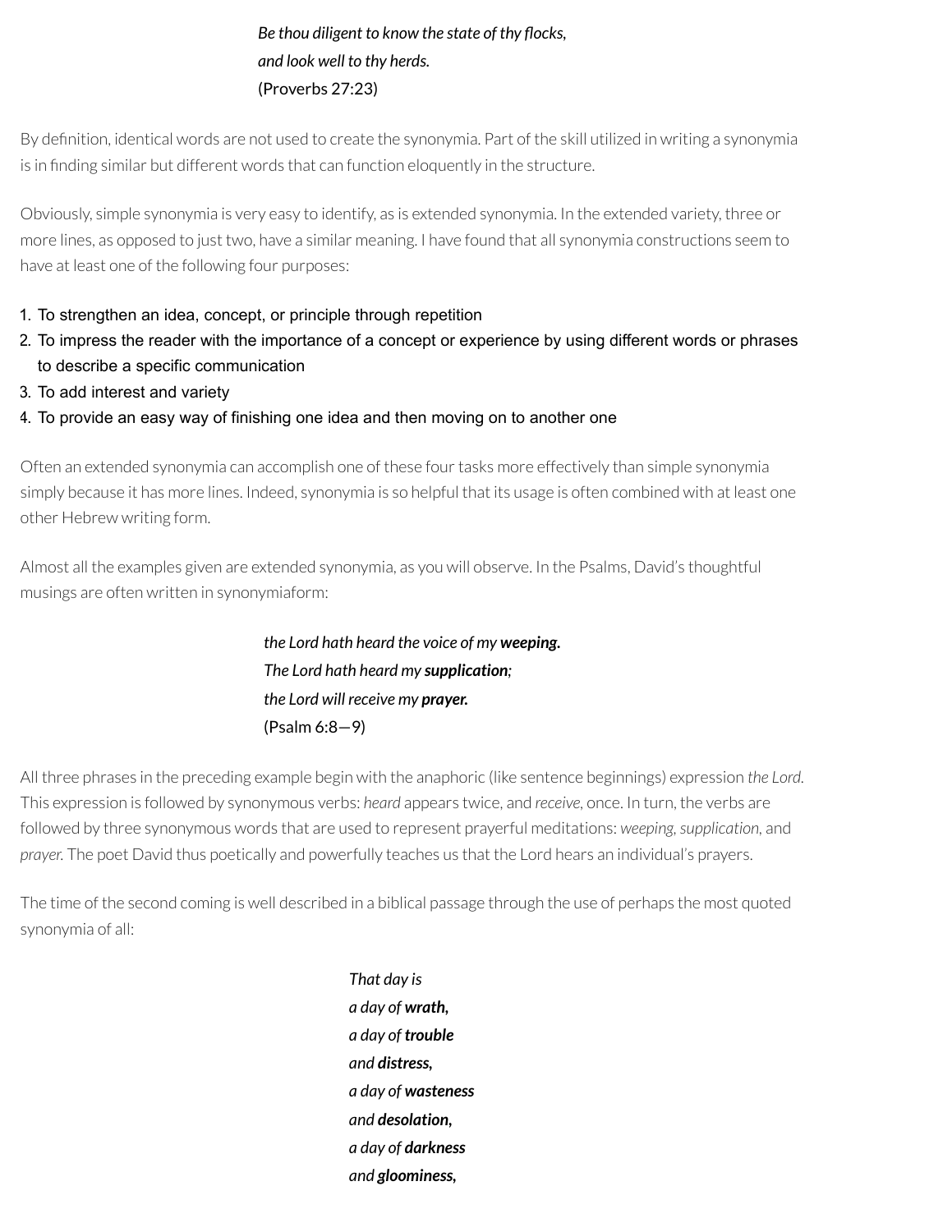## *a day of clouds and thick darkness* (Zephaniah 1:15)

Here synonymia is used to descriptively identify the time of the second coming. *Wrath, trouble,* and *distress* are near-synonyms. *Wasteness* and *desolation* are synonyms, and *darkness, gloominess, clouds,* and *thick darkness* are also near-synonyms. These terms all describe a single era or event in a very similar way.

One Old Testament example comes from Psalm 3:7:

*Arise, O Lord; save me, O my God: for thou hastsmitten all mine enemies upon the cheek bone; thou hast broken the teeth of the ungodly.*

We use something akin to synonymia when we teach purity to our teenagers today. We couch the topic in many ways and words (such as *purity, morality, chastity, virtue, uprightness,* and *spotlessness*), but they all mean basically the same thing. Also, those who give some of the most beautiful testimonies use synonymia for emphasis (this may include using such words as *testify, sure knowledge, witness, conrm, know of a surety, sustain,* and *manifest*), even though they might not be aware that they are using this form or know that it exists.

A hundred or more examples of synonymia can be quickly found in the books of the Bible; however, some of the most complete and beautiful synonymias are found in the Book of Mormon (further evidence forits Hebraic origins), such as this one from Moroni 8:8:

> *Listen to the words of Christ, your Redeemer, your Lord and your God.*

Each of the four titles in this passage identify a significant aspect of Jesus Christ's mission. In this manner, we are taught concerning God and his plan for us.

Because of its beauty and helpfulness, I have cited Alma 5:49—50. The synonymia in these two verses focuses on (1) various names by which Jehovah is known, (2) those to whom he will preach, and (3) how he will come:

> *And now Isay unto you that thisisthe order after which I am called, yea, to preach unto my beloved brethren, yea, and every one that dwelleth in the land; yea, to preach unto all, both old and young, both bond and free; yea, Isay unto you the aged, and also the middle aged, and the rising generation;*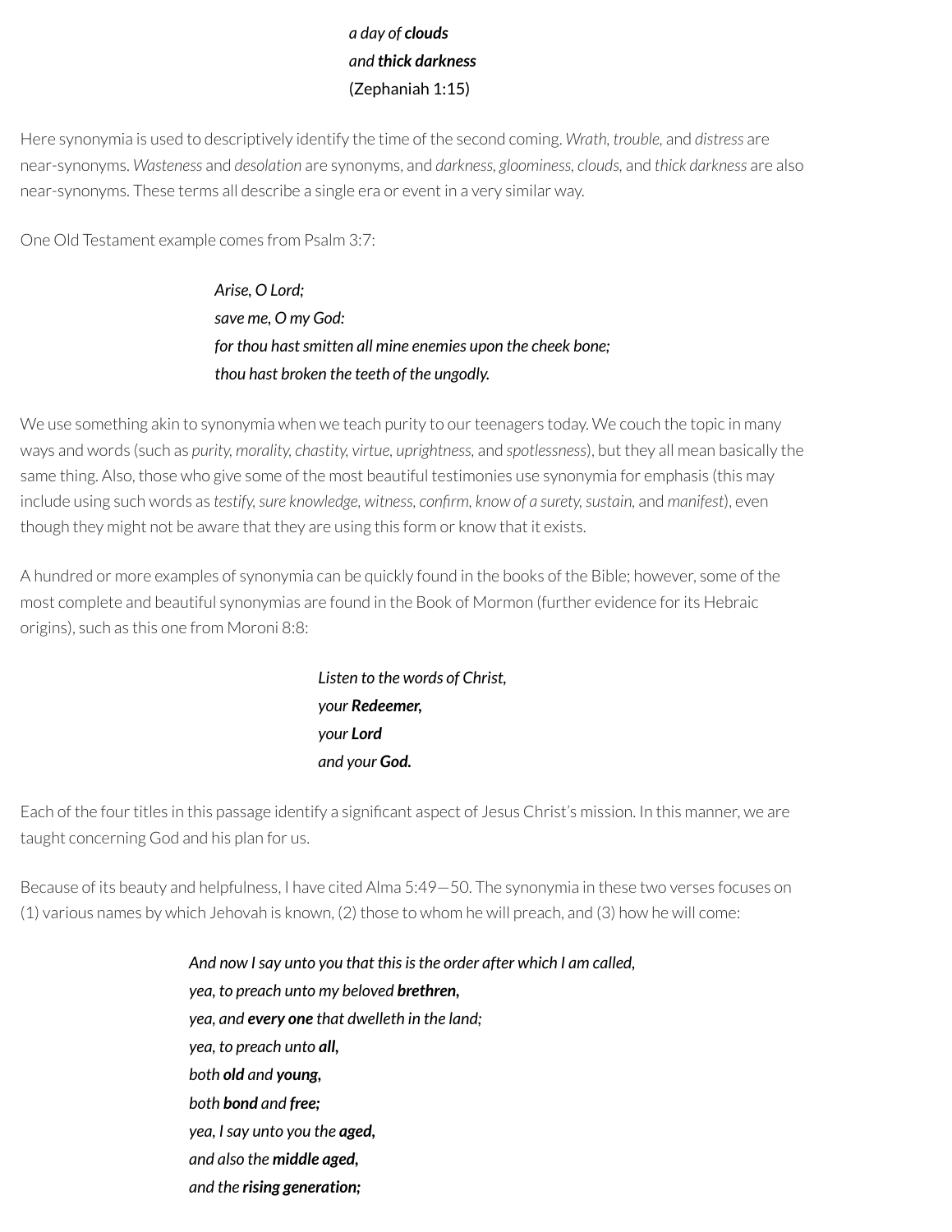*yea, to cry unto them that they must repent and be born again. Yea, thussaith the Spirit: Repent, all ye ends of the earth, for the kingdom of heaven issoon at hand; yea, the Son of God cometh in his glory, in his might, majesty, power, and dominion. Yea, my beloved brethren, Isay unto you, that the Spiritsaith: Behold the glory of the King of all the earth; and also the King of heaven shall very soon shine forth among all the children of men.*

In one other example in the Book of Mormon, Alma and Amulek and others go forth to preach throughout the land:

*Now those priests who did go forth among the people did preach against all lyings, and deceivings, and envyings, and strifes, and malice, and revilings, and stealing, robbing, plundering, murdering, committing adultery, and all manner of lasciviousness, crying that these things ought notso to be* (Alma 16:18)

This example is a functionally significant synonymia.

Some synonymia may be couched in opposition to each other. They describe a certain concept or concern but use opposite aspects of a simple phenomenon. One of the best examples is found in Proverbs 3:33, where we see how the Lord deals with the wicked and the just:

### *The curse of the Lord isin the house of the wicked: but he blesseth the habitation of the just.*

From this verse we learn that the Lord curses the wicked and blesses the just, two opposing ideas that convey a similar message. Both halves of this parallelism deal with God's judgment, which is essentially consistent and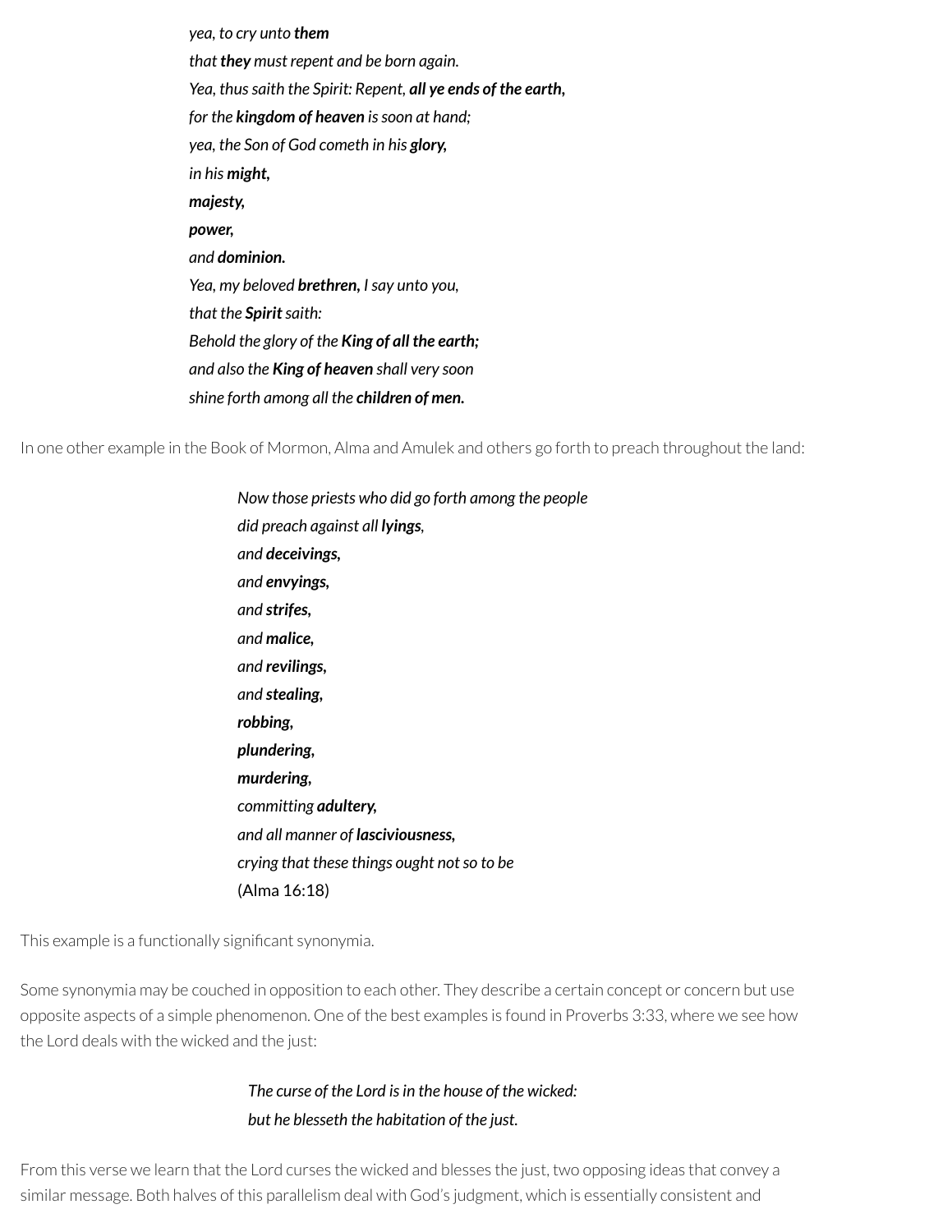constant, even though it manifests itself in opposite effects. The result is similarto that of an antithetical parallelism.

In the more consistent and more common use of synonymia, both phrases mean exactly the same but use different words. Most synonymia are not antithetical. In Proverbs 4:24 we read:

### *Put away from thee a froward mouth, and perverse lips put far from thee.*

The two lines are a synonymia because they have a similar meaning and structure.

#### **Synonymous Parallelism: Words in a General Classication**

In my studies of ancient writing forms I have found that a prophet-author sometimes used a series of words to reinforce a condition, situation, or opening concept. Bullinger defines a form called synathrÃ?smos as a gathering together or assembly of terms. He notes that synathrÃ?smos differs from synonymia in that the terms "are not synonymous, but may be of many kinds and descriptions."<sup>13</sup> The words occur in the course of what is said rather than at the conclusion. According to Bullinger, "The use of the gure is to enrich a discourse, or part of it by enumerating particulars" that are part of a common grouping.<sup>14</sup> For the purposes of this book, I have chosen to use the term *synonymous parallelism* ratherthan *synathrÃ?smos*to referto this particularform. Watson writes that "the main function of key words is to express the principal theme of a poem," $^{15}$  or, in other words, the main theme of a verse or several verses. 16

Let me illustrate by an example in Mormon 9:7:

*And again Ispeak unto you who deny the revelations of God and say they are done away*

> *that there are no revelations, nor prophecies, nor gifts, nor healing, norspeaking with tongues, and the interpretation of tongues*

The previous example begins with a synonymia and concludes with a synonymous parallelism. Third Nephi 29:6 is similar in message and structure to Mormon 9:7, using paradiastole (the *nor/or* form) to separate the spiritual gifts. However, 3 Nephi 29:6 does not begin with a synonymia as does Mormon 9:7.

In Isaiah  $1:16-17$  we discover the following example of synonymous parallelism:

*Wash you, make you clean;*

### *put away the evil of your doingsfrom before mine eyes;*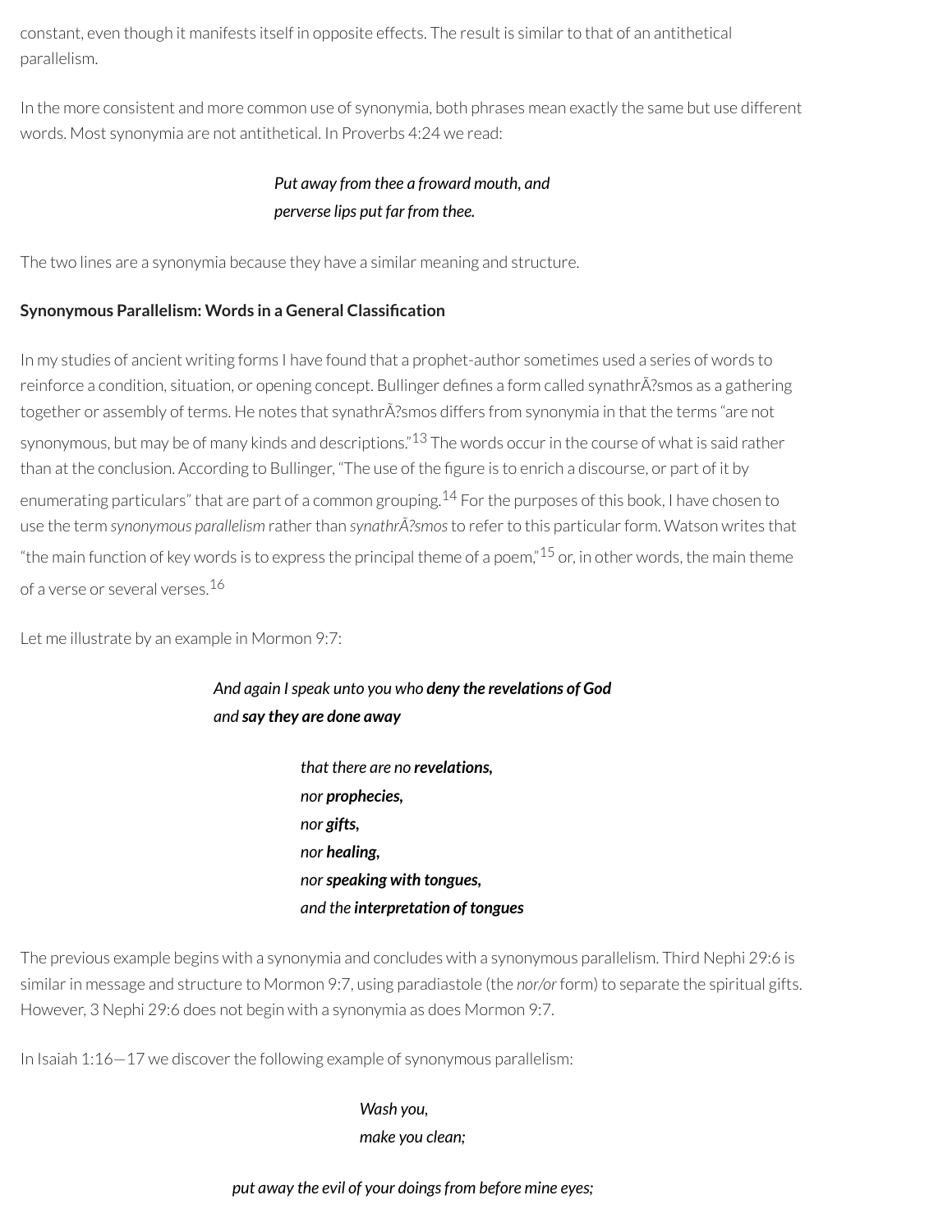*cease to do evil; Learn to do well; seek judgment, relieve the oppressed, judge the fatherless, plead for the widow.*

In the previous example, the synonymous parallelism strengthens the synonymia that began the two verses. The verse is a synonymous parallelism because the terms are in the same general classification.

A New Testament example of synonymous parallelism is recorded in Mark 12:30 (see also D&C 4:2), wherein followers of Christ are commanded to love God:

> *And thou shalt love the Lord thy God with all thy heart, and with all thy soul, and with all thy mind, and with all thy strength*

In this passage, the phrase *with all thy* is repeated four times. This phrase is followed by the poetically synonymous terms *heart, soul, mind,* and *strength* to present a clear and unmistakable command from the Lord.

Moroni's father, Mormon, presents an interesting example of synonymous parallelism in Mormon 6:9:

*And it came to passthat they did fall upon my people with the sword, and with the bow, and with the arrow, and with the ax, and with all manner of weapons of war.*

The four terms—sword, bow, arrow, and ax—belong in the same category—weapons of war—which appears in the final phrase.

In 3 Nephi 30:2 we observe another example that includes both synonymia and synonymous parallelism:

## *Turn, all ye Gentiles, from your wicked ways; and repent of your evil doings,*

*of your lyings and deceivings, and of your whoredoms, and* of your secret *abominations*, *and of your idolatries, and of your murders,*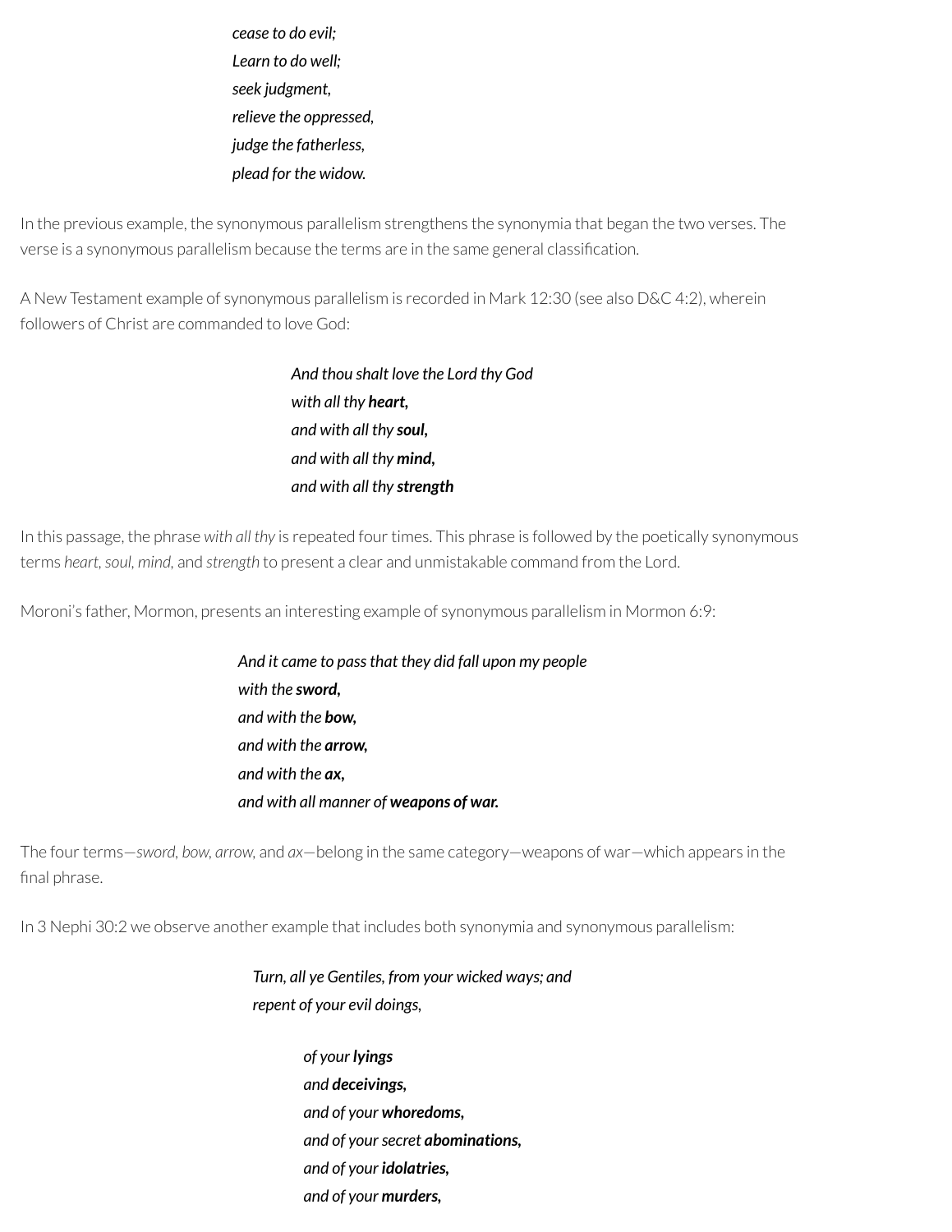*and your priestcrafts, and your envyings, and yourstrifes, and from all your wickedness and abominations*

The previous example includes synonymous parallelism because all the phrases list sins (general classification) but do not have identical meanings as occurs in synonymia. Note, however, that the first two lines are a synonymia.

There is a significant example of synonymous parallelism in Isaiah  $3:18-23$ , which describes the falseness of the daughters of Zion and states what will happen to them:

> *In that day the Lord will take away the bravery of their tinkling ornaments about their feet, and their cauls, and their round tireslike the moon, The chains, and the bracelets, and the mufers, The bonnets, and the ornaments of the legs, and the headbands, and the tablets, and the earrings, The rings, and nose jewels, The changeable suits of apparel, and the mantles, and the wimples, and the crisping pins, The glasses, and the ne linen, and the hoods,*

In the previous example all the synonymous terms are items the daughters of Zion are wearing.

The following is an example of synonymous parallelism because all the elements are things the Savior does:

#### *And he cometh into the world*

*and the vails.*

*that he may save all men if they will hearken unto his voice;*

for behold, he suffereth the pains of all men, yea, the pains of every living creature, both men, women, and *children, who belong to the family of Adam.*

And he suffereth this that the resurrection might pass upon all men, that all might stand before him at the *great and judgment day.*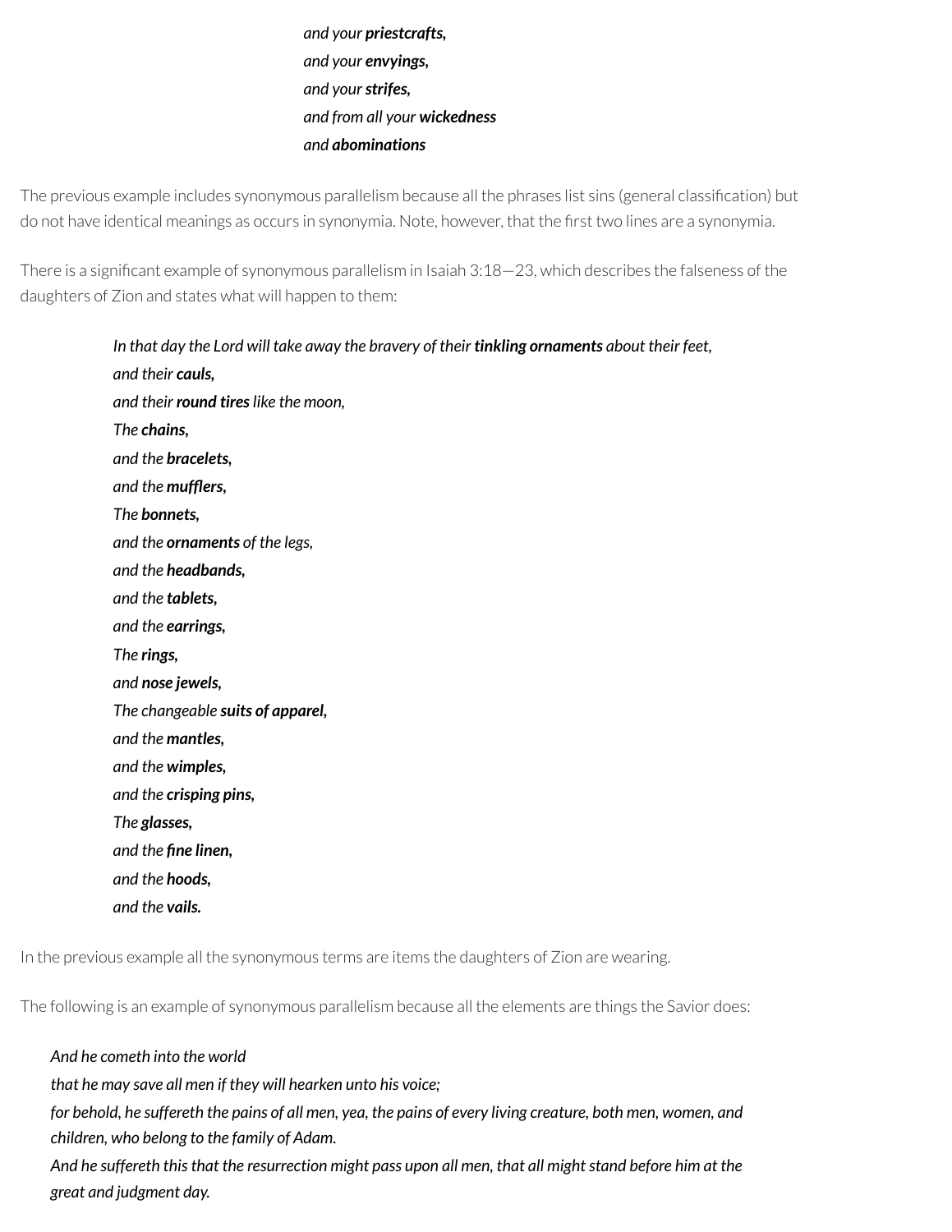For further study, see these additional examples of synonymia and synonymous parallelism: Genesis 4:23 —24; Exodus 1:7; 34:6—7; Psalm 7:13—16; Proverbs 4:14—15; Jeremiah 48:29; Daniel 9:5—6; Romans 2:4, 10; 9:33; Ephesians 1:20—21; 2 Timothy 3:14; 1 Nephi 20:9; 2 Nephi 19:6; Enos 1:20—23; Mosiah 3:5, 8; 4:12—16; 26:9; Alma 13:27—29; Helaman 7:7; 3 Nephi 22:5; 30:2; Mormon 1:8—9.

# *Synthetic Parallelism: Placing Two Things Together to Add Strength*

Synthetic parallelism is a little more difficult to understand than the foregoing, more linear types of parallelism, but it is well worth the extra effort it takes to learn. "Here, in *Syntheton,* much more is meant than is expressed and embraced by the conjugation of the two words."<sup>17</sup> "It is called synthetic because a synthesis, or coordination, between the two elements takes place."<sup>18</sup> The synthesis signifies the placing of two things together. Ridderbos and Wolf define it as a form "in which the second line develops or completes the thought in a way that could not be determined by the first line."<sup>19</sup> Put another way, Donald Parry explains that "Simple synthetic, as a rule, is composed of two lines, neither of which are synonymous or antithetical. Rather, in this poetic verse, line two gives explanation or adds something new or instructive to the first line."<sup>20</sup> We will look at two forms of synthetic parallelisms: simple and extended.

### **Simple Synthetic**

Simple synthetic parallelism is generally composed of two lines, and line two either explains or adds to the first line in some way. The book of Proverbs is perhaps our best single source of simple synthetics:

> *Trust in the Lord with all thine heart; and lean not unto thine own understanding.* (Proverbs 3:5)

*Let not thine heart decline to her ways, go not astray in her paths.* (Proverbs 7:25)

*Where there is no vision, the people perish: but he that keepeth the law, happy is he.* (Proverbs 29:18)

Another simple example is found in Isaiah 2:4:

*he shall judge among the nations, and shall rebuke many people*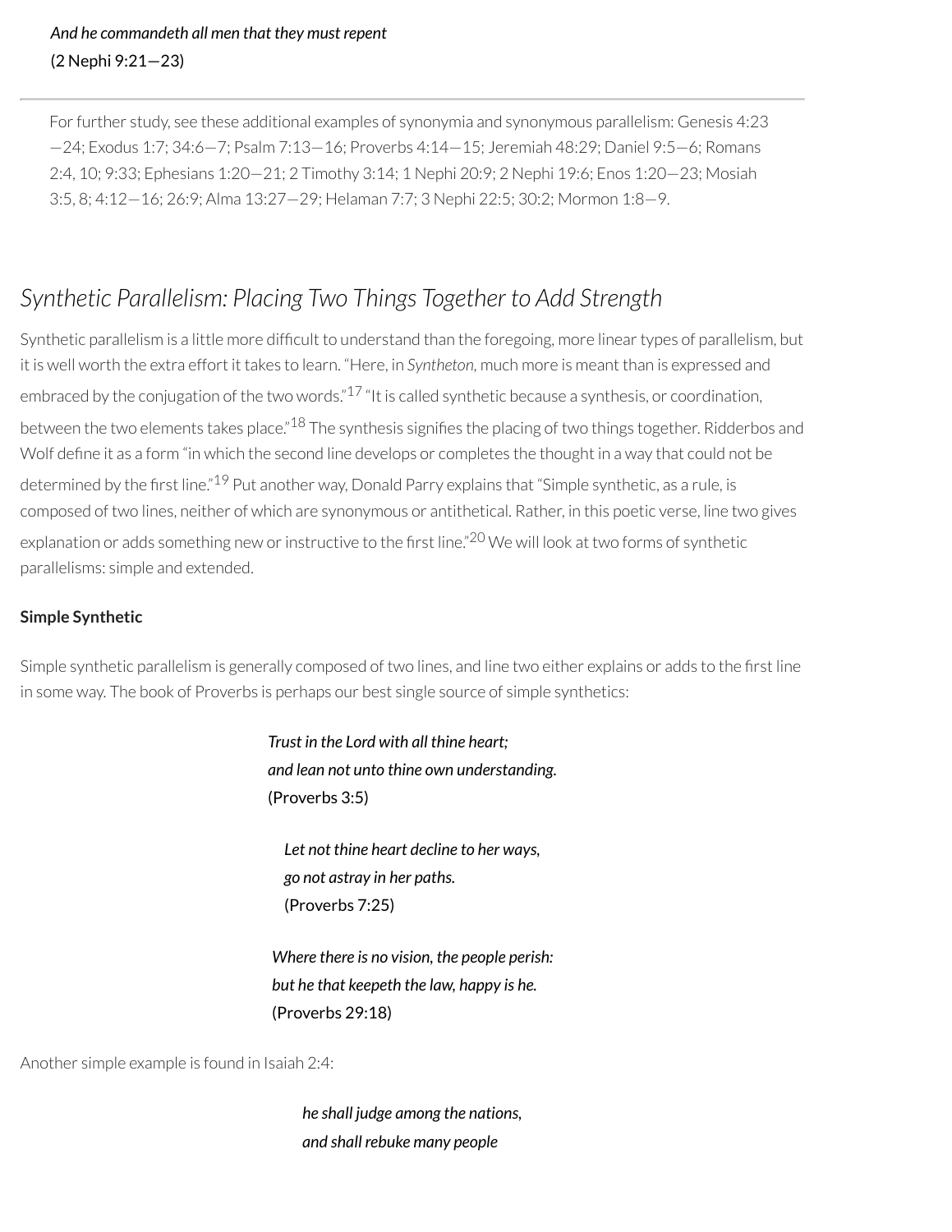The Bible, however, does not have exclusive ownership on this form. In the Book of Mormon is found a frequently quoted couplet that is a marvelous simple synthetic:

## *Adam fell that men might be; and men are, that they might have joy.* (2 Nephi 2:25)

We also find this simple synthetic parallelism in the Book of Mormon:

*for they could not bear that any human soulshould perish; yea, even the very thoughtsthat any soulshould endure endlesstorment did cause them to quake and tremble.*

(Mosiah 28:3)

#### **Extended Synthetic**

Extended synthetic parallelism involves two or more simple synthetic parallelisms that reinforce each other with common elements. A good example is found in Proverbs 2:2—11:

> *So that thou incline thine ear unto wisdom, and apply thine heart to understanding; Yea, if thou criest after knowledge, and liftest up thy voice for understanding; If thou seekest her assilver, and searchest for her asfor hid treasures; Then shalt thou understand the fear of the Lord, and nd the knowledge of God. For the Lord giveth wisdom: out of his mouth cometh knowledge and understanding. He layeth up sound wisdom for the righteous: he is a buckler to them that walk uprightly. He keepeth the paths of judgment, and preserveth the way of hissaints. Then shalt thou understand righteousness, and judgment, and equity; yea, every good path. When wisdom entereth into thine heart, and knowledge is pleasant unto thy soul; Discretion shall preserve thee, understanding shall keep thee*

From this extralong extended synthetic parallelism we can see that

- 1. he verses were specifically designed by ancient prophets;
- 2. the passage builds toward a logical conclusion: "understanding shall keep thee";
- 3. an extremely vital message is communicated in parallelistic form and also through numerous repetitions (*understand[ing]* six times, *knowledge* five times, *wisdom* twice, *judg[ment]* twice);
- 4. about a dozen separate messages, all testifying to the importance of gaining understanding, are much more powerful connected together than they would be if they were separate or fewer in number;
- 5. mentioning deity in one form or another eight different times makes even more firm the importance of the message, which is conveyed most effectively through the extended synthetic form.

The extended synthetic parallelism found in 2 Nephi 9:31—38 is one of the most enlightening we have because the second element in each pair so clearly explains the consequences of the sin mentioned in the first element:

*And wo unto the deaf that will not hear; for they shall perish.*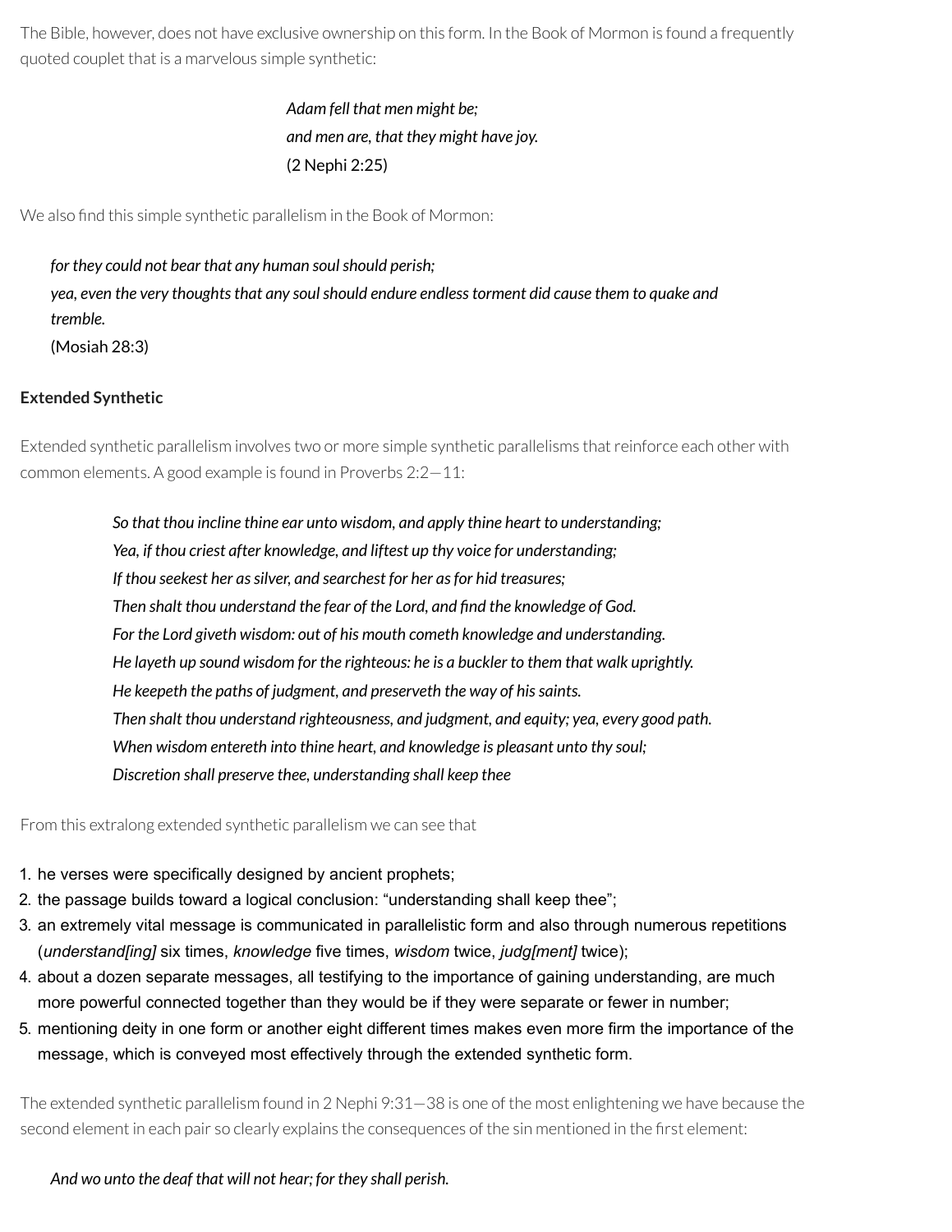*Wo unto the blind that will notsee; for they shall perish also. Wo unto the uncircumcised of heart, for a knowledge of their iniquitiesshallsmite them at the last day. Wo unto the liar, for he shall be thrust down to hell. Wo unto the murderer who deliberately killeth, for he shall die. Wo unto them who commit whoredoms, for they shall be thrust down to hell. Yea, wo unto those that worship idols, for the devil of all devils delighteth in them.* And, in fine, wo unto all those who die in their sins: for they shall return to God, and behold his face, and *remain in their sins.* 

Whenever this pattern begins to form in your mind as you read the scriptures, study it—often you will find a synthetic parallelism. "Here, in *Syntheton,* much more is meant than is expressed and embraced by the conjunction of the two words." 21

Other examples of synthetic parallelism include Genesis 18:27; Psalms 19:7—9; 115:13; Isaiah 45:13— 14; 1 Nephi 8:11, 15, 37; 17:4, 21, 23—24; 2 Nephi 4:34—35; Jacob 2:8; Mosiah 14:1—10; 26:4; 28:18; Alma 9:8—10, 12; 26:6—8, 15.

# *Alternate: Phrases Repeated in Order*

The alternate form can be defined as at least two basic thoughts that repeat in alternating order. E. W. Bullinger notes that alternates occur when "the lines are parallel in thought, and in the use of synonymous words." <sup>22</sup> If we represent each thought or line with a letter of the alphabet, the simplest type of alternate can be represented as A-B/A-B. Let us look briefly at three types of alternate forms: (1) simple alternate, (2) repeated alternate, and (3) extended alternate.

### **Simple Alternate**

Donald Parry writes, "Simple alternate consists of four lines, placed in an A-B/A-B pattern. In this formation, the 'A's have corresponding elements, as do the 'B's."<sup>23</sup> He continues, "The cumulative effect is like multiplying witnesses." <sup>24</sup> Simple alternates can be found in abundance in the Old Testament. Among the dozens found in Isaiah is this familiar one:

> A *I will make waste mountains and hills,* B *and dry up all their herbs;* A *and I will make the riversislands,* B *and I will dry up the pools.* (Isaiah 42:15)

For another example, let us look at Genesis 4:23. Bullinger calls this "the oldest example [of simple alternate], and the first in the Bible": $25$ 

#### A *Adah and Zillah,*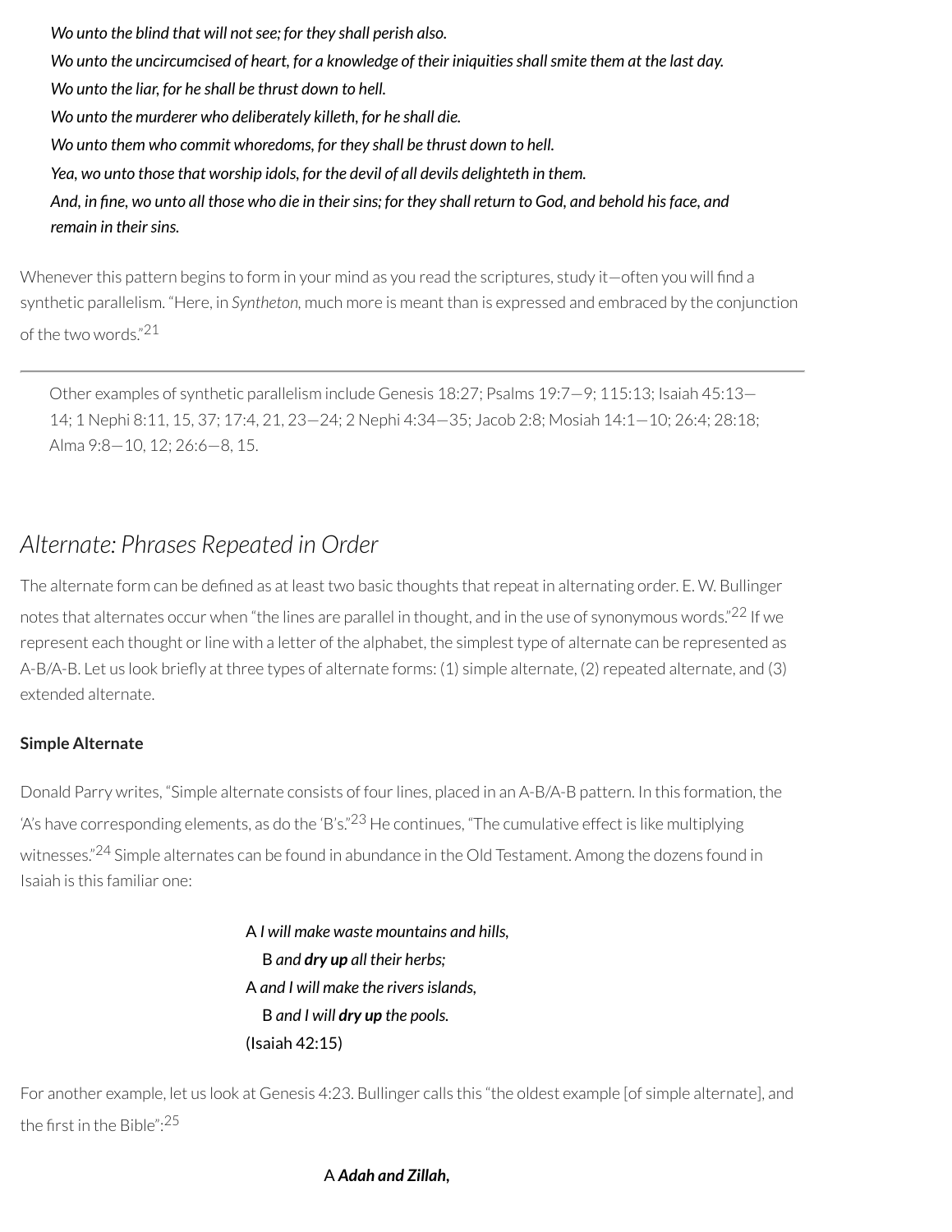## B *Hear my voice;* A *ye wives of Lamech,* B *hearken unto my speech*

A good example of a simple alternate is found in Amos 9:2:

A *Though they dig into hell,* B *thence shall mine hand take them;* A *though they climb up to heaven, B thence will I bring them down*

Another A-B/A-B parallelism comes from Exodus 17:11:

A *when Moses held up his hand,* B *. . . Israel prevailed:* A *and when he let down his hand,* B *Amalek prevailed.*

Some simple alternates are antithetical, meaning that the words show a contrast (see pages 94—99). One example is found in Proverbs 10:1:

> A *A wise son* B *maketh a glad father:* A *but a foolish son* B *isthe heaviness of his mother.*

Simple alternates are also found in the New Testament. For example, let us look at Luke 1:46—47:

A *My soul* B *doth magnify the Lord,* A *and my spirit* B *hath rejoiced in God my Saviour.*

The apostle John provides a good example of a simple alternate:

A *If any man love the world,* B *the love of the Father is not in him.* A *For all that isin the world . . .* B *is not of the Father* (1 John 2:15—17)

Following are but a few of the numerous simple alternates that are found in the Book of Mormon:

A *for their works* B *were works of darkness,*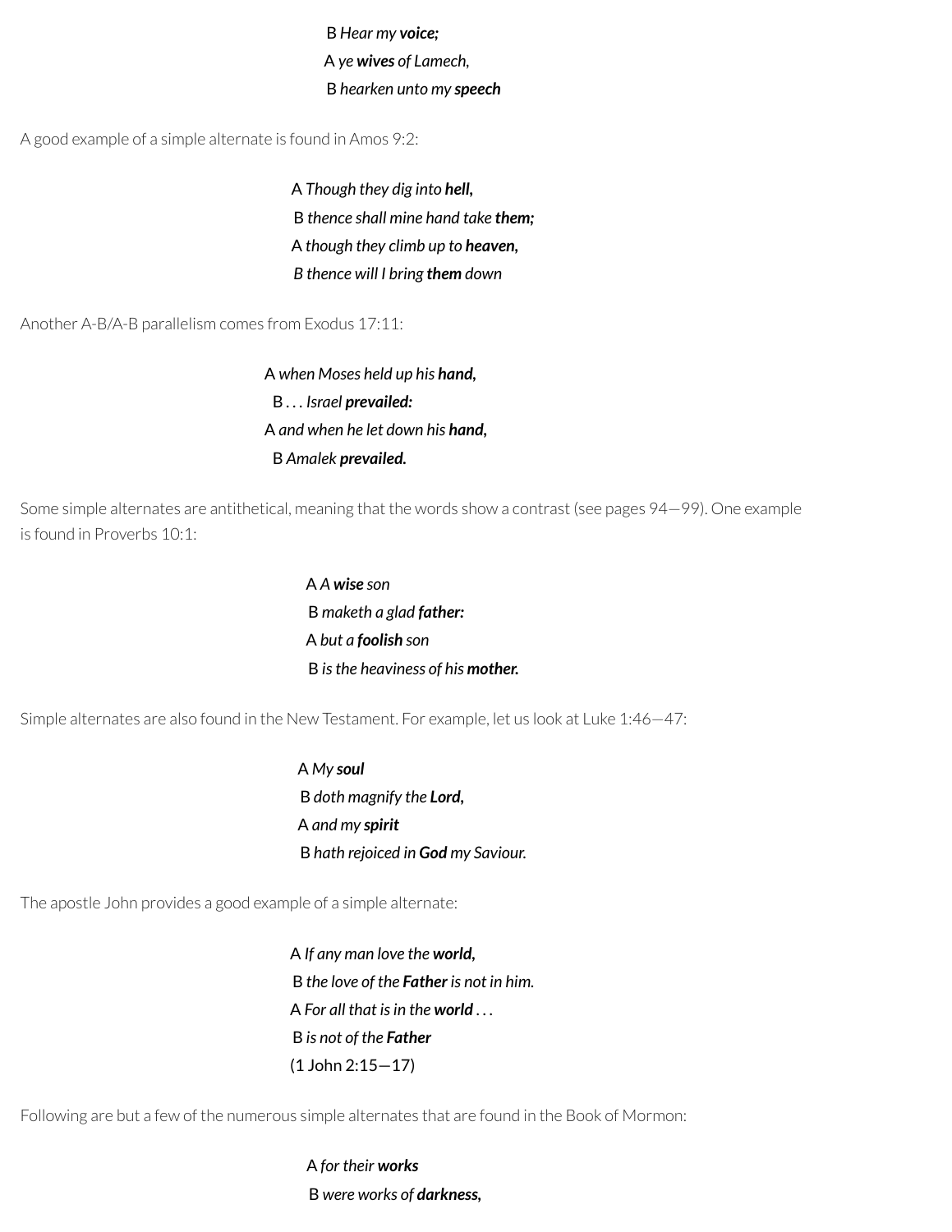A *and their doings* B *were doings of abominations.* (2 Nephi 25:2)

A *Now it is not common that the voice of the people* B *desireth anything contrary to that which isright;* A *but it is common for the lesser part of the people to* B *desire that which is not right* (Mosiah 29:26)

A *We would notshed the blood of the Lamanites* B *if they would stay in their own land.* A *We would notshed the blood of our brethren* B *if they would not rise up in rebellion and take the sword against us.* (Alma 61:10—11)

A *And [Nephi] took it upon him to preach the word of God* B *all the remainder of his days,* A *and his brother Lehi also,* B *all the remainder of his days* (Helaman 5:4)

A *And there was a great and terrible destruction* B *in the land southward.* A *But behold, there was a more great and terrible destruction* B *in the land northward* (3 Nephi 8:11—12)

There are many more examples of simple alternates in the Book of Mormon; for instance, consider the following:

A *I do not desire that my joy over you should come by the cause* B *ofso much afictions and sorrow which I have had for the brethren at Zarahemla,* A *for behold, my joy cometh over them* B *after wading through much afiction and sorrow.* (Alma 7:5)

> A *And now, behold, Isay unto you,* B *that ye ought to search these things.* A *Yea, a commandment I give unto you* B *that ye search these things diligently* (3 Nephi 23:1)

The following simple alternate is from 2 Nephi. A number of chapters in 2 Nephi are almost identical to chapters in the book of Isaiah, indicating that the Nephites brought with them many of Isaiah's writings.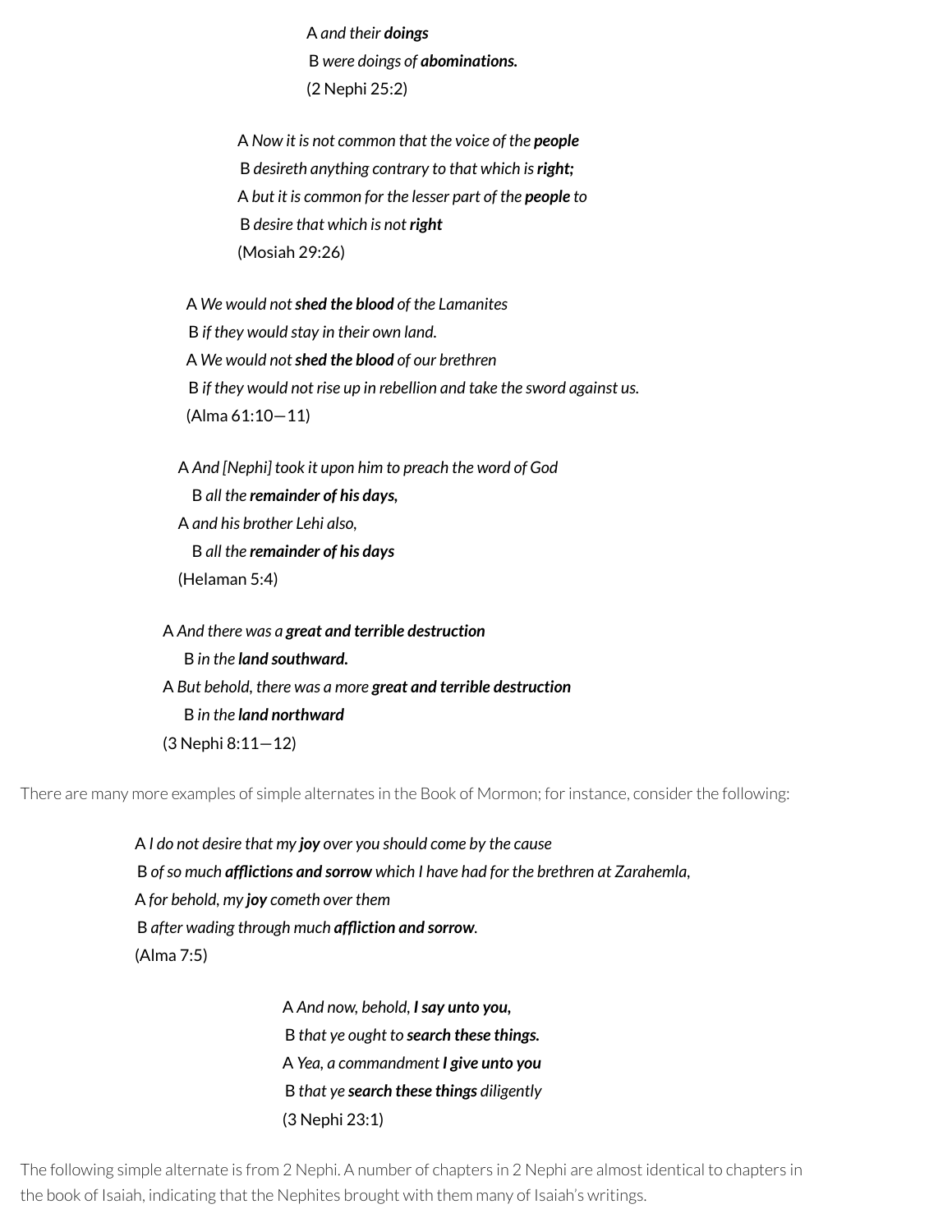A *And righteousnessshall be* B *the girdle of hisloins,* A *and faithfulness* B *the girdle of hisreins.* (2 Nephi 21:5; 30:11; Isaiah 11:5)

#### Repeated Alternate

Another alternate form begins exactly like the simple alternate form but gives the A-B pair three or more times. Donald Parry offers this interesting illustration of a repeated alternate from the Book of Mormon: 26

A *Father, I thank thee that thou hast given the Holy Ghost unto these whom I have chosen;* B *and it is because of their belief in me that I have chosen them out of the world.* A *Father, I pray thee that thou wilt give the Holy Ghost* B *unto all them thatshall believe in their words.* A *Father, thou hast given them the Holy Ghost* B *because they believe in me* (3 Nephi 19:20—22)

Another repeated alternate appears in both the Book of Mormon (3 Nephi 12:39–41) and the New Testament (Matthew 5:39—41):

> A *but whosoevershallsmite thee on thy right cheek,* B *turn to him the other also;* A *And if any man willsue thee at the law and take away thy coat,* B *let him have thy cloak also;* A *And whosoevershall compel thee to go a mile,* B *go with him twain.*

I have found it interesting that explicit Hebrew writing forms are often found in more than one book of scripture, implying that the writing forms are one of the ways in which God is willing to communicate revealed words and ideas. The parallelism gives more depth and clarity to the message. In the following example, the book of Helaman tells of the Nephites' rapid decline into apostasy. Note that the last couplet reverses the order of the year and the evil practices from the way they appear in the other couplets:

> A *And in the eighty and second year* B *they began again to forget the Lord their God* A *And in the eighty and third year* B *they began to wax strong in iniquity* A *And in the eighty and fourth year* B *they did not mend their ways.* A *And it came to passin the eighty and fth year* B *they did wax stronger and stronger in their pride, and in their wickedness;* B *And thusthey were ripening again for destruction.*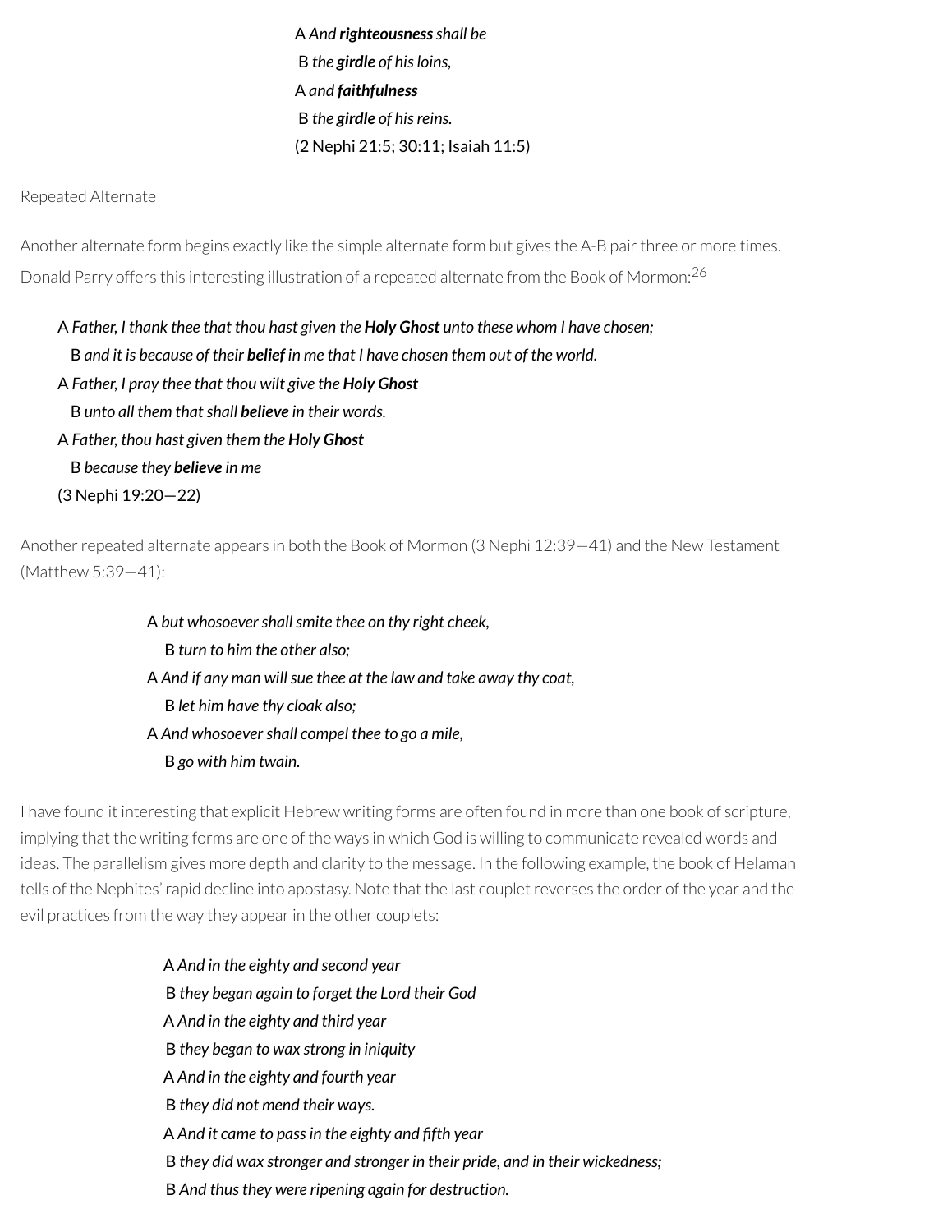A *And thus ended the eighty and fth year.* (Helaman 11:36—38)

#### **Extended Alternate**

An extended alternate is longer and generally more complex than a simple alternate. An example of this form would be set up as something like A-B-C-D/A-B-C-D. The ancients apparently used this form both to aid in memorization and to reinforce some fairly complex concepts. Often geographic names were woven into an extended alternate. Perhaps that aided students in their learning about the world around them.

In the Old Testament we find this rather elementary extended alternate:

A *Then the children of Ammon* B *were gathered together,* C *and encamped in Gilead.* A *And the children of Israel* B *assembled themselvestogether,* C *and encamped in Mizpeh.* (Judges 10:17)

Psalm 132:1-18 contains this powerful extended alternate, summarized as follows:<sup>27</sup>

A *David swearsto Jehovah (verses 1—2)* B *David's words(3—5)* C *search for the dwelling place and its discovery (6—7)* D *prayer to enter into rest (8)* E *prayer for priests(9)* F *prayer forsaints(9)* G *prayer for the Messiah (10)*

> A *Jehovah swearsto David (11)* B *Jehovah's words(11—12)* C *designation of the dwelling place (13)* D *answer to prayer for rest (14—15)* E *answer to prayer for priests(16)* F *answer to prayer forsaints(16)* G *answer to prayer for the Messiah (17—18)*

Sometimes great lessons can be learned as we study verses of scripture, such as those above, when we see the Hebrew writing form as part of a master message. That is one of the great advantages of having some understanding of ancient Hebrew writing forms.

There are some extended alternates in the New Testament. An easily identifiable one is found in Matthew 6:19 $20:$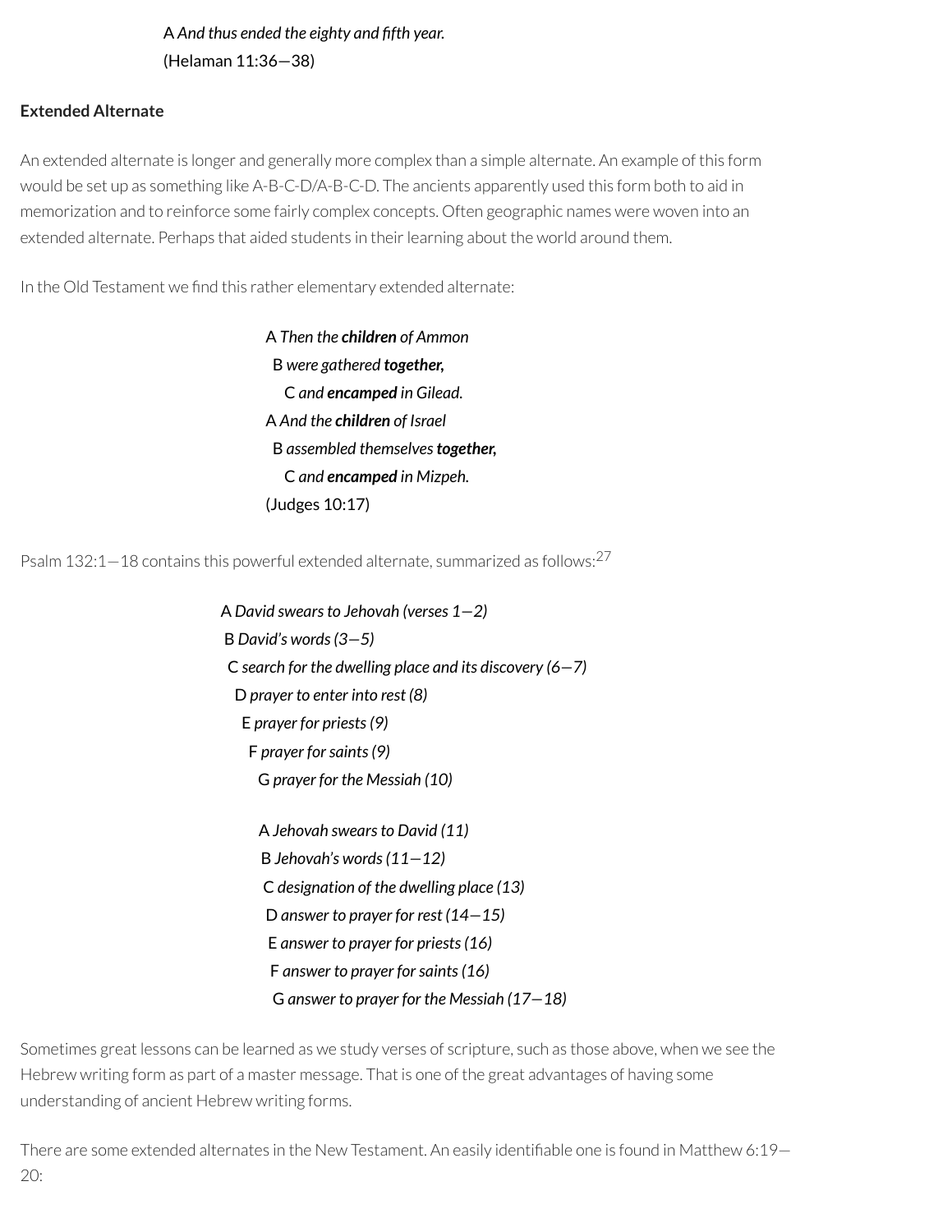A *Lay not up for yourselvestreasures upon earth,* B *where moth and rust doth corrupt,* C *and where thieves break through and steal:* A *But lay up for yourselvestreasuresin heaven,* B *where neither moth nor rust doth corrupt,* C *and where thieves do not break through norsteal*

Because the Book of Mormon comes from a Hebrew background, it contains many clear extended alternates. There are scores of extended alternates in the Book of Mormon. One is found in 1 Nephi 20:16—17:

> A *from the time that it was declared have Ispoken;* B *and the Lord God,* C *and his Spirit,* D *hath sent me.* A *And thussaith the Lord,* B *thy Redeemer,* C *the Holy One of Israel;* D *I have sent him*

Amulek formulates a quite lengthy extended alternate in Alma 10:22—23:

A *if it were not for the prayers of the righteous, . . .* B *ye would even now be visited with utter destruction;* C *yet it would not be by ood, as were the people in the days of Noah,* D *but it would be by famine,* E *and by pestilence,* F *and the sword.* A *But it is by the prayers of the righteousthat ye are spared;* B now therefore, if ye will cast out the righteous from among you then will not the Lord stay his hand; C *but in his erce anger he will come out against you;* D *then ye shall be smitten by famine,* E *and by pestilence,* F *and by the sword*

Another clever extended alternate is located in Helaman 6:35—36, again reminding us of how the Lord functions in his eternal role. In these verses we see the Lord withdrawing his Spirit from the Nephites because of their wickedness, while pouring his Spirit out on the Lamanites because of their humility:

> A *And thus we see that the Spirit of the Lord* B *began to withdraw from the Nephites* C *because of the wickedness and the hardness of their hearts.* A *And thus we see that the Lord began* B *to pour out his Spirit upon the Lamanites* C *because of their easiness and willingnessto believe in his words.*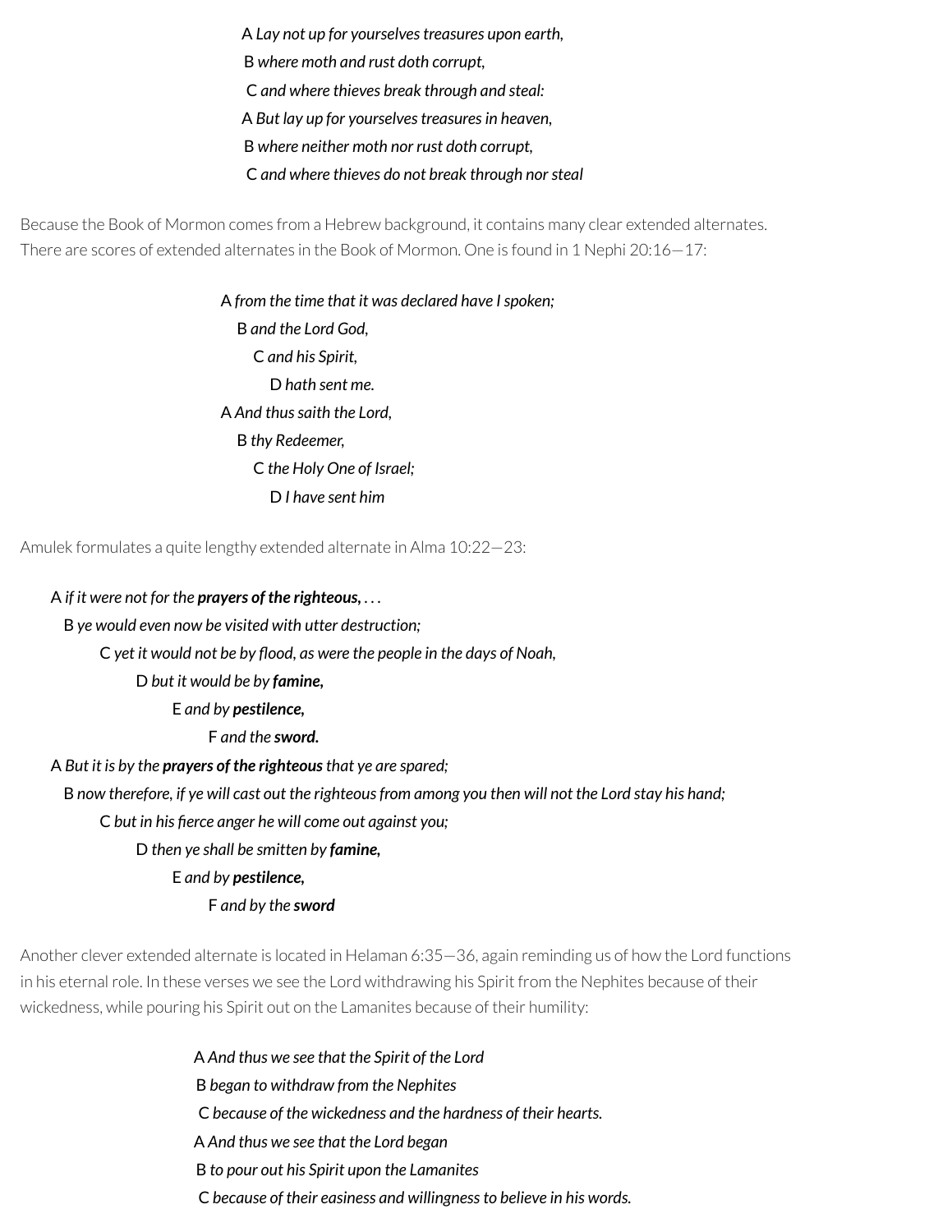A *If my people shallsow lthiness* B *they shall reap the chaff thereof in the whirlwind;* C *and the effect thereof is poison. . . .* A *If my people shallsow lthiness* B *they shall reap the east wind,* C *which bringeth immediate destruction.* (Mosiah 7:30—31)

To conclude, let us look at an explicit, powerful extended alternate found in 3 Nephi 29:5—6:

A *wo unto him* B *thatshall deny* C *the Christ* D *and his works!* A *Yea, wo unto him* B *thatshall deny the revelations of* C *the Lord, and thatshallsay the Lord* D *no longer worketh by revelation*

Other examples of alternates are Genesis 1:16; Exodus 16:35; Psalm 29:1; Proverbs 24:19—20; Isaiah 9:10; 31:3; 65:21—22; 1 Nephi 17:36; 2 Nephi 1:20, 28—29; 30:17; Mosiah 25:8—11; Alma 3:26; 5:40— 41. You will find dozens more.

# *Climax: Repeated Elements at the End and Beginning*

When ancient authors wanted to build their message to a high point of great emphasis, they often depended on the climactic form. "Climax occurs when, in successive clauses or sentences, the same word or words are found at the end of one expression and at the beginning of the next."<sup>28</sup> This form helps the reader climb high enough to see the author's main point with sufficient understanding.

Prophets in ancient Israel would often vocally address their listeners, building to a forceful conclusion or subpoint that they wanted the people to understand in its full importance. As students of the scriptures, we can never forget that widespread distribution and use of printed scriptures is a comparatively recent development in history. Before the time of Ezra, written copies of the sacred texts were not widely available to the general populace. Therefore, most who wanted to discuss the scriptures had to commit the text largely to memory. Furthermore, the prophets delivered most of their original messages orally, and they delivered their words with primarily a vocal emphasis. The climactic form aided the prophets in clearly communicating the word of God to eager listeners who had at best only limited access to the scriptural scrolls.

Following is an example of the climactic form taken from the Old Testament: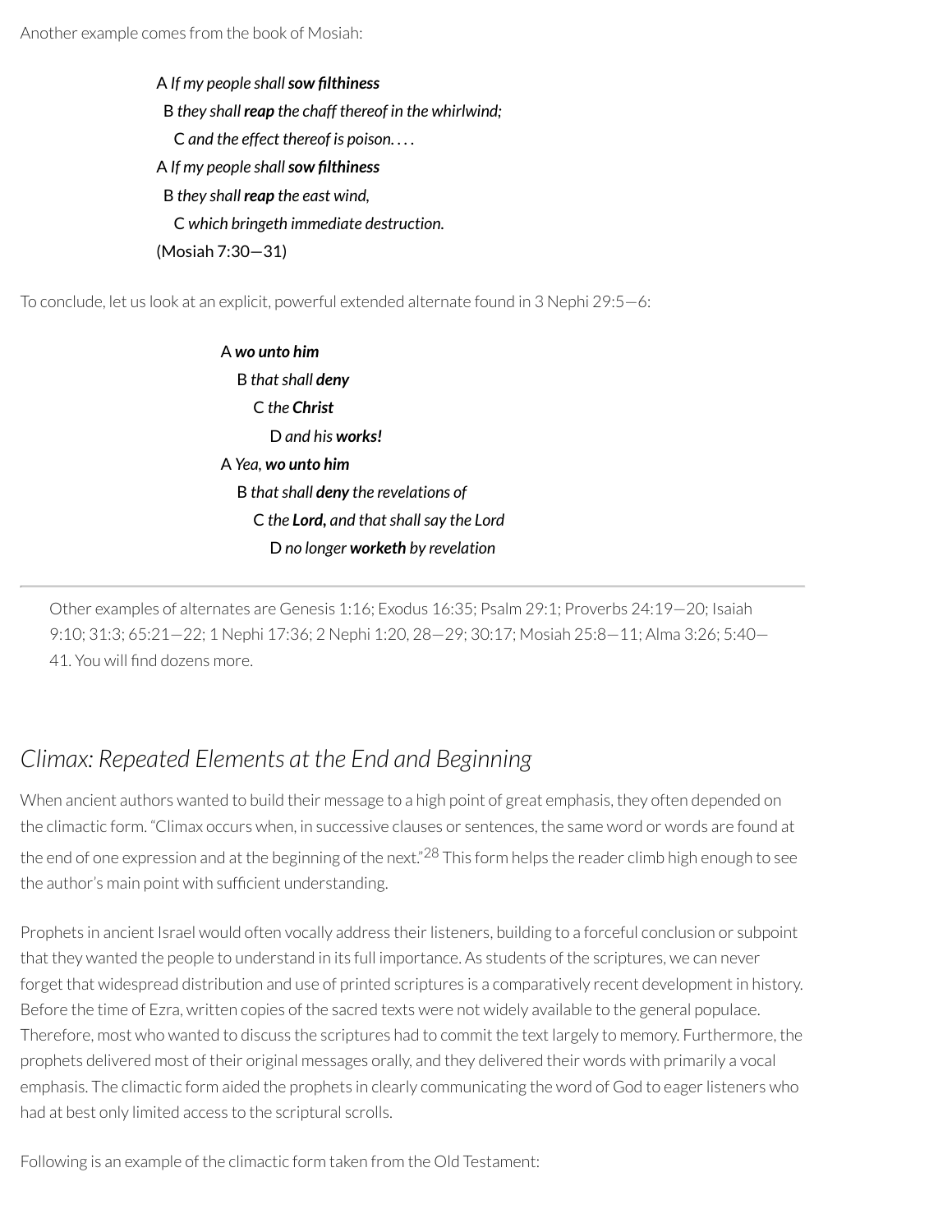*Tell ye your children of it, and let your children tell their children, and their children another generation. That which the palmerworm hath left hath the locust eaten; and that which the locust hath left hath the cankerworm eaten; and that which the cankerworm hath left hath the caterpillar eaten.* (Joel 1:3—4)

Whether used alone or in connection with another writing form or two, the climactic form was a powerful tool for the writers of our ancient scriptures. Peter uses this form in a verse that is often quoted (2 Peter 1:5—7) and is also a solid example of anabasis (see pages 85—89):

> *add to your faith virtue; and to virtue knowledge; and to knowledge temperance; and to temperance patience; and to patience godliness; and to godliness brotherly kindness; and to brotherly kindness charity.*

The climactic form is not restricted to the Bible alone. For example, in the Book of Mormon, Lehi uses this form:

*And if ye shallsay there is no law, ye shall also say there is no sin. If ye shallsay there is no sin, ye shall also say there is no righteousness. And if there be no righteousnessthere be no happiness. And if there be no righteousness nor happinessthere be no punishment nor misery. And if these things are not there is no God. And if there is no God we are not, neither the earth; for there could have been no creation of things* (2 Nephi 2:13)

Additional examples of climax include Alma 17:2; 32:23; Mormon 7:9; Moroni 10:32.

## *Anabasis: Up the Staircase*

According to the *Oxford English Dictionary,* the term *anabasis*is derived from a Greek word that means "to go or walk up."<sup>29</sup> Donald Parry defines it as "a poetical device where there is an apparent stepping up from one sense to another, until, at the pinnacle is a culmination of thought."<sup>30</sup> "Biblical verse often moves up a scale of increasing intensity."<sup>31</sup> The scriptures give us some excellent examples of anabasis in both the Old Testament and Book of Mormon.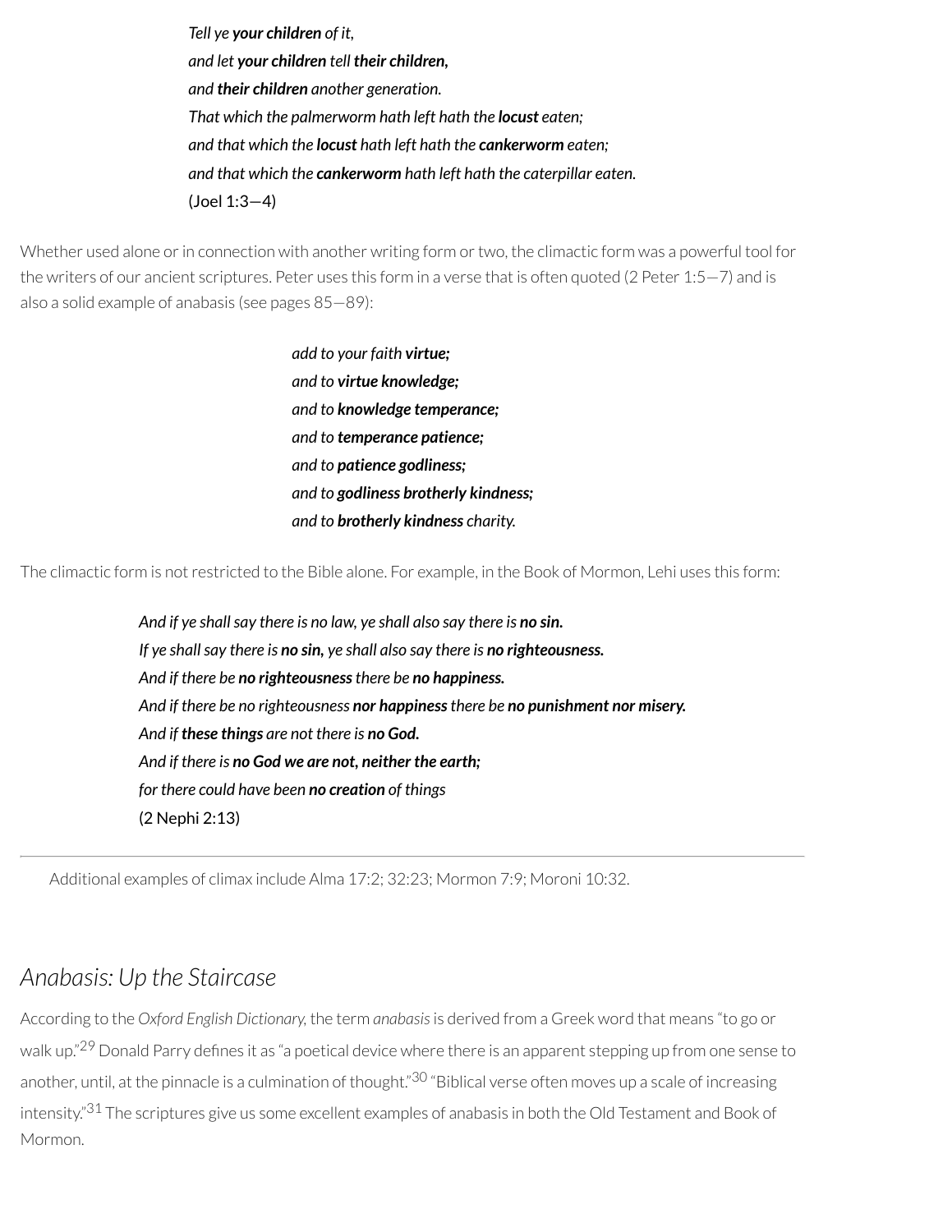Two particularly fascinating examples are found in the Old Testament. The first is in Psalm  $1:1-2$ . Incidentally, this is a prime example of the writing form being interrupted by versification. It is necessary to borrow from the second verse to complete the Hebrew writing form that begins in verse 1. (The following examples of anabasis are meant to be read from bottom to top.)

> D *But his delight isin the law of the Lord* C *norsitteth in the seat of the scornful.* B *norstandeth in the way ofsinners,* A *Blessed isthe man that walketh not in the counsel of the ungodly,*

The first level is the blessed man who does not take counsel from unrighteous people. In the second level he does not commit sinful acts, and in the third he does not glorify wickedness where scorners have rejected that which is godlike. Note that each level names a more serious sin than its predecessor, but the blessed man rejects each sin, leading him to what is most important: finding delight in the joy of the Lord.

The second Old Testament example, Zechariah 8:12, tells us:

E *and I will cause the remnant of this people to possess all these things.* D *and the heavensshall give their dew;* C *and the ground shall give her increase,* B *the vine shall give her fruit,* A *For the seed shall be prosperous;*

In the previous example we see a rise from a seed, to a vine giving fruit, to the ground giving increase, to the heavens giving dew, to the Lord providing all blessings.

When Alma counseled with his son Helaman he used this form:

F *and if ye do these things, ye shall be lifted up at the last day.* E *and when thou risest in the morning let thy heart be full of thanks unto God;* D *that he may watch over you in yoursleep;* C *yea, when thou liest down at night lie down unto the Lord,* B *and he will direct thee for good;* A *Counsel with the Lord in all thy doings,* (Alma 37:37)

Note how effectively the following verse from the book of Helaman builds from merely stating that the people heard the Lord's voice, to describing the voice, to explaining how powerfully the voice affected the people:

> E *and it did pierce even to the very soul* D *asif it had been a whisper,* C *but behold, it was a still voice of perfect mildness,* B *neither wasit a voice of a great tumultuous noise,* A and beheld that it was not a voice of thunder, And it came to pass when they heard this voice, (Helaman 5:30)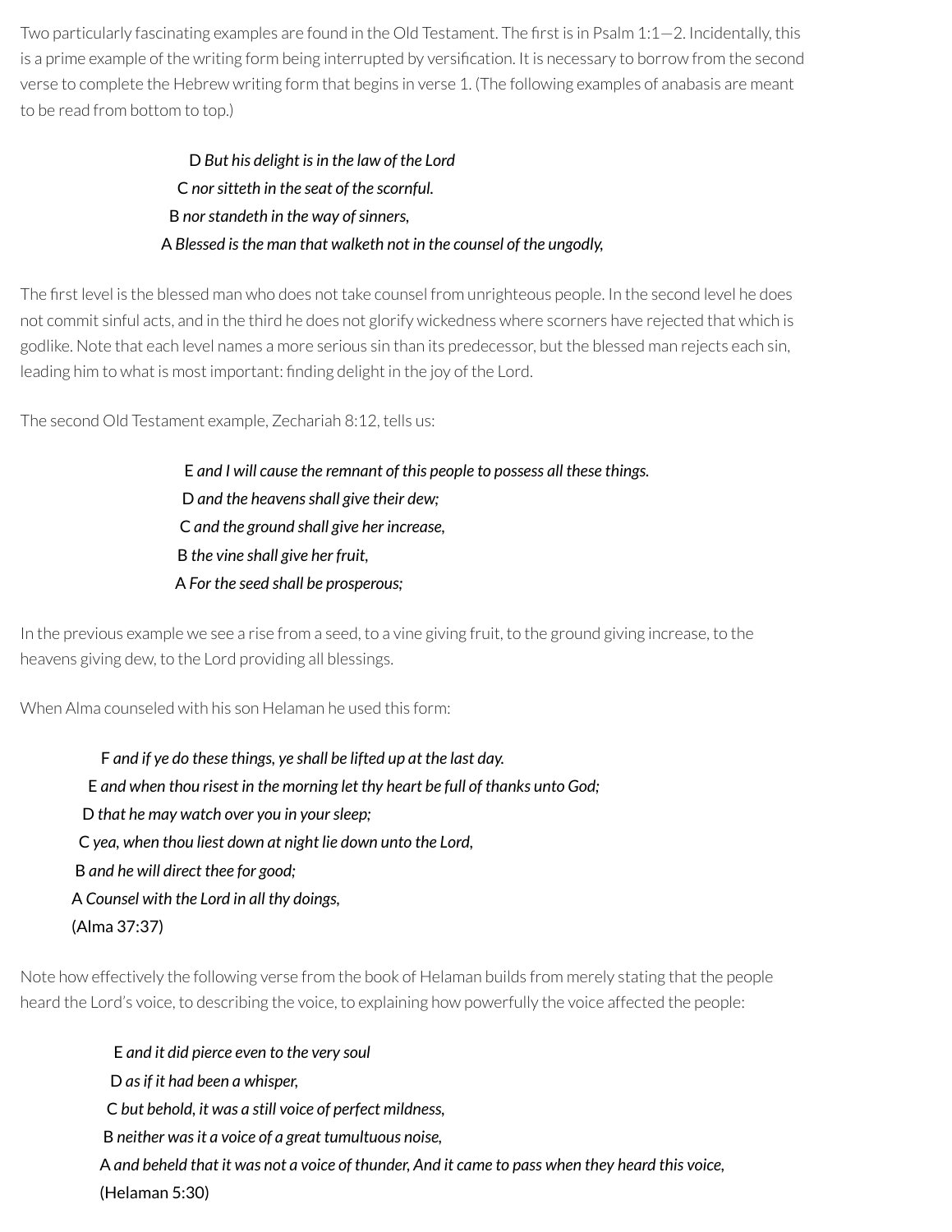#### G *. . . but none were greater*

F *for he wasthe king of Salem; and he did reign under hisfather.*

E *therefore he was called the prince of peace,*

D *And behold, they did repent; and Melchizedek did establish peace in the land in his days;*

C *did preach repentance unto his people.*

B *received the ofce of the high priesthood according to the holy order of God,*

### A *But Melchizedek having exercised mighty faith, and*

In the preceding verses, we see even more clearly that Melchizedek became greater with each succeeding event (thus the anabasis moves from lesser to greater). These verses somewhat remind us of the few words in Luke 2:52 when Luke wrote of the progress Jesus made as a boy: "And Jesus increased in wisdom and stature, and in favour with God and man." Here we learn that Jesus increased in (1) wisdom, (2) stature, (3) favor with God, and (4) favor with man. This is not an anabasis, however, because it does not lead from a lesser state to a greater level. If it did, the order would more naturally begin with "stature" and end at "favor with God."

Sometimes this "up the staircase" poetic form moves from the specific to the general, as in 2 Nephi 29:12:

# D *and Ishall also speak unto all nations of the earth and they shall write it.* C and I shall also speak unto the other tribes of the house of Israel, which I have led away, and they shall *write it;*

B *and Ishall also speak unto the Nephites and they shall write it;*

A *For behold, Ishallspeak unto the Jews and they shall write it;*

The tribe of Judah is one specific branch of the house of Israel. The Nephites (including the Zoramites, Ishmaelites, and Mulekites) descended from Manasseh and Judah, and perhaps othertribes. The othertribes of Israel encompassed the rest of the house of Israel, and all nations included the whole world. In other words, the anabasis moves from the one tribe to the whole world, or from specific to general. Let us not miss identifying two cycloides of importance—*Ishallspeak* and *they shall write*—that tightly bind the verse together. The verse is a simple alternate and an example of epibole (see pages 30—35, 73—77).

As a reminder, a number of the verses in scripture have more than one writing form present in the words, phrases, and sentences. Also, one author may have formatted verses differently than another writer did. A further testimony that these forms were carefully designed into the scriptures is an exciting threesome of verses (Moroni 10:3—5) inscribed by Moroni in an "up the staircase" anabasis:

I *And by the power of the Holy Ghost ye may know the truth of all things.* H *he will manifest the truth of it unto you, by the power of the Holy Ghost.* G *and if ye shall ask with a sincere heart, with real intent, having faith in Christ,* F I would exhort you that ye would ask God, the Eternal Father, in the name of Christ, if these things are not *true;* E *ponder it in your hearts. And when ye shall receive these things,* D *receive these things, and*

C that ye would remember how merciful the Lord hath been unto the children of men, from the creation of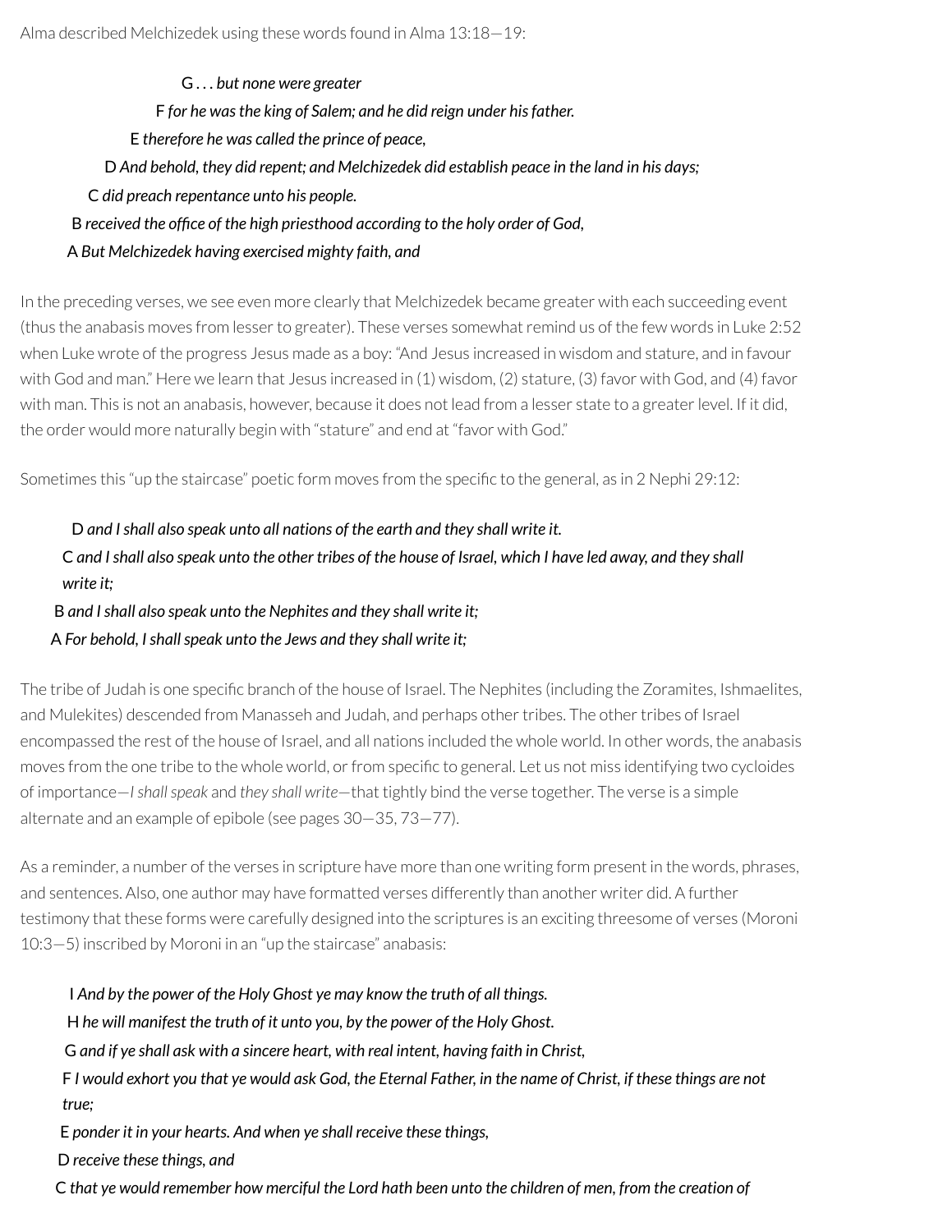## *Adam even down until the time that ye shall* B *if it be wisdom in God that ye should read them,* A *Behold, I would exhort you that when ye shall read these things,*

In these three extraordinary verses we find sound spiritual advice pertaining to the Book of Mormon, truth, and the Holy Ghost. This is an anabasis because the verses describe a progression in the reader's commitment: (1) read the Book of Mormon, (2) remember how merciful God has been and ponder that truth, (3) pray to the Eternal Fatherin the name of Christ, (4) know the Book of Mormon is true by the power of the Holy Ghost, and (5) know truth of other things by the power of the Holy Ghost. We see from these choice verses that anabasis is a sound, effective way of teaching truth.

Some additional examples of anabasis are Job 4:19—20; Psalm 29:1; Proverbs 30:15—16, 21—23, 29— 30; Isaiah 1:4; Ezekiel 2:6; Daniel 9:5; 1 Nephi 2:20; 4:32; 8:24; 12:18; 2 Nephi 24:13—14; 29:11; Jarom 1:8; Mosiah 15:15—17; Alma 1:30—31; 7:23—24; 8:31; 3 Nephi 10:12—17. There are dozens more.

# *Catabasis: Down the Staircase*

Donald Parry explains, "Catabasis (Greek 'going down') is characterized by a lowering of the sense, from one level to another, with each succeeding line."<sup>32</sup> It is much as if the message were descending a staircase. Thus catabasis is defined as "descending or declining by degrees."<sup>33</sup> A good example of catabasis can be found in Isaiah 40:31. In this verse, those who wait on the Lord renew their strength in every way. They fly as eagles, then run, and, lastly, walk at the end of the course:

> A *they that wait upon the Lord shall renew theirstrength;* B *they shall mount up with wings as eagles;* C *they shall run, and not be weary; and* D *they shall walk, and not faint.*

The previous example is a catabasis because those who wait on the Lord first fly, then run, and, lastly, walk. Examples of catabasis often move from positive to negative.

We find this catabasis, also in the Old Testament, in Ezekiel 22:18:

*Son of man, the house of Israel isto me become dross:* A *all they are brass,* B *and tin,* C *and iron,* D *and lead, . . .* E *even the dross ofsilver.*

The house of Israel descends from being a place of great value in the eyes of the Lord, to the level of brass, to tin, then iron, then lead, and at last to the dross of silver, which is slag left over from the refining procedure. Thus the catabasis format serves to accentuate the message of descent both by word and form. The metals decrease in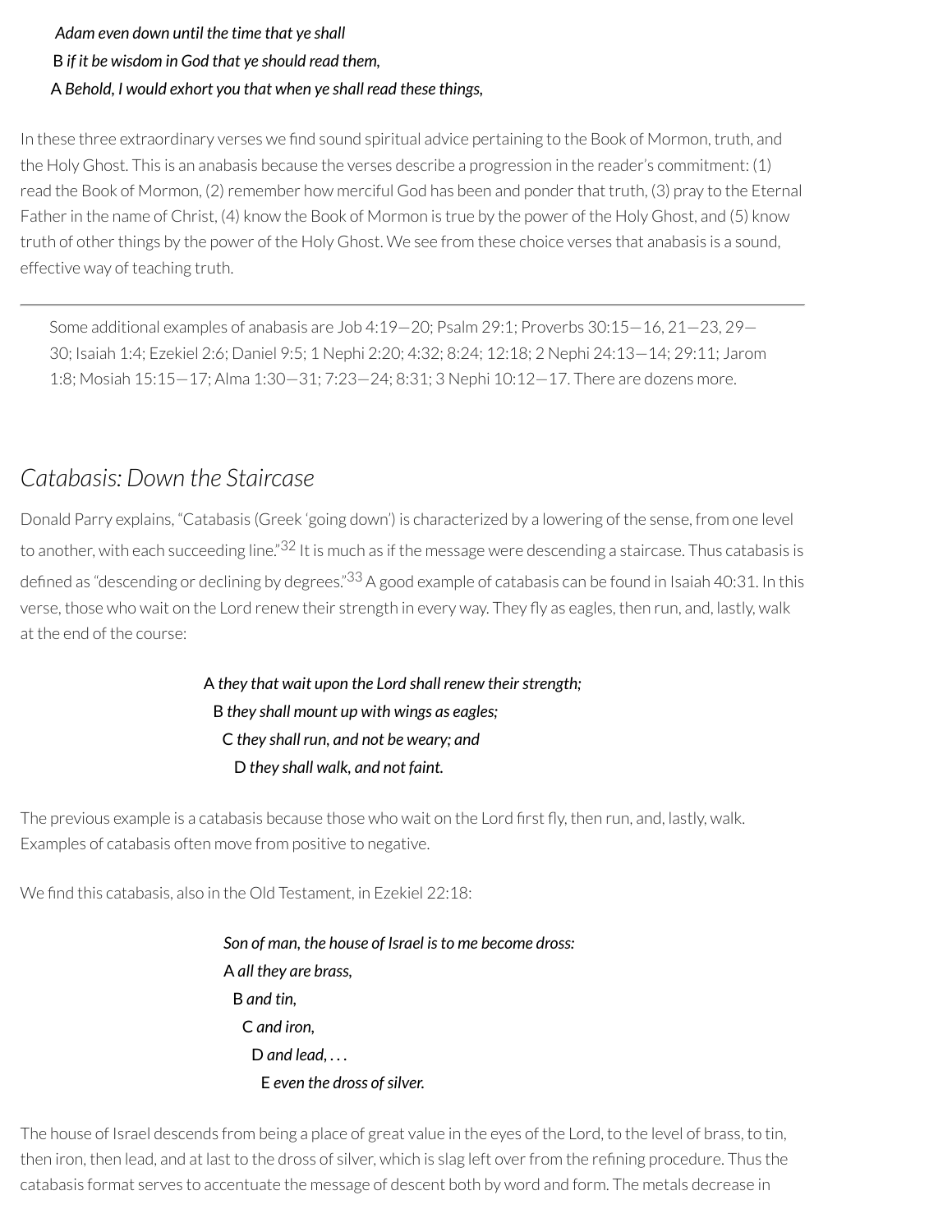value. A similar catabasis is found in Daniel 2:31—43, in which deteriorating world powers are also described as substances that descend in value: fine gold, silver, brass, iron, and clay.

The Book of Mormon probably describes conflict as accurately and helpfully as any book ever written. Various climactic forms help to communicate the ups and downs in Nephite and Lamanite societies as they experienced righteousness and evil, power and weakness. For instance, we read in Helaman 11:36–38:

A *And in the eighty and second year they began again to forget the Lord their God.* B *And in the eighty and third year they began to wax strong in iniquity.* C *And in the eighty and fourth year they did not mend their ways.* D And it came to pass in the eighty and fifth year they did wax stronger and stronger in their pride, and in *their wickedness;* E *and thusthey were ripening again for destruction. And thus ended the eighty and fth year.*

In each succeeding year, the people persisted in becoming more and more ungodly. First they forgot the Lord, then began to wax strong in iniquity, then did not repent, and finally became so prideful and wicked that they were ripe for destruction.

Catabasis is an excellent literary form to use for describing a disintegrating society, such as is found frequently in the Book of Mormon. A short example is found in Helaman 3:2—3:

## A *And there was no contention among the people in the forty and fourth year;* B *neither wasthere much contention in the forty and fth year.* C *And it came to passin the forty and sixth, yea, there was much contention and many dissensions*

From my assessment of the Old Testament and Book of Mormon, it seems that prophets used anabasis, the "up the staircase" form, a little more often than catabasis, because the scriptures are generally written in a positive manner, even when dealing with negative topics such as sin or evil. But, as said before, there are many examples of both forms.

Additional examples of catabasis follow: Lamentations 4:1—2; Amos 9:2—3; 1 Nephi 13:5, 7—8; 17:18, 20, 30; Alma 9:11, 21—22; 17:7; 53:7.

# *Antimetabole: Inverse Repetition in Contrast*

Antimetabole is the name of a quite common writing form the ancient Hebrews used to emphasize an idea by stating the idea once, then restating an antithetical idea in reverse order. The *Oxford English Dictionary* states that antimetabole is "a figure in which the same words or ideas are repeated in inverse order."<sup>34</sup> Further, it is "a sentence inverst [sic], or turned back, or it is a form of speech which inverts a sentence by the contrary."<sup>35</sup> Bullinger notes that "this figure repeats the word or words in a reverse order, for the purpose of opposing one thing to another, or of contrasting two or more things."<sup>36</sup> In other words, antimetabole is antithetical chiasmus.

Notice how the following examples of antimetabole are expressed in chiastic phrases: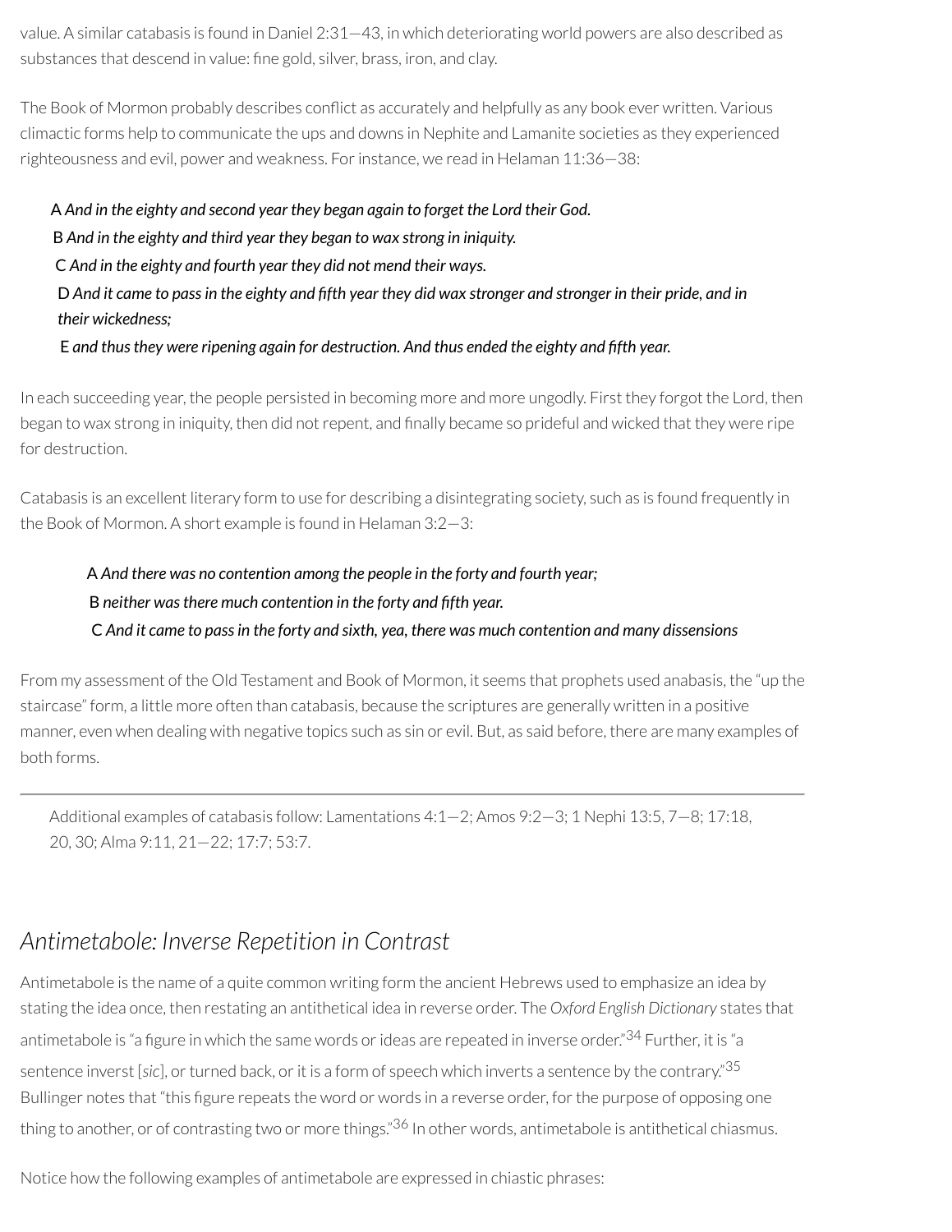A *And the Lord had respect* B *unto Abel and to his offering:* B *But unto Cain and to his offering* A *he had not respect.* (Genesis 4:4—5) A *Woe unto them that call evil* B *good,* B *and good* A *evil;* A *that put darkness* B *for light,* B *and light* A *for darkness;* A *that put bitter*

B *forsweet,* B *and sweet* A *for bitter!* (Isaiah 5:20)

In 2 Chronicles 32:7—8 we read the comforting words Hezekiah spoke when King Sennacherib, the Assyrian, invaded Judah:

> A *There be more with us* B *than with him:* B *With him is an arm of esh;* A *but with usisthe Lord our God*

Another antimetabole is Isaiah 55:8—9:

A *For my thoughts* B *are not your thoughts,* C *neither are your ways* D *my ways,saith the Lord.* D *For asthe heavens are higher than the earth,so are my ways* C *higher than your ways,* A *and my thoughts* B *than your thoughts.*

Because the Book of Mormon is a Hebrew-influenced text like the Bible, it naturally contains this form in abundance. However, there is a fascinating difference between antimetabole in the Bible and the style of the Book of Mormon. In the Bible, antimetaboles appear often, generally expressed in A-B/B-A form; whereas in the Book of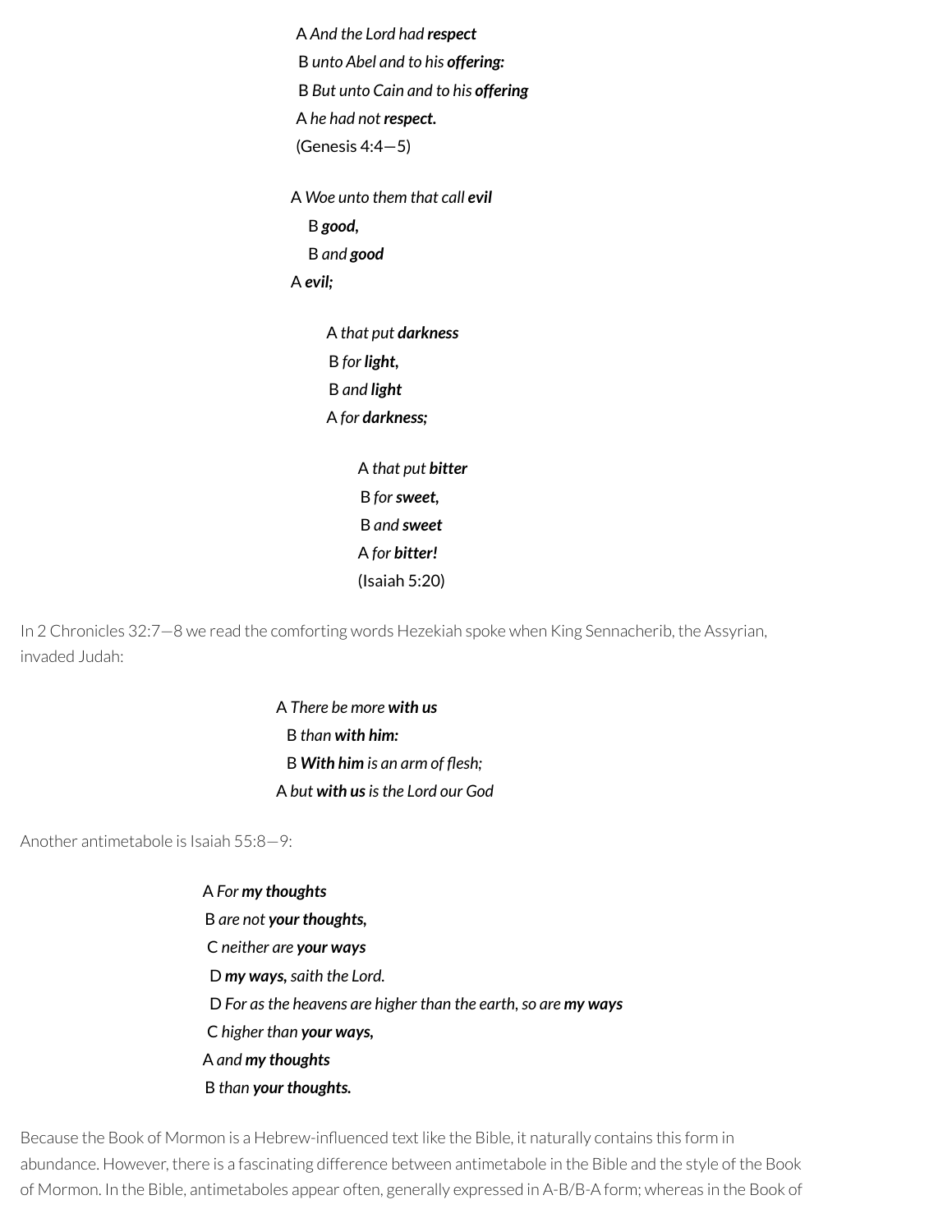Mormon, most statements are positive and thus follow the A-B/A-B, or simple alternate, form. The examples that follow illustrate the more rare A-B/B-A form.

One example in the Book of Mormon that establishes the effectiveness of antimetabole as a powerful way to communicate is found in 2 Nephi 11:7:

> A *For if there be no Christ* B *there be no God; and if there be no God* C *we are not,* C *for there could have been no creation.* B *But there is a God,* A *and he is Christ, and he cometh in the fulness of his own time.*

Again, the point is made clear by using an opposing statement or phrase in close proximity to the original idea. Another verse that uses chiastic contrast follows:

> A *I give not* B *because I have not,* B *but if I had* A *I would give.* (Mosiah 4:24)

Other examples of antimetabole from the scripturalcanon, including the New Testament, follow for your further study: Deuteronomy 16:5—6; 2 Samuel 3:1; Psalm 6:2—4; Proverbs 3:35; 4:26—27; 8:7; Isaiah 5:20; John 8:47; 14:17; 2 Peter 2:19; Alma 7:8.

# *Antithetical Parallelism: One Phrase Opposing Another*

Another basic poetic form that we will look at in this book is the antithetical form (Latin, *opposite* and *contraposita;* Greek, *antitheta*). The antithetical form is used to emphasize a point by contrasting opposing views of an idea or phrase. It is used in a number of ancient writing forms to establish a contrast. The ancient philosopher Aristotle wrote, "This kind of style is pleasing, because contraries are easily understood and even more so when placed side by side, and also because antithesis resembles a syllogism; for refutation is a bringing together of contraries." $^{37}$ The antithetical form "is a figure by which two thoughts, ideas, or phrases are set over one against the other in order to make the contrast more striking and thus to emphasize it."<sup>38</sup> Jose Krasovec writes, "Antithesis is not in terms of contradiction, thesis, and antithesis, but in opposite aspects of the same idea."<sup>39</sup> Antithesis is different from antimetabole in that antimetabole is chiastic, whereas antithesis can take any form of parallelism. Antithesis can state an idea and its contrast (A-B) or can repeat that idea and its contrast (A-B/A-B/A-B).

That is the principle. Now let's look at an example to see how easily the form can be identified. Paul, in his masterful discourse on the resurrection, wrote to the Greeks this now oft-quoted scripture:

### Else what shall they do which are baptized for the dead, if the dead rise not at all? why are they then baptized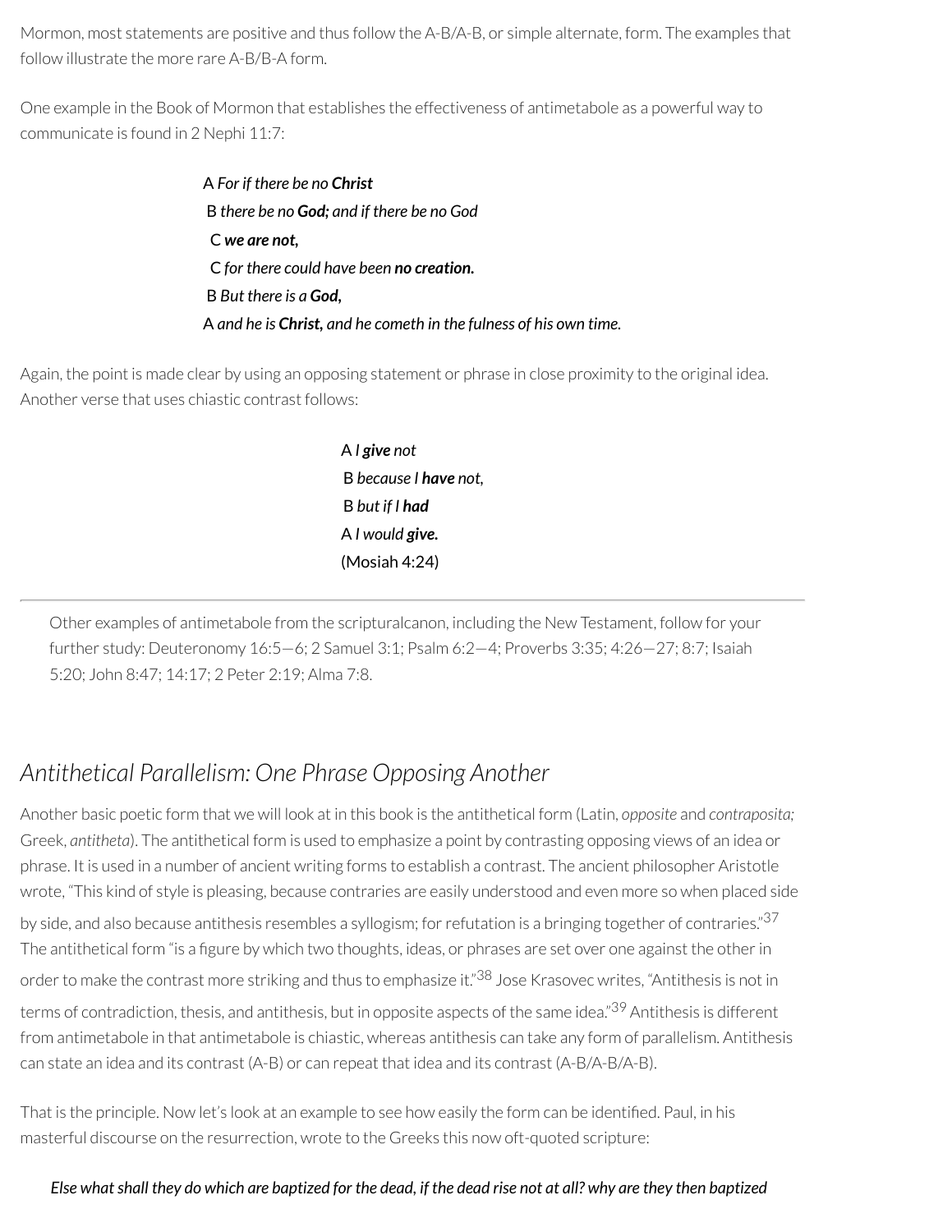### *for the dead?* (1 Corinthians 15:29)

Paul asked a question that contrasts the notion of the dead continuing to live after death and their not rising once they have died. The need for baptism of the dead would be eliminated if the dead were not to be resurrected. At the time this scripture was written, members of the church were baptizing forthe dead because the truth of the resurrection was accepted doctrine. The Gospel of John teaches that we must be baptized to enterthe kingdom of heaven (see John 3:5).

The antithetical form effectively guides the reader to comparisons and sometimes to choices. It can also borrow from a seemingly unrelated or opposite idea to make a topic easier to understand. From the previous example we learn that baptisms forthe dead are useless without the resurrection, just as the resurrection and a loving Father in Heaven necessitate that those who die must receive the saving ordinance of baptism. $^{40}$ 

Paul drafted one of the most clear examples of antithesis when he penned:

A *We are foolsfor Christ'ssake,* B *but ye are wise in Christ;* A *we are weak,* B *but ye are strong;* B *ye are honourable,* A *but we are despised.* (1 Corinthians 4:10)

Antithetical parallelism often includes the words *but, except,* and *without.* Remembering these words may help you more easily identify the form. Following is one Old Testament example that includes the word *but:*

> A *we wait for light,* B *but behold obscurity;* A *for brightness,* B *but we walk in darkness.* (Isaiah 59:9)

This antithetical parallelism is from the book of Lamentations:

A *How doth the city sitsolitary,* B *that wasfull of people!* A *how isshe become as a widow!* B *she that was great among the nations* (Lamentations 1:1)

Those who wrote the Book of Mormon used this form generously. Antithetical parallelisms in the Book of Mormon, as in the Bible, contain interesting and varied antonyms. One example is found in 1 Nephi 17:45:

*Ye* are *swift* to *do iniquity but slow* to *remember the Lord your God.*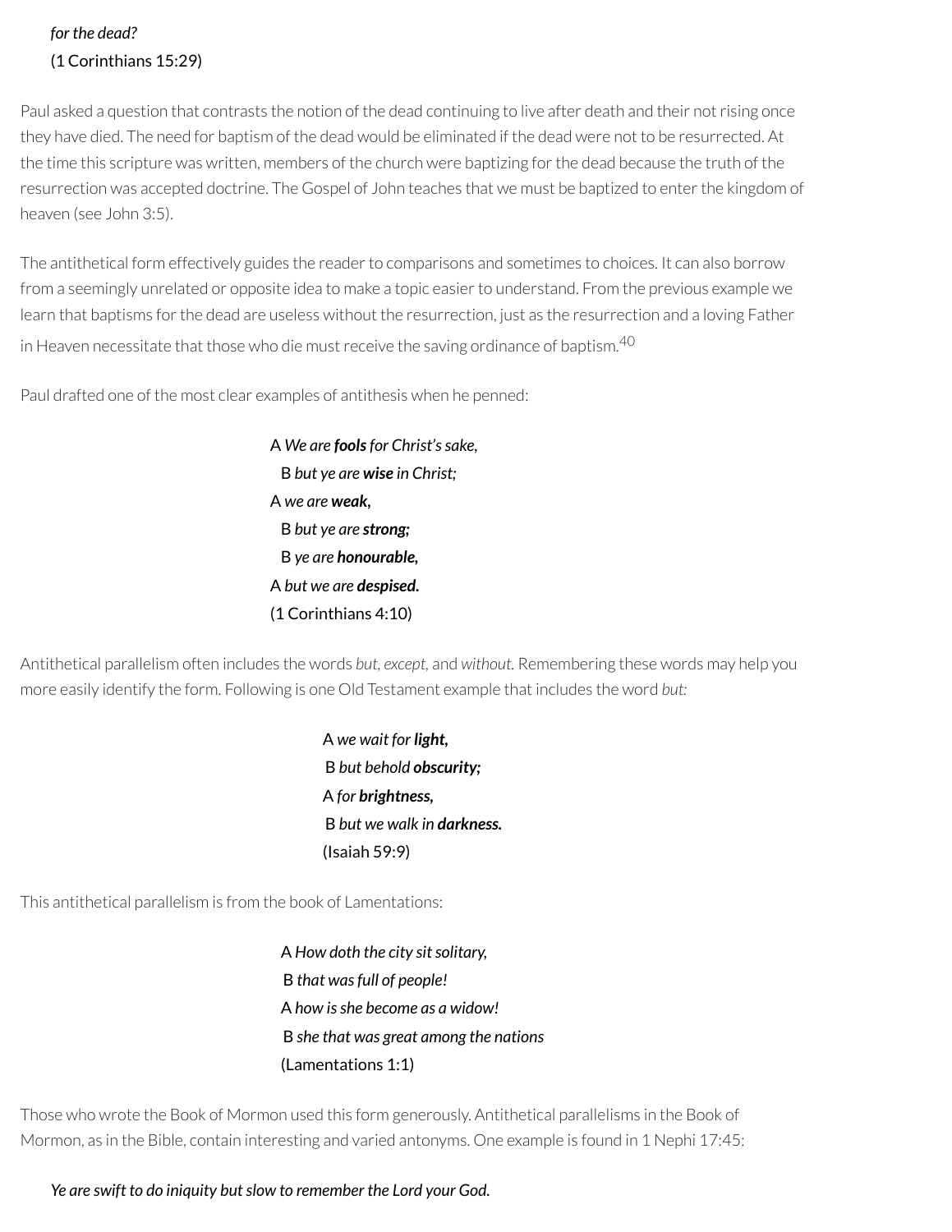In this example the contrast is apparent. The word swift is an antonym to the word slow, and the phrase to do iniquity is the opposite of to remember the Lord.

One of the more interesting examples of antithetical parallelism in the repeated alternate form is found in Alma 3:26:

> A *whether they were good or* B *whether they were bad,* A *to reap eternal happiness* B *or eternal misery, according to the spirit which they listed to obey,* A *whether it be a good spirit* B *or a bad one.*

Another example is also found in Alma 36:4:

*And I would not that ye think that I know of myself—* A *not of the temporal* B *but of the spiritual,* A *not of the carnal mind* B *but of God.*

The following example of antithetical parallelism is from the book of Mosiah:

A *And whosoever repented of theirsins and did confessthem,* B *them he did number among the people of the church;* A And those that would not confess their sins and repent of their iniquity, B *the same were not numbered among the people of the church* (Mosiah 26:35—36)

In Alma we read this harsh warning that is part of the Jewish tradition of obedience mentioned often in Deuteronomy and in King Benjamin's teachings:

> A *inasmuch asthey shall keep my commandments* B *they shall prosper in the land.* A *But remember, inasmuch asthey will not keep my commandments* B *they shall be cut off from the presence of the Lord.* (Alma 50:20)

In the book of Helaman we find much the same message. Mormon explains:

A *They that have done good* B *shall have everlasting life;* A *and they that have done evil* B *shall have everlasting damnation.*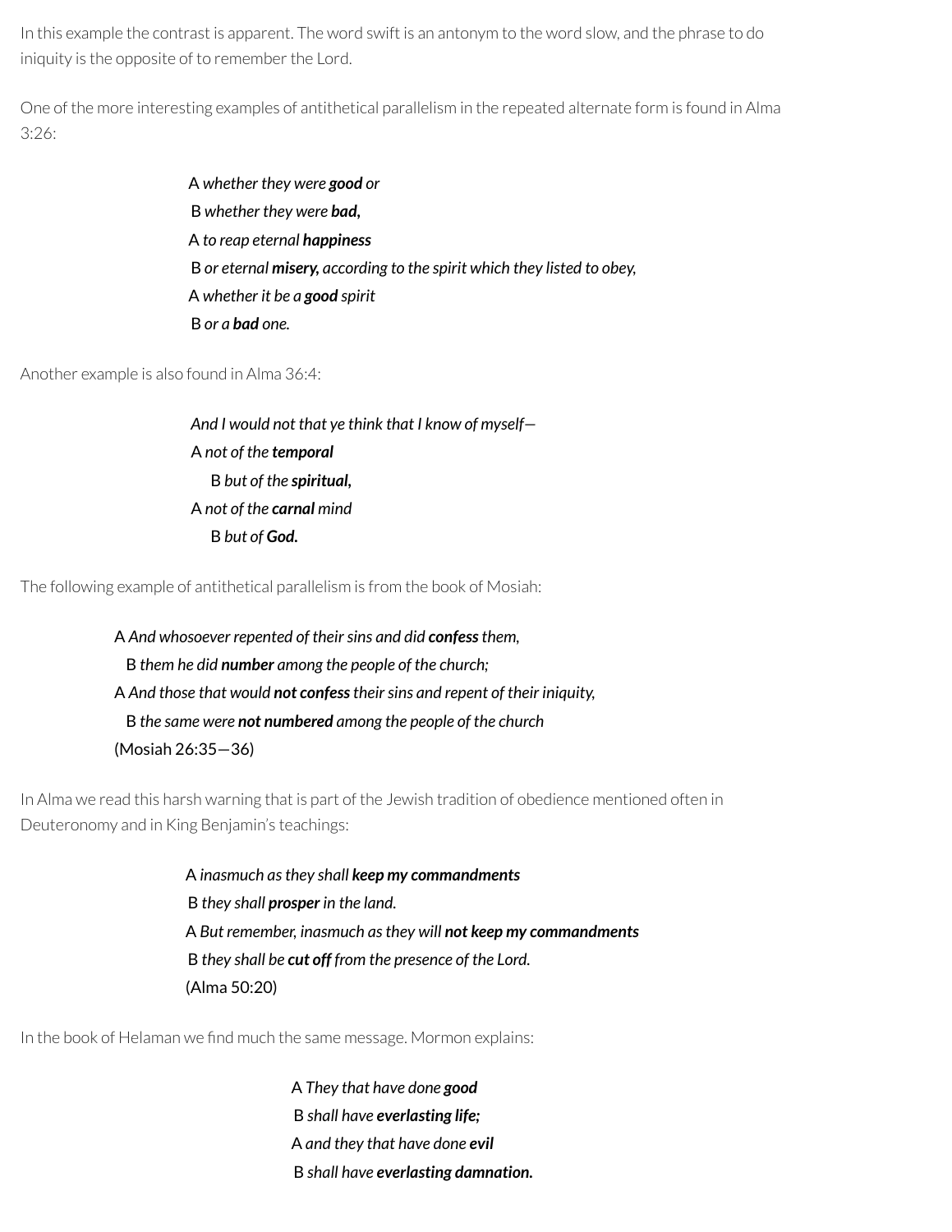#### (Helaman 12:26)

Jacob, the ancient Book of Mormon prophet, uses antithetical parallelism in an interesting manner:

Now in this thing we do rejoice; and we labor diligently to engraven these words upon plates, hoping that our beloved brethren and our children will receive them with thankful hearts, and look upon them that they may *learn* with joy and not with sorrow, neither with contempt, concerning their first parents.  $(Jacob 4:3; see versus  $1-2, 4$ )$ 

Another verse that uses contrast follows:

And again, I say unto the poor, ye who have not and yet have sufficient, that ye remain from day to day; I mean all you who deny the beggar, because ye have not; I would that ye say in your hearts that: I give not *because I have not, but if I had I would give.*

(Mosiah 4:24)

Amulek uses antithetical parallelism to show the Lamanites that they have misinterpreted their law:

### For behold, have I testified against your law? Ye do not understand; ye say that I have spoken against your *law; but I have not, but I have spoken in favor of your law,* (Alma 10:26)

Scores upon scores of other examples can be found, but these will suffice for now. Finding this form in the Book of Mormon in such abundance is another testimony of the fact that its authors wrote in the Hebrew idiom and that the Book of Mormon was written and translated as Joseph Smith reported.

Forfurther examples of antithetical parallelism, see the following: Proverbs 2:13, 21—22; 3:33, 34; 4:18— 19; 8:35—36; Isaiah 65:13—14; Romans 5:18, 19; 8:13; 2 Corinthians 6:8—10; Philippians 3:7; 1 Nephi 4:3; 6:5; 17:37; 2 Nephi 2:27; Jacob 6:3; Mosiah 29:12; Alma 1:28; 5:40, 41; 6:2—3; 32:32; Helaman 14:18; 3 Nephi 18:25; Mormon 8:37; 9:23; Moroni 7:11; 10:6.

## *Chiasmus: Inverse Repetition*

Perhaps the most exciting and interesting of all Hebrew writing forms is chiasmus. Chiasmus is what many look at as the classic form of parallelism, and as Wilfred G. E. Watson writes, "Parallelism is universally recognized as the characteristic feature of biblical Hebrew poetry."<sup>41</sup> Named after the letter x (chi), the twenty-second letter in the Greek alphabet, chiasmus is found extensively in certain ancient writings. 42

Chiasmus consists of patterns of words, thoughts, or concepts that lead to a central point of emphasis and then repeat in reverse order. Perhaps the most-quoted denition of chiasmus is given by Nils Wilhelm Lund: "Chiasmus is a term based on the Greek letter *chi [x]* which refers to an inverted parallelism or sequence of words orideas in a phrase, sentence, or any larger literary unit."<sup>43</sup>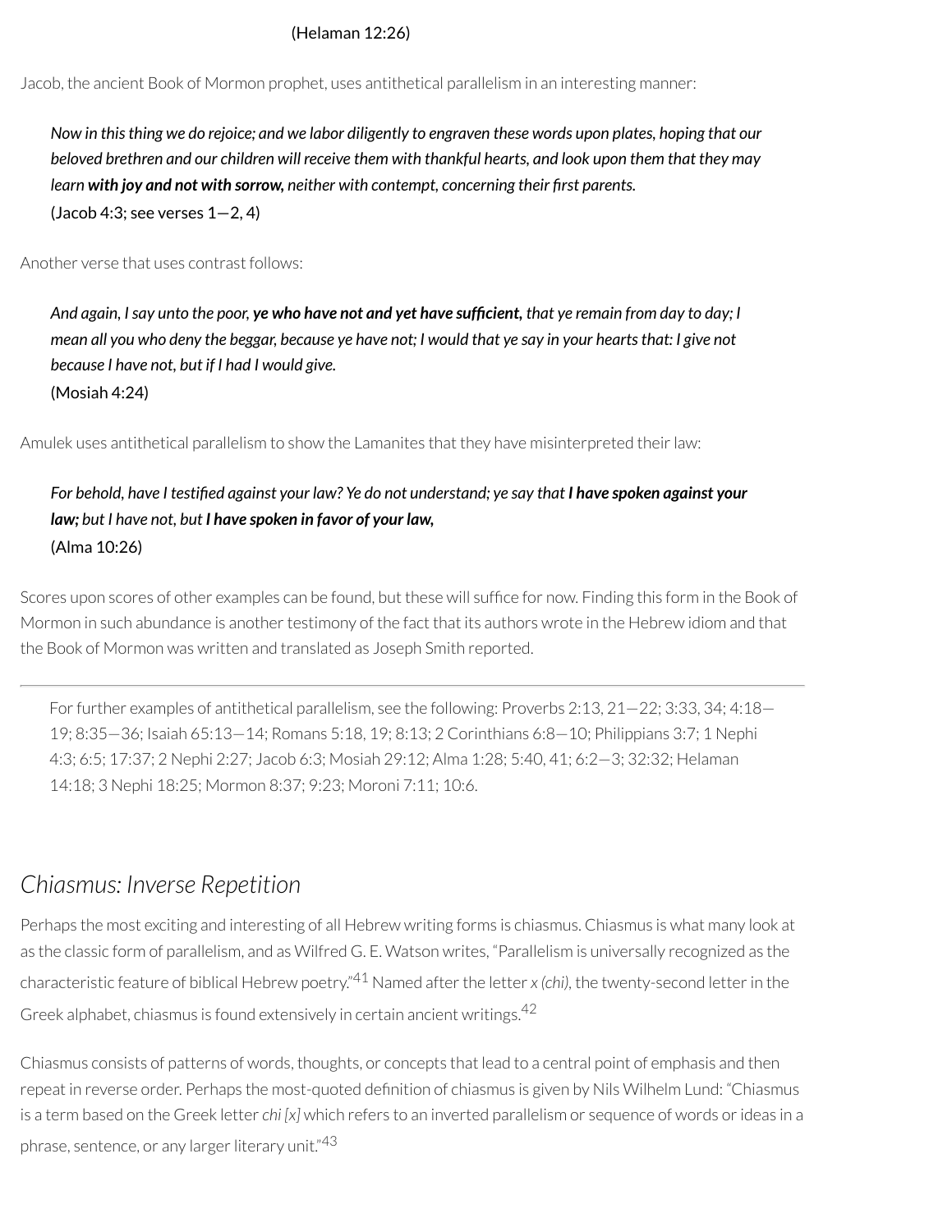BYU professor John Welch, who first discovered chiasmus in the Book of Mormon while serving a mission in Germany and who later became the first to publish on that topic, writes, "Basically chiasmus is inverted parallelism." <sup>44</sup> He further explains, "The word 'chiasmus' itself stems from the Greek word *chiazein,* meaning to mark with or in the shape of a cross."<sup>45</sup> David Noel Freedman concurs, "The basic figure of chiasm simply involves the reverse of the order of words in balancing clauses or phrases."<sup>46</sup>

Despite these definitions, it is sometimes easier to demonstrate a chiastic structure than to describe one. The following example shows how the *A*s, *B*s*,* etc., are repeated:

> A *And the Lord said unto Moses,* B *The man shall be surely put to death:* C *all the congregation shallstone him with stones* D *without the camp.* D *And all the congregation brought him without the camp,* C *and stoned him with stones,* B *and he died;* A *asthe Lord commanded Moses.* (Numbers 15:35—36)

There are many different levels of chiastic complexity and many different types of chiasms in the Bible and in the Book of Mormon. Although we will look at only the most basic, each was carefully designed by its author or authors in ancient times. It is quite unlikely that chiasms were written accidentally, except on extremely rare occasions. In Isaiah 3:4—14 (see 2 Nephi 13:4—14) we locate a beautiful chiasm, given in outline form as follows. The presence of this text in the Book of Mormon shows that the ancient Nephites appreciated the writings of Isaiah and felt them to be important. Some of Isaiah's most significant chiastic writings were inscribed on the gold plates.

> A *And I will give children to be their princes* B *And the people shall be oppressed* C *the child shall behave himself proudly against the ancient* D *let thisruin be under thy hand* E *make me not a ruler* F *of the people* G *for they have rewarded evil unto themselves* H *itshall be well with him* X *for they shall eat the fruit of their doings* H *Itshall be ill with him* G *for the reward of his handsshall be given him* F *Asfor my people* E *and women rule over them* D *and destroy the way of thy paths* C *The Lord will enter into judgment with the ancients* B *of his people*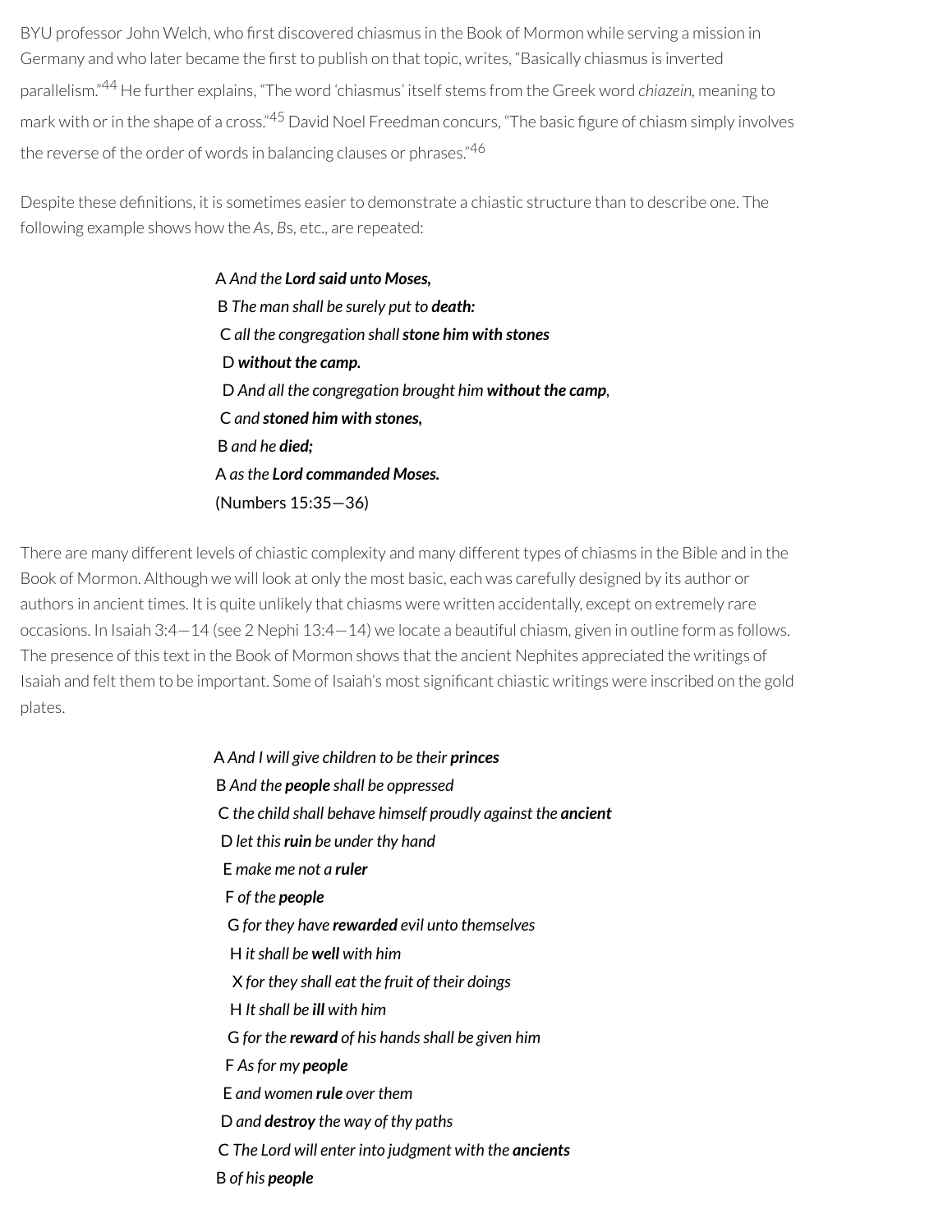#### A *and the princesthereof*

This book is focused mainly on the writing similarities of the Book of Mormon and Old Testament. Although the chiasms are found sparingly in the ancient Greek of the New Testament, they do appear occasionally. Considerthis significant chiasm in John  $5:8-11$ :

> A *Jesussaith unto him, Rise, take up thy bed, and walk.* B *And immediately the man was made whole,* C *and took up his bed, and walked:* D *and on the same day wasthe sabbath.* X *The Jewstherefore said unto him that was cured,* D *It isthe sabbath day:* C *it is not lawful for thee to carry thy bed.* B *He answered them, He that made me whole,* A *the same said unto me, Take up thy bed, and walk.*

That chiastic writings are found extensively in the Old Testament (Hebrew) and to a much lesser extent in the New Testament (Greek) seems to indicate that those ancient authors of these books used the writing systems that were traditional

in their cultures and taught extensively in their schools. Naturally, the Old Testament is filled with almost endless examples of those writing forms used so many centuries ago. What I find equally exciting, or even more so, is that the Book of Mormon is replete with chiasms, showing that it, too, has Hebrew origins. One individualreported that he has identified over 600 examples of chiasmus in the Book of Mormon, while others hold that at least 300 to 450 well-defined chiastic structures are found there.<sup>47</sup> Not all these chiasms are equally well crafted, of course. 48

Because chiasms, like the letter *x,* contain a well-dened crossing structure, the reversal of words, concepts, or phrases found in the second half of a chiasm renders the form quickly identifiable. Let us observe another chiasm by turning to Alma 10:9 in the Book of Mormon:

> A *And the angelsaid unto me* B *he is a holy man;* X *wherefore I know* B *he is a holy man* A *because it wassaid by an angel of God.*

Another example of the abundant number of chiasms in the Book of Mormon is found in Alma 29:14—16. Note that this particular chiasm, like others, does not have a single crossing element at its center:

A *but my joy is more full* B *because of the success of my brethren, who have been up to the land of Nephi.* C *Behold, they have labored exceedingly,* C *and have brought forth much fruit; and how greatshall be their reward!*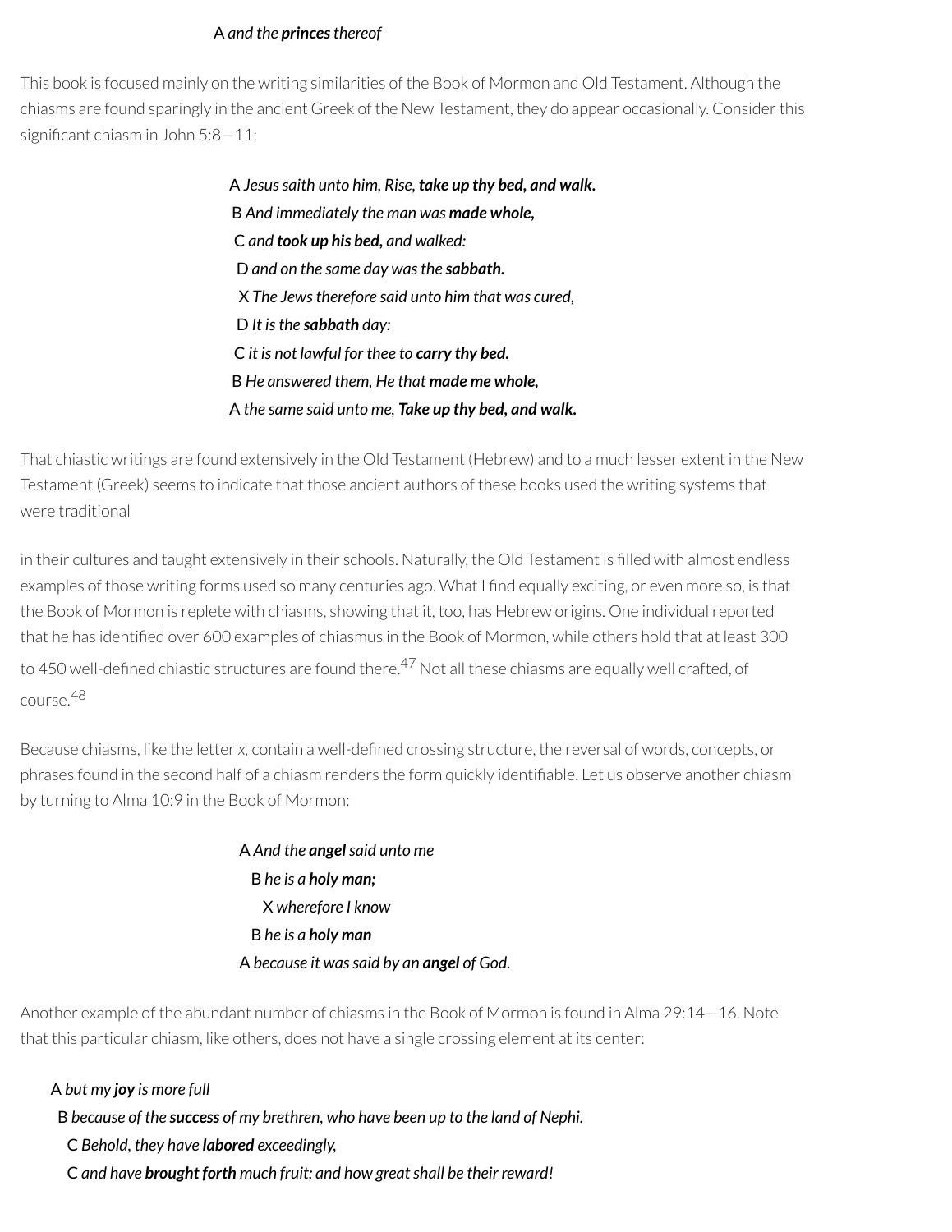### B *Now, when I think of the success of these my brethren my soul is carried away,* A *even to the separation of it from the body, asit were,so great is my joy.*

Many Hebrew writing forms overlap each other. Some examples of one writing form are also examples of another form. In Alma  $4:19$  we find a chiasm that is also antithetical:

> A *this he did . . . that he might preach the word of God . . .* B *to stir them up . . .* B *that he might pull down,* A *by the word of God*

In 3 Nephi 23:13 we find this almost perfect chiasm:

A *And it came to passthat Jesus commanded* B *that itshould be written;* B *therefore it was written* A *according as he commanded.*

As Moroni's earthly ministry was about to come to an end, he wrote these two touching parallelisms in the A-B/B-A form:

#### A *and because of their hatred they put to death*

B *every Nephite that will not deny the Christ.*

B *And I, Moroni, will not deny the Christ;*

A *wherefore, I wander withersoever I can for the safety of mine own life.*

A *Wherefore, I write a few more things,*

B *contrary to that which I had supposed;*

B *for I had supposed not to have written any more;*

#### A *but I write a few more things*

(Moroni 1:2—4)

Another chiasm is 2 Nephi 9:28:

A *O the vainness, and the frailties, and the foolishness of men!* B *When they are learned they think they are wise,* C *and they hearken not* X *unto the counsel of God,* C *for they set it aside,* B *supposing they know of themselves,* A *wherefore, their wisdom isfoolishness and it proteth them not.*

The previous chiasm compares and contrasts the foolishness of men with God's wisdom. The poet-prophet Jacob first presents the concepts of foolishness, wisdom, and obedience and then reverses their order to speak concerning obedience, wisdom (or knowledge), and foolishness. The climactic point of the structure centers on the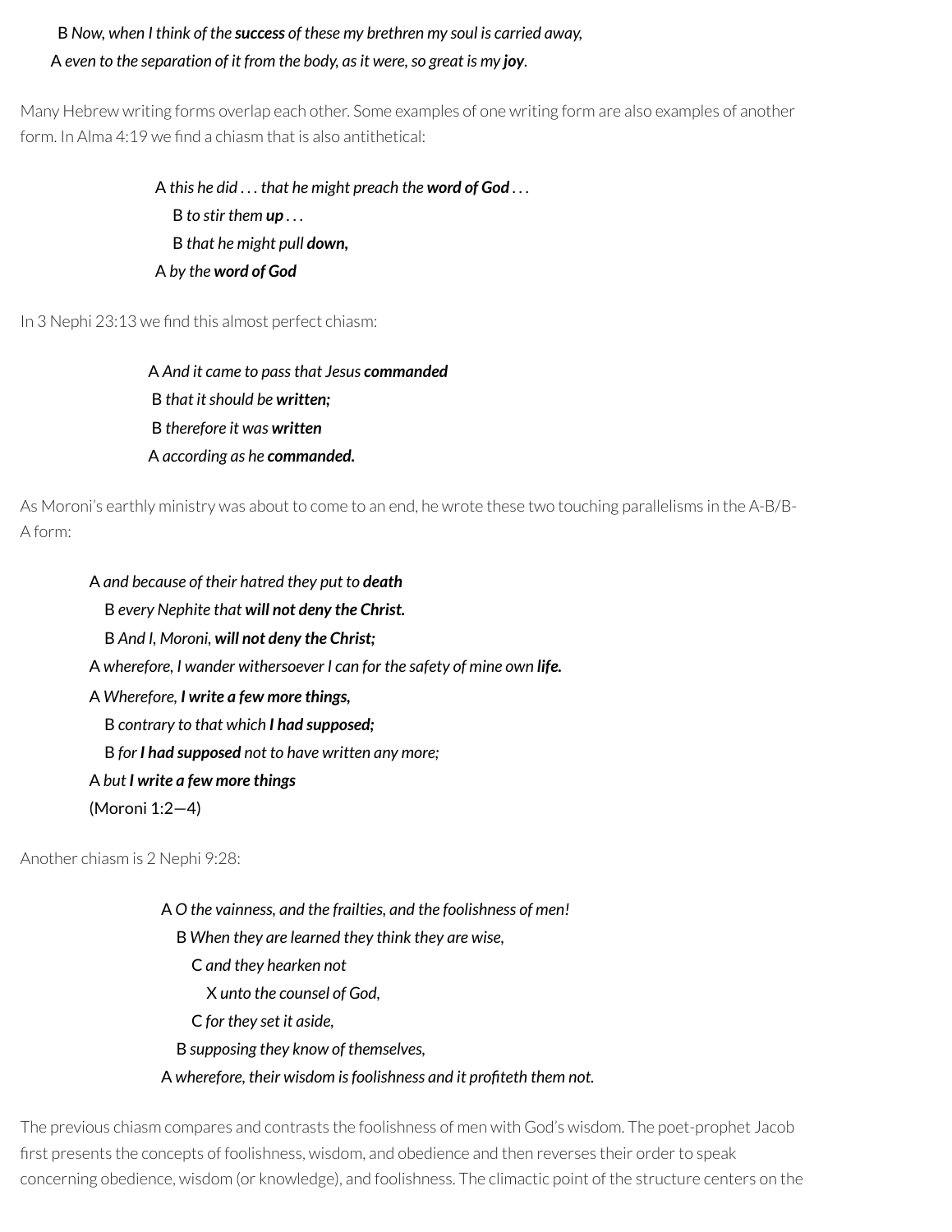counsel of God. Through poetic means, Jacob places God's wisdom in the pivotal center and the foolishness of humanity on the periphery. In all Hebrew writings, whether parallelisms or repetitions, synonyms are often used that do not change but usually strengthen the message or structure.

King Benjamin uses several chiasms when he teaches at the temple:

A *whosoevershall not take upon him the name of Christ* B *must be called by some other name;* C *therefore, he ndeth himself on the left hand of God.* D *And I would that ye should remember also, that thisisthe name* E *that Isaid Ishould give unto you that nevershould be blotted out,* F *except it be through transgression;* X *therefore, take heed* F *that ye do not transgress,* E *that the name be not blotted out of your hearts.* D *Isay unto you, I would that ye should remember to retain the name* C *written alwaysin your hearts, that ye are not found on the left hand of God,* B *but that ye hear and know the voice by which ye shall be called,* A *and also, the name by which he shall call you.* (Mosiah 5:10—12)

This chiasm contains important doctrinal instruction, placing significant emphasis on several concepts. The name of Christ is twice repeated. Other ideas that are emphasized include being "called," finding oneself on the "left hand of God,"remembering Christ, having one's name "blotted out," and a warning against transgression. The elements at the center of the chiasm receive the most emphasis. Those listening to King Benjamin are admonished to "therefore, take heed." Joseph Smith knew nothing of ancient Hebrew writing forms but simply translated the plates that Moroni entrusted him with. This chiasm was the first found in modern times by John Welch.<sup>49</sup>

Another chiasm in the book of Mosiah teaches about the resurrection:

| A But behold, the bands of death                                                                               |
|----------------------------------------------------------------------------------------------------------------|
| B shall be <b>broken</b> ,                                                                                     |
| C and the <b>Son</b> reigneth,                                                                                 |
| D and hath power over the <b>dead</b> ;                                                                        |
| E therefore, he bringeth to pass the resurrection of the dead.                                                 |
| F And there cometh a resurrection,                                                                             |
| G even a first resurrection;                                                                                   |
| H yea, even a resurrection of those that have been, and who are, and who shall be,                             |
| X even until the resurrection of Christ-for so shall he be called.                                             |
| H And now, the resurrection of all the prophets, and all those that have believed in their words, or all those |
| that have kept the commandments of God,                                                                        |
| G shall come forth in the first resurrection;                                                                  |
| F therefore, they are the first resurrection.                                                                  |
| E They are raised to dwell with God who has redeemed them;                                                     |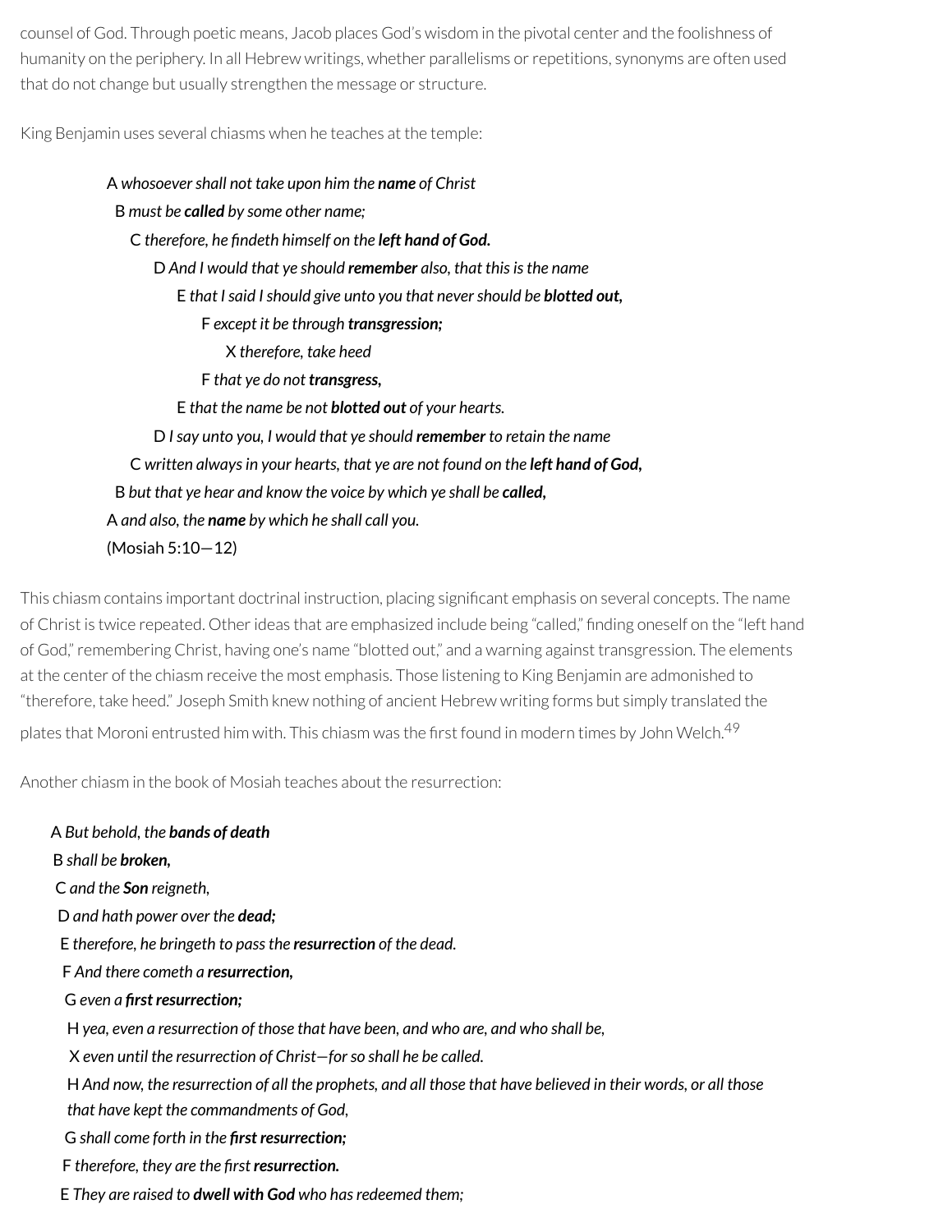D *thusthey have eternal life* C *through Christ,* B *who has broken* A *the bands of death.* (Mosiah 15:20—23)

In 3 Nephi 5:20–22, we find a chiasm that overlaps with another chiasm that extends into verse 23:

A I am Mormon, and a pure **descendant of Lehi.** B I have reason to **bless** my God C and my **Savior** Jesus Christ, D that he brought **our fathers** E out of the **land** of Jerusalem, X (and no one knew it save it were himself and those whom he brought E out of that **land**) D and that he hath given me and **my people** so much knowledge C unto the **salvation** of our souls. B Surely he hath **blessed** the house of Jacob, and hath been merciful unto the seed of Joseph. A And insomuch as the **children of Lehi** have kept his commandments

The chiasm that overlaps with the previous example is summarized as follows:

A *I have reason to bless my God and my Savior Jesus Christ* B *that he brought our fathers out of the land of Jerusalem* C *given me and my people so much knowledge* D *blessed the house of Jacob* D *been merciful to the seed of Joseph* C *prospered them according to his word* B *bring a remnant of the seed of Joseph* A *knowledge of the Lord their God* (3 Nephi 5:20—23)

Following is a short chiasm:

A *for ye ought to tremble;*

B *for the Lord redeemeth none such*

C *that rebel against him*

D *and die in their sins*;

X *yea, even all those*

D *that have perished in theirsins eversince the world began,*

C that have wilfully rebelled against God, that have known the commandments of God, and would not keep them;

B *these are they that have no part in the rst resurrection.*

A *Therefore ought ye not to tremble?*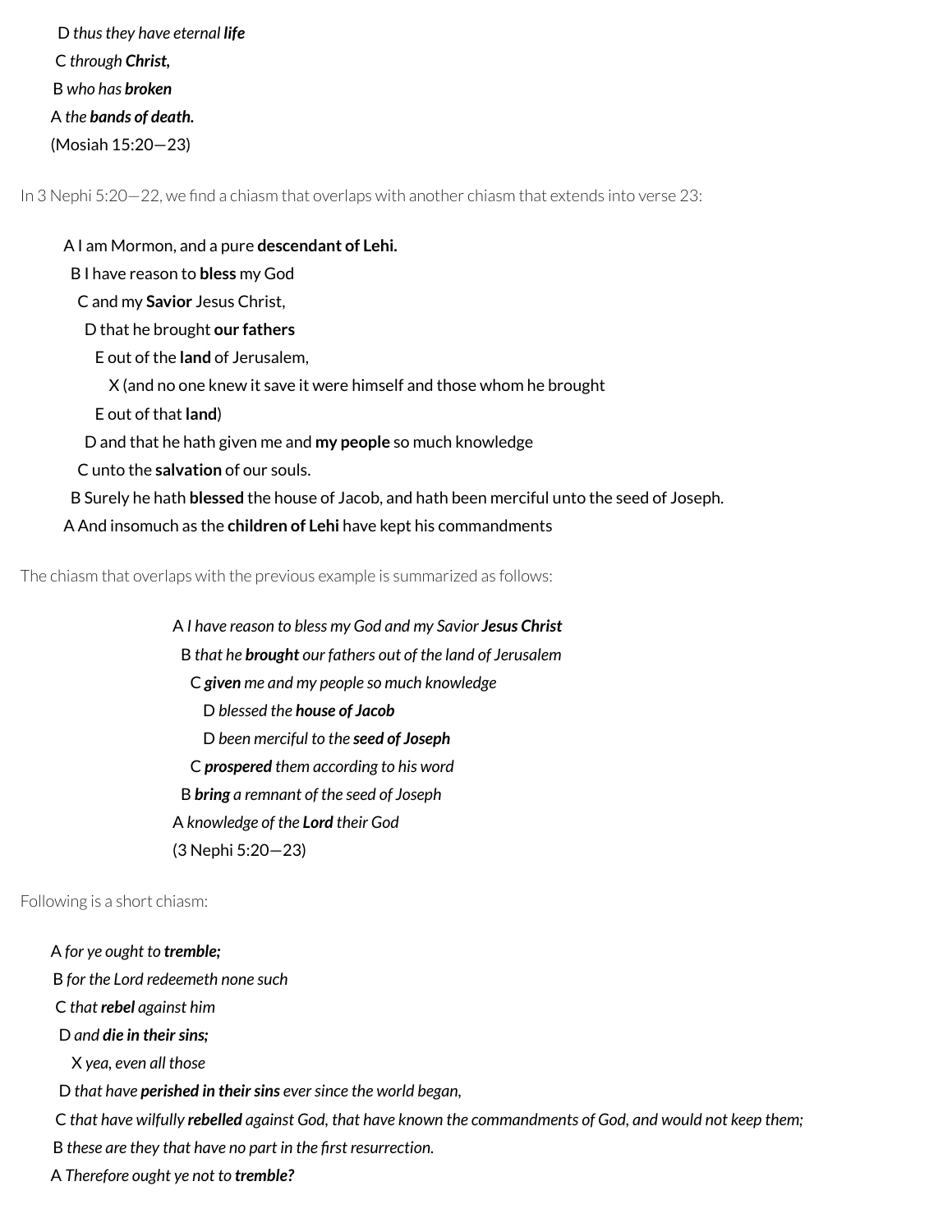There are many more chiasms in the Book of Mormon. One of the deepest wells from which to draw chiasms is 3 Nephi 5:20—26, discussed partially above. I have found several structures that overlay each other, outlined as follows:

> A *a pure descendant of Lehi* B *reason to bless my God* C *my Savior Jesus Christ* D *our fathers out* E *the land of Jerusalem* E *those whom he brought out of that land* D *given me and my people so much knowledge* C *salvation of oursouls* B *blessed the house of Jacob* A *children of Lehi* A *my Savior Jesus Christ* B *brought our fathers out* C *he hath blessed* D *house of Jacob* X *hath been merciful* D *seed of Joseph* C *blessed them and prospered them* B *again bring a remnant* A *Lord their God* A *Savior Jesus Christ* B *land of Jerusalem* C *no one knew* D *knowledge unto the salvation of oursouls* E *again bring a remnant of the seed of Joseph* F *And as he hath covenanted* X *house of Jacob* F *the covenant wherewith he hath covenanted* E *restoring all the house of Jacob* D *knowledge of the covenant* C *then shall they know their Redeemer* B *unto their own lands* A *asthe Lord liveth* A *assurely asthe Lord liveth* B *gather in from the four quarters of the earth* C *covenanted with all the house of Jacob*

D *even so shall the covenant*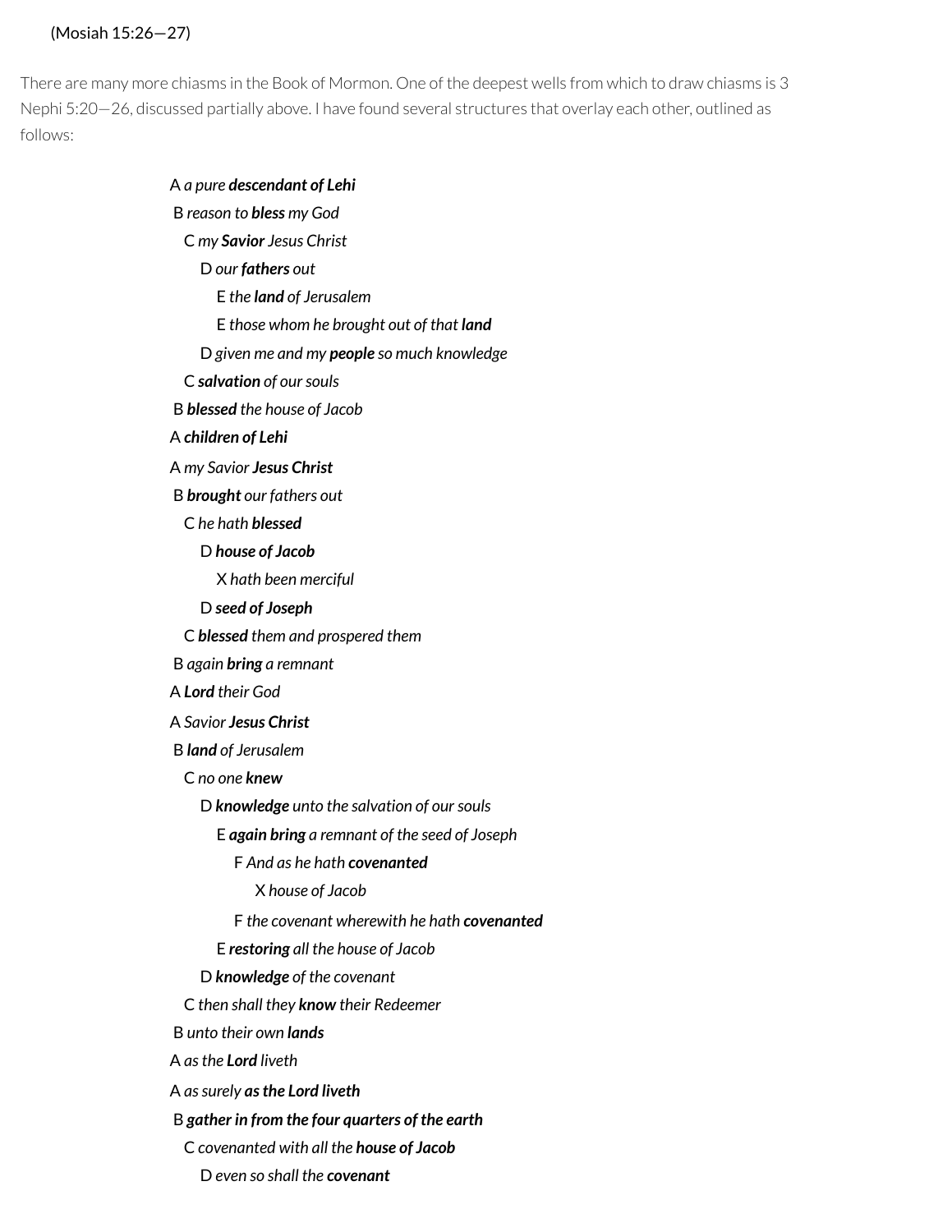E *covenanted with the house of Jacob* X *be fullled in his own due time* E *restoring all the house of Jacob* D *the knowledge of the covenant* C *then shall they [house of Jacob] know their Redeemer* B *gathered in from the four quarters of the earth* A *asthe Lord liveth so shall it be*

Other examples of chiasmus include the following: Leviticus 14:51—52; Psalm 58:1—11; Matthew 3:10— 12; 2 Nephi 2:7; 28:32; Mosiah 3:18—19; 5:10—12; Alma 18:34—39; 32:9—10; 36:1—30; 61:12—13; 3 Nephi 13:22. Remember, there are scores more found in ancient Hebrew scripture.

# *Inclusio: Words Repeated at the Beginning and End*

Inclusio, or epanadiplosis as the Greeks titled this form, "means a *doubling upon again,* and the Figure is so called because the same word is repeated at both the beginning and at the end of a sentence."<sup>50</sup> This interesting form separates the internal message of the inclusio from the writings that come before and afterit. Within the inclusio is always one message or several messages. Often an individual can locate a sentence that contains two orthree parallelistic ideas and later in the chapter find other similar messages, yet the center of the expected chiastic structure does not follow the typical form of a chiasm. It is simply an inclusio, which follows a chiastic structure but is not a complete chiasm. The center of the message is not chiastic, but the beginning and end are. Wilfred G. E. Watson writes, "Inclusio or envelope figure is the repetition of the same words at the beginning and end of a section of poetry."<sup>51</sup> It is a form of distinct parallelism. This excellent inclusio is from the book of Joel:

## *I will pour out my spirit upon all esh; and yoursons and your daughtersshall prophesy, your old men shall dream dreams, your young men shallsee visions: And also upon the servants and upon the handmaids in those days will I pour out my spirit.* (Joel 2:28—29)

In Exodus 32:16 we read:

### *And the tables were the work of God, and the writing wasthe writing of God, graven upon the tables.*

In the Pentateuch we find inclusio a number of times. In Numbers 8:12 the word Levites delineates the message:

## *And the Levitesshall lay their hands upon the heads of the bullocks:* and thou shalt offer the one for a sin offering, and the other for a burnt offering, unto the Lord, *to make an atonement for the Levites.*

The book of Psalms gives us many excellent examples of inclusio. Psalm 27:14 is one example: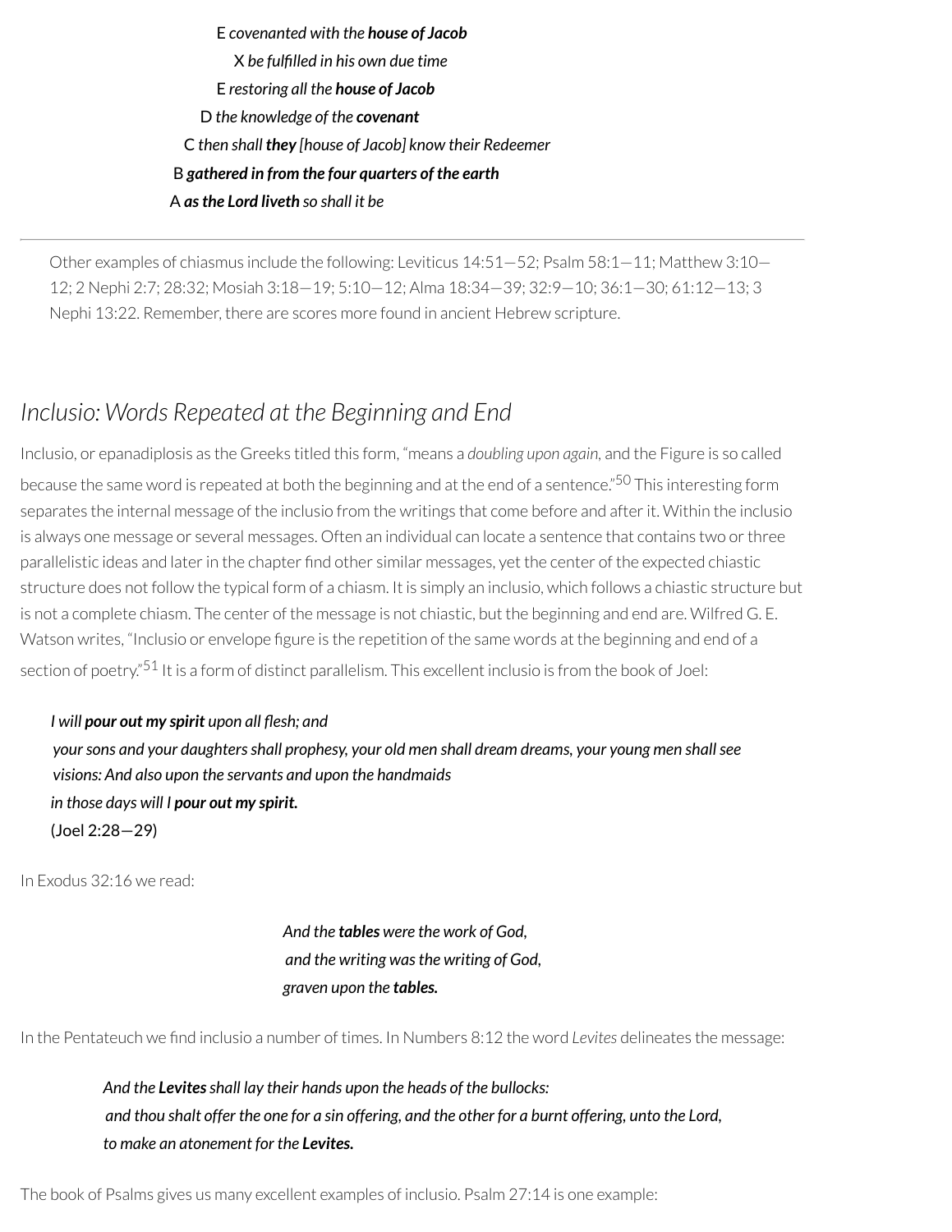*Wait on the Lord: be of good courage, and he shallstrengthen thine heart: wait, Isay, on the Lord.*

Another example is found in Psalm 122:7—8:

*Peace be within thy walls, and prosperity within thy palaces. For my brethren and companions'sakes, I will now say, Peace be within thee.*

In Ecclesiastes 1:2 we find the powerful lament that vanity is so pervasive in a verse that begins and ends with the word *vanity.* This message conveys the concept that all is self-focusing:

> *Vanity of vanities, saith the Preacher, vanity of vanities, all is vanity.*

This verse is also a significant example of cycloides (see pages  $33-35$ ).

A powerful inclusio is found in 2 Kings 23:25. The verse might be illustrated this way:

#### A *And like unto him*

B was there no king before him, that turned to the Lord with all his heart, and with all his soul, and with all his *might, according to all the law of Moses;* B *neither after him* A *arose there any like him.*

In the Book of Mormon we find a more complex inclusio in 1 Nephi 1:16:

#### *And now I, Nephi, do not make a full account*

of the things which my father hath written, for he hath written many things which he saw in visions and in *dreams; and he also hath written many things which he prophesied and spake unto his children, of which Ishall not make a full account.*

Nephi tells us that he does not fully report his father's writings at both the beginning and ending of the message. In other words, perhaps Nephi wants the readerto know that Lehi, his father, wrote many things about his visions and dreams, but Nephi will not give a full account of those communications.

In Helaman 7:7—8 we observe another example of inclusio in which Nephi, the son of Helaman, reviews some of the Nephite history and wishes that he could have lived in the days of Nephi, the son of Lehi. Perhaps a little idealistically, he perceives those times as somehow better and communicates that his own day, a mere sixty years before Jesus would visit the Nephites, is a time of apostasy. He beautifully describes the people of Nephi's time:

Oh, that I could have had my days in the days when my father Nephi first came out of the land of Jerusalem,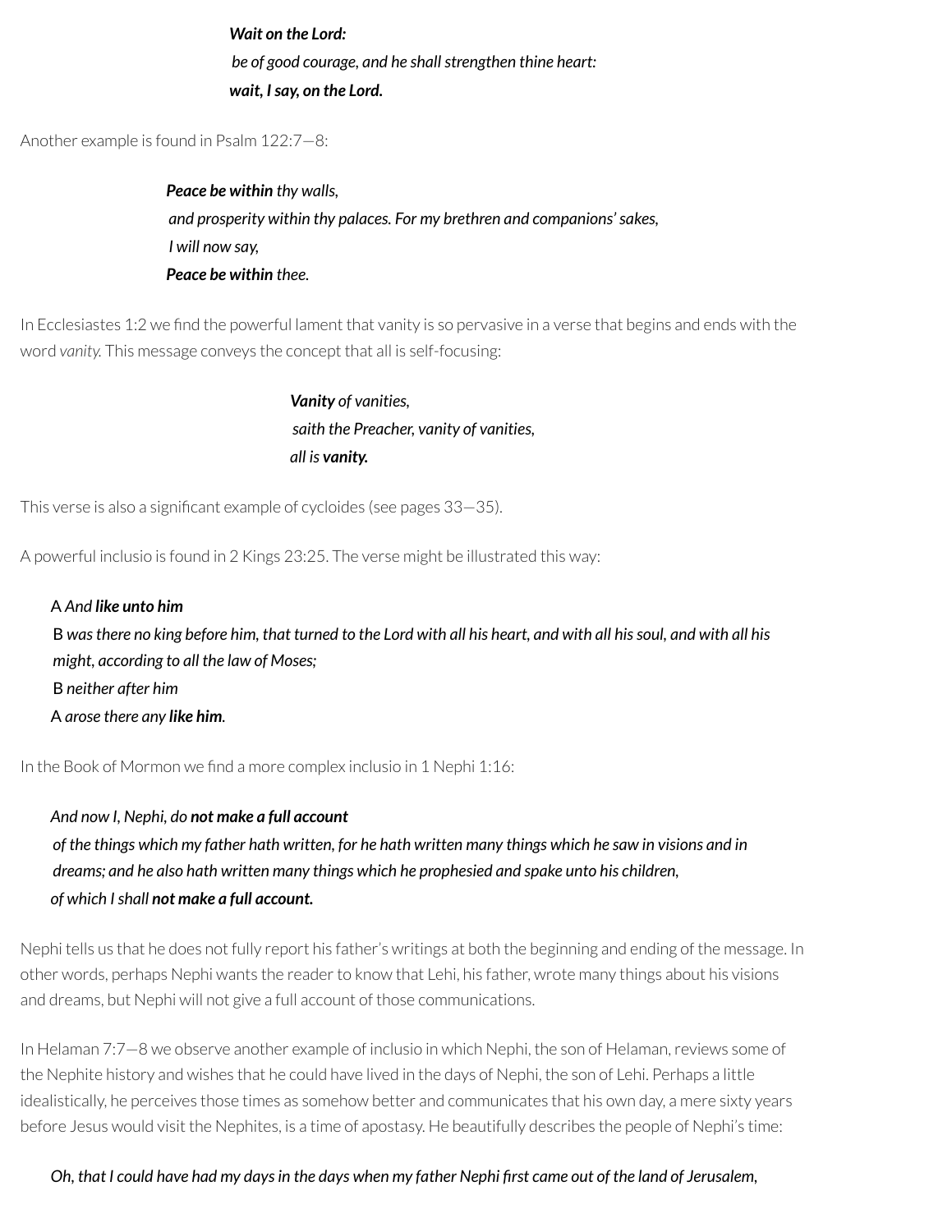*that I could have joyed with him in the promised land;*

then were his people easy to be entreated, firm to keep the commandments of God, and slow to be led to do *iniquity; and they were quick to hearken unto the words of the Lord—*

### Yea, if my days could have been in those days, then would my soul have had joy in the righteouness of my *brethren.*

Inclusio is a marvelous tool our ancient prophets used to delineate the words on which we need to concentrate. In 2 Nephi 28:32 the message is included between the phrase *saith the Lord God of Hosts.* There are many examples in 2 Nephi. Helaman, Alma, Mosiah, and other Book of Mormon authors also used inclusio. In fact, the Book of Mormon perhaps presents even more examples of inclusio than does the Old Testament.

In 2 Nephi 25:20 we find an inclusio:

#### *And now, my brethren, I have spoken plainly that ye cannot err.*

And as the Lord God liveth that brought Israel up out of the land of Egypt, and gave unto Moses power that he should head the nations after they had been bitten by the poisonous serpents, if they would cast their eyes upon the serpent which he did raise up before them, and also gave him power that he should smite the rock and the water should come forth; yea, behold I say unto you, that as these things are true, and as the Lord God *liveth, there is none other name given under heaven save it be this Jesus Christ, of which I have spoken, whereby man can be saved.*

Once understood, this form is quite easy to locate. There are many more examples in Psalms, and each book in the Book of Mormon has at least one inclusio.

Other examples of inclusio are Deuteronomy 31:3 *(Lord);* 1 Samuel 26:23 *(Lord);* 2 Kings 23:25 *(like him);* Psalm 122:7—8 *(peace be within);* Mosiah 2:21 *(ye should serve him);* 4:27 *(done in order);* Alma 33:4—9 *(thou art merciful);* Helaman 16:2—5 *(words of Samuel).*

Even though the study of these Hebrew writing forms is fascinating, the great message of eternal salvation and the prophetic instruction for living more Christlike lives is what really matters. Rather than becoming overly concerned with cultural or external conditions that seem to substantiate the reality and truthfulness of the scriptures, we should never lose sight of the divinely inspired messages of the scriptures. In this way our understanding of the scriptures will deepen in a mannerthat matters eternally and in a way that will lead us back to our Father in Heaven.

#### **Notes**

1. Donald W. Parry, *Book of Mormon Text Reformatted according to Parallelistic Patterns*(Provo, Utah: FARMS, 1992), i. This is a commonly held view among scholars of such texts. For example, "Parallelism is universally recognized as the characteristic feature ... of Hebrew poetry" (Wilfred G. E. Watson, *Classical Hebrew Poetry* [Sheffield: JSOT Press, 1984], 114); "[The] one fundamental feature of Hebrew versification which can be preserved in translation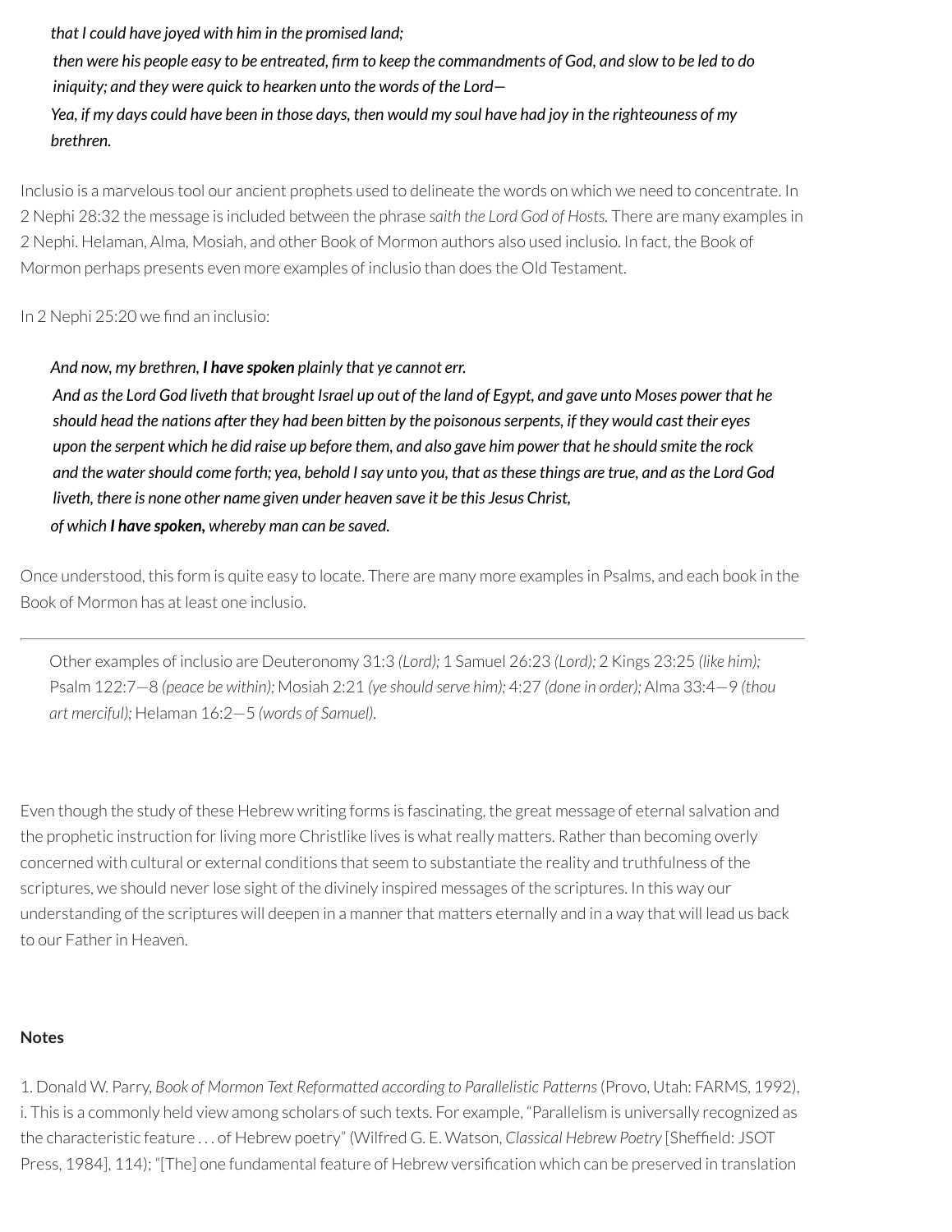and therefore concerns the English reader. . . is that known as parallelism" (W. H. Hudson, "The Bible as Literature," in *A Commentary on the Bible,* ed. Arthur S. Peake [London: Thomas Nelson and Sons, 1919], 23).

2. Viktor Shklovsky, "Art as a Technique," in *Russian Formalist Criticism,* ed. Lee T. Lemon and Marion J. Reis (Lincoln: University of Nebraska Press, 1965), as cited in Robert Alter, *Art of Biblical Poetry* (New York: Basic Books, 1985), 10.

3. See E. W. Bullinger, *Figures of Speech Used in the Bible* (Grand Rapids, Mich.: Baker Book House 1968), table of contents, xix—xlvi.

4. According to John Holmes, as cited in ibid., ix.

5. See Watson, *Classical Hebrew Poetry,* 53, 367.

6. See ibid., 53.

7. See ibid., 53, 367.

8. Kevin L. Barney, "Poetic Diction and Parallel Word Pairs in the Book of Mormon," *Journal of Book of Mormon Studies* 4/2 (1995): 15.

9. See ibid., 15—81.

10. *Oxford English Dictionary,* 2nd ed., s.v. "synonym"; hereafter cited as *OED.*

11. James L. Kugel, *The Idea of Biblical Poetry* (New Haven: Yale University Press, 1981), 8.

12. J. G. Herder, *Vom Geist der erbraischer Poesie* (Dessau: n.p., 1782), 23, as cited in Alter, *Art of Biblical Poetry,* 11.

13. Bullinger, *Figures of Speech,* 436.

14. Ibid.

15. Watson, *Classical Hebrew Poetry,* 288.

16. Bullinger notes that in synathrÃ?smos, the elements enumerated are not mentioned under one head. This characteristic is what distinguishes synathrÂ?smos from merismos, in which one element is first mentioned and its parts are then enumerated. (See Bullinger, *Figures of Speech,* 435—36.) Forthe purposes of this book I have combined these two forms into one and called it synonymous parallelism.

17. Bullinger, *Figures of Speech,* 442.

18. Parry, *Book of Mormon Text Reformatted,* xv.

19. N. H. Ridderbos and H. M. Wolf, "Hebrew Poetry," in *The International Standard Bible Encyclopedia,* ed. G. A. Bromiley (Grand Rapids, Mich.: Eerdmans, 1979), 3:893.

20. Parry, *Book of Mormon Text Reformatted,* xiv—xv.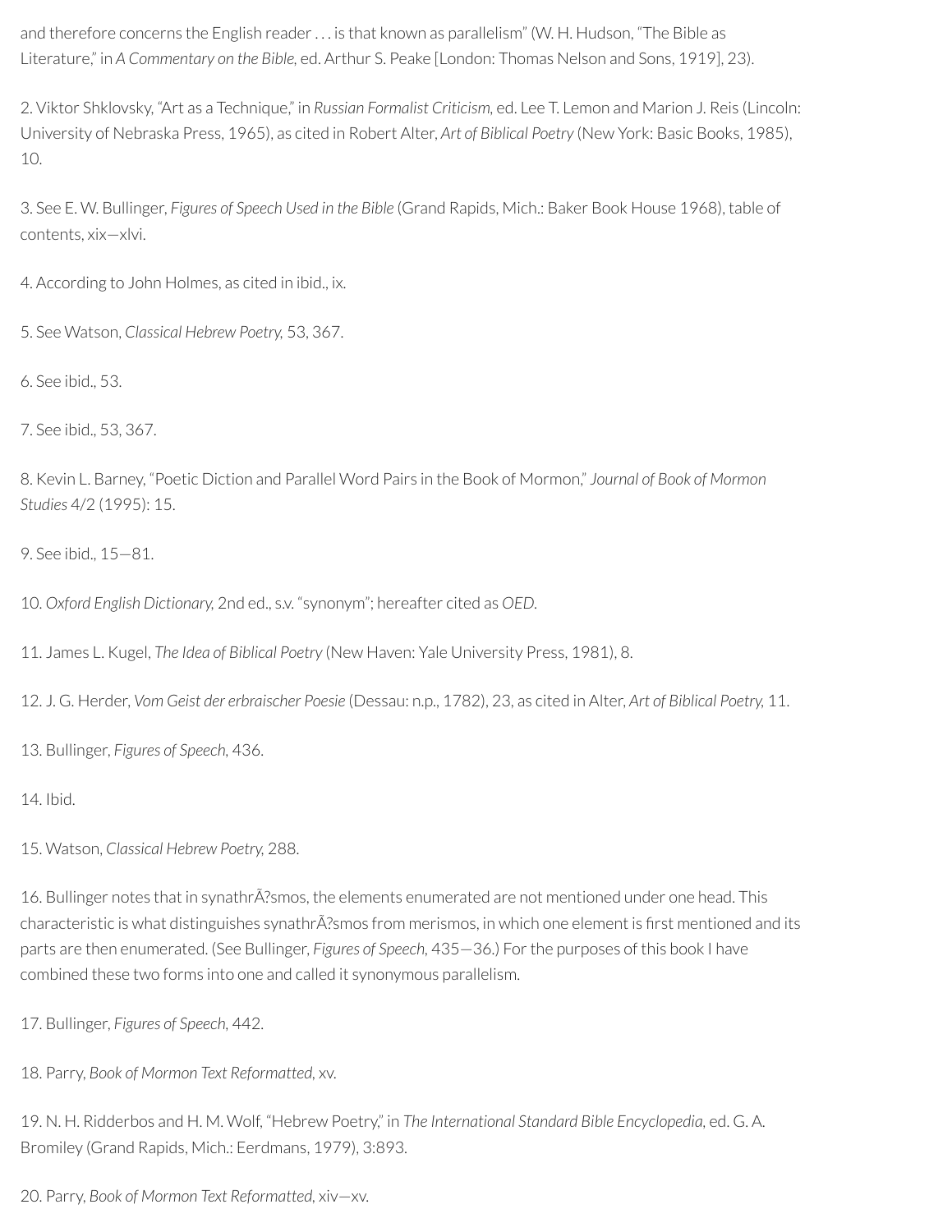21. Bullinger, *Figures of Speech,* 442.

22. Ibid., 349.

23. Parry, *Book of Mormon Text Reformatted,* ix.

24. Ibid.

- 25. Bullinger, *Figures of Speech,* 350.
- 26. See Parry, *Book of Mormon Text Reformatted,* 415.
- 27. See Bullinger, *Figures of Speech*, 369.
- 28. Parry, *Book of Mormon Text Reformatted,* xviii.
- 29. *OED,* s.v. "anabasis."
- 30. Parry, *Book of Mormon Text Reformatted,* xxi.
- 31. Alter, *Art of Biblical Poetry,* 63.
- 32. Parry, *Book of Mormon Text Reformatted,* xxiii.
- 33. *OED,* s.v. "catabatic."
- 34. Ibid., s.v. "antimetabole."
- 35. Ibid. A citation of J. Smith's 1657 *Mystery in Rhetoric.*

36. Bullinger, *Figures of Speech,* 301.

37. Aristotle, *The Art of Rhetoric,* trans. John H. Freese, Loeb Classical Library (Cambridge: Harvard University Press, 1967), 3.9.7—10.

- 38. Bullinger, *Figures of Speech,* 715.
- 39. Jose Krasovec, *Antithetic Structure in Biblical Hebrew Poetry* (Leiden: Brill, 1984), 137.
- 40. According to Donald Parry, conversations with the author, summer 1993.
- 41. Watson, *Classical Hebrew Poetry,* 114.

42. See John W. Welch, introduction to *Chiasmusin Antiquity: Structures, Analyses, Exegesis,* ed. John W. Welch (Hildesheim, Germany: Gerstenberg Verlag, 1981; reprint, Provo, Utah: FARMS 1999), 7.

43. Nils Wilhelm Lund, *Chiasmusin the New Testament* (Peabody, Mass.: Hedrickson, 1992), vii.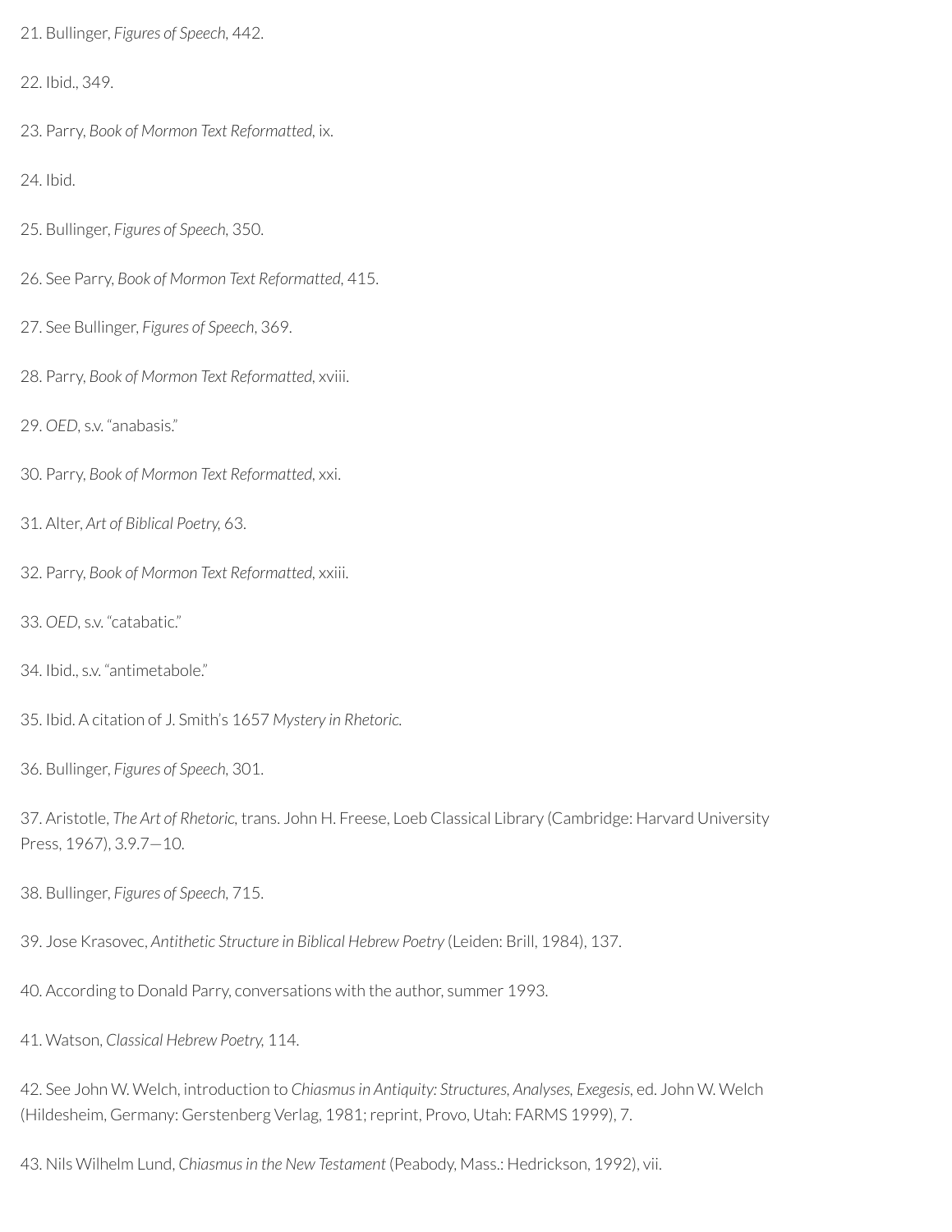44. Welch, introduction to *Chiasmusin Antiquity,* 9.

45. John W. Welch, "Chiasmus in Ancient Greek and Latin Literatures," in *Chiasmus in Antiquity,* 250.

46. David Noel Freedman, preface to *Chiasmusin Antiquity,* 7.

47. According to Dayton Conway, conversations with the author, 1990 to August 1997.

48. See John W. Welch, "Criteria for Identifying and Evaluating the Presence of Chiasmus," Journal of Book of *Mormon Studies* 4/2 (1995): 1—14. Parry, *Book of Mormon Text Reformatted,* has some four hundred strong, welldefined examples of chiasmus.

49. See John W. Welch, "Chiasmus in the Book of Mormon," in *Chiasmusin Antiquity,* 205.

50. Bullinger, *Figures of Speech,* 245.

51. Wilfred G. E. Watson, "Chiastic Patterns in Biblical Hebrew Poetry," in *Chiasmusin Antiquity,* 136.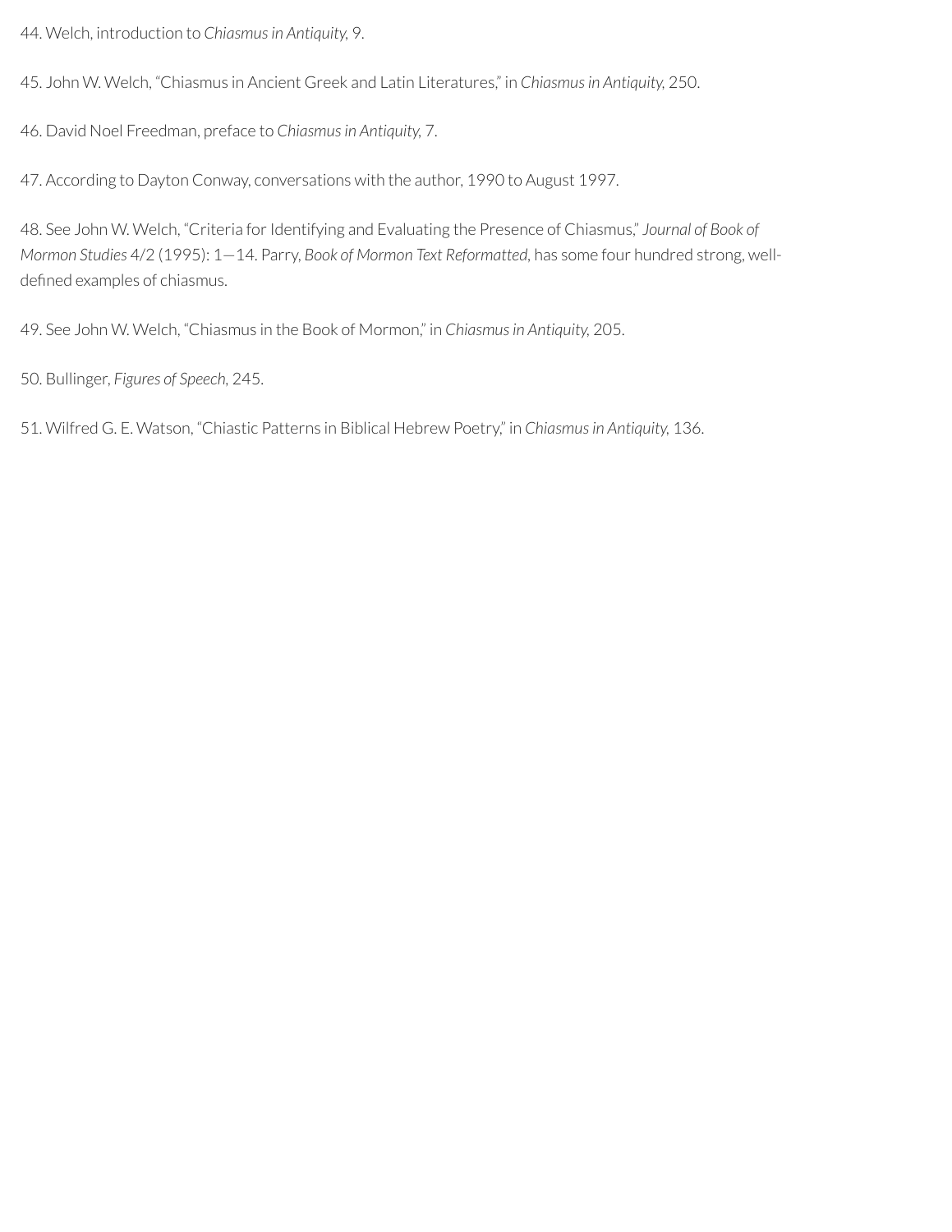# Miscellaneous Forms

# *Anthropopatheia: God and Man with Similar Attributes*

The figure of speech called anthropopatheia is a fascinating Hebrew form found extensively throughout the scriptures. Upon understanding the true nature of God—his goals, mission, and physical attributes—the ancient prophets included in their writings a number of characteristics of deity that describe both God's and man's passions and physical attributes. For instance, God has body parts that are mentioned frequently in scripture. He is also a God who knows how to forgive, love, give comfort, and demonstrate anger. Yes, man is truly created in the image and likeness of God (see Genesis 1:26—27).

Many of the passions and physical features attributed to God are also ascribed to humanity, hence the descriptive term *anthropopatheia,* which is a compound of Greek words meaning "the ascribing of human attributes to God." Regarding this figure of speech, Bullinger pens that it "is used of the ascription of human passions, actions, or attributes to God." He notes further that the Hebrews called this figure *Derech Benai Adam*, "the way of the sons of men." $^1$  This included "having human feelings" or at least the "ascription of human feelings and passions" to deity. $^2$ Thus God spoke "after the manner of men."<sup>3</sup> One of the most important messages of the restoration is the fact that man is created in the image and likeness of God (see Joseph Smith–History 1:16–20). How grateful I am for the first vision, which forevermore has communicated this great truth to all who will hear!

The Old Testament, as we all know, begins with the writings of Moses—Genesis, Exodus, Leviticus, Numbers, and Deuteronomy. Interestingly, Moses took care to record both his own personal experiences with God (some were face to face) and also the sacred experiences of other prophets who knew God. Through the employment of this figure of speech, Moses demonstrated a familiarity with deity and identified the attributes of God and man as being similar.

An Old Testament passage helps us to grasp this form quite simply: "And God said, Let us make man in ourimage, after our likeness: and let them have dominion over the fish of the sea, and over the fowl of the air, and over the cattle, and over all the earth, and over every creeping thing that creepeth upon the earth. So God created man in his own image, in the image of God created he him; male and female created he them" (Genesis 1:26—27). This key passage demonstrates that God created man and woman after his image and likeness. Likeness has been defined as

"1: copy, portrait; 2: appearance, semblance; 3: the quality or state of being like: resemblance." $^4$  In a world filled with miracles, why should men doubt their divine characteristics?

Two forms of anthropopatheia seem evident: (1) the characteristics of man are literally like those belonging to God: "And the Lord spake unto Moses face to face, as a man speaketh unto his friend" (Exodus 33:11); and (2) God's characteristics are used in a nonliteral, or figurative, sense: "Both riches and honour come of thee [literally "from before thy face"]" (1 Chronicles 29:12).

Anthropopatheia is the first form on which we will concentrate in this chapter. Its extensive use in the Bible is consistent with the close comfort level the Hebrews felt in their relationship with God. He was part of their lives so completely that they wrote many of their messages using this form.

Both the Old Testament and the Book of Mormon contain a number of examples of anthropopatheia. The following body parts and characteristics are included: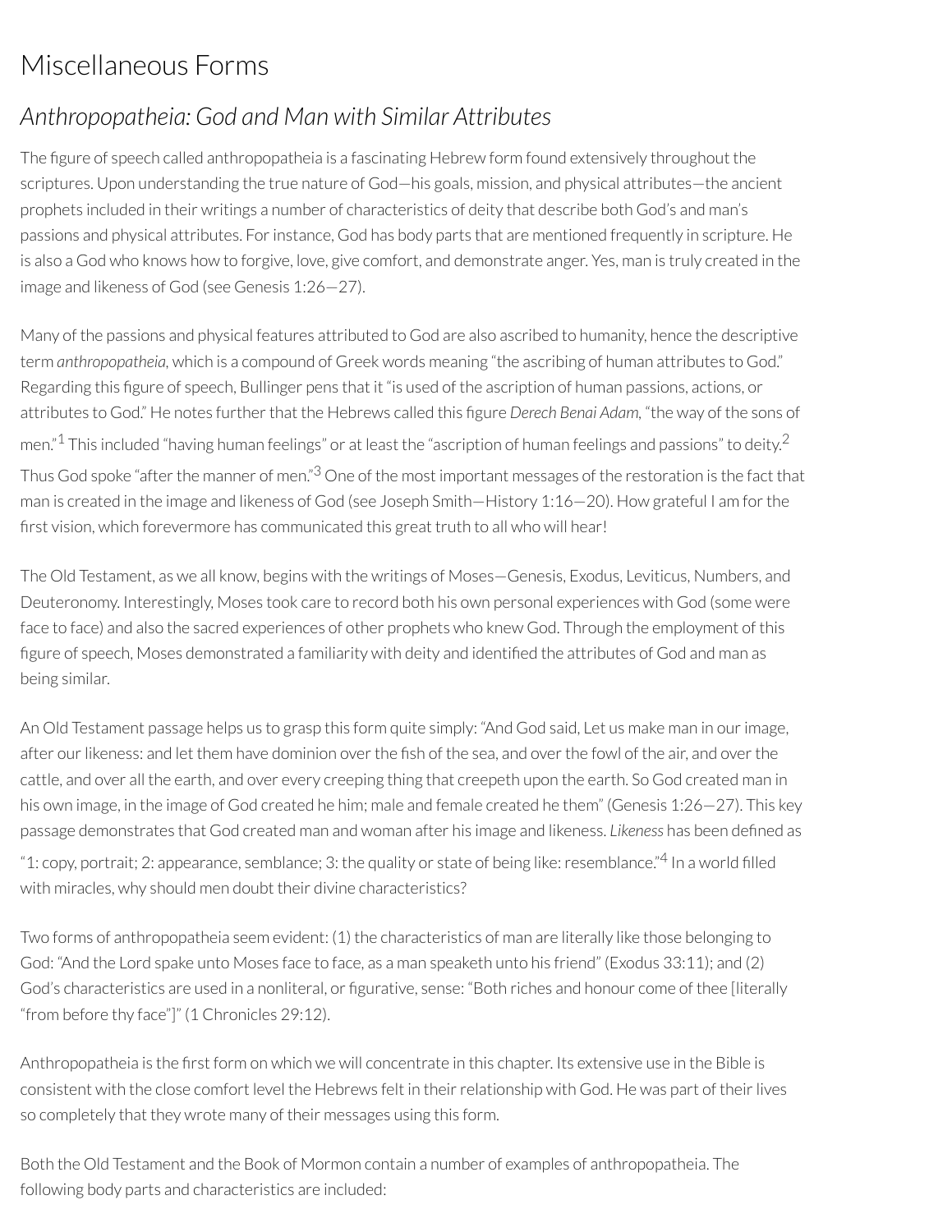*How beautiful . . . are the feet of him that bringeth good tidings, that publisheth peace.* (Isaiah 52:7)

And I looked, and I beheld the Son of God going forth among the children of men; and I saw many fall down at *hisfeet and worship him.* (1 Nephi 11:24)

For O how beautiful upon the mountains are the feet of him that bringeth good tidings, that is the founder of *peace, yea, even the Lord, who hasredeemed his people.* (Mosiah 15:18)

## **Body**

It is interesting to note that Jesus was particularly interested in communicating the fact that with his body he would be made known to man.

> *And God said, Let us make man in our image, after our likeness: and let them have dominion.* (Genesis 1:26)

His body also was like the beryl, and his face as the appearance of lightning, and his eyes as lamps of fire, and his arms and his feet like in colour to polished brass, and the voice of his words like the voice of a multitude.... *Then there came again and touched me one like the appearance of a man, and he strengthened me.* (Daniel 10:6, 18)

And many generations after the Messiah shall be manifested in **body** unto the children of men, then shall the fulness of the gospel of the Messiah come unto the Gentiles, and from the Gentiles unto the remnant of our *seed.*

(1 Nephi 15:13)

Yea, I know that ye know that in the body he shall show himself unto those at Jerusalem, from whence we came; for it is expedient that it should be among them; for it behooveth the great Creator that he suffereth himself to become subject unto man in the flesh, and die for all men, that all men might become subject unto *him.*

(2 Nephi 9:5)

Showing his body unto them, and ministering unto them; and an account of his ministry shall be given *hereafter.*

(3 Nephi 10:19)

*And thisshall ye do in remembrance of my body, which I have shown unto you*. (3 Nephi 18:7)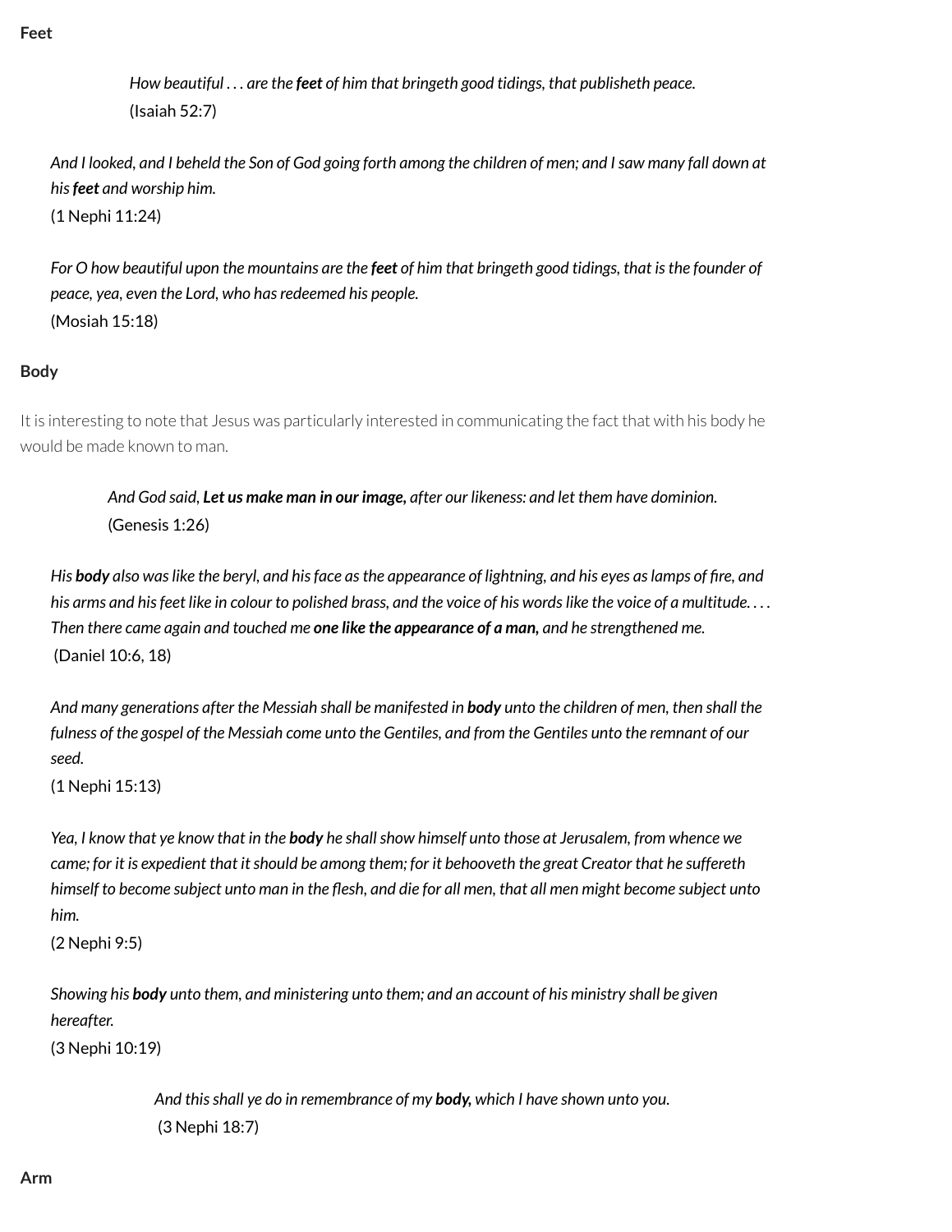*And I will redeem you with a stretched out arm, and with great judgments.* (Exodus 6:6)

And remember that thou wast a servant in the land of Egypt, and that the Lord thy God brought thee out thence through a mighty hand and by a stretched out arm: therefore the Lord thy God commanded thee to *keep the sabbath day.*

(Deuteronomy 5:15)

Wherefore, the Lord God will proceed to make bare his arm in the eyes of all the nations, in bringing about his *covenants and his gospel unto those who are of the house of Israel.* (1 Nephi 22:11)

Wherefore, thus saith the Lord, I have led this people forth out of the land of Jerusalem, by the power of mine arm, that I might raise up unto me a righteous branch from the fruit of the loins of Joseph. (Jacob 2:25)

And while his arm of mercy is extended towards you in the light of the day, harden not your hearts. (Jacob 6:5)

## **Mouth**

*And the men took of their victuals, and asked not counsel at the mouth of the Lord.* (Joshua 9:14)

And he said, Blessed be the Lord God of Israel, which spake with his mouth unto David my father, and hath *with his hand fullled it.* (1 Kings 8:15)

O the greatness and the justice of our God! For he executeth all his words, and they have gone forth out of his *mouth, and hislaw must be fullled.* (2 Nephi 9:17)

#### **Face**

And Jacob called the name of the place Peniel: for I have seen God face to face, and my life is preserved. (Genesis 32:30)

> *Turn us again, O Lord God of hosts, cause thy face to shine; and we shall be saved.* (Psalm 80:19)

And, in fine, wo unto all those who die in their sins; for they shall return to God, and behold his face, and *remain in their sins.* (2 Nephi 9:38)

And then shall ye know that I have seen Jesus, and that he hath talked with me face to face, and that he told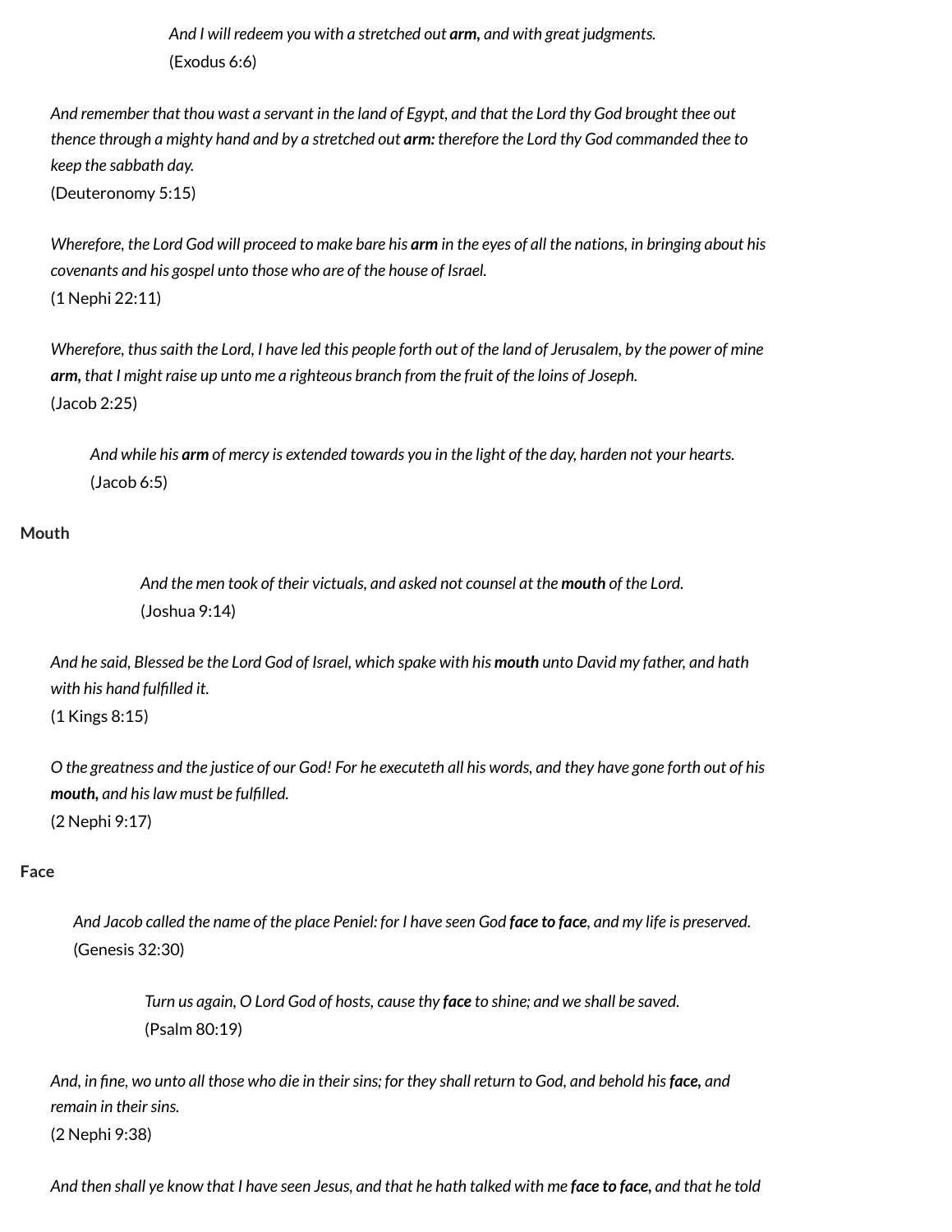*me in plain humility, even as a man telleth another in mine own language, concerning these things.* (Ether 12:39)

*Behold, my heart cries: Wo unto this people. Come out in judgment, O God, and hide theirsins, and wickedness, and abominationsfrom before thy face!* (Moroni 9:15)

#### **Eye**

*Behold, the eye of the Lord is upon them that fear him, upon them that hope in his mercy.* (Psalm 33:18)

And mine eye shall not spare, neither will I have pity: I will recompense thee according to thy ways and thine *abominationsthat are in the midst of thee; and ye shall know that I am the Lord thatsmiteth.* (Ezekiel 7:9)

> *I pray the God of my salvation that he view me with his all-searching eye.* (2 Nephi 9:44)

But, notwithstanding the greatness of the task. I must do according to the strict commands of God, and tell you concerning your wickedness and abominations, in the presence of the pure in heart, and the broken heart, *and under the glance of the piercing eye of the Almighty God.* (Jacob 2:10)

#### **Hand**

O Lord God, thou hast begun to shew thy servant thy greatness, and thy mighty hand: for what God is there in *heaven or in earth, that can do according to thy works, and according to thy might?* (Deuteronomy 3:24)

And he said, Blessed be the Lord God of Israel, who hath with his hands fulfilled that which he spake with his *mouth to my father David.* (2 Chronicles 6:4)

Thus saith the Lord God, Behold, I will lift up mine hand to the Gentiles, and set up my standard to the people: *and they shall bring thy sonsin their arms, and thy daughtersshall be carried upon theirshoulders.* (Isaiah 49:22)

Yea, even that Joseph who was the son of Jacob, who was sold into Egypt, and who was preserved by the hand *of the Lord, that he might preserve hisfather, Jacob, and all his household from perishing with famine.* (1 Nephi 5:14)

Nevertheless, after they shall be nursed by the Gentiles, and the Lord has lifted up his hand upon the Gentiles *and set them up for a standard.*

#### (1 Nephi 22:6)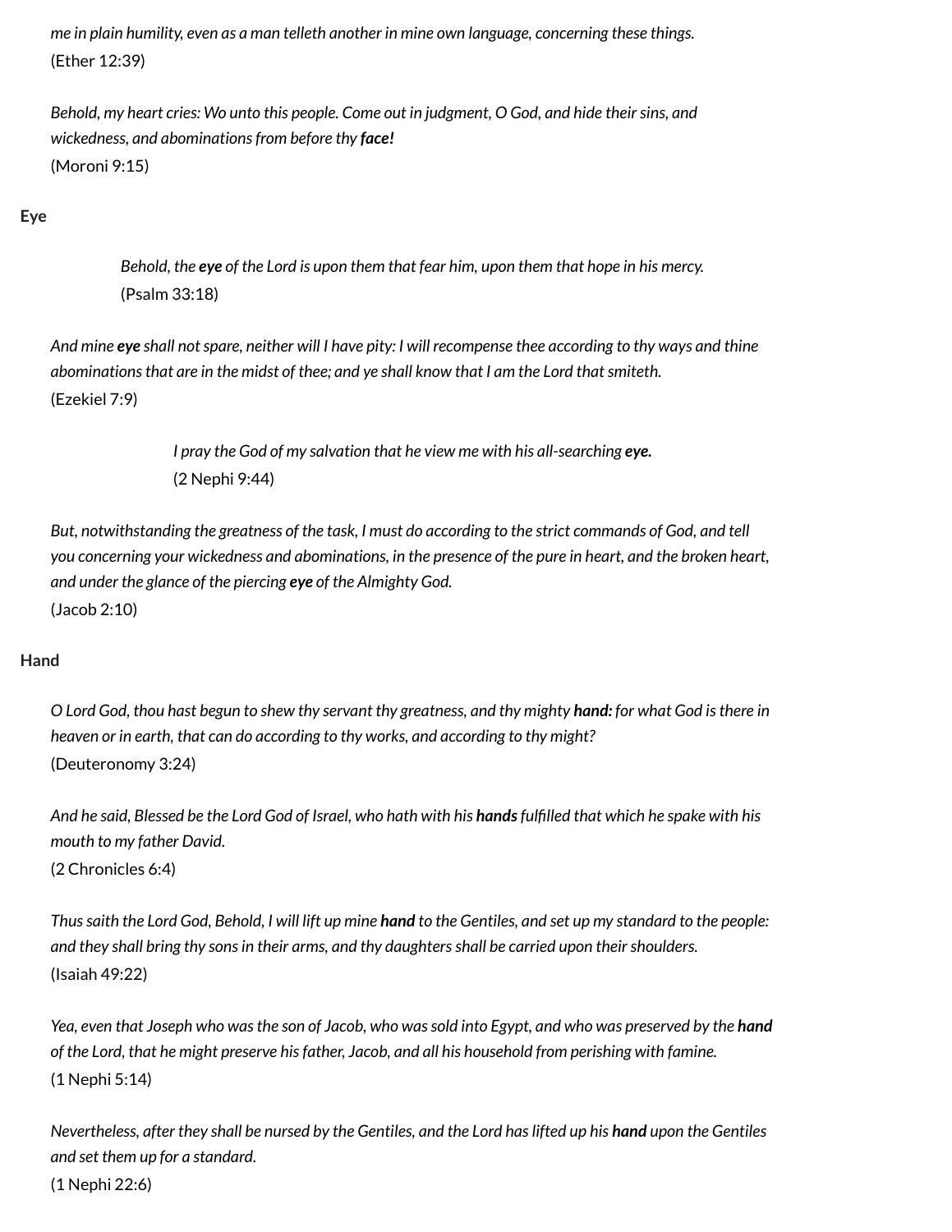Wherefore, I, Lehi, prophesy according to the workings of the Spirit which is in me, that there shall none come *into thisland save they shall be brought by the hand of the Lord.*

(2 Nephi 1:6)

#### **Bowels or Liver**

Mine eyes to fail with tears, my bowels are troubled, my liver is poured upon the earth, for the destruction of *the daughter of my people.*

(Lamentations 2:11)

Now my brethren, we see that God is mindful of every people, whatsoever land they may be in; yea, he *numbereth his people, and his bowels of mercy are over all the earth.* (Alma 26:37)

#### **Voice**

And in thy seed shall all the nations of the earth be blessed; because thou hast obeyed my voice. (Genesis 22:18)

But behold, the voice of the Lord came unto him, that he should return again, and prophesy unto the people *whatsoever things should come into his heart.* (Helaman 13:3)

#### **Finger**

And he gave unto Moses, when he had made an end of communing with him upon mount Sinai, two tables of *testimony, tables of stone, written with the finger of God.* (Exodus 31:18)

And because of the knowledge of this man he could not be kept from beholding within the veil; and he saw the *nger of Jesus, which, when he saw, he fell with fear.* (Ether 3:19)

God the Father and Jesus Christ also possess the same affections and feelings as man, as shown in the following examples:

#### **Love**

*I* love them that love me; and those that seek me early shall find me. (Proverbs 8:17)

And he loveth those who will have him to be their God. Behold, he loved our fathers, and he covenanted with *them, yea, even Abraham, Isaac, and Jacob.* (1 Nephi 17:40)

#### **Comfort**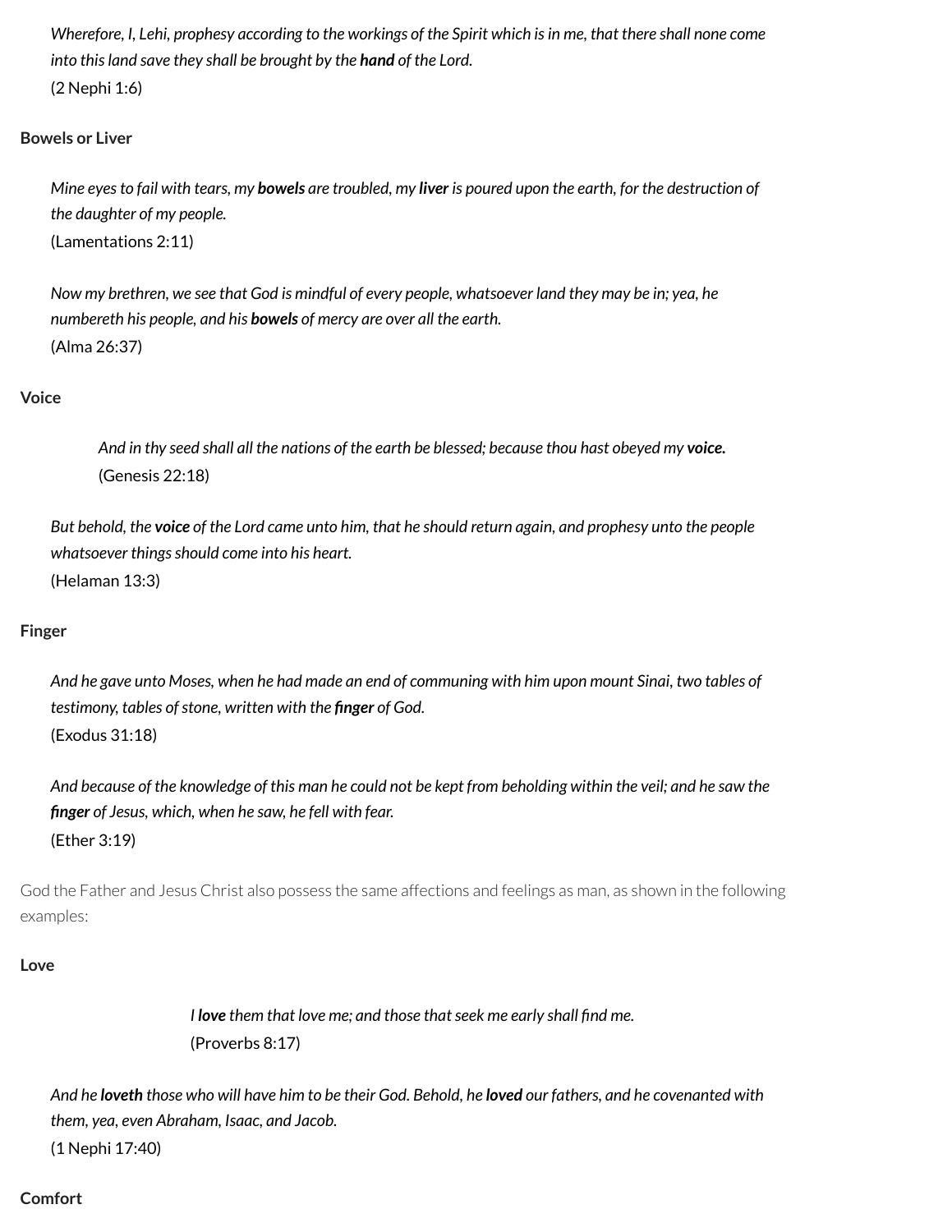*In the multitude of my thoughts within me thy comforts delight my soul.* (Psalm 94:19)

O Lord, wilt thou comfort my soul, and give unto me success, and also my fellow laborers who are with me.... *Yea, wilt thou comfort their souls in Christ.* (Alma 31:32)

#### **Mercy**

For the Lord your God is gracious and merciful, and will not turn away his face from you, if ye return unto him. (2 Chronicles 30:9)

And now, behold, I say unto you, and I would that ye should remember, that God is merciful unto all who *believe on his name.*

(Alma 31:32)

Thou hast been merciful unto us. O Lord, look upon me in pity, and turn away thine anger from this thy people. (Ether 3:3)

#### **Favor**

*For thou, Lord, wilt blessthe righteous; with favour wilt thou compass him as with a shield.* (Psalm 5:12)

I, Nephi, having been born of goodly parents, therefore I was taught somewhat in all the learning of my father; *and having seen many afictionsin the course of my days, nevertheless, having been highly favored of the Lord in all my days.*

(1 Nephi 1:1)

*Therefore go, my son, and thou shalt be favored of the Lord, because thou hast not murmured.* (1 Nephi 3:6)

#### **Long-Suffering**

## *The Lord islongsuffering.* (Numbers 14:18)

*Yea, and have you sufficiently retained in <i>remembrance his mercy and long-suffering towards them?* (Alma 5:6)

#### **Goodness**

*He loveth righteousness and judgment: the earth isfull of the goodness of the Lord.* (Psalm 33:5)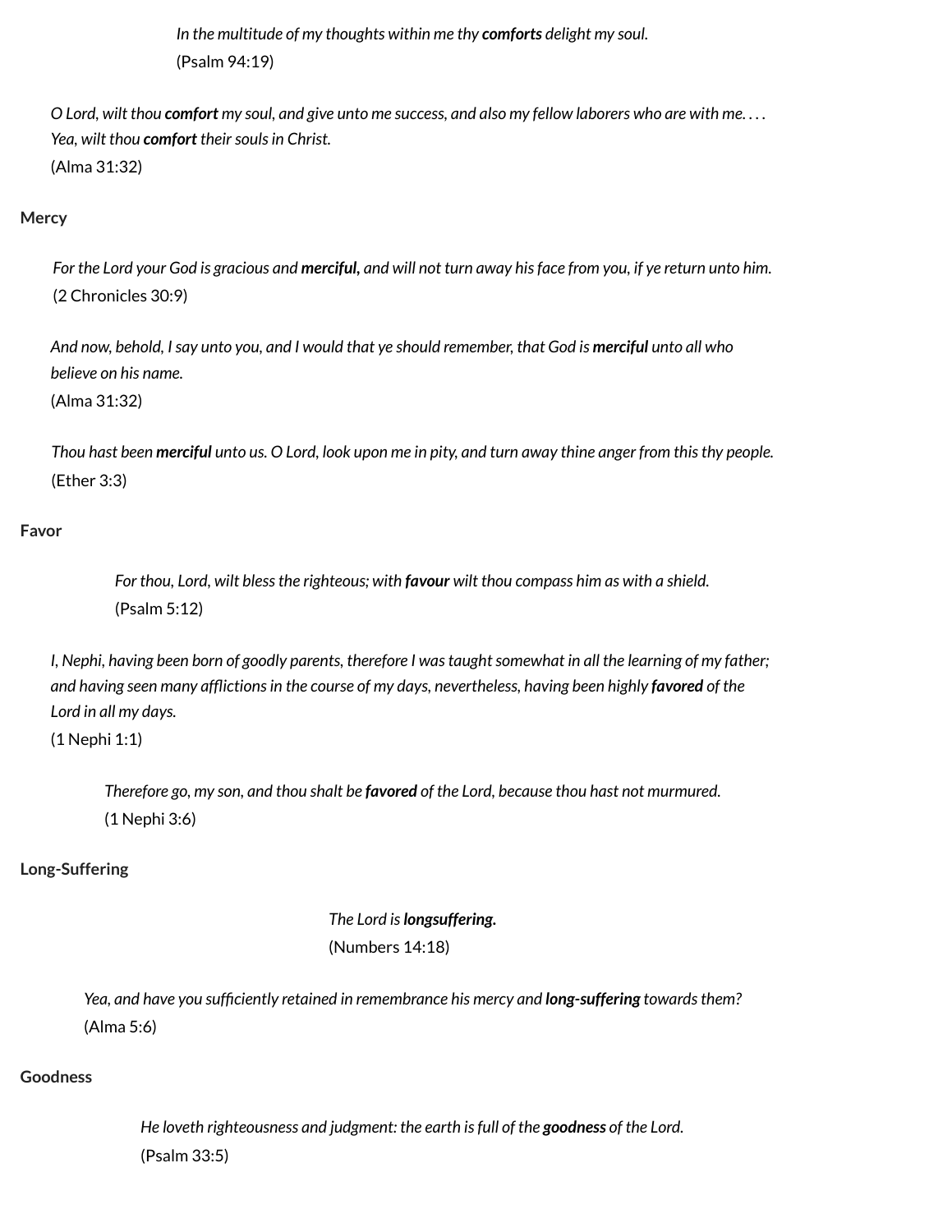Great and marvelous are thy works, O Lord God Almighty! Thy throne is high in the heavens, and thy power, and goodness, and mercy are over all the inhabitants of the earth; and, because thou art merciful, thou wilt *notsuffer those who come unto thee that they shall perish!*

(1 Nephi 1:14)

## **Kindness**

*Blessed be the Lord: for he hath shewed me his marvellous kindnessin a strong city.* (Psalm 31:21)

*Yea, they spit upon him, and he suffereth it, because of hisloving kindness and hislong-suffering towardsthe children of men.*

(1 Nephi 19:9)

## **Anger**

*And the anger of the Lord was kindled against them; and he departed.* (Numbers 12:9)

And I, Nephi, began to fear exceedingly lest the Lord should be angry with us, and smite us because of our *iniquity, that we should be swallowed up in the depths of the sea.* (1 Nephi 18:10)

Wherefore, we would to God that we could persuade all men not to rebel against God, to provoke him to *anger, but that all men would believe in Christ.*

(Jacob 1:8)

#### **Gives Counsel**

*The counsel of the Lord standeth for ever, the thoughts of his heart to all generations.* (Psalm 33:11)

Wherefore, brethren, seek not to counsel the Lord, but to take counsel from his hand. For behold, ye yourselves *know that he counseleth in wisdom, and in justice, and in great mercy, over all his works.* (Jacob 4:10)

I find it fascinating that The Church of Jesus Christ of Latter-day Saints is the only Christian church that teaches the great eternal truth that God and Jesus Christ each have bodies of flesh and bones.<sup>5</sup> I testify that we are created in the image and likeness of God, and it is life eternal to know the Father and the Son (see John 17:3; 1 John 5:20).

Now that you are aware of this Hebrew form, you are equipped to seek out examples of it on your own. There are many.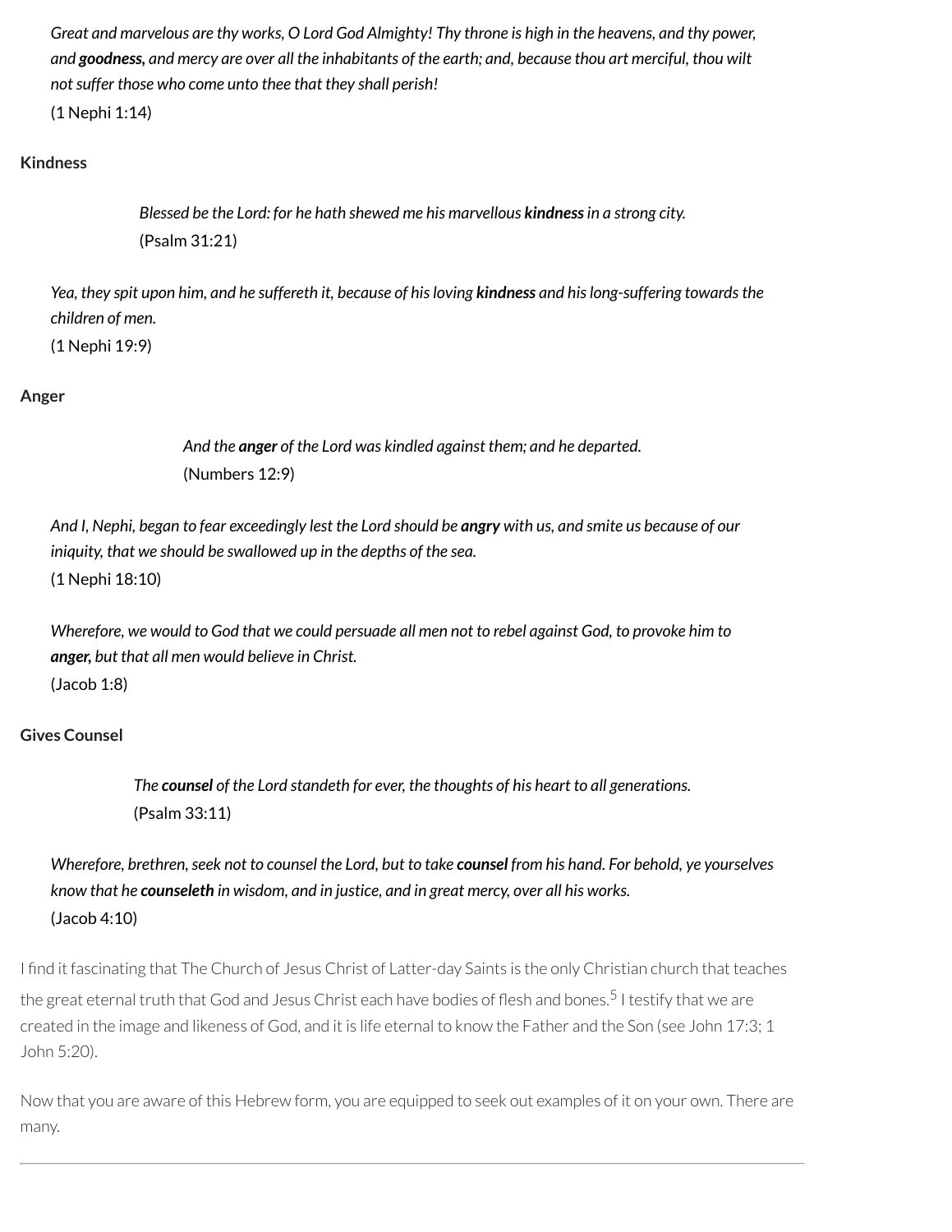Old Testament examples of anthropopatheia include the following: Psalms 16:11 (in thy presence [literally in front of thy face] is fulness of joy); 17:2 (let my sentence come forth from thy presence [literally in front of thy face]); 32:8 (I will guide thee with mine eye); 34:16 (the face of the Lord is against them that do evil).

# *Numerical Parallelism*

When specific numbers are designed into a text in a sequential, repetitious manner or are used poetically or to show the improbability or impossibility of a certain event by means of exaggeration, the author-prophet has applied a fairly rare Hebrew form known as parallelism of numbers. <sup>6</sup> On the other hand, if he uses numbers to signify an exact amount, with no other attending or parallel number, then the author is almost certainly not using the numerical form. He is simply helping his writings become more interesting and exact.

Numerical parallelisms often communicate the significance or insignificance of an event, problem, or situation. One example is Genesis 4:24:

## *If Cain shall be avenged sevenfold, truly Lamech seventy and sevenfold.*

In this verse, no question is left that Lamech will be avenged much more than Cain. A Book of Mormon example is found in 1 Nephi 3:31:

## How is it possible that the Lord will deliver Laban into our hands? Behold, he is a mighty man, and he can *command fty, yea, even he can slay fty; then why not us?*

Numerical parallelism is a variant of synonyms and pairs. It is found in many other books of scripture.

In the Old Testament we find the form used often. Moses inscribes these words to explain the power of God:

## *How should one chase a thousand, and two put ten thousand to ight* (Deuteronomy 32:30; see D&C 133:58)

This is a clear embellishment making a significant point. Another simple example:

## *For God speaketh once, yea twice, yet man perceiveth it not* (Job 33:14)

In the following example, the numbers two, three, and four form a numerical parallelism:

*The horseleach hath two daughters, crying, Give, give. There are three thingsthat are neversatised, Yea, four thingssay not, It is enough.* (Proverbs 30:15)

"In Hebrew and other Semitic languages, numbers have no synonyms, with the exception of *twenty/score.*

Equivalents in English like *twelve/dozen* and fractions like *half a hundred/fty* do not exist," writes Donald Parry. <sup>7</sup> In 1 Nephi 4:1, Nephi compares the strength of the Lord ("mightierthan all the earth") to the might of Laban, which is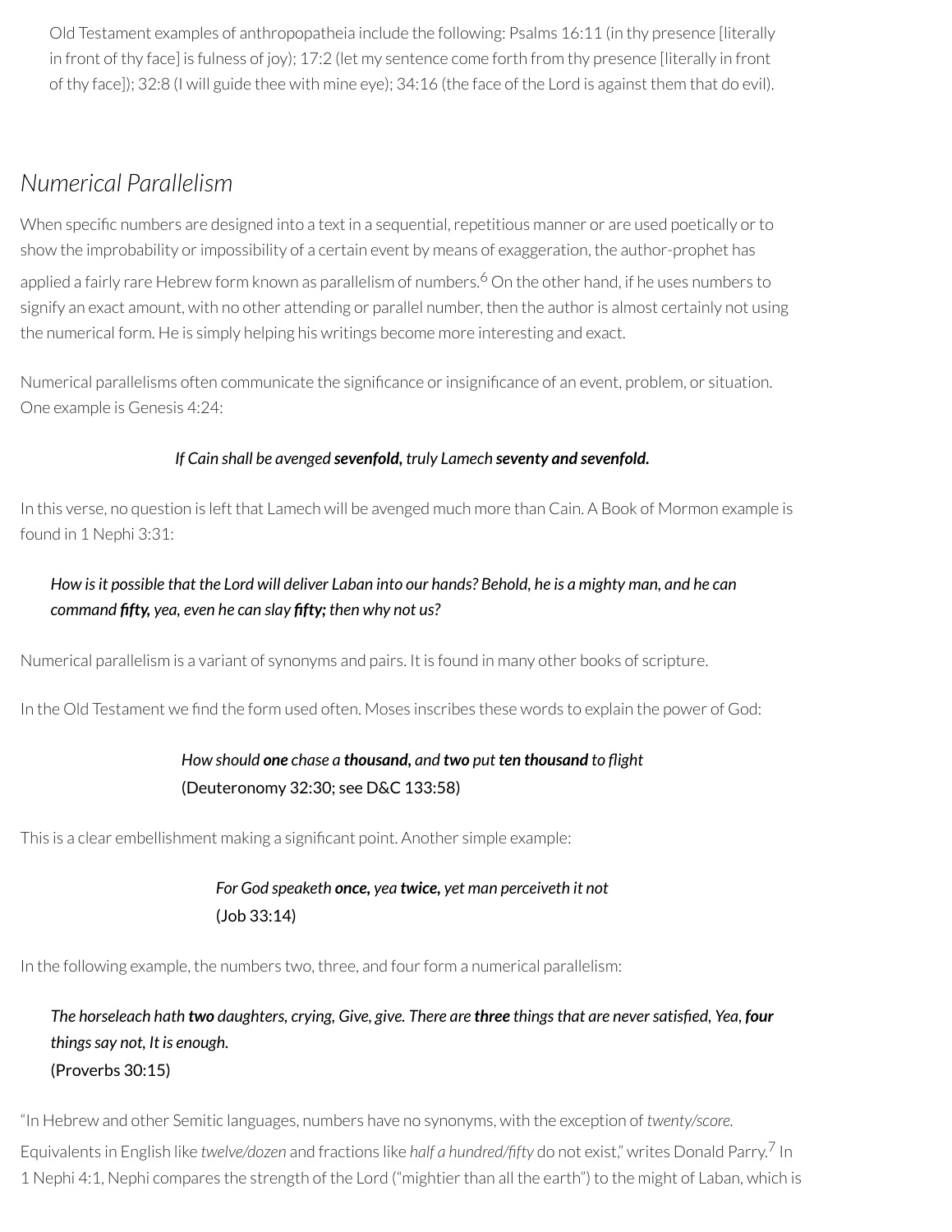represented with a numerical parallelism ("Laban and his *fty,* yea, or even than his *tens of thousands*"). Even if Laban did not command tens of thousands, the number impresses upon us his importance among men. This power, however, is little in comparison with one who is "mightier than all the earth."

In the Book of Mormon, we find numerical parallelism used four times with *thousands* and *tens* of *thousands*. impressing upon the reader the extensiveness of the events concerned:

## *And in one year were thousands and tens of thousands ofsoulssent to the eternal world.* (Alma 3:26)

## Yea, will ye sit in idleness while ye are surrounded with thousands of those, yea, and tens of thousands, who *do also sit in idleness, while there are thousandsround about in the borders of the land.* (Alma 60:22)

Other places in which this number is used are 3 Nephi 3:22 and 4:21.

In Alma 28:11—12 we read one of the most explicit examples of all, written in a complete simple alternate form:

A *the bodies of many thousands* B *are laid low in the earth,* A *while the bodies of many thousands* B *are moldering in heaps upon the face of the earth;*

A *yea, and many thousands* B *are mourning for the loss of their kindred. . . .* A *While many thousands of others* B *truly mourn for the loss of their kindred*

Luke uses numerical parallelism for emphasis in the New Testament:

## For from henceforth there shall be five in one house divided, three against two, and two against three. (Luke 12:52)

Another chiastic numerical parallelism that describes a vital moment in Jewish history is found in 1 Samuel 18:7— 8 (see 1 Samuel 29:5):

> *The women answered one another asthey played, and said,* A *Saul hath slain histhousands,* B *and David histen thousands.* X *And Saul was very wroth, and the saying displeased him; and he said,* B *They have ascribed unto David ten thousands,* A *and to me [Saul] they have ascribed but thousands*

A rather interesting numerical parallelism, or literary use of numbers, also comes from the physician Luke. Wanting to make the point of God's concern for each of us, he writes: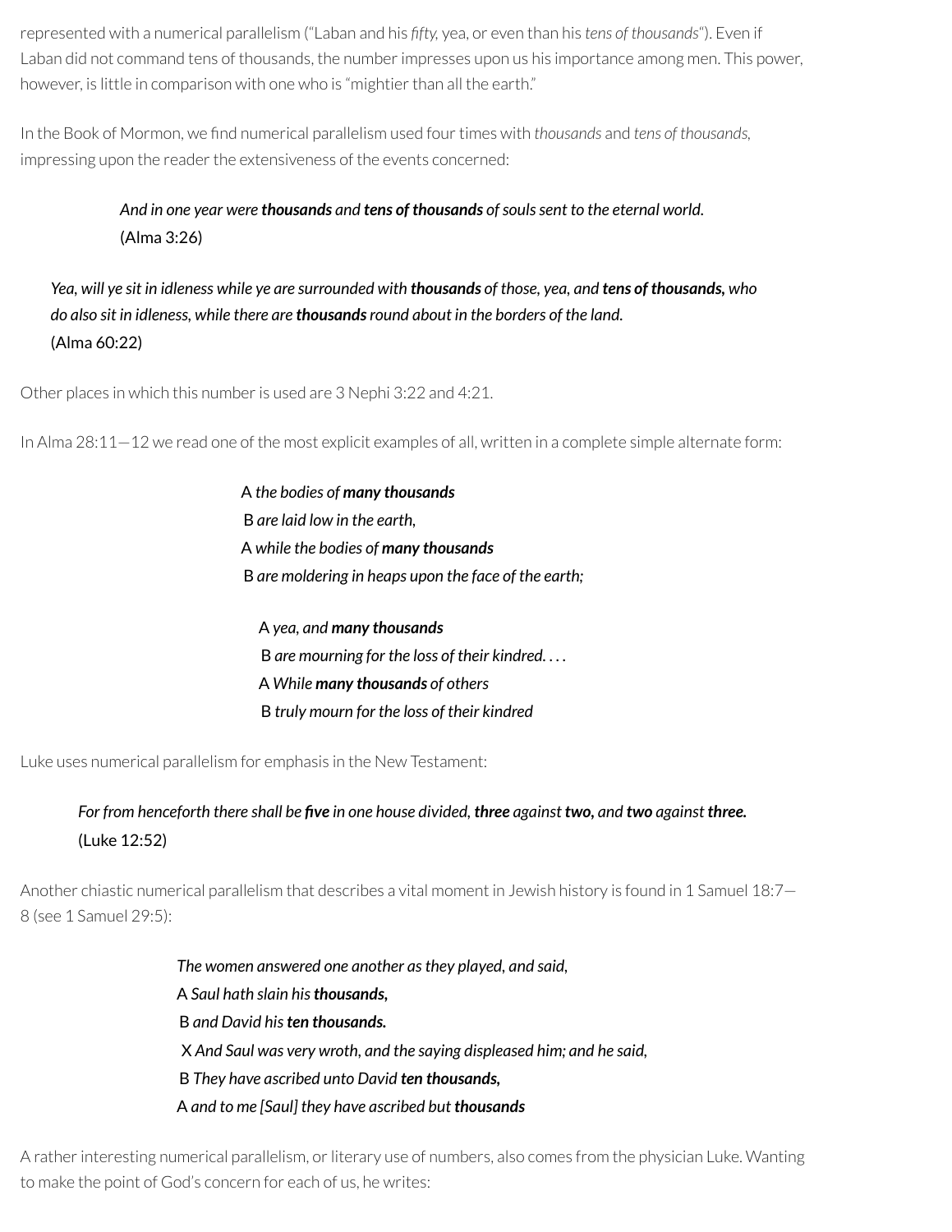## Are not five sparrows sold for two farthings, and not one of them is forgotten before God? But even the very *hairs of your head are all numbered. Fear not therefore: ye are of more value than many sparrows.* (Luke 12:6—7)

Incidentally, Luke also writes in the first verse of the twelfth chapter of his Gospel:

## *There were gathered together an innumerable multitude of people.*

In this verse he uses a number hyperbole to impress us with the size of the crowd. Large congregations have often been counted in holy writ, so it was well within the organizational ability of the Twelve and others to estimate the size of a large crowd, but the use of such hyperbole stands sharply and effectively in contrast to their typical, number-using writing style. It is much like the Lord's description of the descendants of Abraham as being as numerous as the sands of the sea (see Abraham 3:14; D&C 132:30; Moses 7:30).

One of the Savior's most significant miracles is reported by using an alternating numerical parallelism in its structure, summarized as follows:

> A *Philip answered him, Two hundred pennyworth of bread is notsufcient* B *There is a lad here, which hath ve barley loaves* A *and two small shes: but what are they among so many?* B *So the men sat down, in number about ve thousand* A *and lled twelve baskets* B *with the fragments of the ve barley loaves* (John 6:7—13)

In outline form we see this passage as follows:

A *two hundred pennyworth* **B** five barley loaves A *two small fishes* **B** five thousand men A *twelve baskets* **B** five barley loaves

In this fascinating example, we see the interaction of two numbers, especially because twelve *(dodeka)* can be considered a variation of two *(duo)*: two, five, two, five, twelve, five.

Incidentally, one of the largest numbers in all scripture is found in Genesis 24:60, in which Rebekah is blessed to become the mother of "thousands of millions." Another is in Revelation 9:16: "two hundred thousand thousand." The book of Revelation is saturated with the use of numbers. Many of them may be elements in numerical parallelisms. It appears, however, that the largest number intimated in the holy scriptures is found in chiastic form in Moses 7:30: 8

> A *And were it possible that man could number the particles* B *of the earth,*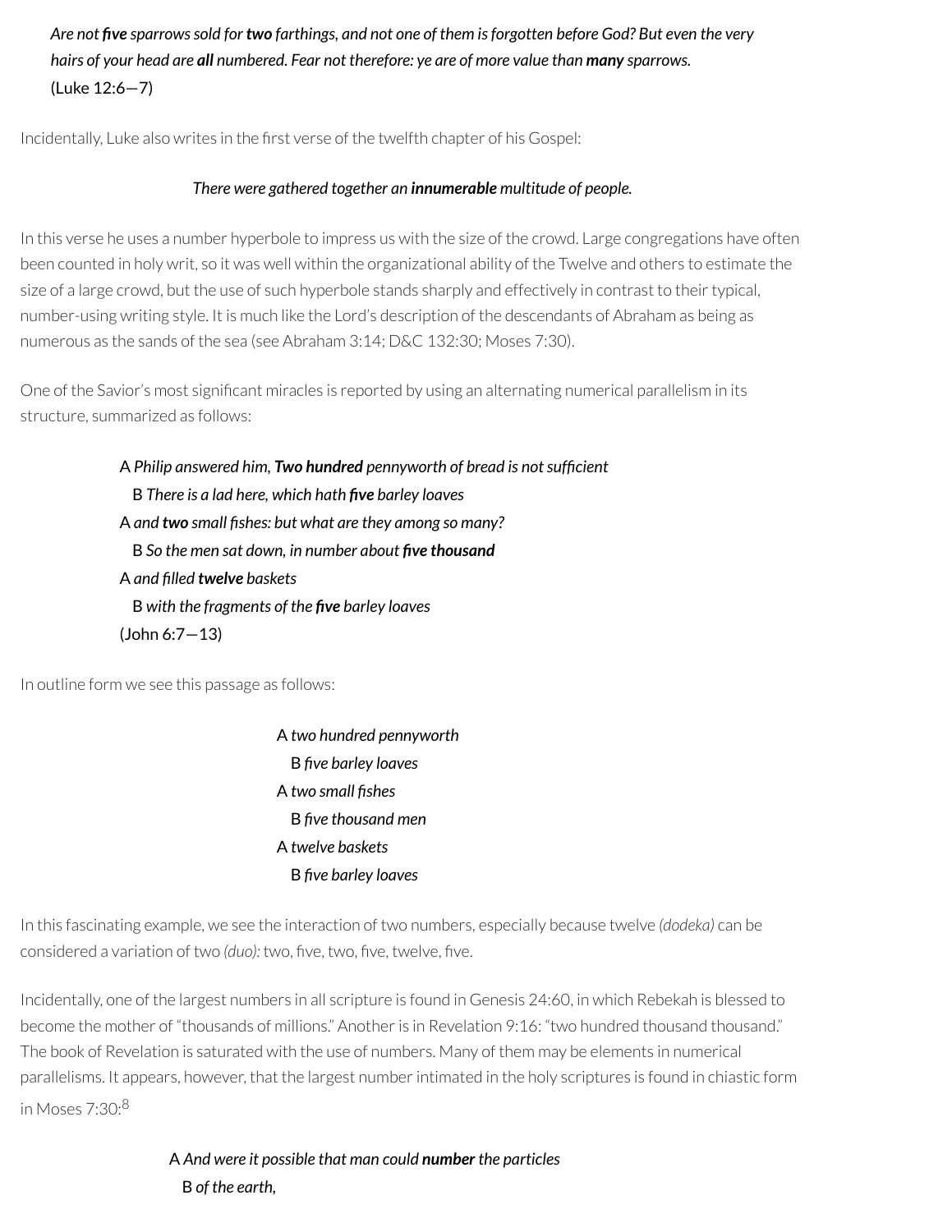## B *yea, millions of earthslike this,* A *it would not be a beginning to the number of thy creations*

The Hebrews also designed some of their poetry and writings according to the N/N+1 pattern. The N/N+1 pattern is essentially the equivalent of *and so on* or *or more.* Study the following examples:

1/2 Judges 5:30; Psalm 62:11; Job 33:14; 40:5 2/3 Deuteronomy 19:15; Hosea 6:2; Proverbs 30:15 3/4 Amos 1:3, 6, 9, 11, 13; 2:1, 4, 6; Proverbs 30:18, 21; Daniel 11:2; 2 Nephi 26:9 4/5 Isaiah 17:6; Helaman 3:2 (44/45) 5/6 1 Kings 6:6 6/7 Job 5:19; Proverbs 6:16 7/8 Micah 5:5; Ecclesiastes 11:2 9/10 Nehemiah 1:1

The Nephites used the N/N+1 pattern almost exclusively as they moved from year to year in their historical recollections. They seem to me to have developed this idea quite separately from their Old World counterparts, because they used the same N/N+1 formula but with years or numbers of people or events rather than as the equivalent of *or more.* The results, however, are nearly identical.

"An application of the process known as 'break-up of a stereotype phrase'"<sup>9</sup> is the logical purpose for the N/N+1 pattern. To break up a stereotype phrase is to "break up the components of set phrases,"<sup>10</sup> a tactic poets used to create parallel word pairs. This allowed them to create new poetry while still eliciting the associations present in the original construction.<sup>11</sup> It is interesting to note that sometimes ancient writers multiplied certain numbers by ten or eleven (see, for example, Genesis 4:24).

It is also interesting to note that neither the word *hundreds* nor *hundredfold* is mentioned in the Book of Mormon, yet *hundred* is inscribed seventy times. When more than a single hundred is needed, *hundred* remains singular with a number or the word *many* preceding it, a figure that Jacob uses twice and Mormon, once.

Other examples of numerical parallelism include Leviticus 26:8; Deuteronomy 33:17; 1 Samuel 21:11; Psalms 68:17; 90:4; Micah 6:7; 1 Nephi 4:1; Mosiah 11:19; Helaman 3:26; Ether 15:2.

# *Exergasia: Working Through for Heightened Understanding*

In ancient Greek literature, *exergasia* literally meant "working out,"<sup>12</sup> or in other words "to work through for understanding." Exergasia involves saying the same thing another way so that the point is clarified and more fully developed. "The Latins called it expolito, *a polishing up,* because by such repetition the meaning is embellished as well as strengthened and not merely explained or interpreted as in other repetitions."<sup>13</sup> It was used to make a concept, principle, or condition more clearly understood in its importance.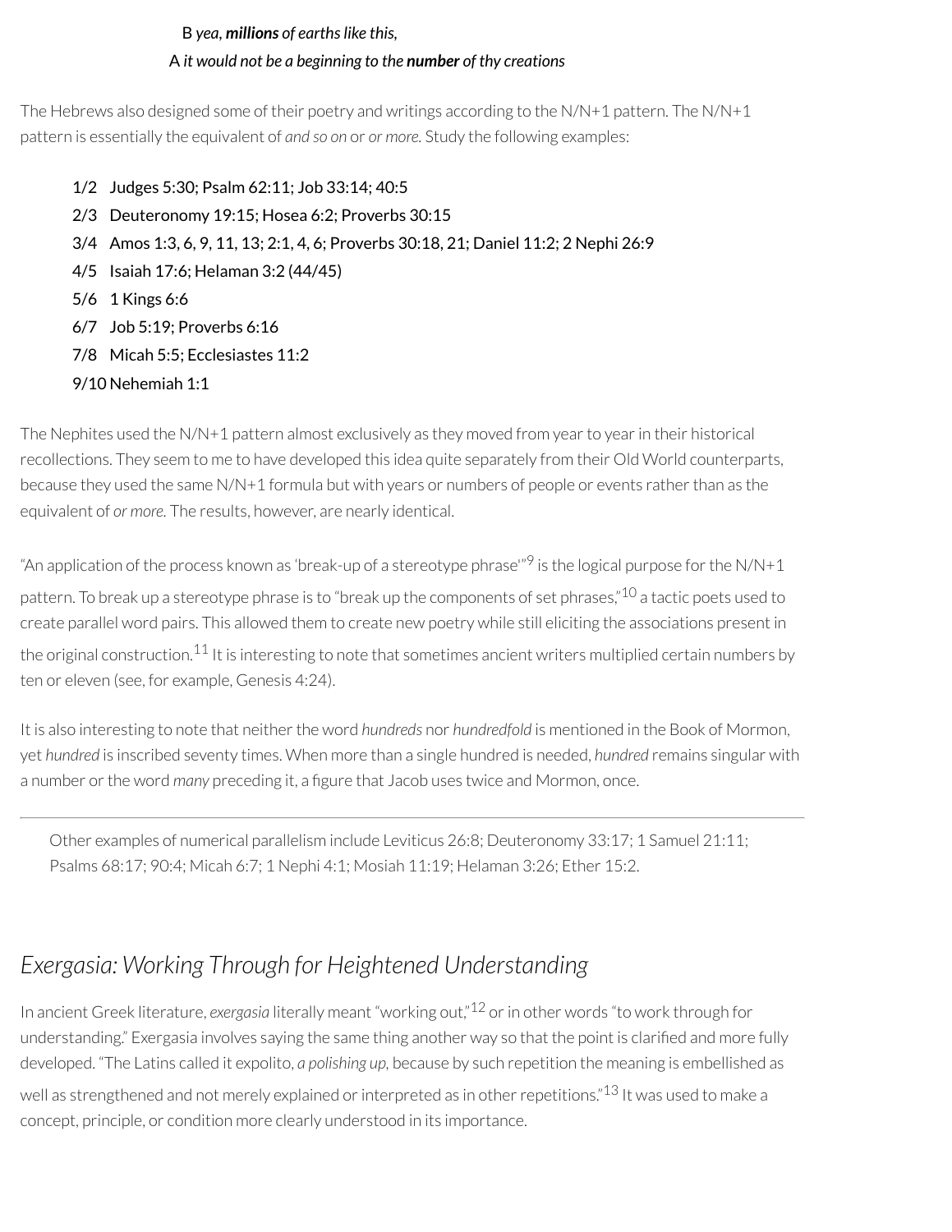Bullinger defines exergasia this way: "In this figure the same thought, idea, or subject is repeated in other words, and thus worked out and developed."<sup>14</sup> He further writes, "Words of the same signification are repeated to make plainer the previous statement: or to illustrate the sense of what has been mentioned before."<sup>15</sup> The *Oxford English Dictionary* indicates that it means "to work out, perfect." 16

Because of its extensive use, exergasia often overlaps with other similar forms; indeed, it is not unusual for a single passage to exemplify both exergasia and another form such as climactic parallelism, antimetabole, anabasis, or catabasis. Incidentally, this is true of many verses that have several Hebrew writing forms included within them. Thus it helps to place the separate repetitions in parallel lines to follow the steps that lead to the desired understanding. An easy-to-identify biblical example is found in Psalm 18:1—2:

> *I will love thee, O Lord, my strength. The Lord is my rock, and my fortress, and my deliverer; my God, my strength, in whom I will trust; my buckler, and the horn of my salvation, and my high tower.*

It is often difcult to differentiate between cycloides, exergasia, and other writing forms in which both repetition and a strong parallel structure are found. However, in my view exergasia seems to involve far more personal pronouns than do other similar forms. Furthermore, exergasia does not necessarily build to a climax, nor is it always found in parallel form. Although such forms may cause a working through in many ways, they all configure their elements in such a way that one word builds on the other, or one element plays off the previous element. An example of exergasia that is not climactic or parallel is Psalm 35:1—3:

> *Plead my cause, O Lord, with them thatstrive with me: ght against them that ght against me. Take hold ofshield and buckler, and stand up for mine help. Draw out also the spear, and stop the way against them that persecute me:say unto my soul, I am thy salvation.*

To further clarify, we continue with verses 4—9:

*Let them be confounded and put to shame thatseek after my soul: let them be turned back and brought to confusion that devise my hurt. Let them be as chaff before the wind: and let the angel of the Lord chase them. Let their way be dark and slippery: and let the angel of the Lord persecute them. For without cause have they hid for me their net in a pit, which without cause they have digged for my soul. Let destruction come upon him at unawares; and let his net that he hath hid catch himself: into that very destruction let him fall. And my soulshall be joyful in the Lord: itshall rejoice in hissalvation.*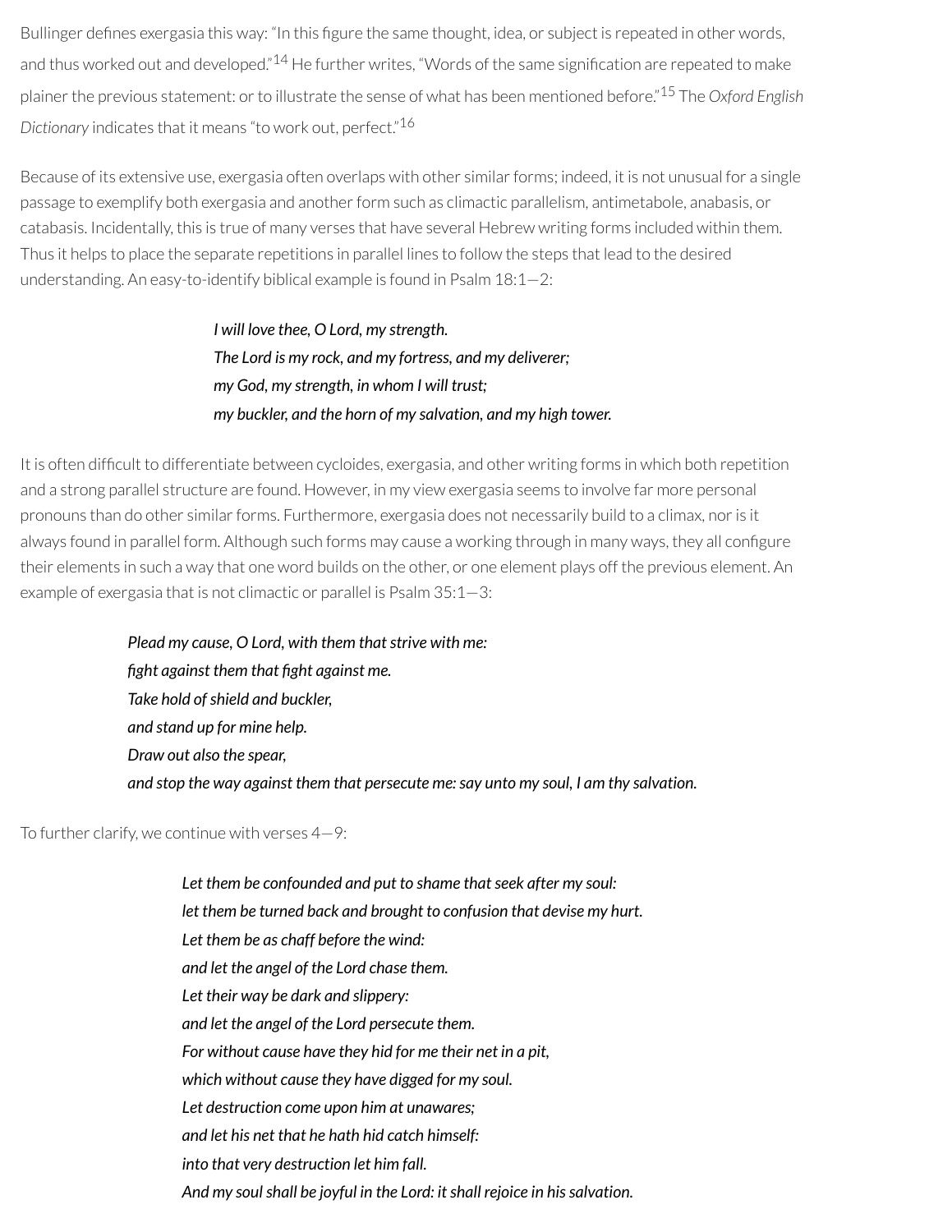I call these verses the "let scriptures" because that element is used nine times. The writer of these verses is originally in a defensive mode because he has been attacked. He then works through an offensive stance by asking the Lord to plead his cause, fight against his enemies, and take up the shield and stand up to help (see verses  $4-6$ ). In verse 7 we see a defensive tactic: the writer wants the Lord to remove the net that his enemies "hid for me . . . in a pit." In verse 8 the writer moves to a stronger offensive mode when he asks, "Let destruction come upon him, . . . let his net that he hath hid catch himself: into that very destruction let him fall."

Jonah 2:2—4 also provides us with an example of exergasia:

*I cried by reason of mine afiction unto the Lord, and he heard me; out of the belly of hell cried I, and thou heardest my voice. For thou hadst cast me into the deep, in the midst of the seas; and the oods encompassed me about: all thy billows and thy waves passed over me. Then Isaid, I am cast out of thy sight; yet I will look again toward thy holy temple.*

In the New Testament, a good example of this form is found in Luke 15:11—32, in which a son asks for his inheritance, takes it, wastes it, and finally returns home as the prodigal to a loving father and dissatisfied brother. All works out in the end as the father teaches love and forgiveness to the obedient son.

In the Book of Mormon an interesting example of exergasia is found in 1 Nephi 4:7 $-27$ . Here Nephi finally slays Laban, working through a series of circumstances that seem to render the obtaining of the plates impossible.

With these last two examples, you will likely have noticed that I have taken the form exergasia and expanded its definition to include experiences found in scriptures that need to be worked through and cannot be left standing at midpoint.

Nephi inscribes some lines using exergasia in 1 Nephi 8:1:

*we had gathered together all manner ofseeds of every kind, both of grain of every kind, and also of the seeds of fruit of every kind.*

Another Book of Mormon example follows:

*And now, behold, the Lamanites could not retreat either way,*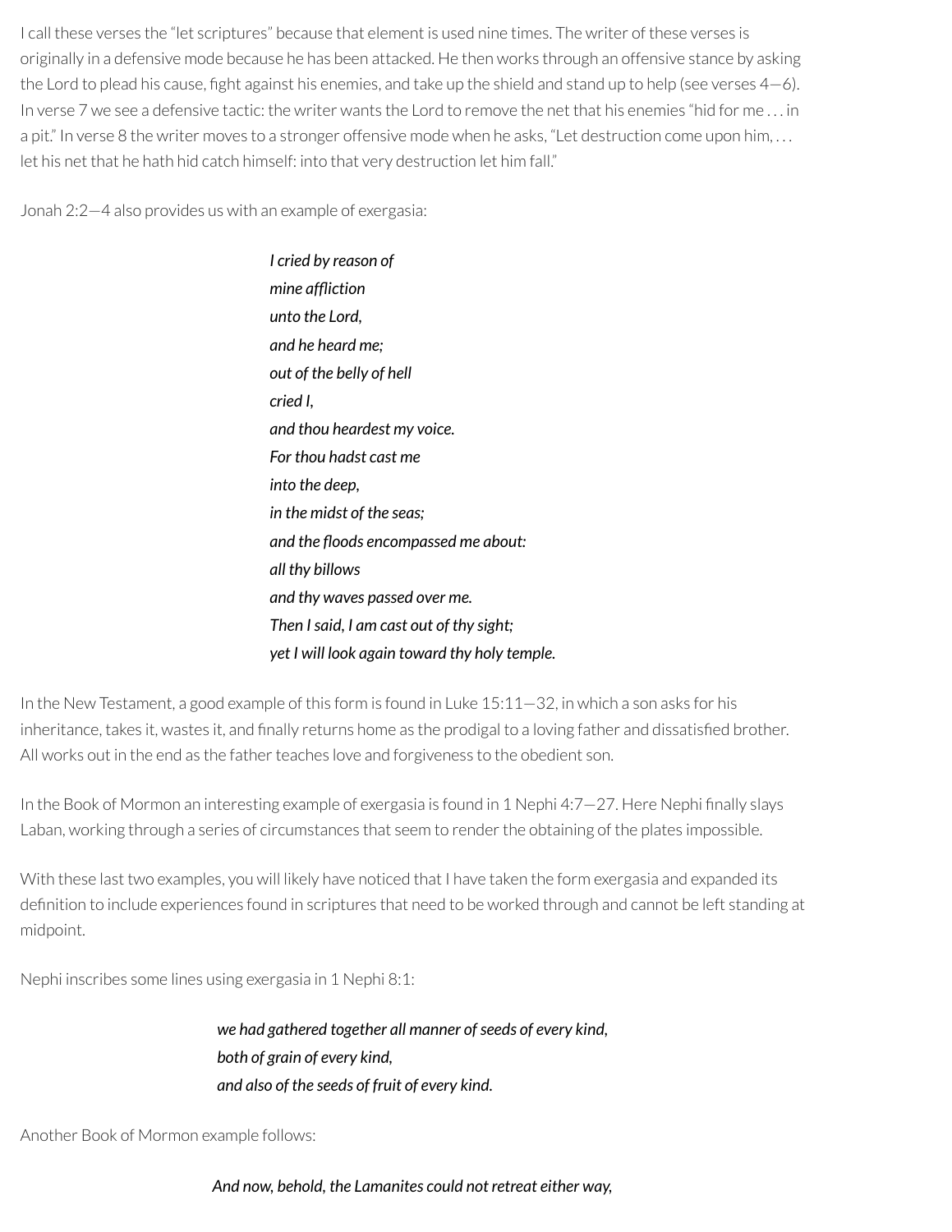*neither on the north, nor on the south, nor on the east, nor on the west, for they were surrounded on every hand by the Nephites.* (Helaman 1:31)

A religious application of the idea of exergasia is found in Alma 42:4, where one of the great reasons for earth life working out our salvation—is explained:

> *And thus we see, that there was a time granted unto man to repent, yea, a probationary time, a time to repent and serve God.*

Another exergasia is located near the end of the Book of Mormon:

*And again Ispeak unto you who deny the revelations of God, and say that they are done away, that there are no revelations, nor prophecies, nor gifts, nor healing, norspeaking with tongues, and the interpretation of tongues* (Mormon 9:7)

In all communication there periodically comes a time when a concept or idea needs to be worked through. That is what the ancients did when they clarified points of doctrine by using exergasia.

Other examples include Psalm 17:1; Zechariah 6:12—13; 1 Nephi 2:20; 10:4, 9; 11:21, 32; 2 Nephi 5:21; 9:19, 21—23, 43; Mosiah 7:9, 22; 14:4—5; 25:2—3, 5; Alma 7:4; 15:17; 22:1, 15, 17.

# *Ellipsis: Being Left Out*

The word *ellipsis* comes from a Greek word that means "a leaving out." Bullinger explains, "The figure is so called, because some gap is *left in* the sentence, which means that a word or words are *left out.*" <sup>17</sup> That is, words are omitted that the sentence would ordinarily include but that are not necessary forthe sentence to be understood. Bullinger further states that the words left out in an ellipsis are "words which are necessary for the grammar, but are not necessary for the sense."<sup>18</sup> Further, it is "a figure of speech in which one or more words are omitted in order to emphasize the idea or theme." <sup>19</sup>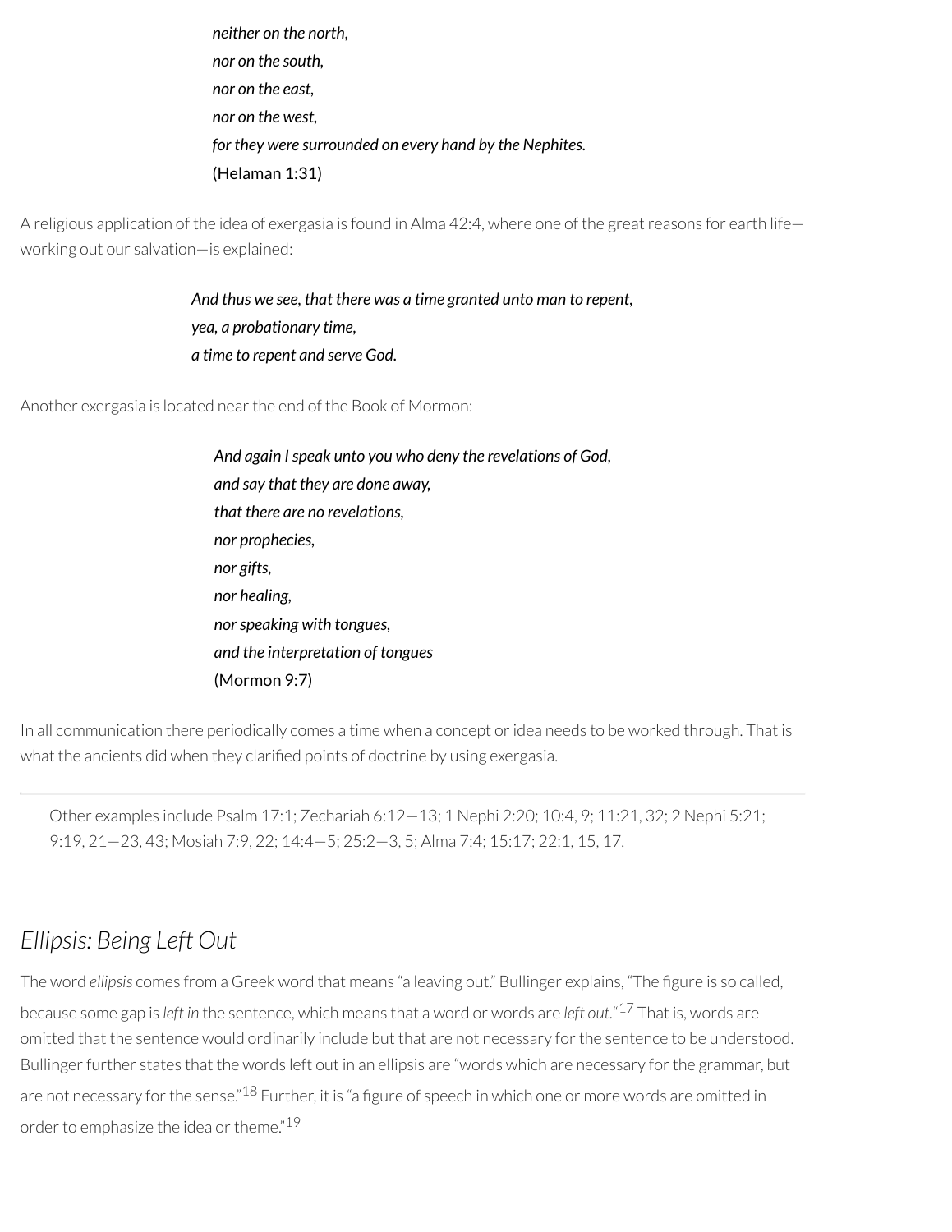Ellipsis means an omission of a word or words that would be logically necessary to the sentence construction, but whose absence does not greatly obscure the meaning.<sup>20</sup> It is "the omission of one or more words in a sentence, which would be needed to complete the grammatical construction or fully to express the sense."<sup>21</sup> Similarly, it can be defined as "the omission of a particle, word or group of words within a poetic or grammatical unit, where its presence is expected."<sup>22</sup> It is a form of shortened writing. The author assumes that the reader can discern from the context the full intent of the message. Especially in parallel lines, an element may be dropped the second time, because it can easily be implied by clear allusions to that which was left out. Even pronouns can function elliptically, when their antecedents are not immediately obvious.<sup>23</sup>

The fact that the ellipsis is used so many times in scripture indicates that perhaps early scriptural students and scholars had such an intense and thorough knowledge of the verses they were learning that the reiteration of every word was not needed. Many examples of this form are found throughout the scriptures. In the Old Testament we read:

## *If thou hast nothing to pay, why should he [the creditor] take away thy bed from under thee?* (Proverbs 22:27)

The reader must take a moment to figure out who "he" is because it is not delineated in this verse. Following is an example in the simple alternate form:

> *A It is not for kings B to drink wine; A nor [isit] for princes B [to drink]strong drink* (Proverbs 31:4)

Here the phrase *isit* is left out, as is *to drink.* Because both series of words were used earlierin the verse, it is automatic, almost, to add them mentally. Another ellipsis, one of many in the Old Testament, omits the word *Lord,* although we automatically include it as we read:

*Wasthe Lord displeased against the rivers? wasthine [Lord] anger against the rivers? wasthy [Lord] wrath* against the sea, that thou [Lord] didst ride upon thine [Lord] horses and thy [Lord] chariots of salvation? (Habakkuk 3:8)

Following are two more ellipses from the Old Testament:

*[You shall receive]sharp arrows of the mighty, with coals of juniper [thou false tongue].* (Psalm 120:4; for implied elements, see verse 3)

I decked thee also with ornaments, and I put bracelets upon thy hands, and [I put] a chain on thy neck. And I put a jewel on thy forehead, and [I put] earrings in thine ears, and [I put] a beautiful crown upon thine head. (Ezekiel 16:11—12)

In Psalm 120, the second verse, we add the words in parentheses to determine whether we would have understood the verse without the ellipsis that David used: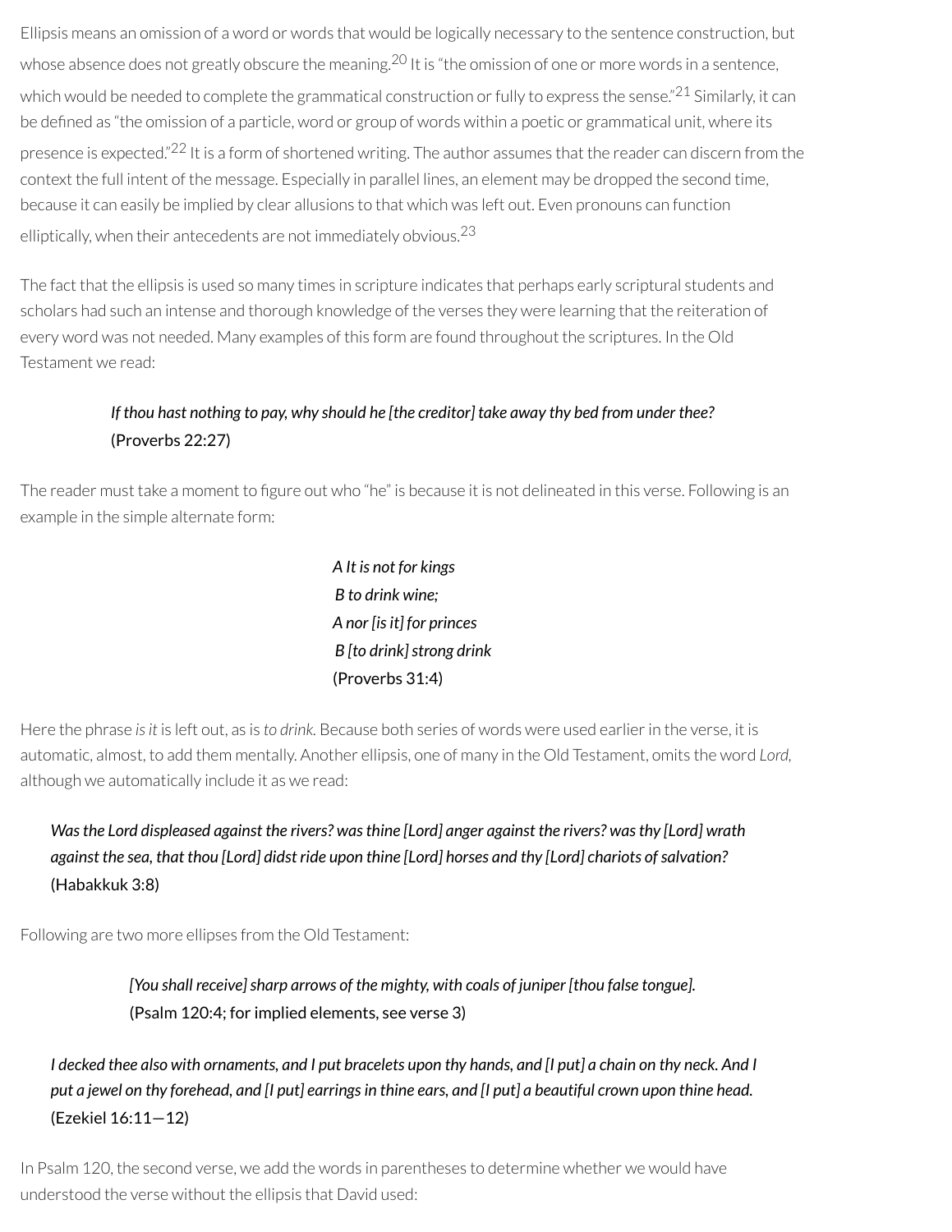## *Deliver my soul, O Lord, from lying lips, and [deliver my soul] from a deceitful tongue.*

In the remarkable twenty-ninth and thirtieth chapters of 3 Nephi, where so many Hebrew writing forms are found, we observe two ellipses:

Therefore ye need not suppose that ye can turn the right hand of the Lord unto the left [hand of the Lord], that *he may not execute judgment unto the fullling of the covenant.* (3 Nephi 29:9)

## *Turn, all ye Gentiles, from your wicked ways; and repent [all ye Gentiles] of your evil doings.* (3 Nephi 30:2)

The Book of Mormon, having passed through just one modern-day translator, is usually a little simplerto follow than are the Old Testament verses with their omitted words or phrases. However, there are still many ellipses in the Book of Mormon—instances where the prophet-writers left out words that need to be understood by the reader. For example, Nephi established that his father is prayerful "in behalf of his people":

And it came to pass as he [father Lehi] prayed unto the Lord, there came a pillar of fire and dwelt upon a rock before him [father Lehi, not the Lord]; and he [father Lehi] saw and heard much; and because of the things *which he saw and heard he did quake and tremble exceedingly.* (1 Nephi 1:6)

Following are some further examples of ellipsis in the Book of Mormon:

And it came to pass that he [father Lehi] saw One [the spirit of the Lord] descending out of the midst of *heaven, and he [father Lehi] beheld that his[Lord] luster was above that of the sun at noon-day.* (1 Nephi 1:9)

And it came to pass that after many days the Lamanites began again to be stirred up in anger against the Nephites, and they [the Lamanites] began to come into the borders of the [Nephite] land round about. Now they [the Lamanites] durst not slay them [the Nephites], because of the oath which their [Lamanite] king had made unto Limhi; but they would smite them [Nephites] on their cheeks, and exercise authority over them [the *Nephites].*

(Mosiah 21:2—3)

And we have entered into their [Lamanite] houses and [we have] taught them, and we have taught them [the *Lamanites] in their [Lamanite]streets; yea and we have taught them [the Lamanites] upon their [Lamanite]* hills; and we [Ammon and his brethren] have also entered into their [Lamanite] temples and their [Lamanite] synagogues and taught them; and we [Ammon and his brethren] have been cast out, and mocked, and spit upon, and smote upon our [Ammon and his brethren] cheeks; and we [Ammon and his brethren] have been *stoned, and taken and bound with strong cords.* (Alma 26:29)

And it came to pass that Nephi, he that kept this last record, (and he [Nephi] kept it upon the plates of Nephi) died, and his son Amos kept it [this last record] in his [Nephi's] stead; and he [Amos] kept it upon the plates of *Nephi also.*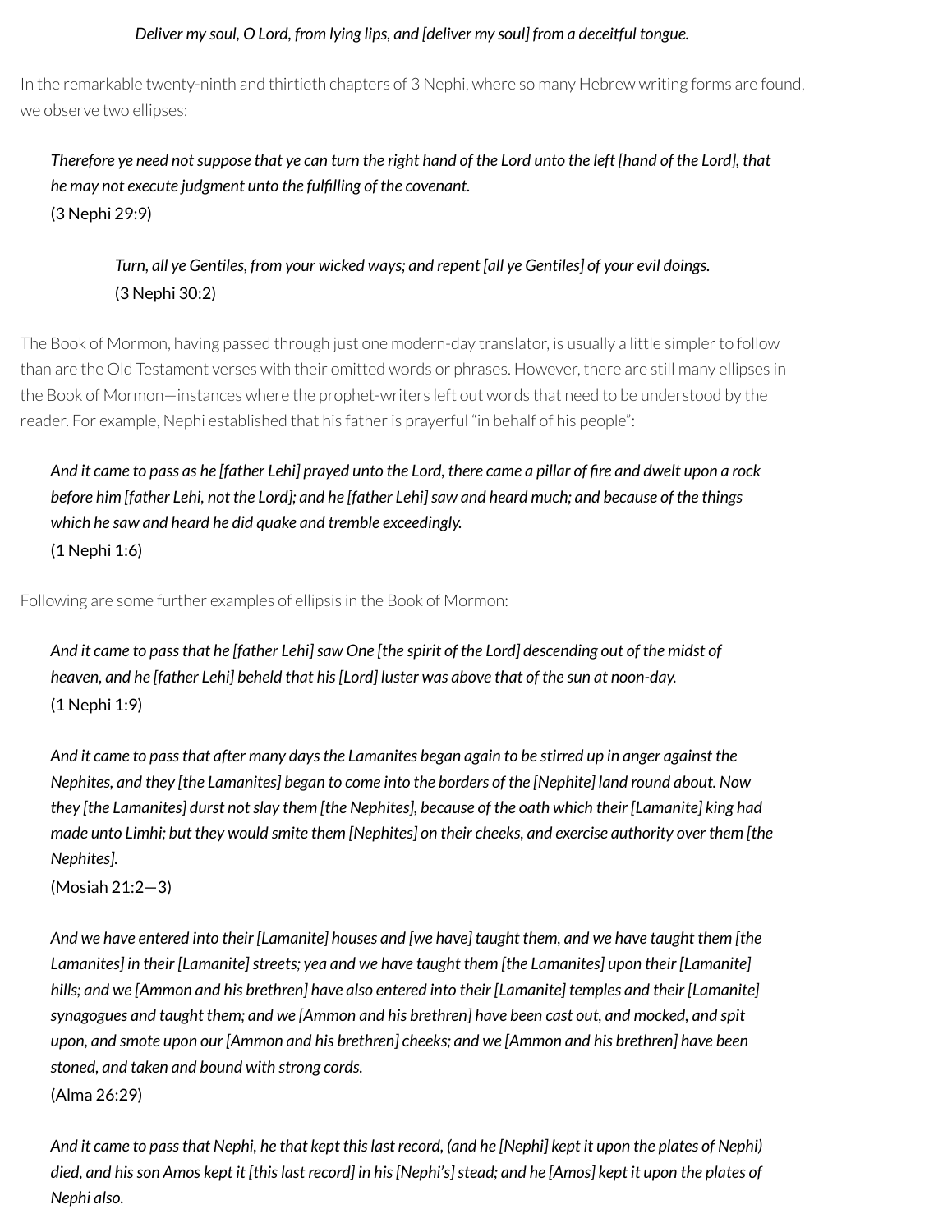```
(4 Nephi 1:19)
```
Why do ye adorn yourselves with that which hath no life, and [why do ye] yet suffer the hungry, and the needy, *and the naked, and [yetsuffer] the sick and the aficted to pass by you, and notice them not?* (Mormon 8:39)

Additional examples of ellipsis are numerous in all books of scripture, and they are so easily identified that other references have not been listed.

# *Eleutheria: Bold Speech*

Jesus himself best demonstrated eleutheria in this way: "Jesus answered him, I spake openly to the world" (John 18:20). This fascinating form is used in many languages and cultures, but it is always most effective when used by a prophet. This is because it is characterized by a "perfect freedom and boldness" of expression, often the hallmark of a prophet preaching the gospel.<sup>24</sup> It is the form where those who speak do not mince words.

The principle of teaching with boldness and candor was prized by the ancients, as portrayed by this passage:

## The same day there came certain of the Pharisees, saying unto him, Get thee out, and depart hence: for Herod will kill thee. And he said unto them, Go ye, and tell that fox, Behold, I cast out devils, and I do cures to day and *to morrow, and the third day Ishall be perfected.*

(Luke 13:31—32)

There were not many that had the courage to call Herod a "fox" or the scribes and Pharisees "hypocrites," "blind guides," "fools and blind," "blind Pharisee," "whited sepulchers . . . full of dead men's bones," murderers ("partakers with them in the blood of prophets"), "serpents," and "generation of vipers." These are words that Jesus spoke in just one chapter of Matthew (see Matthew 23:13—33). Jesus, as recorded by Matthew, uses eleutheria in its most pure form at this time.

Because the religious atmosphere was such that the people Jesus encountered in the Western Hemisphere were much more receptive to his teachings than the Jews, a chapter like Matthew 23 is not found in 3 Nephi. However, we can find in Helaman  $9:21-22$  words just as powerful:

## But Nephi said unto them: O ye fools, ye uncircumcised of heart, ye blind, and ye stiffnecked people, do ye know how long the Lord your God will suffer you that ye shall go on in this your way of sin? O ye ought to begin to howl and mourn, because of the great destruction which at this time doth await you, except ye shall repent.

Because the Jews, Nephites, and Lamanites had so hardened their hearts, boldness was vital. Thus we read in Matthew 7:6 (see 3 Nephi 14:6):

#### *Give not that which is holy unto the dogs, neither cast ye your pearls before swine.*

Jesus asks, "Why do ye not understand my speech?" (John 8:43). He answers his own inquiry by stating: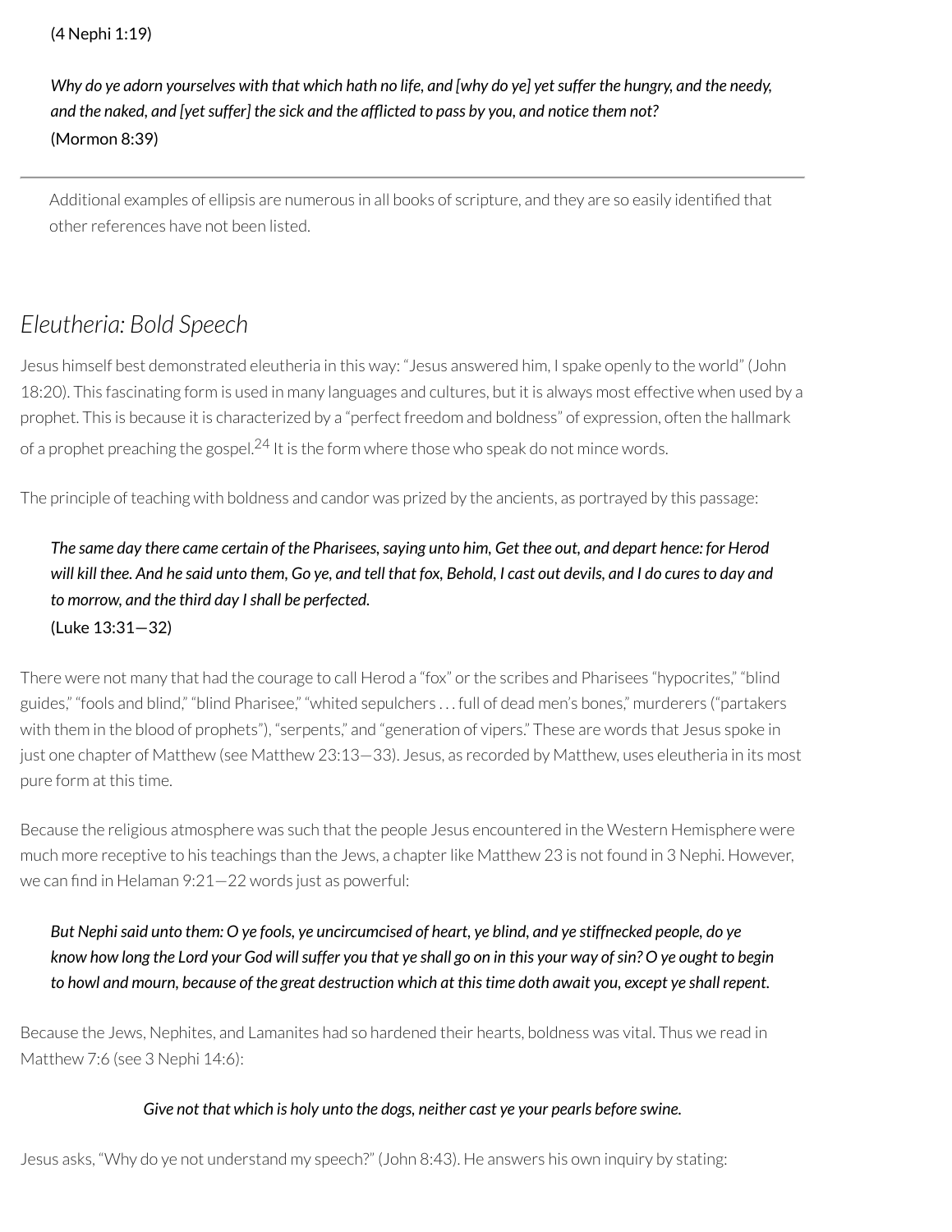## Ye are of your father the devil, and the lusts of your father ye will do. He was a murderer from the beginning, and abode not in the truth, because there is no truth in him. When he speaketh a lie, he speaketh of his own: *for he is a liar, and the father of it.* (John 8:44; see 1 John 3:10)

The necessity of such open and bold speech is commented on relatively often in scriptures, such as when Jesus speaks openly to Peter, as recorded in Mark 8:32—33:

And he spake that saying openly. And Peter took him, and began to rebuke him. But when he had turned about and looked on his disciples, he rebuked Peter, saving, Get thee behind me. Satan: for thou savourest not the *thingsthat be of God, but the thingsthat be of men.*

Often prophets find need to speak in great candor, and those that obey are immediately blessed through the power of the prophets' messages. Paul writes about his boldness of speech (see 2 Corinthians 7:4) and uses eleutheria often (see Romans 1:16). However, Jacob is grieved to use so much boldness:

And also it grieveth me that I must use so much boldness of speech concerning you, before your wives and your children, many of whose feelings are exceedingly tender and chaste and delicate before God;... Wherefore, it burdeneth my soul that I should be constrained ... to admonish you according to your crimes... . and tell you concerning your wickedness and abominations.... the truth according to the plainness of the *word of God.*

(Jacob 2:7—11)

Thus these verses have become one of the greatest examples of eleutheria ever written.

The Book of Mormon prophets, some of which carried with them the direct influences of their roots in Jerusalem, occasionally spoke and wrote using eleutheria:

And when the day cometh that the wrath of God is poured out upon the mother of harlots, which is the great and abominable church of all the earth, whose founder is the devil, then, at that day, the work of the Father shall commence, in preparing the way for the fulfilling of his covenants, which he hath made to his people who *are of the house of Israel.*

(1 Nephi 14:17)

Another example of eleutheria is found in 2 Nephi 25:28—30, where plainness of speech is powerfully used in both negative and positive ways:

And now behold, my people, ye are a stiffnecked people; wherefore, I have spoken plainly unto you, that ye cannot misunderstand. And the words which I have spoken shall stand as a testimony against you; for they are sufficient to teach any man the right way; for the right way is to believe in Christ and deny him not; for by denying him ye also deny the prophets and the law. And now behold, I say unto you that the right way is to believe in Christ, and deny him not; and Christ is the Holy One of Israel; wherefore ye must bow down before him, and worship him with all your might, mind, and strength, and your whole soul; and if ye do this ye shall in *nowise be cast out. And, inasmuch asitshall be expedient, ye must keep the performances and ordinances of God until the law shall be fullled which was given unto Moses.*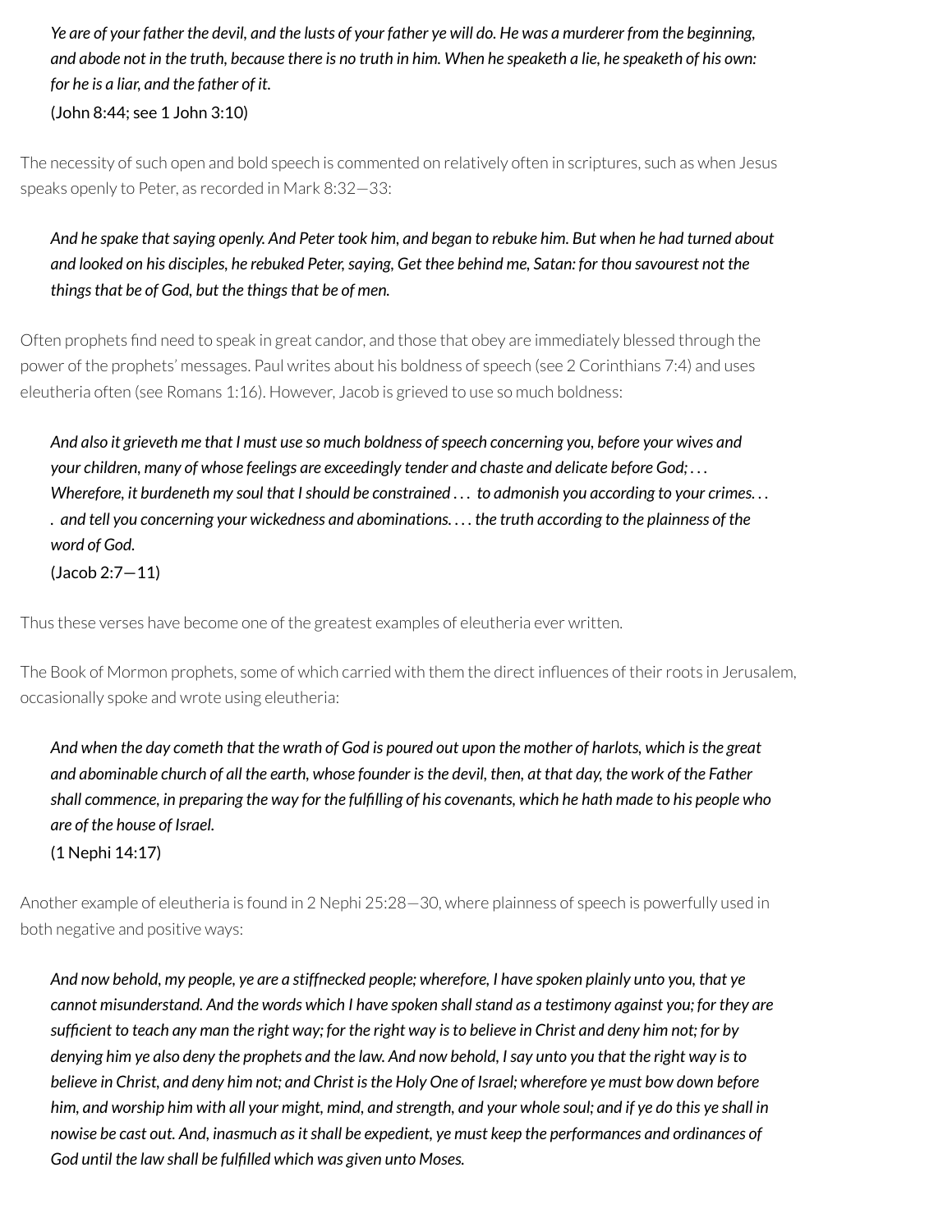We read more examples of this interesting, bold form in 2 Nephi 28:9—12, in which strong words warn those who lived then and us today of wicked leaders:

Yea, and there shall be many which shall teach after this manner, false and vain and foolish doctrines, and shall be puffed up in their hearts, and shall seek deep to hide their counsels from the Lord; and their works *shall be in the dark. And the blood of the saintsshall cry from the ground against them.* (2 Nephi 28:9—10)

In 3 Nephi 11:29 and 34, inscribed anciently on metal plates, we learn that the principle of speaking plainly, openly, and with much candor was still with the prophets 550 years after their forefathers came to the Western Hemisphere. As Moroni abridged the writings of Ether, he edited in many additional examples of candor. One of the most clear is Ether 8:23, where these words are written:

Wherefore, O ye Gentiles, it is wisdom in God that these things should be shown unto you, that thereby ye may repent of your sins, and suffer not that these murderous combinations shall get above you, which are built up to get power and gain-and the work, yea, even the work of destruction come upon you, yea, even the sword of the justice of the Eternal God shall fall upon you, to your overthrow and destruction if ye shall suffer *these thingsto be.*

It could hardly be clearer. This form of openness, freedom of expression, and candor leaves us knowing what our Heavenly Father and Jesus Christ want us to do as spoken by their mouthpiece, the prophet. I am thankful for explicit communication.

Additional examples of eleutheria include Leviticus 23:29—30; 26:27—33; Deuteronomy 4:25—26; 28:15—68; 32:21—26; 1 Nephi 7:8—15; 17:44—48; 2 Nephi 1:13—29; Jacob 2:12—16, 22—23, 34—35; Mosiah 17:9—10, 15—19; Alma 5:14—43, 51—57; 11:23—25.

# *Eironeia: An Opposite Expression*

Eironeia is also called irony. This form is so named because the speakerintends the use of irony "to convey a sense contrary to the ... words employed: not with the intention of concealing his real meaning, but for the purpose of adding greater force."<sup>25</sup> It is also used to communicate contrast or to reveal the foolishness of those who feel there are powers greater than those of Jehovah. Bullinger divides eironeia into five categories:

| I. Divine Irony      | Where the speaker is either the Father or the Son.                                             |  |
|----------------------|------------------------------------------------------------------------------------------------|--|
| II. Human Irony      | Where the speaker is a human being.                                                            |  |
| III. Peirastic Irony | Where the words are not spoken ironically in the normal sense, but $\dots$ by way of trying or |  |
|                      | testing.                                                                                       |  |
| <b>IV.</b> Simulated | Where the words are used by man in hypocrisy.                                                  |  |
| Irony                |                                                                                                |  |
| V. Deceptive         | Where the words are not only hypocritical, but false and deceptive. 26                         |  |
| Irony                |                                                                                                |  |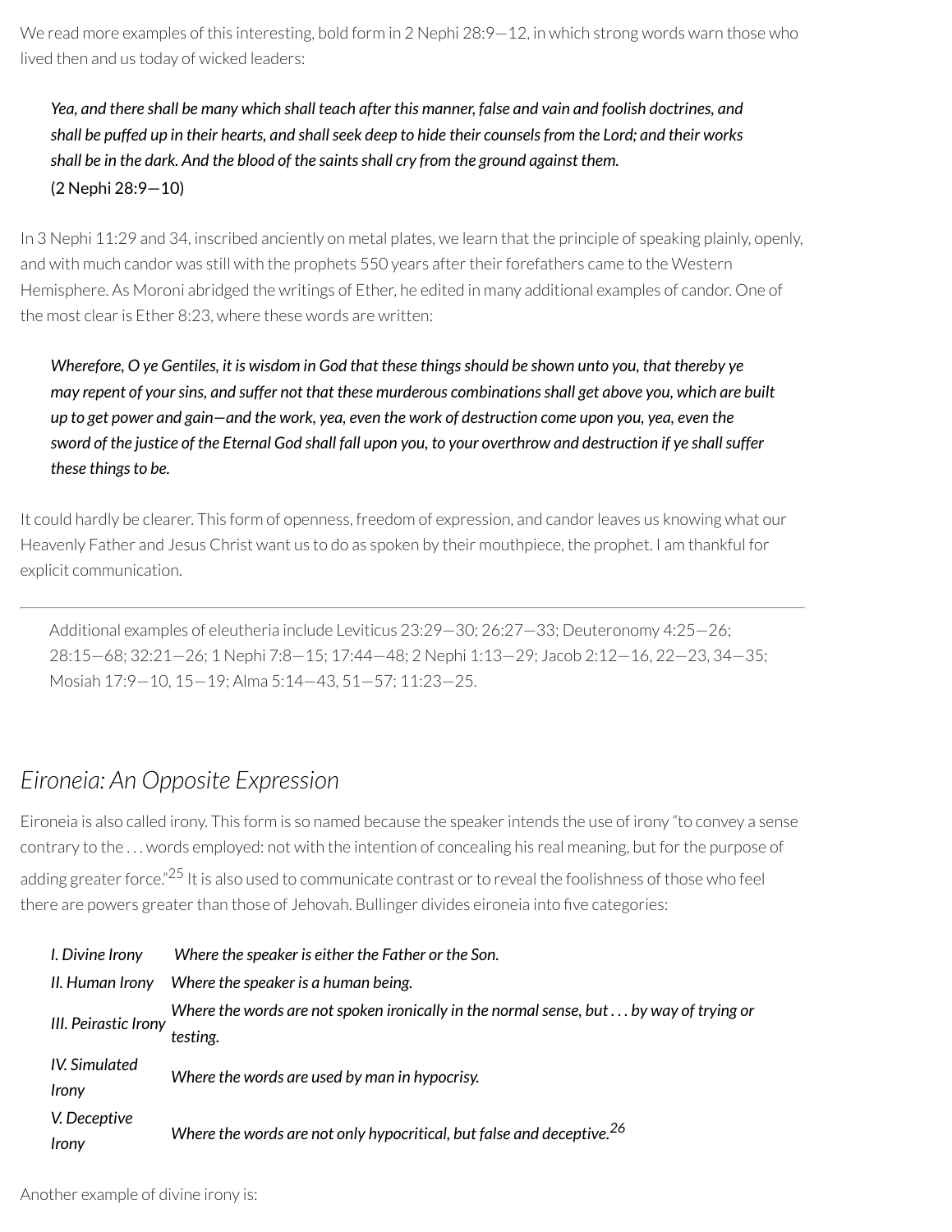## Go and cry unto the gods which ye have chosen; let them deliver you in the time of your tribulation. (Judges 10:14)

In this sarcastic statement, God unmistakably implies that these gods cannotrescue the one who is in trouble.

An interesting example of irony is found in Ezekiel 3:24—26, where the Spirit tells Ezekiel, "Go, shut thyself within thine house." Jehovah then communicates to Ezekiel that the house of Israel will find him even in that place of resort and there "shall put bands upon" him, forthey themselves "are a rebellious house."

The name Lucifer, which was given to Satan, seems still to be identified as "son of the morning," a significant irony (see Isaiah 14:12; 2 Nephi 24:12).

The Lord speaks prophetically in an interesting manner when he states:

## *Enter into the rock, and hide thee in the dust, for fear of the Lord.* (Isaiah 2:10)

Little good will it do us to hide, because the Lord knows where we are at all times. A rather gruesome example of irony is found in Isaiah 3:24, where we read:

## And it shall come to pass, that instead of sweet smell there shall be stink; and instead of a girdle a rent; and instead of well set hair baldness; and instead of a stomacher a girding of sackcloth; and burning instead of *beauty.*

These words all come afterthe Lord has described what the daughters of Zion will do to attempt to be beautiful and earn praise for their outward appearance. This is pure eironeia.

It seems to me that Isaiah uses irony perhaps more than almost any other scriptural author. In Isaiah 8:9—10, we learn that no matter how much the people unite against the Lord they "shall be broken in pieces," a phrase that is repeated three times for emphasis (a perfect cycloides; see pages 33—35).

One language scholar takes an interesting look at the subject by describing a person who uses irony as "a dissembler, one who says less than he thinks or means."<sup>27</sup> Yet another author comments that when accusations occur, in addition to using satire, "there is more latitude for sarcasm and irony,"<sup>28</sup> which is certainly true in several scriptural passages.

Jesus, in his sermonizing in the Western Hemisphere, unravels a familiar divine irony pertaining to the lost tribes of Israel when he states:

## *For they are not lost unto the Father, for he knoweth whither he hastaken them.* (3 Nephi 17:4)

Irony is sometimes found when the obvious is stated, as Jesus does here. In that sense, as we all know, the lost sheep were never lost.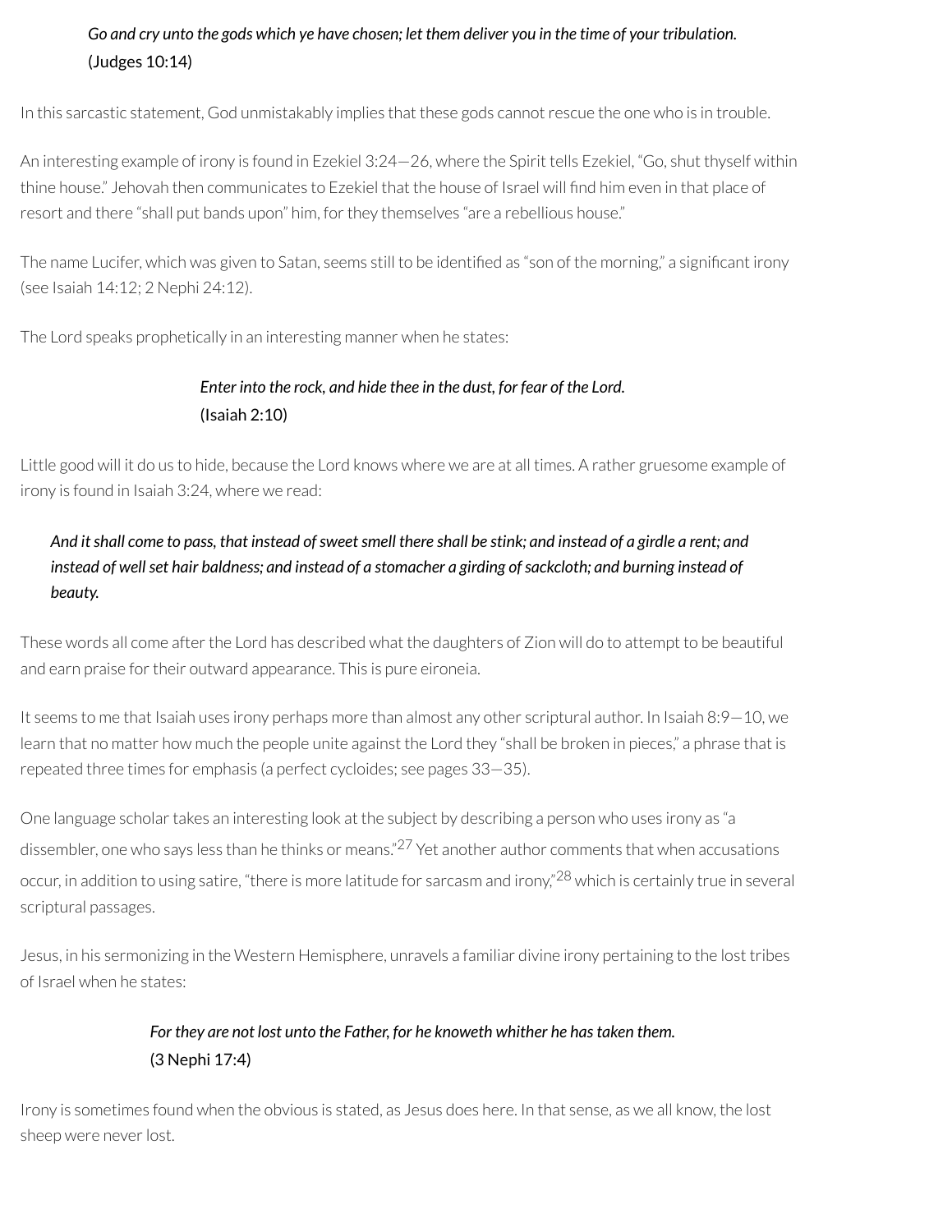A fascinating irony is located in Ether 8:1—9:15, where Moroni writes about Akish, who desires the daughter of Jared to be his wife after she has schemed with Jared to dance for Akish. When Akish asks for Jared's daughter, Jared says, "I will give her unto you, if ye will bring unto me the head of my father, the king" (Ether 8:12). The Lord warns Omer, Jared's father, to leave the land. Jared is then anointed king because of the wickedness of Akish and his associates. Ironically, Akish later kills Jared by beheading him. Jared dies the way he hoped his father would die, killed by the person he directed to kill his father. A double irony, also involving poetic justice, eventually develops when Omer is restored again as king.

A human irony is found in Mosiah 17:13—19. Abinadi warns the evil people who dwell where he is preaching that they will be destroyed by fire. Abinadi is burned to death himself. Irony often intensifies a tragic situation. Earlier in his ministry Abinadi taught the ten commandments and other powerful words of the

Lord to the children of Israel and their priests, but the priests, of all people, ironically did not understand the law (see Mosiah 12:25—27). The false priests knew the words of scripture but did not know their meaning.

In Alma 30:59—60 is found the highest form of deceptive irony. After Korihoris trampled down and killed, we read:

## And thus we see that the devil will not support his children at the last day, but doth speedily drag them down *to hell.*

Satan's ministry is saturated with eironeia, but his not standing by his evil fellow servants is perhaps the most significant irony of all.

Another passage describes a circumstantial irony in the Book of Mormon:

## The armies of the Nephites, when they saw the appearance of the army of Giddianhi, had all fallen to the earth, and did lift their cries to the Lord their God, that he would spare them.... when the armies of Giddianhi saw this they began to shout with a loud voice,... for they had supposed that the Nephites had fallen with *fear.*

(3 Nephi 4:8—9)

The irony here is obvious: while the Giddianhites think the Nephites are fearful of them, they have in fact fallen to the ground to pray. After a terrible struggle, the Nephites are victorious (see 3 Nephi 4:12).

Finally, another wonderful example of irony in the peirastic form is found in Alma 55, where the Nephites under Moroni cause the Lamanites who are guarding the Nephite prisoners to become drunk. The Nephites easily liberate those who are incarcerated and are able to retake the city. Later the Lamanites try to get the Nephite guards drunk using the same procedure, but the scheme does not work a second time for obvious reasons.

Additional examples of eironeia include Genesis 22:2—13; Deuteronomy 32:37—38; Ecclesiastes 11:9; Isaiah 21:5—9; Matthew 22:16; 1 Corinthians 6:4; 1 Nephi 22:23; 2 Nephi 24:9; Mosiah 3:9; 11:11; Alma 8:14—15; 24:30; 47:36.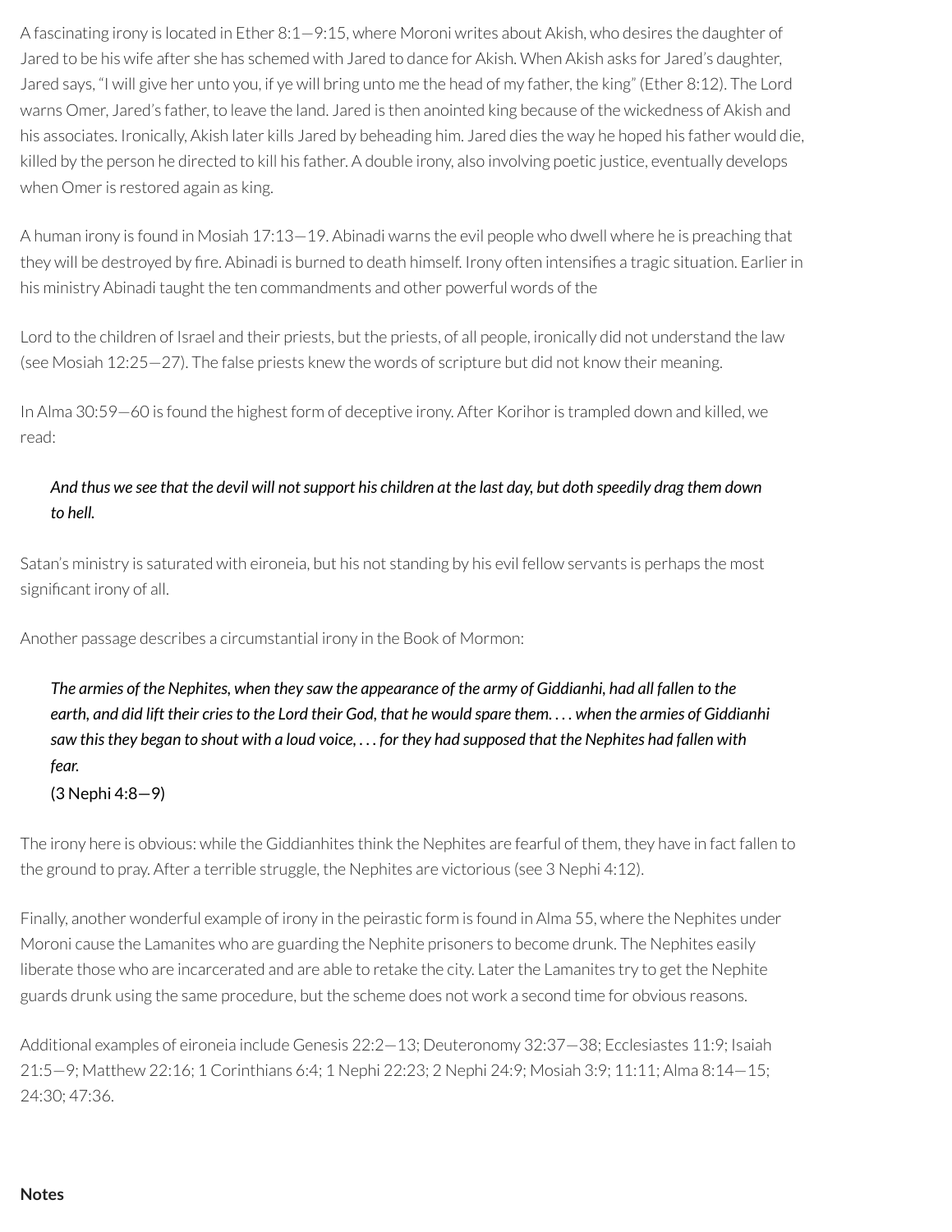1. E. W. Bullinger, *Figures of Speech Used in the Bible* (Grand Rapids, Mich.: Baker Book House, 1968), 871.

2. *Oxford English Dictionary,* 2nd ed., s.v. "anthropopathic." (Hereafter cited as *OED.*)

3. Ibid., s.v. "anthropopathy."

4. *Merriam Webster's Collegiate Dictionary,* 10th ed., s.v. "likeness."

5. See David L. Paulsen, "The Doctrine of Divine Embodiment: Restoration, Judeo-Christian, and Philosophical Perspectives," *BYU Studies* 35/4 (1996): 7—94.

6. See Wilfred G. E. Watson, *Classical Hebrew Poetry* (Shefeld: JSOT Press, 1984), 144—49.

7. Donald W. Parry, "Hebrew Literary Patterns in the Book of Mormon," *Ensign,* October 1989, 60.

8. "This is the best definition of infinity that I have seen," stated H. Clay Gorton, conversation with author, 23 May 1996.

9. Watson, *Classical Hebrew Poetry,* 145.

10. Ibid., 329.

11. See ibid., 329—31.

12. See Bullinger, *Figures of Speech,* 399.

13. Ibid.

14. Ibid.

15. Ibid.

16. *OED,* s.v. "exergasia."

17. Bullinger, *Figures of Speech,* 1.

18. Ibid.

19. Christina Ruse and Marilyn Hopton, *Cassell Dictionary of Literary and Language Terms*(London: Cassell Publishers, 1992), 100.

20. See *American Heritage Dictionary,* 3rd ed., s.v. "ellipsis."

21. *OED,* s.v. "ellipsis."

22. Watson, *Classical Hebrew Poetry,* 303—4.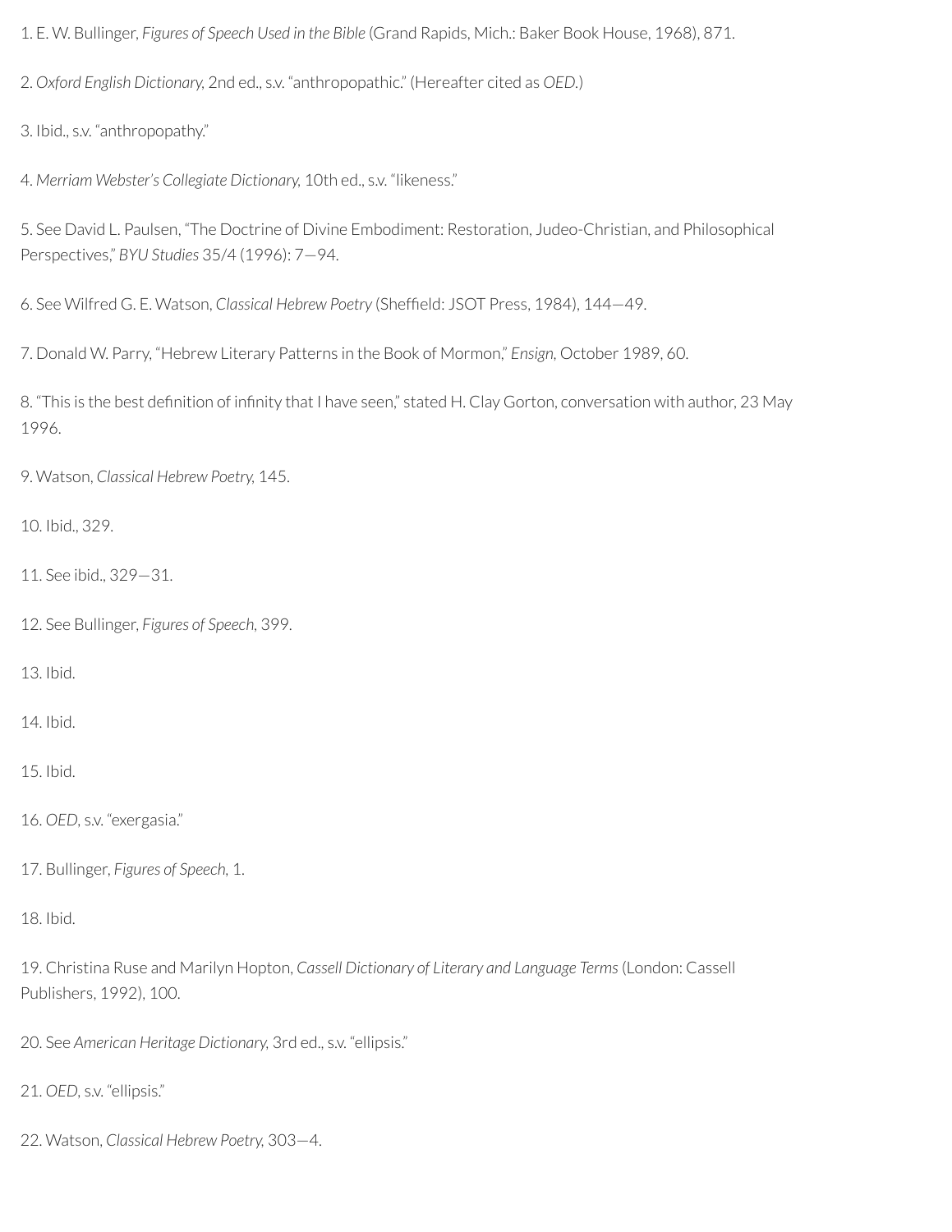23. This is especially true in ancient languages that often expressed personal pronouns only through verb conjugations.

24. Bullinger, *Figures of Speech,* 932.

25. Ibid., 807.

26. Ibid.

27. Walter W. Skeat, A *Concise Etymological Dictionary of the English Language* (New York: Capricorn Books, 1963), 268, s.v. "irony."

28. Robert Alter, *The Art of Biblical Poetry* (New York: Basic Books, 1985), 142.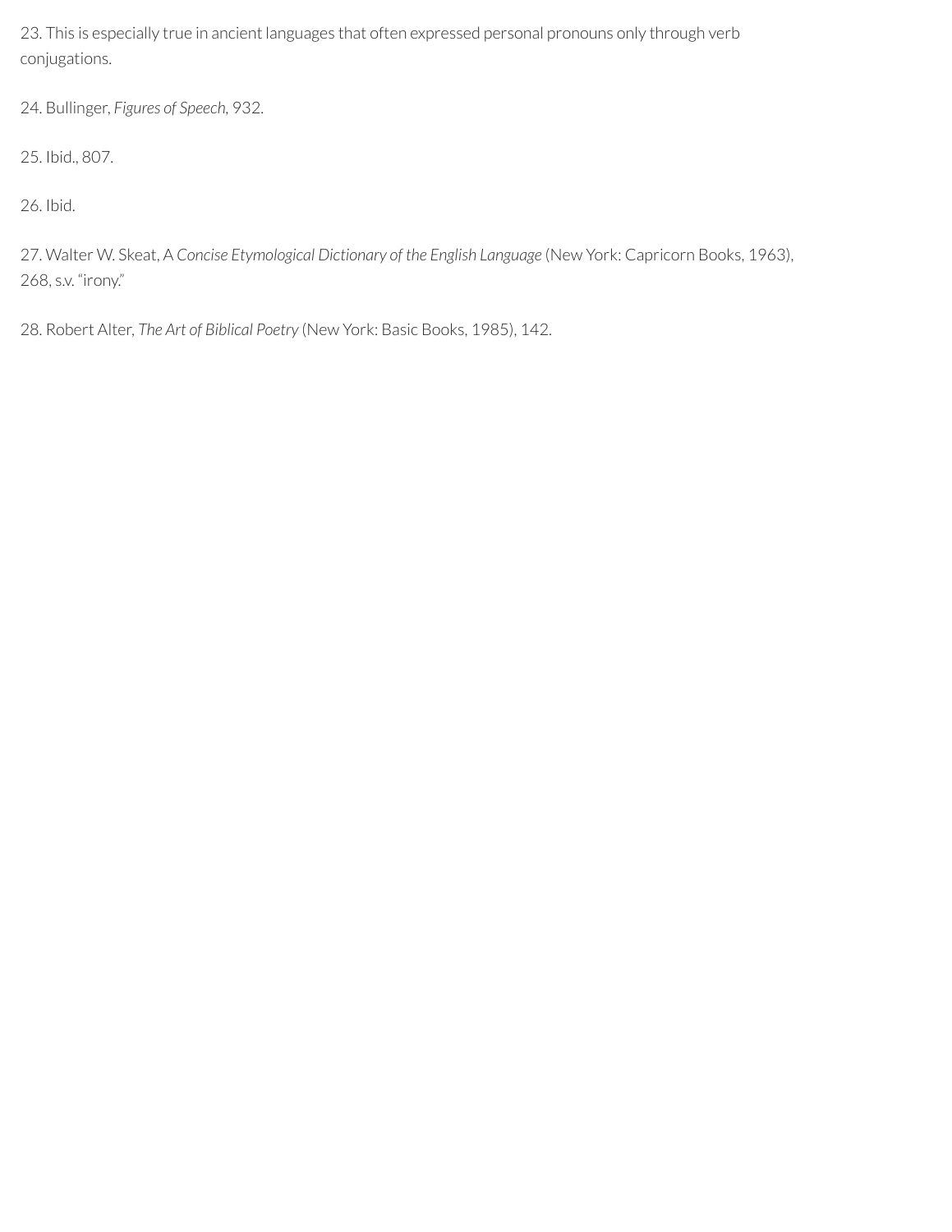# Epilogue

We have merely scratched the surface of a discipline that can fascinate, inspire, and alter your thinking about the sophisticated writing abilities of the prophets who lived from 4000 BC to AD 400. From them we have received the Old and New Testaments, the Book of Mormon, the book of Abraham, and other scripture. They were a faithful group of prophets and leaders who recorded in the language of their fathers many of God's interactions with and instructions to those on earth. I predict that the study of this art form and writing system will increase in popularity as the years unfold. It could become an integral facet of your own scripture study.

A number of additional forms are not delineated in this book, but they will be addressed by others in the future, I am sure. It is possible that all we now know about how the ancients wrote and the forms they used is just a microscopic percentage of what there is yet to learn.

As I observe the effort in this field expended by scholars today, much of which is published and preserved by the Foundation for Ancient Research and Mormon Studies (FARMS), I am persuaded that our own testimonies can expand beyond what they presently are to levels not even imagined or predicted.

It is easy to know what our Savior desires for us to learn when we observe the energy expended by those who wrote his words to us. My prayer for you, as you study and analyze the scriptures more deeply, is that you will find peace and joy in a troubled world.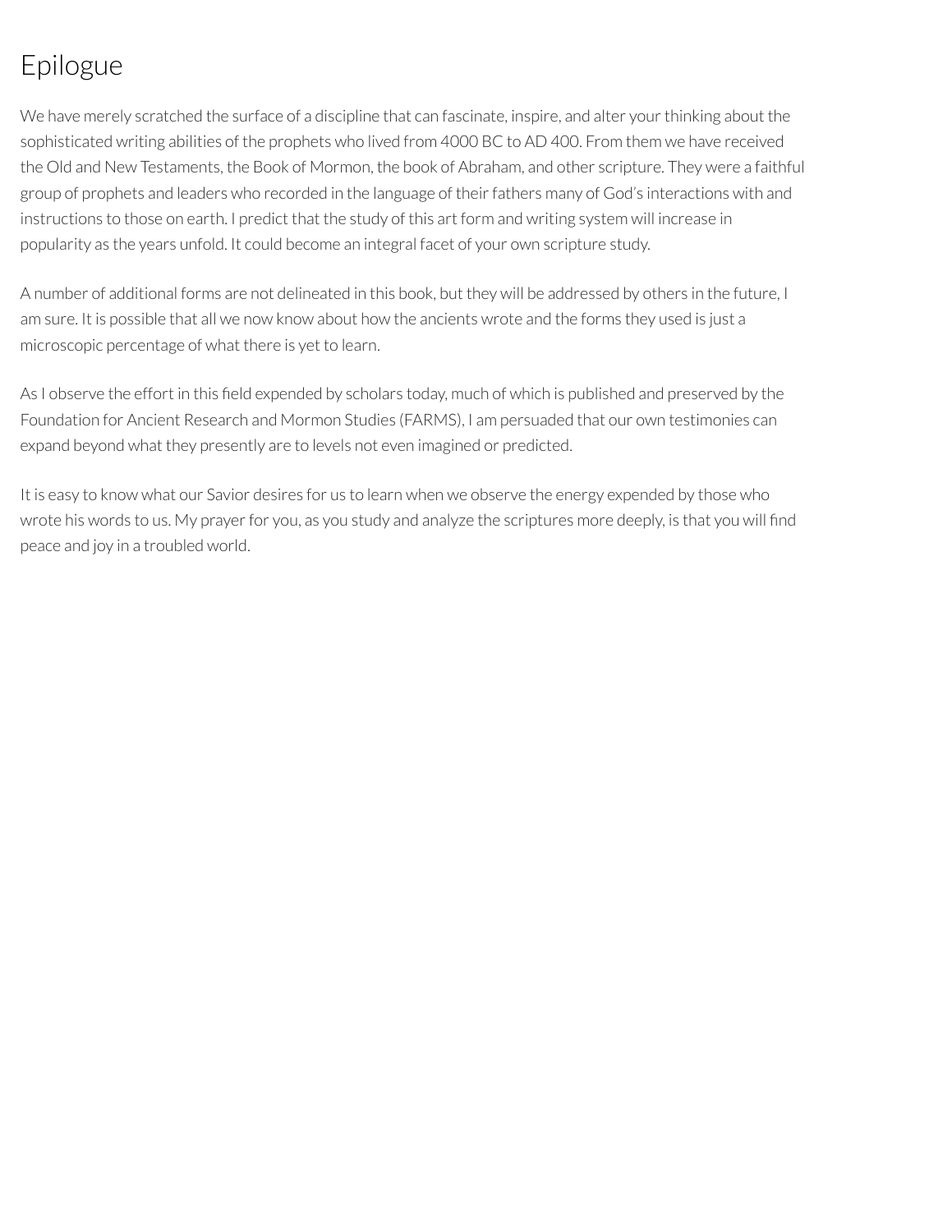# Glossary and Pronunciation Guide

# *Pronunciation Key:*

| /ə/ abut        | /ī/ ice      |
|-----------------|--------------|
| $/a/\text{ash}$ | $/$ ō $/$ go |
| /ä/ mop, mar    | $/0/$ law    |
| /e/bet          | /ü/loot      |
| /ē/ easy        | /y/ yet      |
| /i/ hit         |              |

# *Glossary*

**alternate.** Sentences, words, concepts, or phrases are stated two or more times in the same parallel order.

A *Then the children of Ammon* B *were gathered together,* C *and encamped in Gilead.* A *And the children of Israel* B *assembled themselvestogether,* C *and encamped in Mizpeh.* (Judges 10:17) A *If ye will repent,*

B *and harden not your hearts,* C *then will I have mercy upon you,* D *through mine Only Begotten Son;* A *Therefore, whosoever repenteth,* B *and hardeneth not his heart,* C *he shall have claim on mercy* D *through mine Only Begotten Son* (Alma 12:33–34)

amoebaeon. (a<sup>.</sup> mē·bē·on) The repetition of the same word, phrase, or sentence at the ends of paragraphs that follow one another or are in proximity.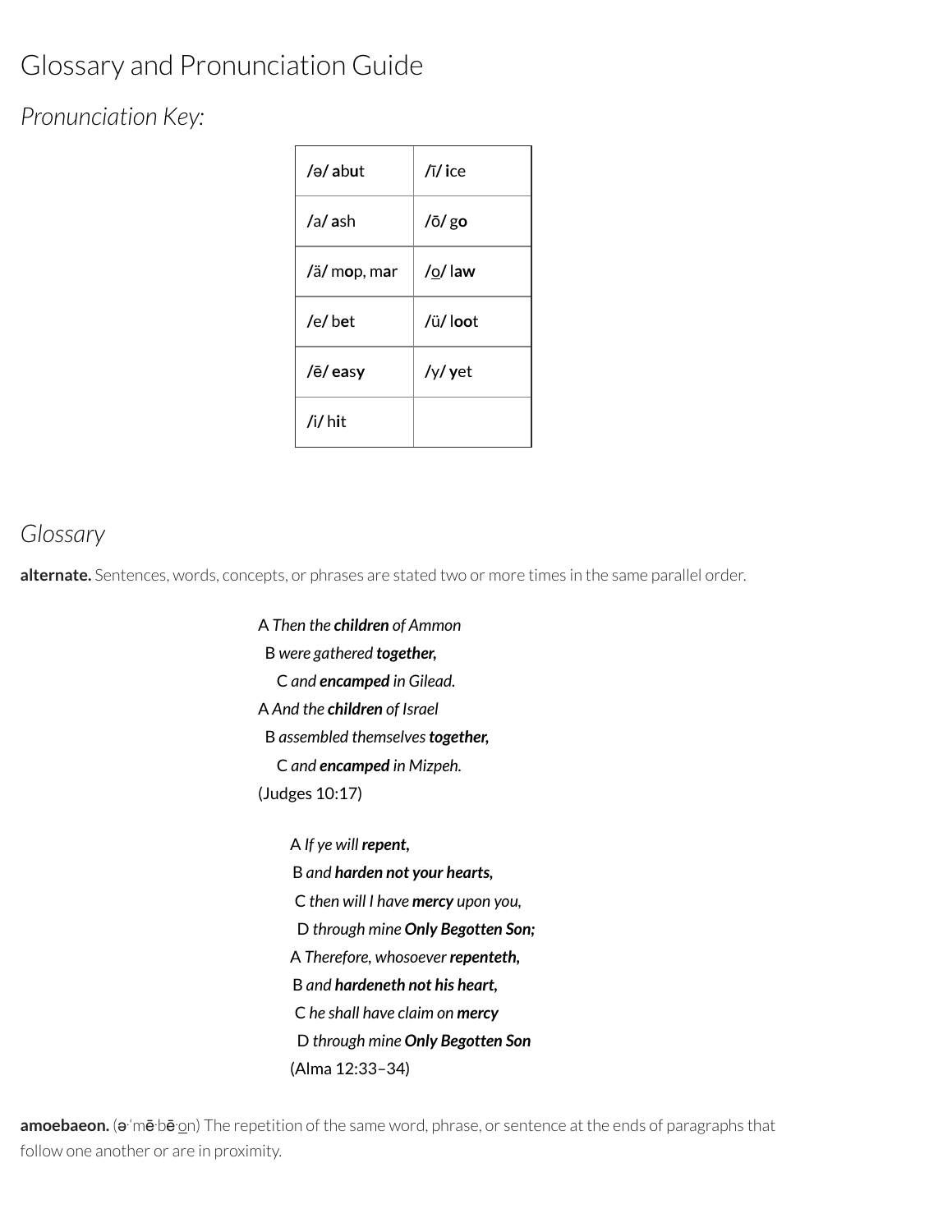The phrase yet have ye not returned unto me, saith the Lord appears five times in Amos 4:6, 8-11 (see page 40, above).

In Jacob 5, the phrase unto mine own self is used to terminate verses 18, 19, 23, 29, and 33. Incidentally, this particular phrase is found nowhere else in scripture.

anabasis. (ə<sup>.</sup>na<sup>.</sup>bə<sup>.</sup>səs) Successive phrases that increase in importance to explain a concept or truth. Often referred to as the "up the staircase" form.

> D *But his delight isin the law of the Lord* C *norsitteth in the seat of the scornful.* B *norstandeth in the way ofsinners,* A *Blessed isthe man that walketh not in the counsel of the ungodly,* (Psalm 1:1–2)

F *and if ye do these things, ye shall be lifted up at the last day.* E *and when thou risest in the morning let thy heart be full of thanks unto God;* D *that he may watch over you in yoursleep;* C *yea, when thou liest down at night lie down unto the Lord,* B *and he will direct thee for good;* A *Counsel with the Lord in all thy doings,* (Alma 37:37)

anaphora. (a<sup>.</sup>naf(a) ra) Phrases that begin the same.

*For the children of Israelshall abide many days without a king, and without a prince, and*  $with$ out *a* sacrifice, and *without an image, and without an ephod, and without teraphim* (Hosea 3:4)

*And now, behold, who can stand against the works of the Lord? Who can deny his sayings? Who will rise up against the almighty power of the Lord? Who will despise the works of the Lord? Who will despise the children of Christ?* (Mormon 9:26)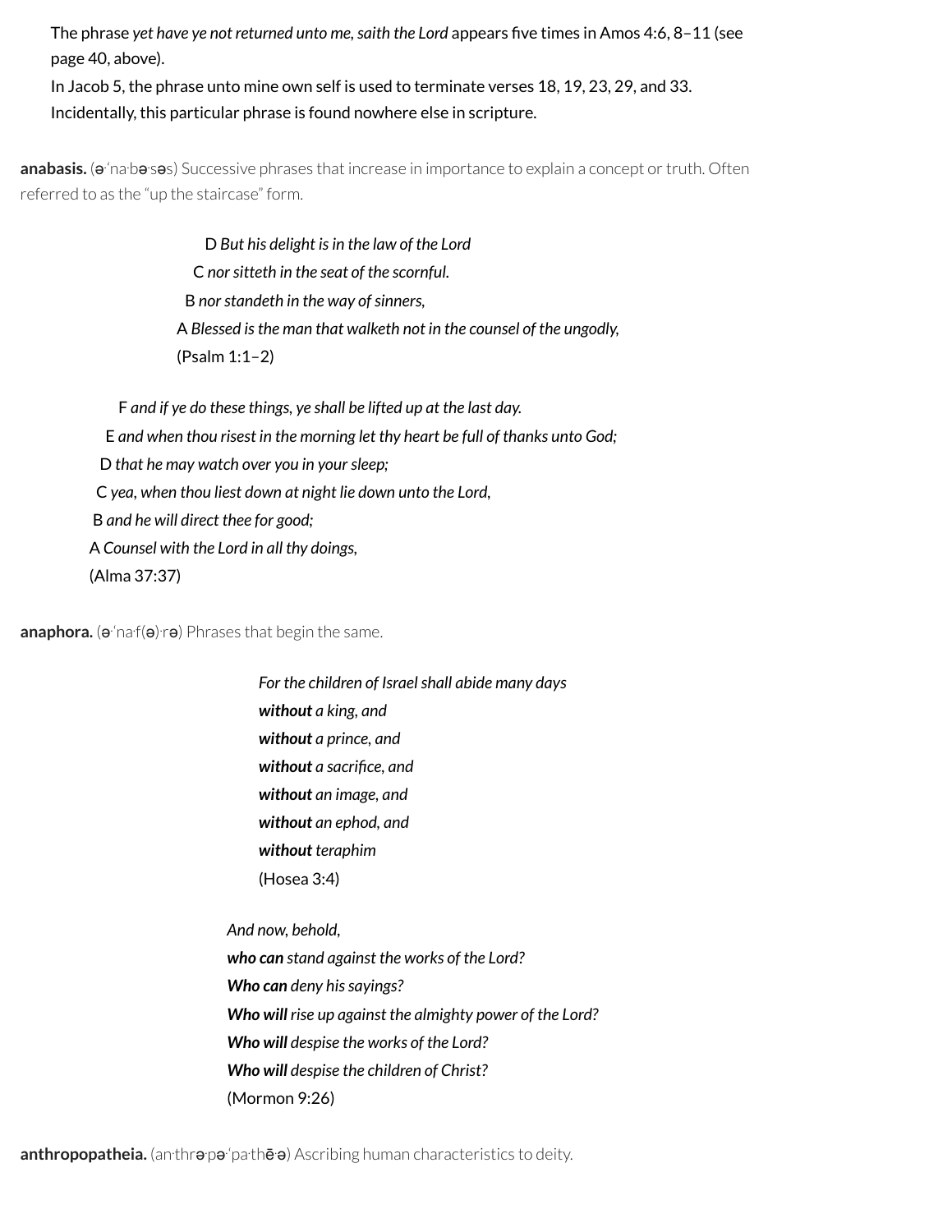And I will set my tabernacle [body] among you: and my soul shall not abhor you. And I will walk among you, *and will be your God, and ye shall be my people.*

(Leviticus 26:11–12)

And I would, my brethren, that ve should know that all the kindreds of the earth cannot be blessed unless he shall make bare his arm in the eves of the nations. Wherefore, the Lord God will proceed to make bare his arm in the eyes of all the nations, in bringing about his covenants and his gospel unto those who are of the house of *Israel.*

(1 Nephi 22:10–11)

antimetabole. (antē·mo·'tab·o·lē) Opposing words or phrases repeated in inverse order. In other words, antithetical chiasmus.

> A *Woe unto them that call evil* B *good,* B *and good* A *evil;*

A *that put darkness* B *for light,* B *and light* A *for darkness;* A *that put bitter* B *forsweet,* B *and sweet* A *for bitter!*

(Isaiah 5:20)

A *For if there be no Christ* B *there be no God; and if there be no God* C *we are not,* C *for there could have been no creation.* B *But there is a God,* A *and he is Christ, and he cometh in the fulness of his own time.* (2 Nephi 11:7)

**antithetical parallelism.** A concept, word, idea, or meaning that is the opposite of another that follows it in proximity.

> A *we wait for light,* B *but behold obscurity;* A *for brightness,* B *but we walk in darkness.*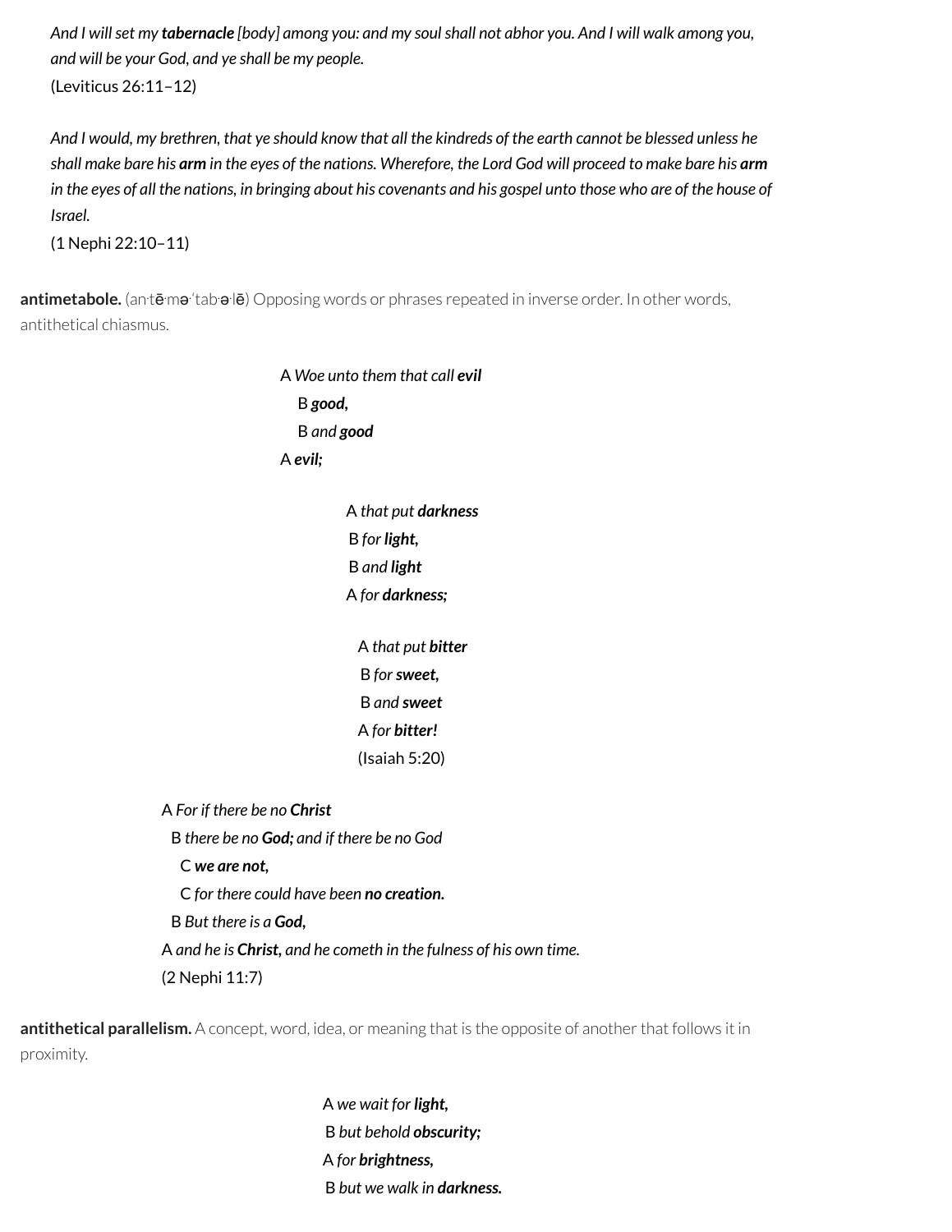(Isaiah 59:9)

A *They that have done good* B *shall have everlasting life;* A *and they that have done evil* B *shall have everlasting damnation.* (Helaman 12:26)

catabasis. (kə<sup>.</sup>ta<sup>.</sup>bə<sup>.</sup>sis) Phrases that decrease in importance as they explain a principle or truth. Often referred to as the "down the staircase" form.

> A *though they climb up to heaven, thence* B *will I bring them down:* C *And though they hide themselvesin the top of Carmel,* D *I willsearch and take them out thence;* E *and though they be hid from my sight in the bottom of the sea,* F *thence will I command the serpent,* G *and he shall bite them* (Amos 9:2–3)

A *And now, he imparteth his word by angels unto men,*

B *yea, not only men but women also.*

C Now this is not all; little children do have words given unto them many times, which confound the wise and *the learned.*

(Alma 32:23)

chiasmus. (kī<sup>·</sup>az·məs) Parallelism in which the message is repeated in the opposite order of the first presentation.

A *And the Lord said unto Moses,* B *The man shall be surely put to death:* C *all the congregation shallstone him with stones* D *without the camp.* D *And all the congregation brought him without the camp,* C *and stoned him with stones,* B *and he died;* A *asthe Lord commanded Moses.* (Numbers 15:35–36)

A *for ye ought to tremble;*

B *for the Lord redeemeth none such*

C *that rebel against him*

D and **die in their sins;** 

X *yea, even all those*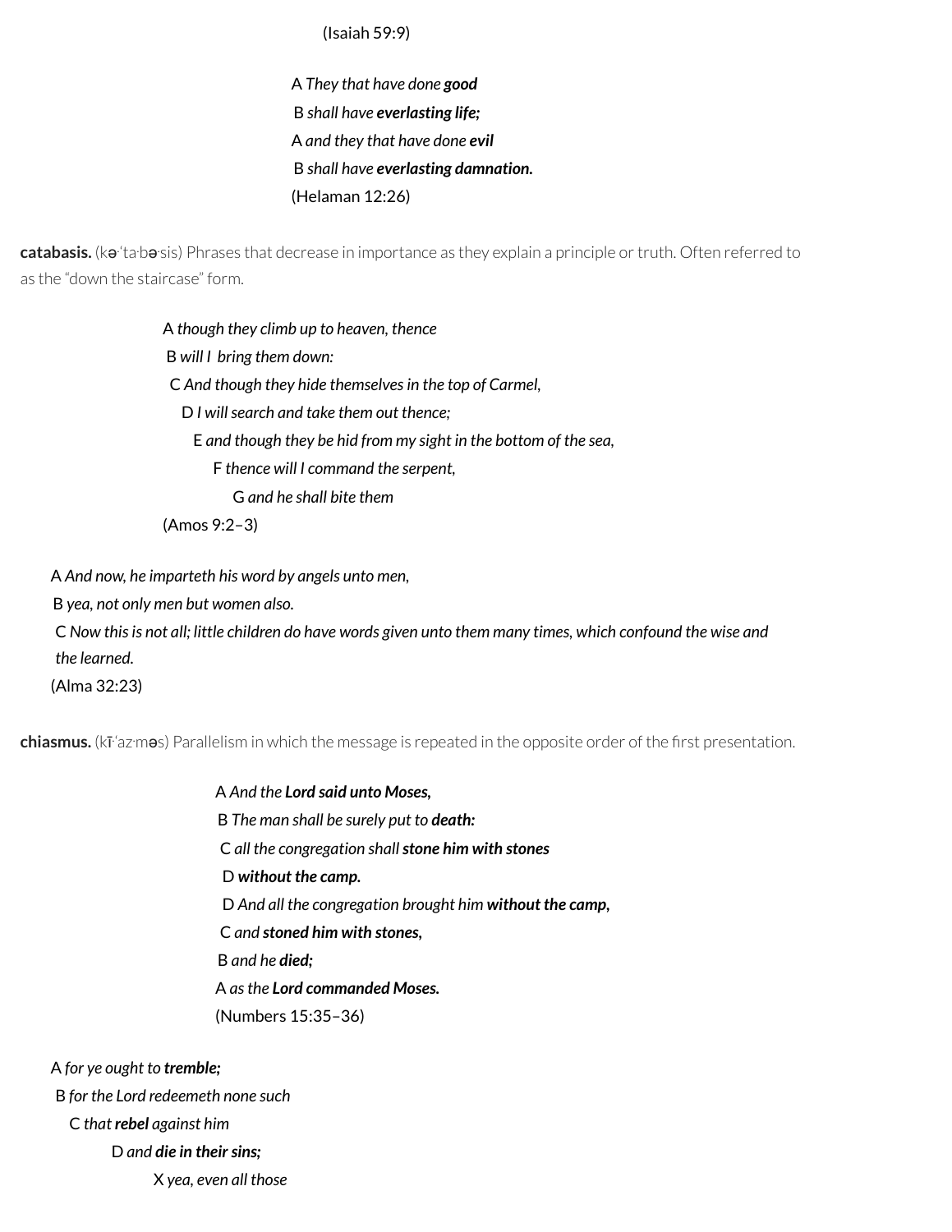D *that have perished in theirsins eversince the world began,*

C *that have wilfully rebelled against God, that have known the commandments of God, and would not keep them;*

B *these are they that have no part in the rst resurrection.*

A *Therefore ought ye not to tremble?*

(Mosiah 15:26–27)

**climax.** The word or phrase at the end of one expression repeated at the beginning of the next.

*Tell ye your children of it, and let your children tell their children, and their children another generation. That which the palmerworm hath left hath the locust eaten; and that which the locust hath left hath the cankerworm eaten; and that which the cankerworm hath left hath the caterpillar eaten.* (Joel 1:3–4)

*And if ye shallsay there is no law, ye shall also say there is no sin. If* ye shall say there is no sin, ye shall also say there is no righteousness. *And if there be no righteousnessthere be no happiness. And if there be no righteousness nor happinessthere be no punishment nor misery. And if these things are not there is no God. And if there is no God we are not, neither the earth; for there could have been no creation of things* (2 Nephi 2:13)

cycloides. (sī<sup>.</sup>'kl<u>o</u>idēz) A word or phrase that circulates at regular intervals through a text, often delineating a single message.

*Lift up your heads, O ye gates; and be ye lift up, ye everlasting doors,* and the King of glory shall come in. Who is this King of glory? The Lord strong and mighty, the Lord mighty in *battle. Lift up your heads, O ye gates; even lift them up, ye everlasting doors; and the King of glory shall come in.* (Psalm 24:7–9)

> *And now if ye have judges, and they do not judge you according to the law which has been given, ye can cause that they may be judged of a higher judge. If your higher judges do not judge*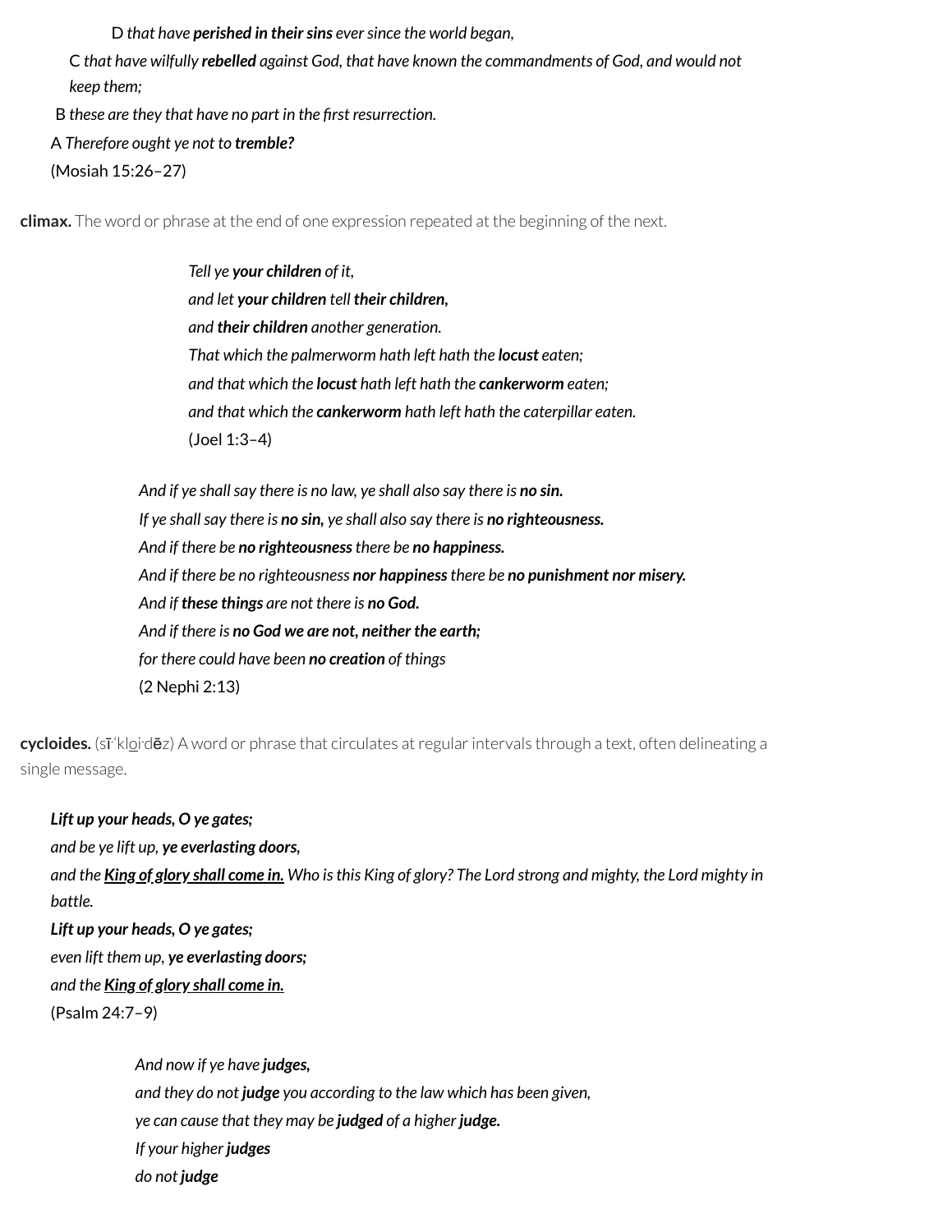*righteousjudgments, ye shall cause that a small number of your lower judgesshould be gathered together, and they shall judge your higher judges, according to the voice of the people.* (Mosiah 29:28–29)

eironeia. (i<sup>.</sup> 'ro<sup>ne:</sup> a) Also called irony. Communicates a sense contrary to the strict meaning of the words used.

Go cry unto the gods which ye have chosen; let them deliver you in the time of your tribulation. (Judges 10:14)

The armies of the Nephites, when they saw the appearance of the army of Giddianhi, had all fallen to the earth, and did lift their cries to the Lord their God, that he would spare them.... when the armies of Giddianhi saw this they began to shout with a loud voice, ... for they had supposed that the Nephites had fallen with *fear.*

(3 Nephi 4:8–9)

eleutheria. (el·yü·thi·r·a) A bold statement intended to reprehend or shock.

The "thou shalt not" message of the Ten Commandments (see Exodus 20:3–17) found in the Old Testament is an example of this form in which the author speaks boldly and freely.

Wo unto such, for they are in danger of death, hell, and an endless torment. I speak it boldly; God hath commanded me. Listen unto them and give heed, or they stand against you at the judgment-seat of Christ. (Moroni 8:21)

ellipsis. (i<sup>.</sup>'lip<sup>s</sup>s) A word or words are left out, but the reader can still understand the meaning of the text. In Hebrew, pronouns are elliptical.

Then the spirit came upon Amasai, who was chief of the captains, and he [Amasai] said, Thine [David] are we, David, and on thy side, thou son of Jesse: peace, peace, be unto thee [David], and peace be to thine helpers *[the army and loyalsubjects? Jehovah?]; for thy God helpeth thee [David? Israel?]. Then David received them,* and made them [children of Benjamin and Judah?] captains of the band. And there fell some of Manasseh to *David, when he [David?] came with the Philistines against Saul to battle: but they [Philistines? Manasseh?]* helped them not: for the lords of the Philistines upon advisement sent him away, saying, He will fall to his *master Saul to the jeopardy of our heads.*

(1 Chronicles 12:18–19)

And thou [Jacob] hast beheld in thy [Jacob] youth his [Jesus Christ] glory; wherefore, thou [Jacob] art blessed *even asthey [those who would know Jesusin Jerusalem and the Western Hemisphere during his earthly ministry] unto whom [see preceding] he [the Savior]shall minister in the esh; for the Spirit isthatsame, yesterday, today and forever.*

(2 Nephi 2:4)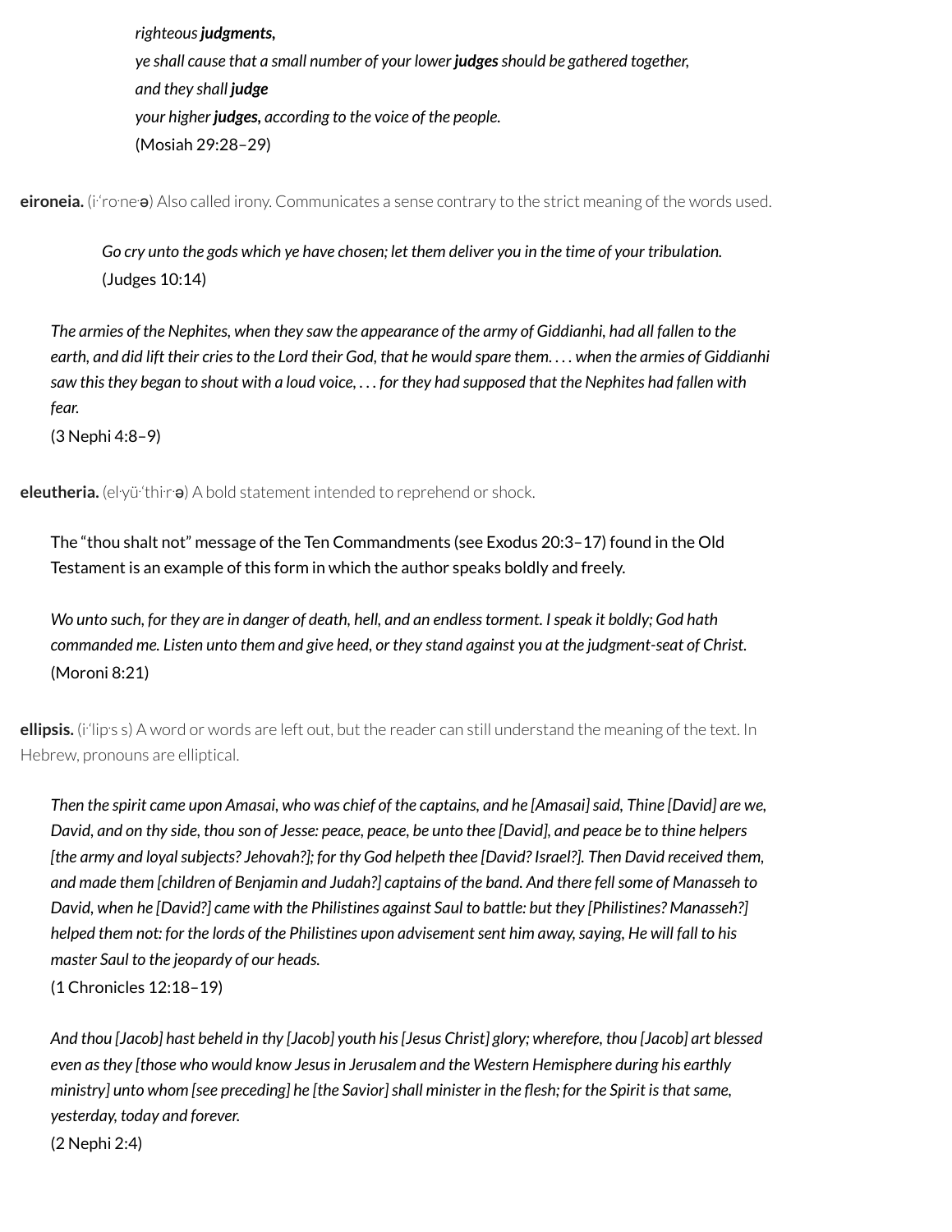epibole. (i<sup>.</sup> pib · lē) The repetition of the same phrase or words at irregular intervals.

The voice of the Lord is upon the waters: the God of glory thundereth: the Lord is upon many waters. *The voice of the Lord is powerful; the voice of the Lord isfull of majesty. The voice of the Lord breaketh the cedars; yea, the Lord breaketh the cedars of Lebanon.* He maketh them also to skip like a calf: Lebanon and Sirion like a voung unicorn. **The voice of the Lord** *divideth the ames of re. The voice of the Lord shaketh the wilderness; the Lord shaketh the wilderness of Kadesh.* (Psalm 29:3–8) *But behold, asthe seed swelleth, and sprouteth, and beginneth to grow, then you must needssay that the seed is good; for behold itswelleth, and sprouteth, and beginneth to grow.* And now, behold, will not this strengthen your faith? Yea, it will strengthen your faith: for ye will say I know *that thisis a good seed; for behold itsprouteth and beginneth to grow.* And now, behold, are ye sure that this is a good seed? I say unto you, Yea; for every seed bringeth forth unto its own likeness. Therefore, if a seed groweth it is good, but if it groweth not, behold it is not good, therefore it is cast away. And now, behold, because ve have tried the experiment, and planted the seed, and it swelleth and *sprouteth, and beginneth to grow, ye must needs know that the seed is good.*

(Alma 32:30–33)

epistrophe. (i<sup>.</sup>pistrofe) The repetition of the same word or words at the end of sentences that follow one another.

And ve shall eat in plenty, and be satisfied, and praise the name of the Lord vour God, that hath dealt *wondrously with you: and my people shall never be ashamed.*

And ye shall know that I am in the midst of Israel, and that I am the Lord your God, and none else: and my *people shall never be ashamed.*

(Joel 2:26–27)

Yea, do ye suppose that they would have been led out of bondage, if the Lord had not commanded Moses that *he should lead them out of bondage?*

Now ye know that the children of Israel were in bondage; and ye know that they were laden with tasks, which were grievous to be borne; wherefore, ye know that it must needs be a good thing for them, that they should be *brought out of bondage.*

(1 Nephi 17:24–25)

exergasia. (ex·ər·'gä·zē·ə) Repetition of an idea in order to work out or explain more clearly what has already been stated.

> *I cried by reason of mine afiction unto the Lord,*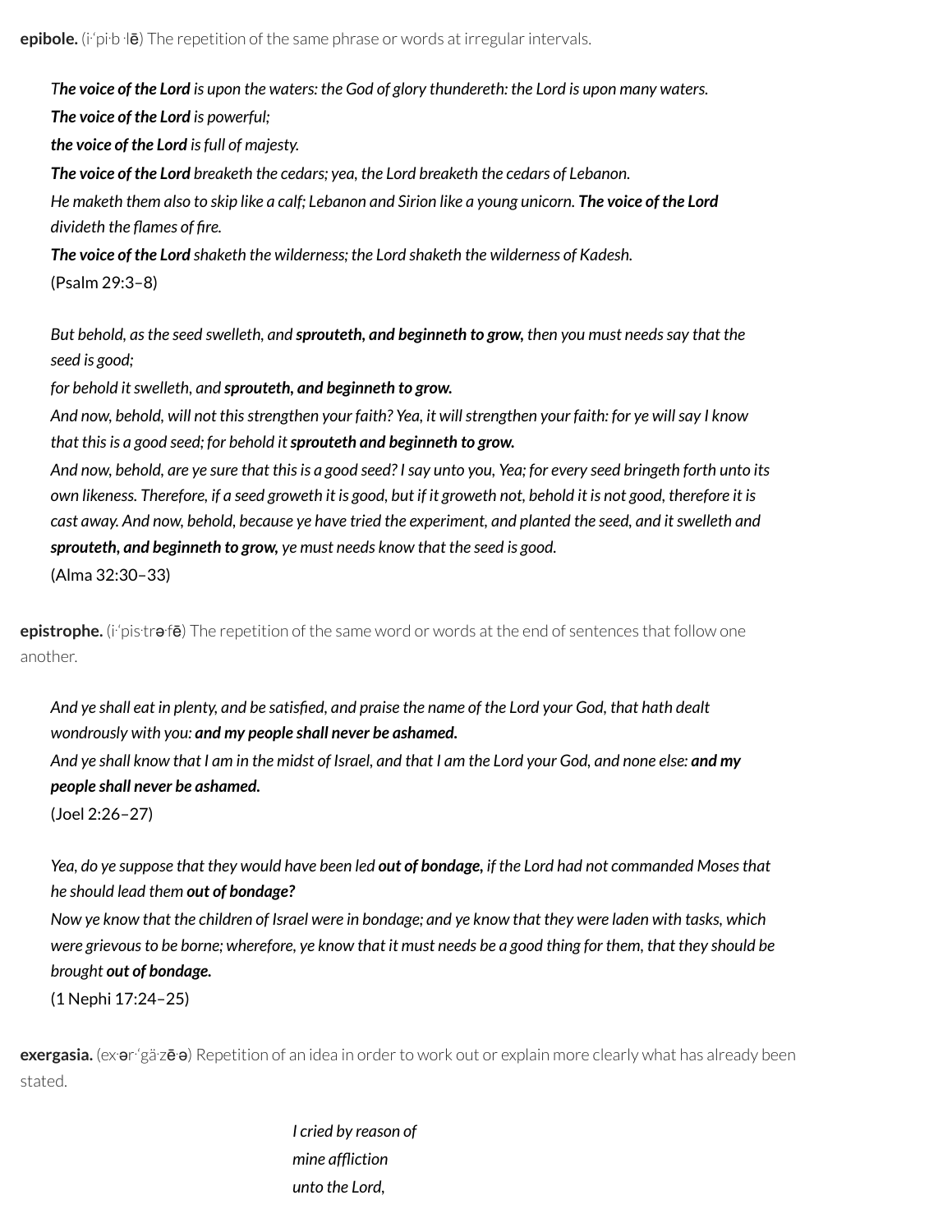*and he heard me; out of the belly of hell cried I, and thou heardest my voice. For thou hadst cast me into the deep, in the midst of the seas; and the oods compassed me about: all thy billows and thy waves passed over me.* (Jonah 2:2–3)

*And the meek also shall increase, and their joy shall be in the Lord, and the poor among men shall rejoice in the Holy One of Israel. For assuredly asthe Lord liveth they shallsee that the terrible one is brought to naught, and the scorner is consumed, and all that watch for iniquity are cut off* (2 Nephi 27:30–31)

**gender-matched parallelism.** Masculine and feminine nouns in parallel combinations.

#### *I will make your heaven* (m.) *asiron* (m.) *And your earth* (f.) *as brass*(f.)

(Leviticus 26:19)

inclusio. (in·'klü·zē·ō) A word or phrase that begins and ends a verse or verses with a major message between the two words or phrases.

#### *Thy word have I hid in mine heart,*

that I might not sin against thee. Blessed art thou, O Lord: teach me thy statutes. With my lips have I declared all the judgments of thy mouth. I have rejoiced in the way of thy testimonies, as much as in all riches. I will *meditate in thy precepts, and have respect unto thy ways. I will delight myself in thy statutes: I will not forget thy word.* (Psalm 119:11–16)

#### *And now, my brethren, I have spoken plainly that ye cannot err.*

And as the Lord God liveth that brought Israel up out of the land of Egypt, and gave unto Moses power that he should heal the nations after they had been bitten by the poisonous serpents, if they would cast their eyes unto the serpent which he did raise up before them, and also gave him power that he should smite the rock and the water should come forth; yea, behold I say unto you, that as these things are true, and as the Lord God *liveth, there is none other name given under heaven save it be this Jesus Christ,*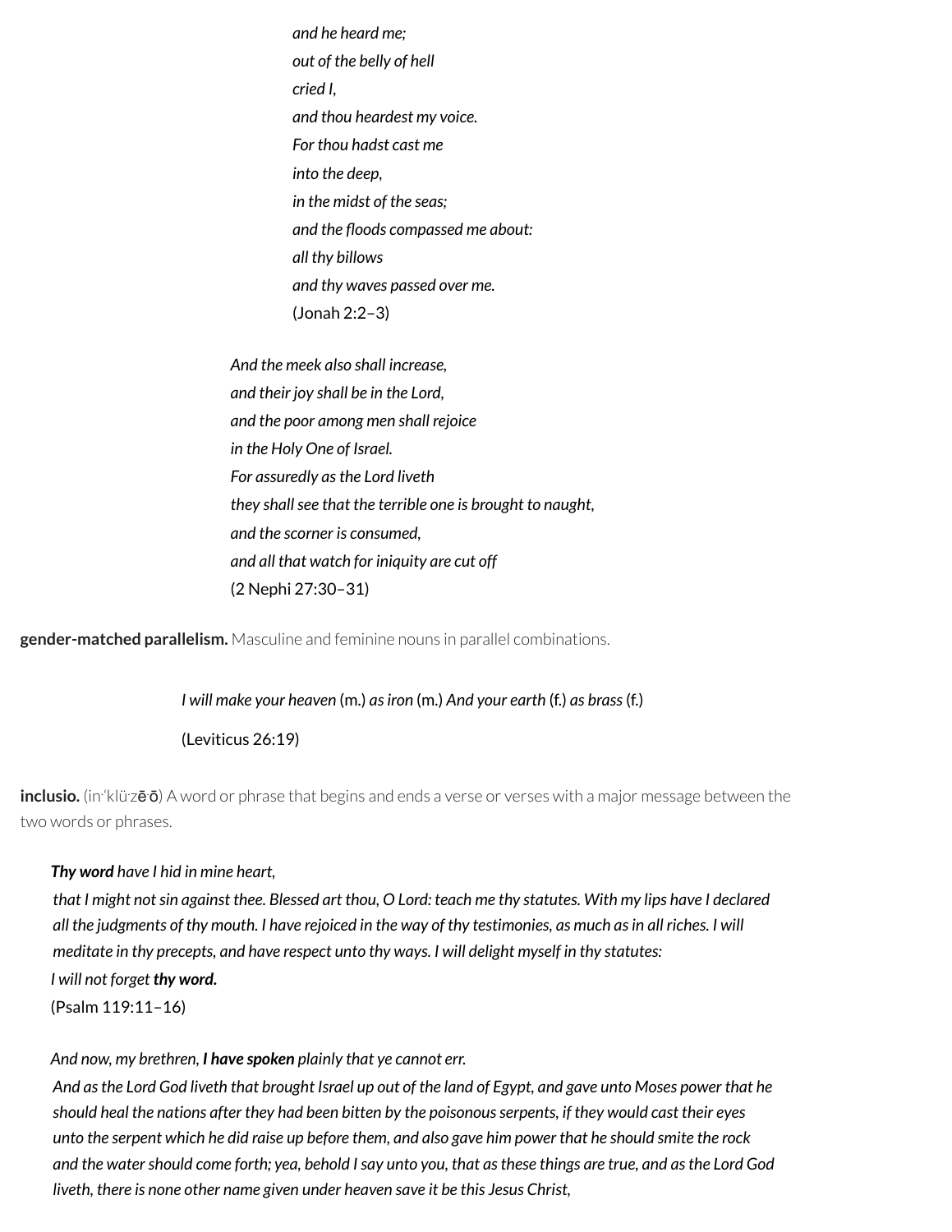*of which I have spoken, whereby man can be saved.* (2 Nephi 25:20)

**numerical parallelism.** Numbers are repeated or listed sequentially in a text, often exaggerated to convey a point or concept.

How should one chase a thousand, and two put ten thousand to flight, except their Rock had sold them, and *the Lord had shut them up?* (Deuteronomy 32:30)

And Lamah had fallen with his **ten thousand:** and Gilgal had fallen with his **ten thousand:** and Limhah had *fallen with histen thousand; and Jeneum had fallen with histen thousand; and Cumenihah, and Moronihah,* and Antionum, and Shiblom, and Shem, and Josh, had fallen with their ten thousand each. And it came to pass that there were ten more who did fall by the sword, with their ten thousand each; yea, even all my *people,save it were those twenty and four who were with me.*

(Mormon 6:14–15)

paradiastole. (pera·dī·'as·tō·lē) A concentrated use of either/or or neither/nor in Hebrew texts.

*Neither did Ephraim drive out the Canaanitesthat dwelt in Gezer. . . . Neither did Zebulun drive out the inhabitants of Kitron, nor the inhabitants of Nahalol. . . . Neither did Asher drive out the inhabitants of Accho, nor the inhabitants of Zidon, nor of Ahlab, nor of Achzib, nor of Helbah, nor of Aphik, nor of Rehob* (Judges 1:29–31)

*And there could be no light, because of the darkness,*

*neither candles,*

*neither torches;*

neither could there be fire kindled with their fine and exceedingly dry wood, so that there could not be any *light* at all; And there was not any light seen,

*neither fire*, *nor glimmer, neither the sun, nor the moon, nor the stars*

(3 Nephi 8:21–22)

polysyndeton. (pä·lē·'sin·də·tän) A conjunction used repeatedly at the beginning of successive clauses.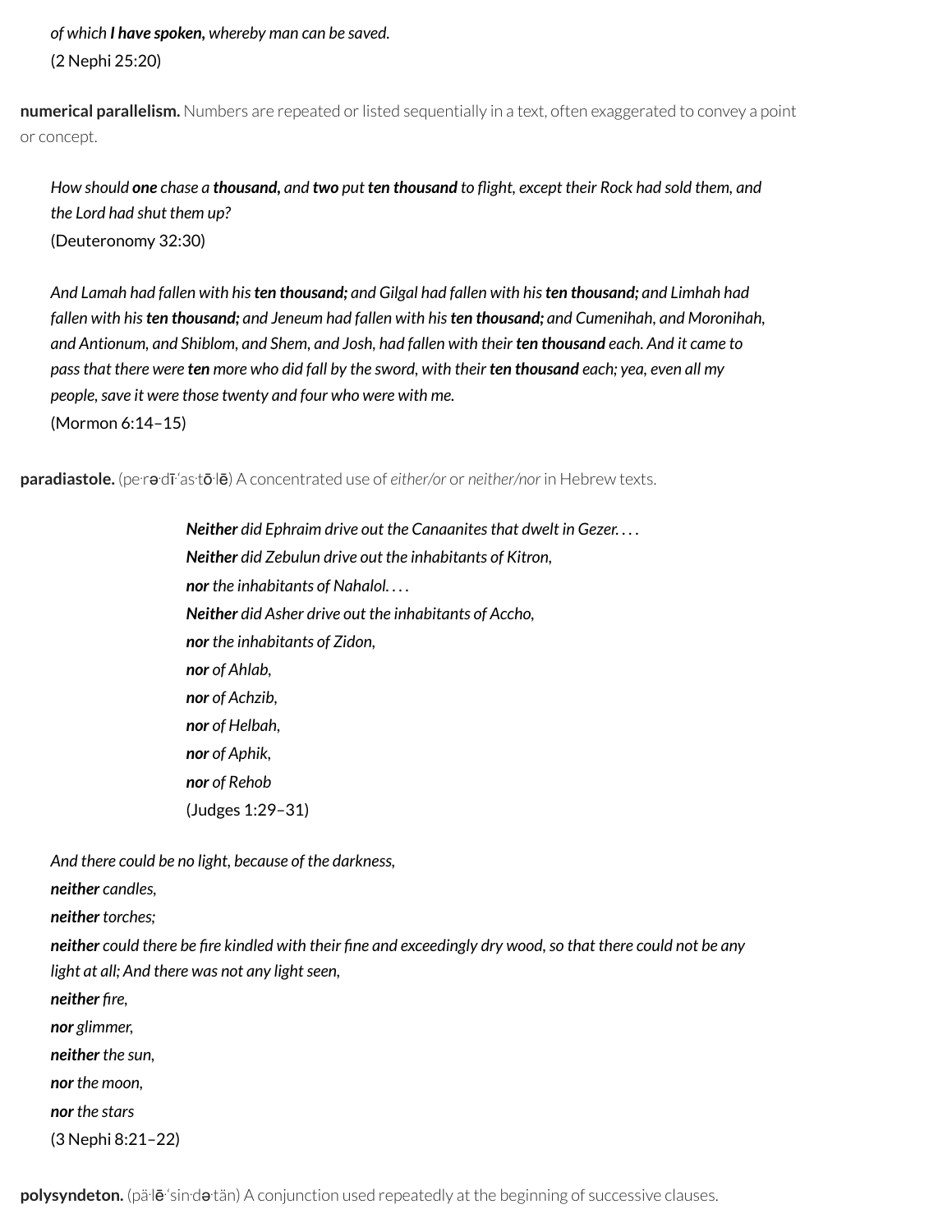*And they came to the place which God had told him of; and Abraham built an altar there, and laid the wood in order, and bound Isaac hisson, and laid him on the altar upon the wood. And Abraham stretched forth his hand, and took the knife to slay hisson. And the angel of the Lord called unto him out of heaven, and said, Abraham, Abraham: and he said, Here am I. And he said, Lay not thine hand upon the lad* (Genesis 22:9–12)

And it came to pass in this year there began to be a war between the Nephites, who consisted of the Nephites *and the Jacobites and the Josephites and the Zoramites; and this war was between the Nephites, and the Lamanites and the Lemuelites and the Ishmaelites.* (Mormon 1:8)

**repetitive parallelism.** Two or more clauses, verses, or sentences found closely aligned in the text.

A *Adah and Zillah, hear my voice* A *ye wives of Lamech, hearken unto my speech:* B *for I have slain a man to my wounding,* B *and a young man to my hurt.* (Genesis 4:23)

synonymia. (si<sup>.</sup>nə<sup>.</sup>'nim<sup>.</sup>ē<sup>.</sup>ə) The repetition of words or phrases that have the same or similar meanings.

*And the Lord passed by before him, and proclaimed, The Lord, The Lord God, merciful and gracious, longsuffering, and abundant in goodness and truth, Keeping mercy for thousands, forgiving iniquity*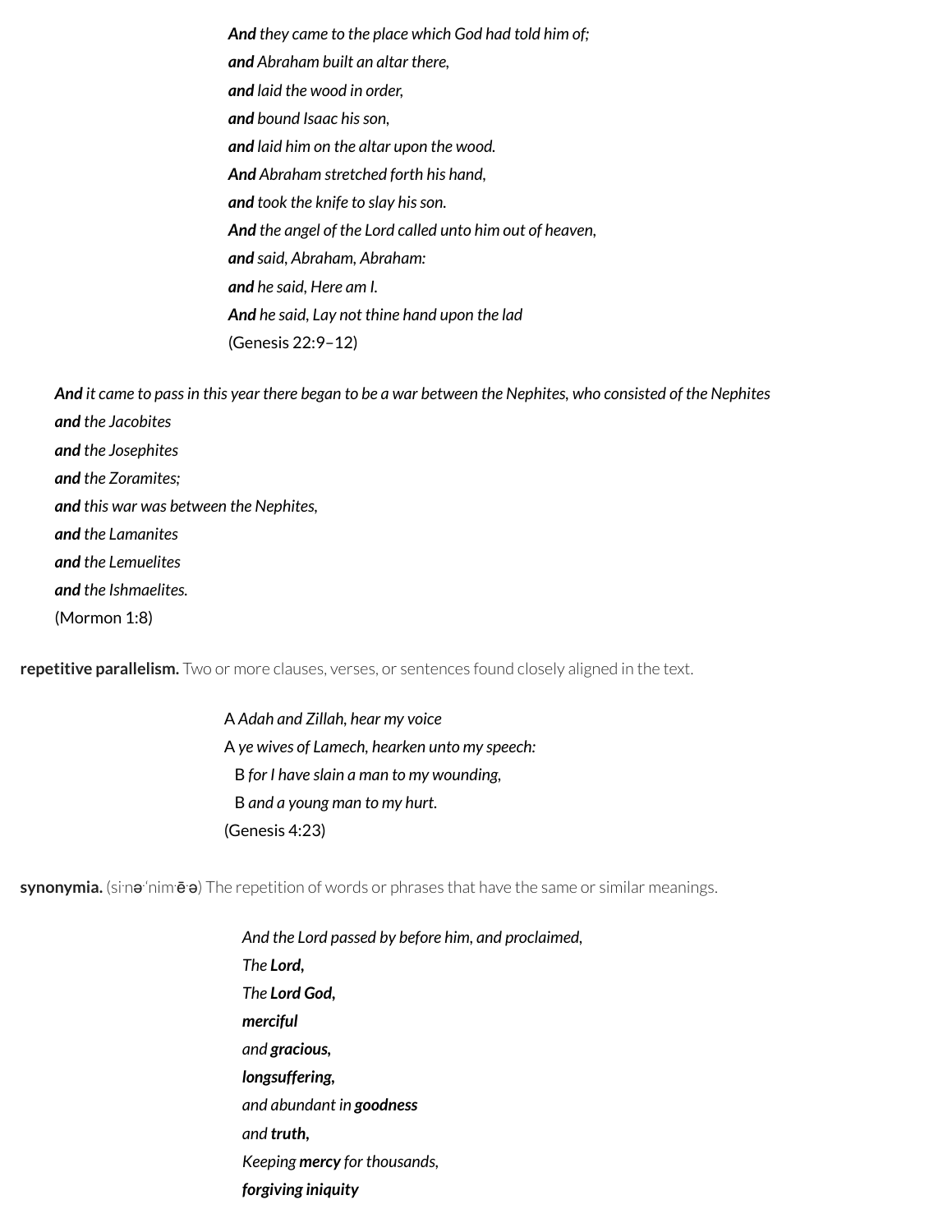*and transgression and sin* (Exodus 34:6–7)

*Now those priests who did go forth among the people did preach against all lyings, and deceivings, and envyings, and strifes, and malice, and revilings, and stealing, robbing, plundering, murdering, committing adultery, and all manner of lasciviousness* (Alma 16:18)

#### **synonymous parallelism.** A group of words in a general classification.

*And again Ispeak unto you who deny the revelations of God, and say they are done away, that there are no revelations, nor prophecies, nor gifts, nor healing, norspeaking with tongues, and the interpretation of tongues* (Mormon 9:7)

*Wash you, make you clean; put away the evil of your doingsfrom before mine eyes; cease to do evil; Learn to do well; seek judgment, relieve the oppressed, judge the fatherless, plead for the widow.* (Isaiah 1:16–17)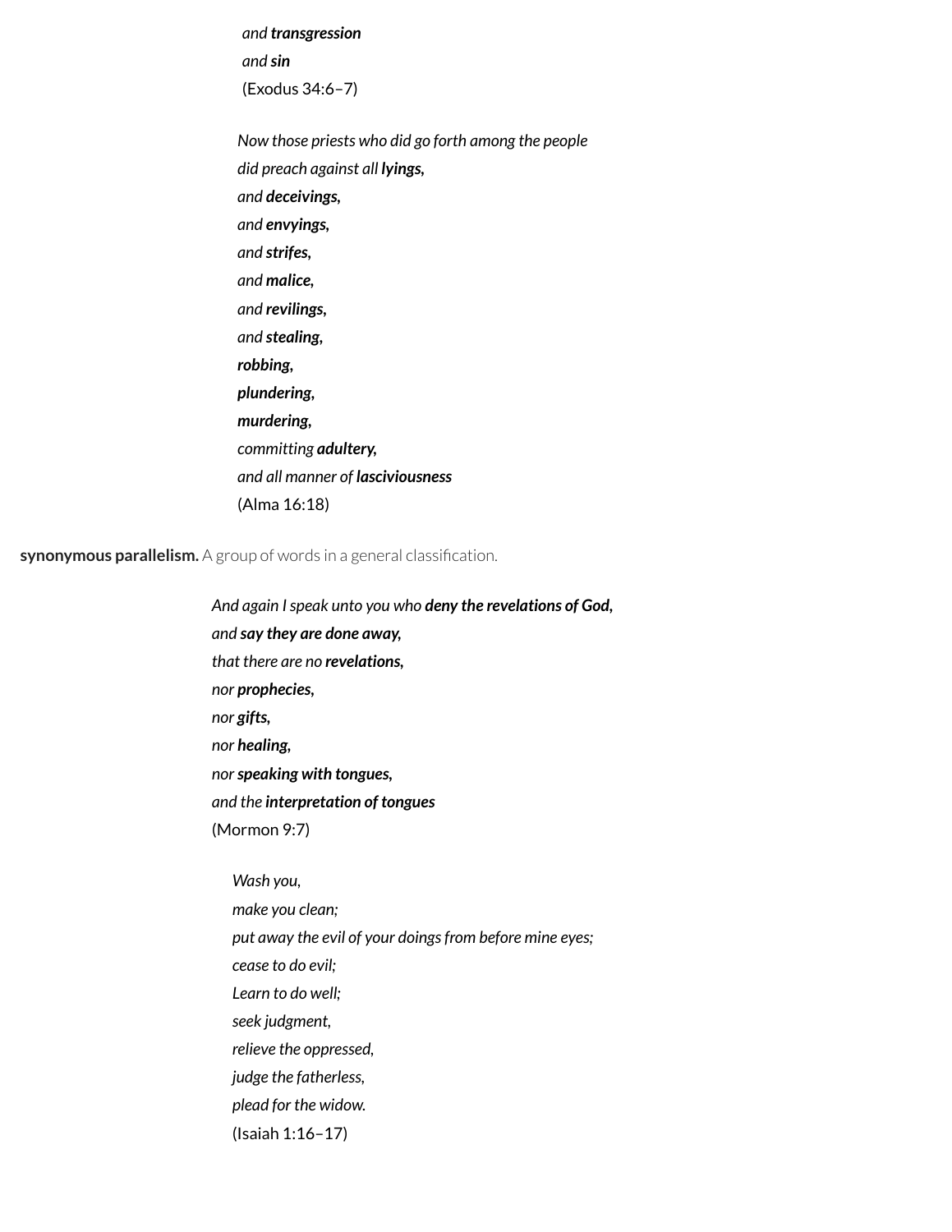**synthetic parallelism.** Two or more elements placed together; the second element further develops the first. Some synthetic parallelisms are simple, and some are extended.

> *Where there is no vision, the people perish: but he that keepeth the law, happy is he.* (Proverbs 29:18)

*Adam fell that men might be; and men are, that they might have joy.* (2 Nephi 2:25)

*Order ye the buckler and shield, and draw near to battle.*

*Harnessthe horses; and get up, ye horsemen,*

*and stand forth with your helmets; furbish the spears, and put on the brigandines.*

*Wherefore have Iseen them dismayed and turned away back?*

and their mighty ones are beaten down, and are fled apace, and look not back: for fear was round about, saith *the Lord.*

*Let not the swift ee away, nor the mighty man escape;*

*they shallstumble, and fall toward the north by the river Euphrates.*

(Jeremiah 46:3–6)

and those who had fled with him into the wilderness; for, behold, he had taken those who went with him, and went up in the land of Nephi among the Lamanites, and did stir up the Lamanites to anger among the *people of Nephi, insomuch that the king of the Lamanitessent a proclamation throughout all hisland, among all his people, that they should gather themselvestogether again to go to battle against the Nephites.*

(Alma 47:1)

**word pairs.** Parallel lines created by the use of pairs of words that have generally synonymous or antithetical meanings.

> A *before the erce anger of the Lord* B *come upon you* A *before the day of the Lord's anger* B *come upon you.* (Zephaniah 2:2)

> > A *I will visit them* B *in my anger* B yea, in my **fierce anger** A *will I visit them* (Mosiah 12:1)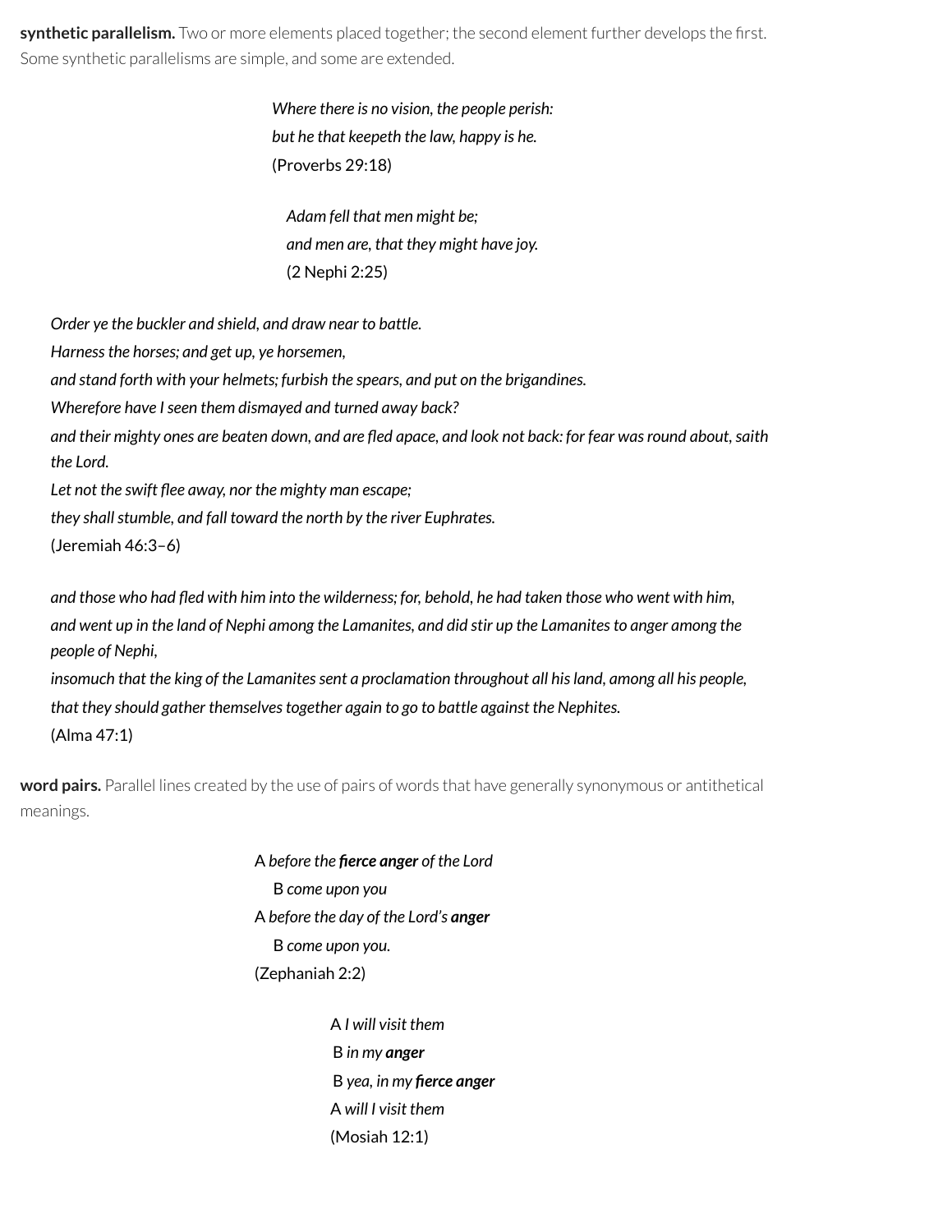Selected Bibliography

Alter, Robert. *The Art of Biblical Poetry.* New York: Basic Books, 1985.

Berlin, Adele. *The Dynamics of Biblical Parallelism.* Bloomington: Indiana University Press, 1985. Bullinger, E. W. *Figures of Speech Used in the Bible.* Grand Rapids, Mich.: Baker Book House, 1968. Lund, Nils Wilhelm. *Chiasmus in the New Testament.* Peabody, Mass.: Hendrickson Publishers, 1992. *Oxford English Dictionary.* 2nd. ed.

Parry, Donald W. *The Book of Mormon Text Reformatted according to Parallelistic Patterns.* Provo, Utah: FARMS, 1992.

Ruse, Christina, and Marilyn Hopton. *Cassell Dictionary of Literary and Language Terms.* London: Cassell Publishers, 1992.

Rust, Richard Dilworth. *Feasting on the Word: The Literary Testimony of the Book of Mormon.* Salt Lake City: Deseret Book and FARMS, 1997.

Skeat, Walter W. *A Concise Etymological Dictionary of the English Language.* New York: Capricorn Books, 1963.

Watson, Wilfred G. E. *Classical Hebrew Poetry.* Sheffield: JSOT Press, 1984.

Welch, John W. *Chiasmus in Antiquity: Structures, Analyses, Exegesis.* Hildesheim, Germany: Gerstenberg Verlag, 1981; Provo, Utah: FARMS, 1999.